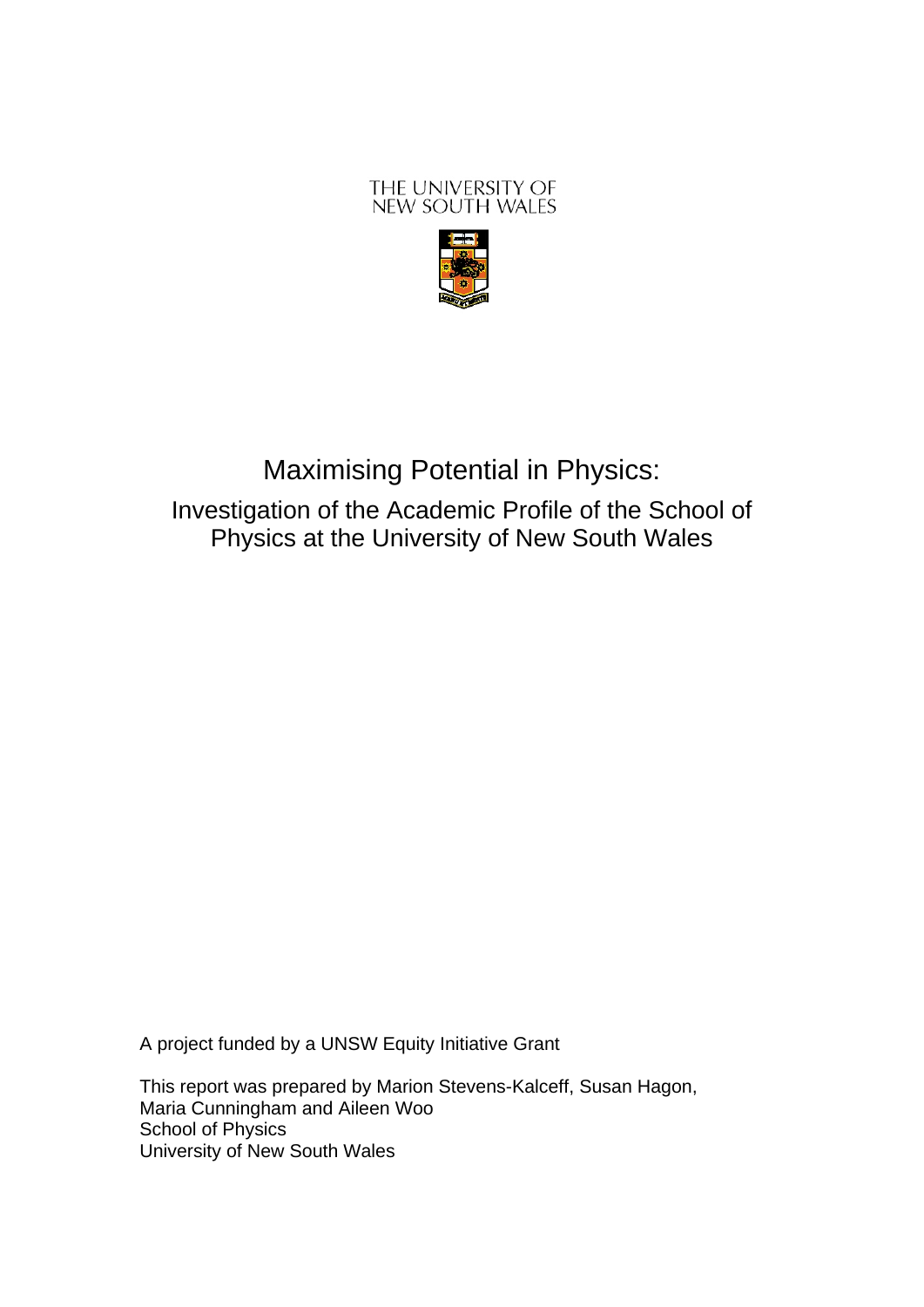School of Physics, University of New South Wales NSW 2052 Australia

7th December 2007

Copyright © University of New South Wales

**ISBN** 978 0 7334 2590 5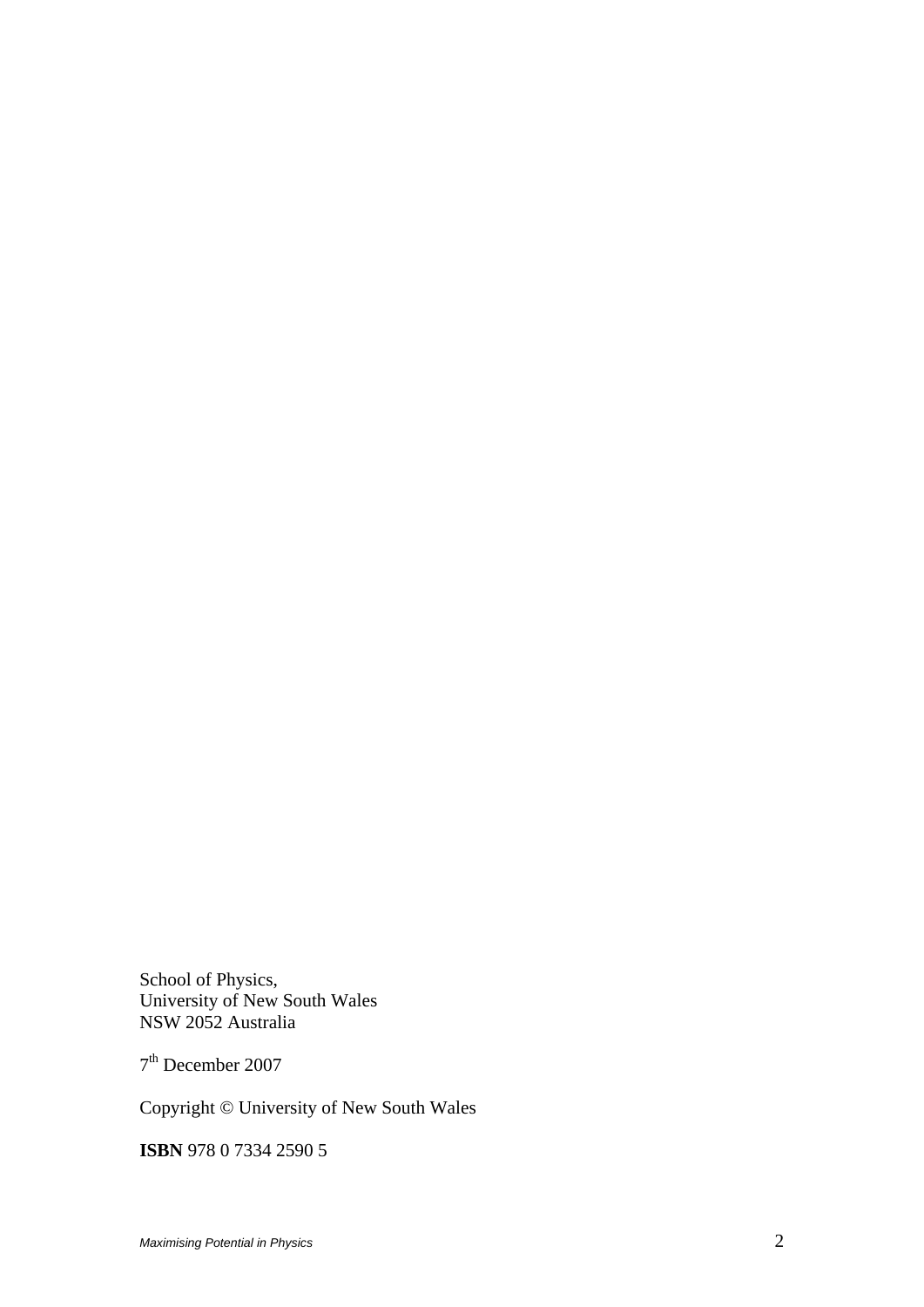## **Contents**

| 1.1. Equity Initiative Project - academic profile data collection 11                                                                           |  |
|------------------------------------------------------------------------------------------------------------------------------------------------|--|
|                                                                                                                                                |  |
|                                                                                                                                                |  |
|                                                                                                                                                |  |
|                                                                                                                                                |  |
|                                                                                                                                                |  |
| 1.4.1. Summary of Recommendations relevant to the School of Physics 22                                                                         |  |
| 1.4.2. Summary of recommendations relevant to the Faculty or University 23                                                                     |  |
|                                                                                                                                                |  |
| 2.1. Women in Science and Academia: Context and Concerns 25                                                                                    |  |
|                                                                                                                                                |  |
| 2.1.2. Women in Science and Academia: International programs and context. 25                                                                   |  |
| 2.1.3. Women in Science and Academia: Australian programs and context 29                                                                       |  |
|                                                                                                                                                |  |
| 2.1.5. Women in Science and Academia: Attitudes and interactions 33                                                                            |  |
|                                                                                                                                                |  |
|                                                                                                                                                |  |
|                                                                                                                                                |  |
|                                                                                                                                                |  |
|                                                                                                                                                |  |
|                                                                                                                                                |  |
|                                                                                                                                                |  |
|                                                                                                                                                |  |
|                                                                                                                                                |  |
|                                                                                                                                                |  |
|                                                                                                                                                |  |
|                                                                                                                                                |  |
| 4.1. Comparison of Age Profile of Academic staff in the School of Physics                                                                      |  |
|                                                                                                                                                |  |
| 4.2. Qualifications of Academic staff in the School of Physics 51                                                                              |  |
| 4.3. Promotion.                                                                                                                                |  |
| 4.3.1. Academic Staff Promotion by Level and Gender (2001-04) 52                                                                               |  |
| 4.3.2. Academic Staff Promotion by Level and Gender (1990-94) 52                                                                               |  |
|                                                                                                                                                |  |
|                                                                                                                                                |  |
|                                                                                                                                                |  |
|                                                                                                                                                |  |
|                                                                                                                                                |  |
|                                                                                                                                                |  |
|                                                                                                                                                |  |
|                                                                                                                                                |  |
| 4.6. Gender related differences in teaching workload allocation  63                                                                            |  |
|                                                                                                                                                |  |
| 4.6.2. Influence of the 2004 algorithm on teaching workload allocations 63                                                                     |  |
| 4.6.3. Gender related differences in workload allocation (2001-04) 64<br>4.6.4. Gender related differences in workload allocation (1990-94) 65 |  |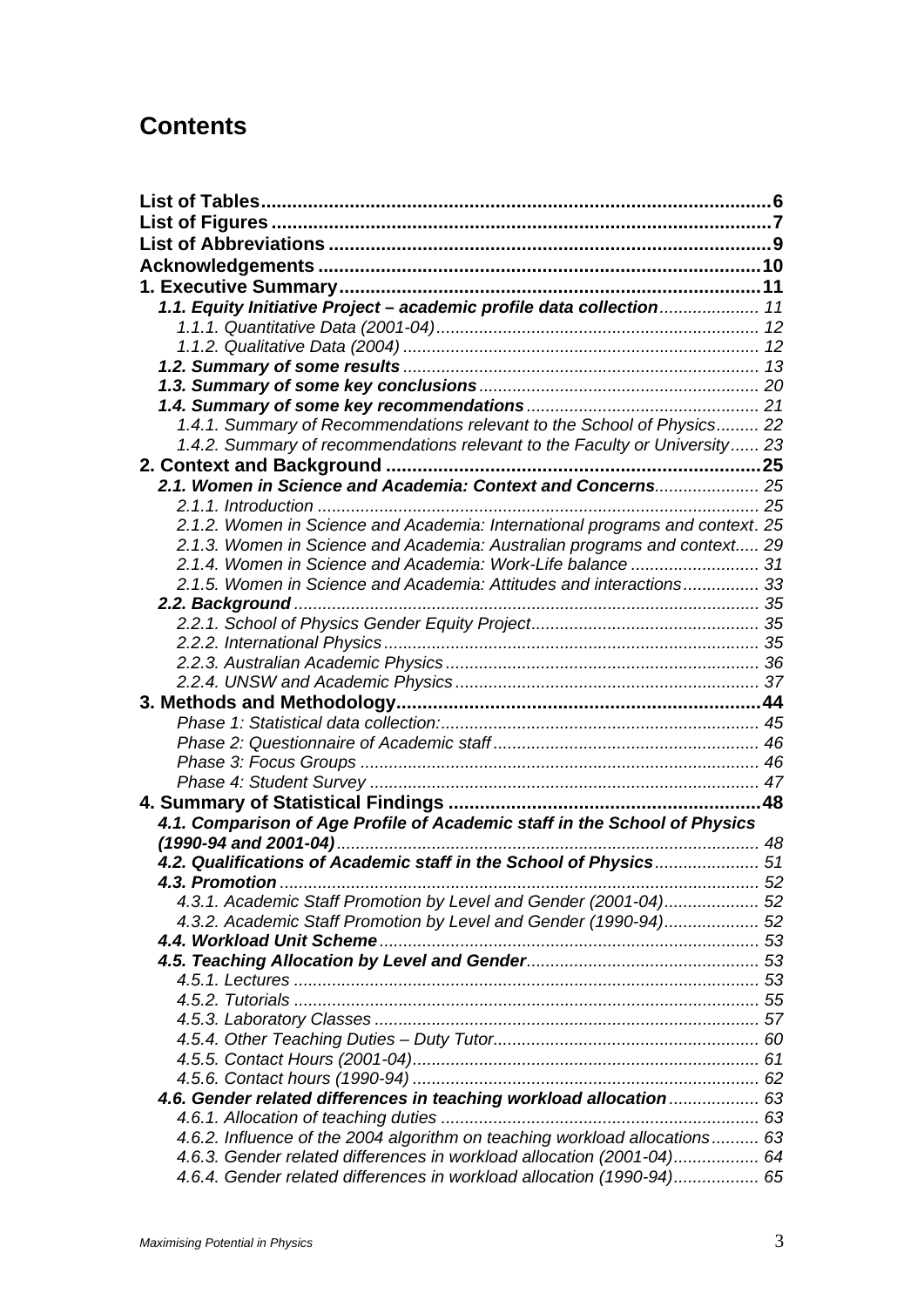| 4.7.2. Research - Australian Research Council External Funding (2000-04) 67 |  |
|-----------------------------------------------------------------------------|--|
|                                                                             |  |
|                                                                             |  |
|                                                                             |  |
|                                                                             |  |
|                                                                             |  |
|                                                                             |  |
|                                                                             |  |
|                                                                             |  |
|                                                                             |  |
|                                                                             |  |
|                                                                             |  |
|                                                                             |  |
|                                                                             |  |
|                                                                             |  |
|                                                                             |  |
|                                                                             |  |
|                                                                             |  |
|                                                                             |  |
|                                                                             |  |
|                                                                             |  |
| 5.2.5. Physics major courses and physics service courses  83                |  |
|                                                                             |  |
|                                                                             |  |
|                                                                             |  |
|                                                                             |  |
|                                                                             |  |
|                                                                             |  |
|                                                                             |  |
|                                                                             |  |
|                                                                             |  |
|                                                                             |  |
|                                                                             |  |
|                                                                             |  |
|                                                                             |  |
|                                                                             |  |
|                                                                             |  |
|                                                                             |  |
|                                                                             |  |
|                                                                             |  |
|                                                                             |  |
|                                                                             |  |
| 6.3. Increasing Teaching and Administrative Workloads 100                   |  |
|                                                                             |  |
|                                                                             |  |
|                                                                             |  |
|                                                                             |  |
|                                                                             |  |
| 7.1. Recommendations relevant to the School of Physics  106                 |  |
| 7.2. Recommendations relevant to the Faculty or University 110              |  |
|                                                                             |  |
|                                                                             |  |
| Establishment of a School of Physics Equity Committee  112<br>8.1.          |  |
| 8.2.                                                                        |  |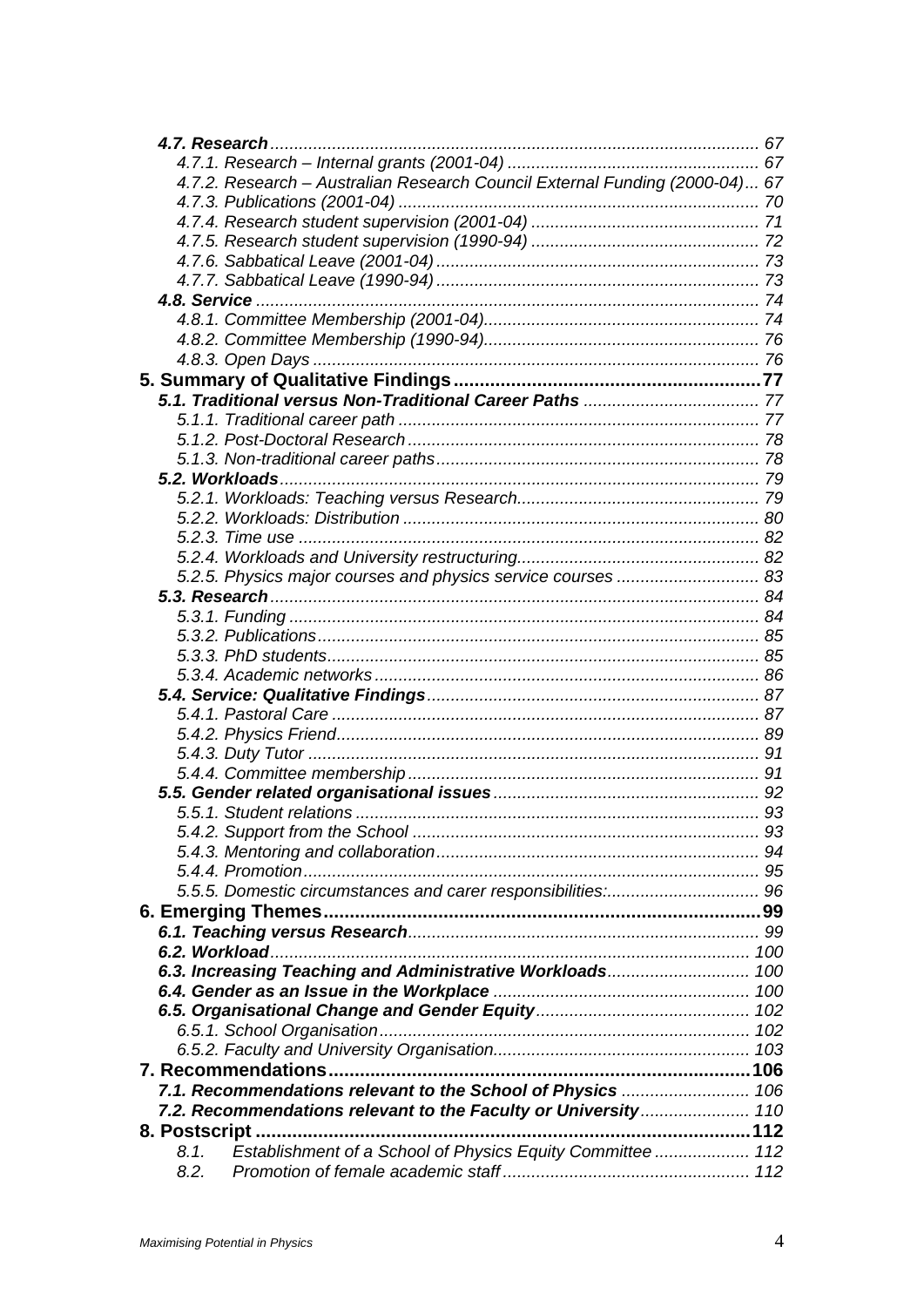| 8.3.<br>Sabbatical leave (SSP) and teaching release for female academic staff<br>113 |     |
|--------------------------------------------------------------------------------------|-----|
| Establishment of the Dean's Gender Equity Advisory Committee<br>8.4.                 |     |
| (DGEAC) in Faculty of Science                                                        | 113 |
| 8.5. Extension of this Physics Equity Project to a Faculty of Science Equity         |     |
|                                                                                      | 113 |
| 8.6. Acknowledgement of the contribution of Women in Physics                         | 114 |
|                                                                                      | 116 |
|                                                                                      |     |
|                                                                                      |     |
|                                                                                      | 120 |
|                                                                                      | 123 |
|                                                                                      | 123 |
| <b>Appendix 2</b>                                                                    | 125 |
|                                                                                      | 125 |
|                                                                                      | 129 |
|                                                                                      | 129 |
| <b>Appendix 4</b>                                                                    | 133 |
|                                                                                      | 133 |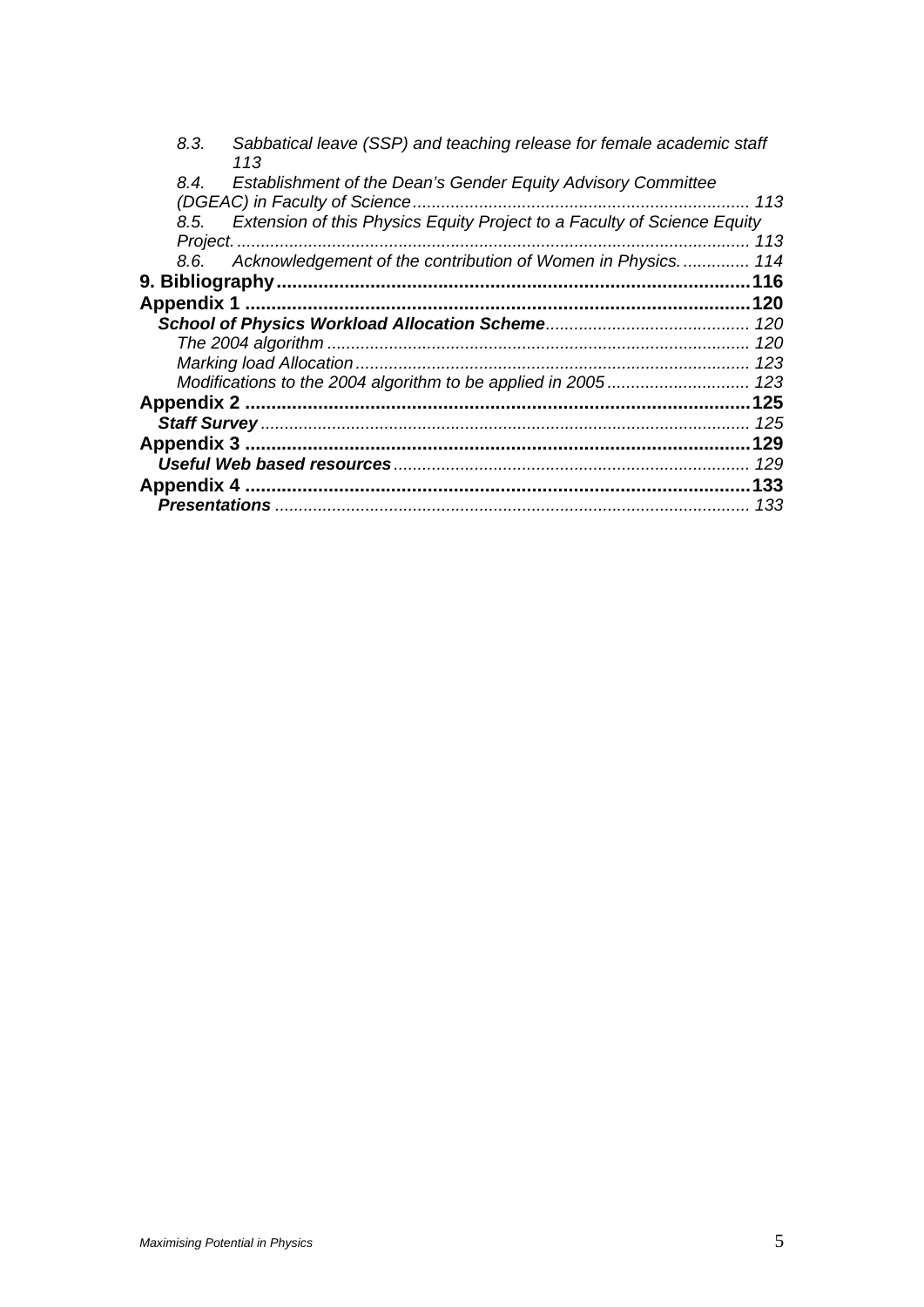# **List of Tables**

| Table 1: Gender profiles of Physics Schools/ Departments in some Australian<br>universities. | 37  |
|----------------------------------------------------------------------------------------------|-----|
| Table 2: Percentage of UNSW and Physics male and female academic staff at each               |     |
| level (2002).                                                                                |     |
|                                                                                              |     |
|                                                                                              |     |
| Table 5: Comparison of average contact hour per annum by gender, level and time              |     |
| period                                                                                       | .63 |
| Table 6. Comparison of timetabled student contact hours as a fraction of formal              |     |
| workload.                                                                                    | 64  |
|                                                                                              |     |
| Table 8: Comparison of timetabled student contact hours as a fraction of formal              |     |
|                                                                                              |     |
|                                                                                              |     |
|                                                                                              |     |
| Table 11: Female/male committee membership as a percentage of total female/male              |     |
| academic staff.                                                                              |     |
|                                                                                              |     |
|                                                                                              |     |
| Table 14: Allowances for supervision (research project students)121                          |     |
|                                                                                              |     |
|                                                                                              |     |
|                                                                                              |     |
|                                                                                              |     |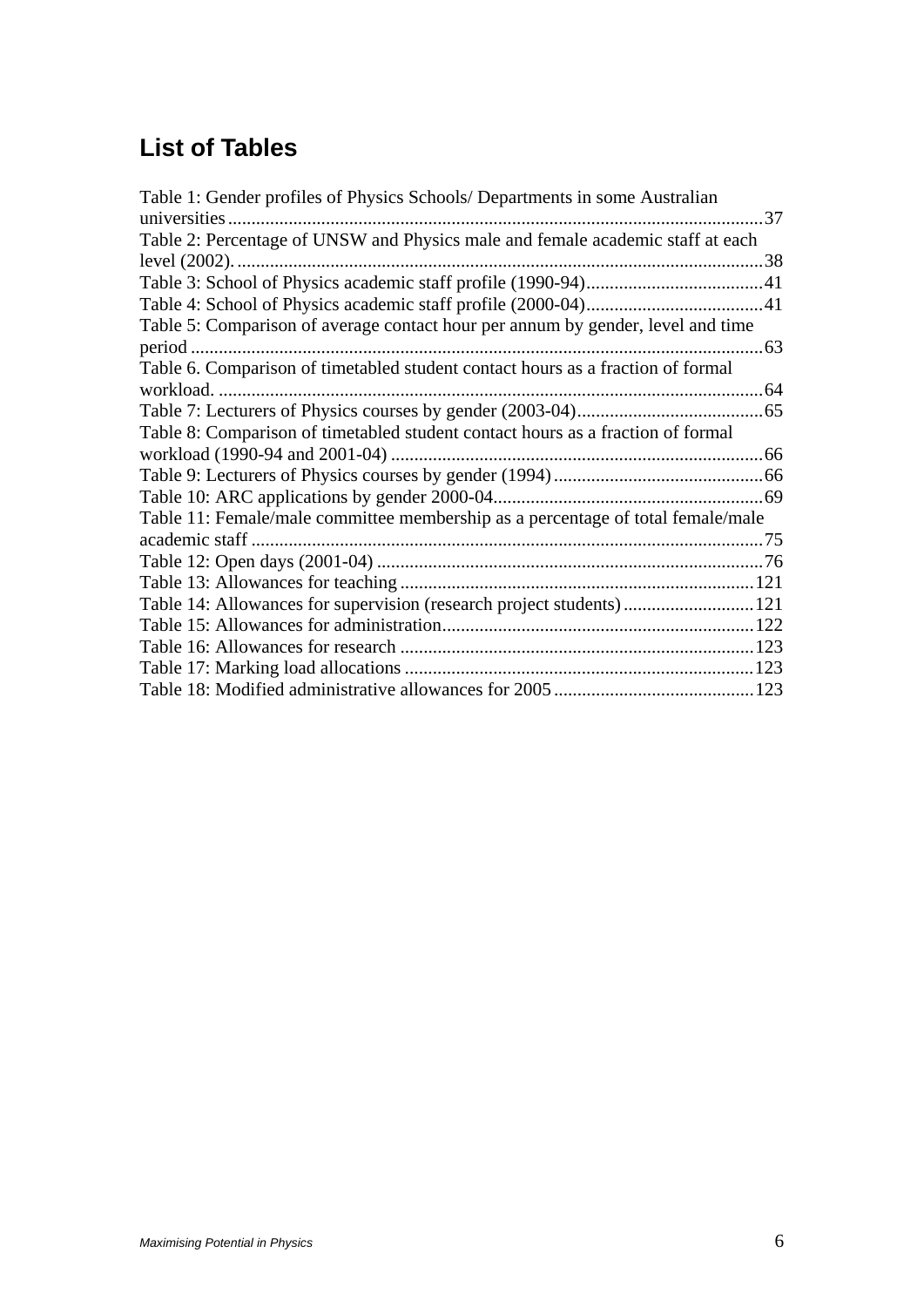# **List of Figures**

| Figure 4: School of Physics academic staff by gender and level (2002)39             |  |
|-------------------------------------------------------------------------------------|--|
|                                                                                     |  |
| Figure 6: School of Physics academic staff by gender and level (2004)40             |  |
|                                                                                     |  |
|                                                                                     |  |
|                                                                                     |  |
| Figure 10: Percentage gender representation Physics, UNSW (2000-05)42               |  |
|                                                                                     |  |
|                                                                                     |  |
|                                                                                     |  |
|                                                                                     |  |
|                                                                                     |  |
|                                                                                     |  |
|                                                                                     |  |
|                                                                                     |  |
|                                                                                     |  |
|                                                                                     |  |
|                                                                                     |  |
|                                                                                     |  |
|                                                                                     |  |
| Figure 24: Average tutorial hours per person by year, level and gender56            |  |
|                                                                                     |  |
|                                                                                     |  |
|                                                                                     |  |
|                                                                                     |  |
| Figure 29: Average number of laboratory hours taught to cohorts of students by      |  |
|                                                                                     |  |
| Figure 30: Average percentage of laboratory hours taught to cohorts of students by  |  |
|                                                                                     |  |
|                                                                                     |  |
|                                                                                     |  |
|                                                                                     |  |
|                                                                                     |  |
|                                                                                     |  |
|                                                                                     |  |
| Figure 37: Total number of (ARC) external grant applications by gender of School of |  |
|                                                                                     |  |
|                                                                                     |  |
| Figure 39: Average honours student supervision by gender and year71                 |  |
|                                                                                     |  |
|                                                                                     |  |
|                                                                                     |  |
| Figure 43: Committee membership as percentage of total membership, by year and      |  |
|                                                                                     |  |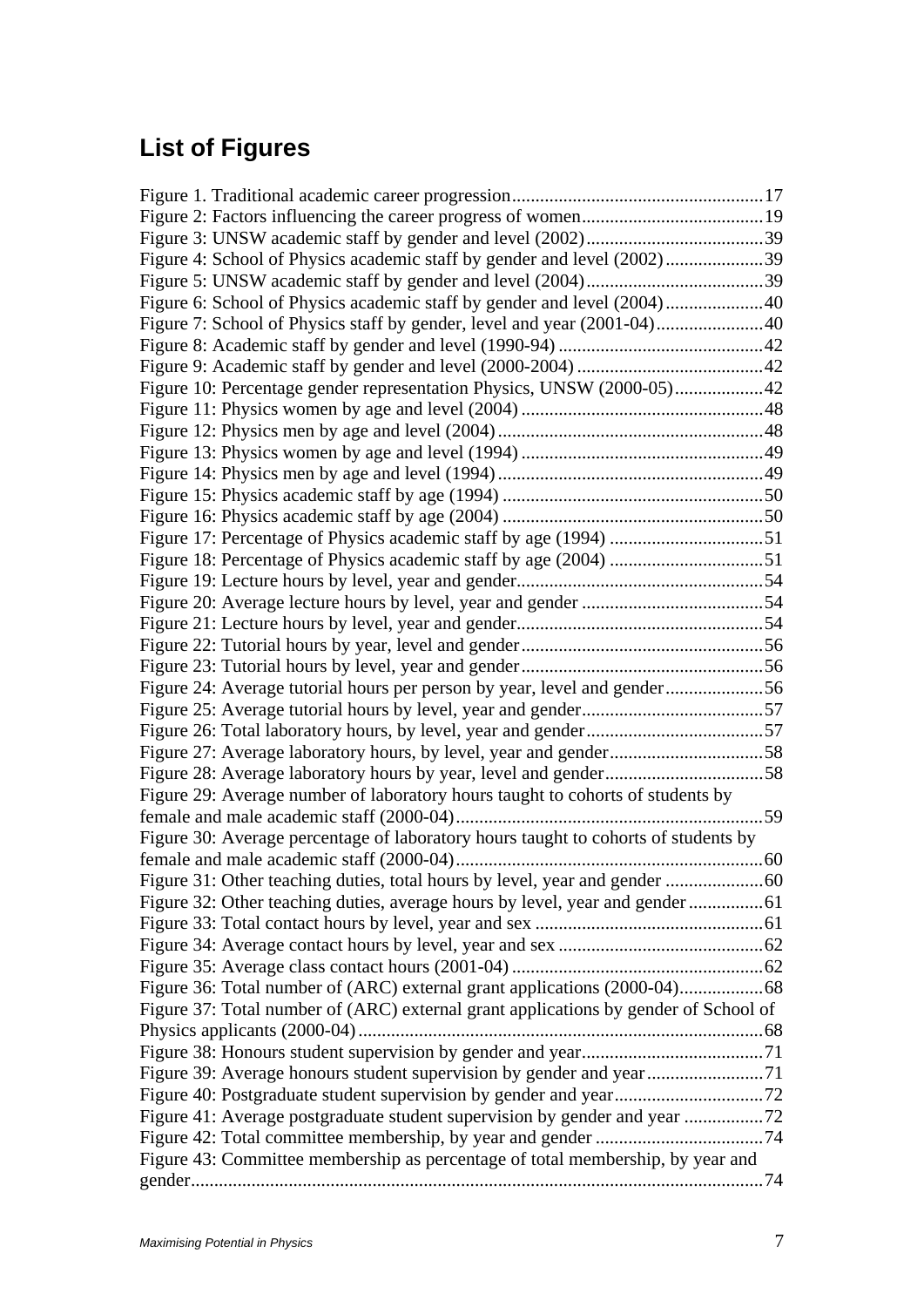| Figure 44: Percentage of School of Physics academic staff by gender and level (2004) |  |
|--------------------------------------------------------------------------------------|--|
|                                                                                      |  |
| Figure 45: Percentage of School of Physics academic staff by gender and level (2005) |  |
|                                                                                      |  |
|                                                                                      |  |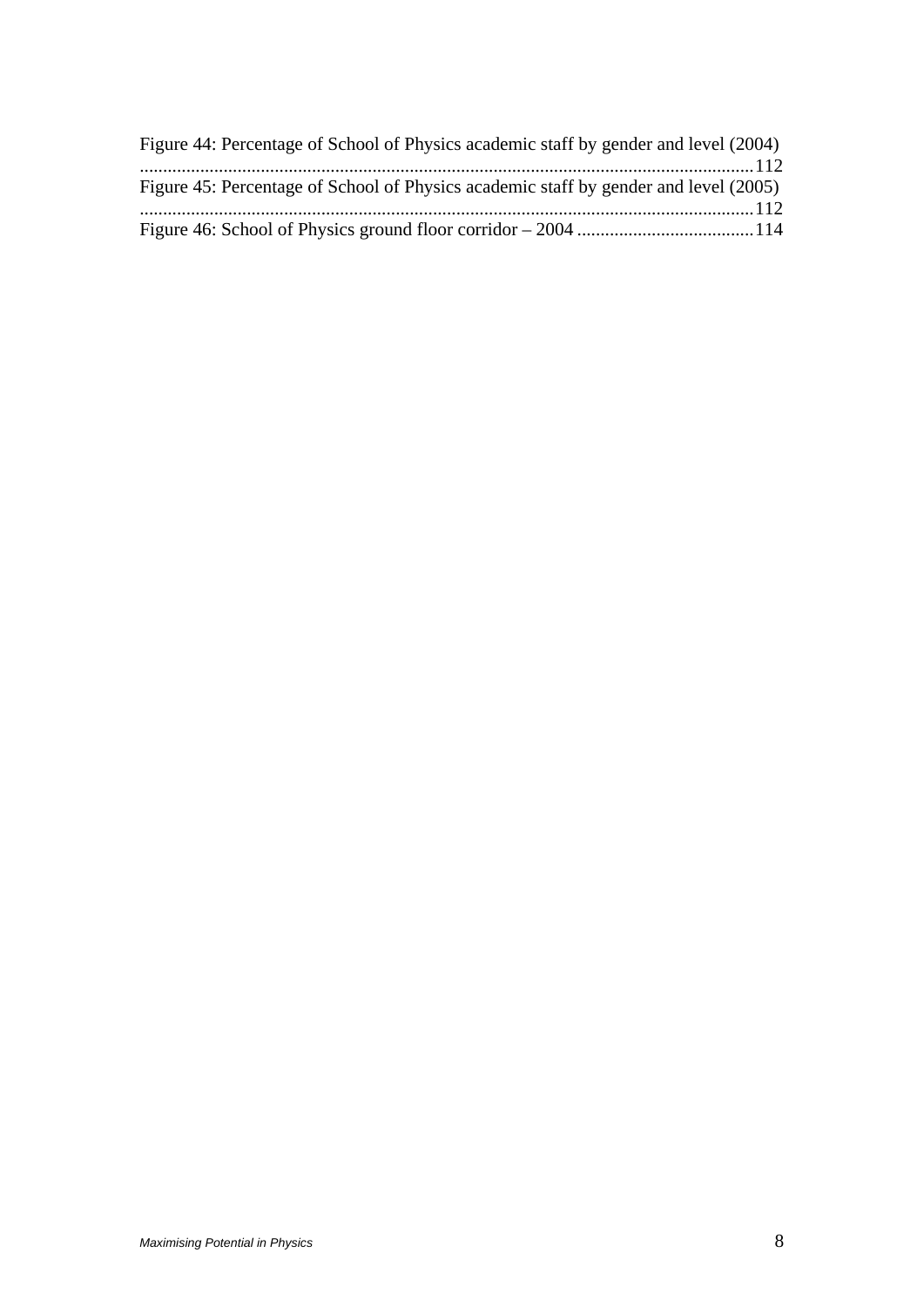# *List of Abbreviations*

| <b>ARC</b>   | <b>Australian Research Council</b>                                                         |                        |
|--------------|--------------------------------------------------------------------------------------------|------------------------|
| <b>FTE</b>   | <b>Full Time Equivalent</b>                                                                |                        |
| <b>WLU</b>   | <b>Work Load Unit</b>                                                                      |                        |
| <b>MLU</b>   | Marking Load Unit                                                                          |                        |
| <b>SSP</b>   | Special Study Program (i.e. Sabbatical Leave at UNSW)                                      |                        |
| <b>RTS</b>   | <b>Research Training Scheme</b>                                                            |                        |
| <b>IGS</b>   | <b>Institutional Grant Scheme</b>                                                          |                        |
| <b>RIBG</b>  | <b>Research Infrastructure Block Grant</b>                                                 |                        |
| <b>DEST</b>  | Department of Education, Science and Training                                              |                        |
| <b>APA</b>   | Australian Postgraduate Award                                                              |                        |
| <b>URSP</b>  | <b>University Research Support Program</b>                                                 |                        |
| <b>FRGP</b>  | <b>Faculty Research Grant Program</b>                                                      |                        |
| <b>SRGP</b>  | School (of Physics) Research Grant Program                                                 |                        |
| <b>CATEI</b> | Course and Teaching Evaluation and Improvement/                                            |                        |
|              | http://www.unsw.edu.au/learning/pve/catei.html                                             |                        |
| <b>APS</b>   | <b>American Physical Society</b>                                                           | http://www.aps.org/    |
| IoP          | Institute of Physics (UK)                                                                  | http://www.iop.org/    |
| AIP          | Australian Institute of Physics                                                            | http://www.aip.org.au/ |
|              | (Note that the American Institute of Physics also is known as<br>AIP, http://www.aip.org/) |                        |

## **University Academic Levels and (tenured) staff designations**

| Level A | associate lecturer  |
|---------|---------------------|
| Level B | lecturer            |
| Level C | senior lecturer     |
| Level D | associate professor |
| Level E | professor           |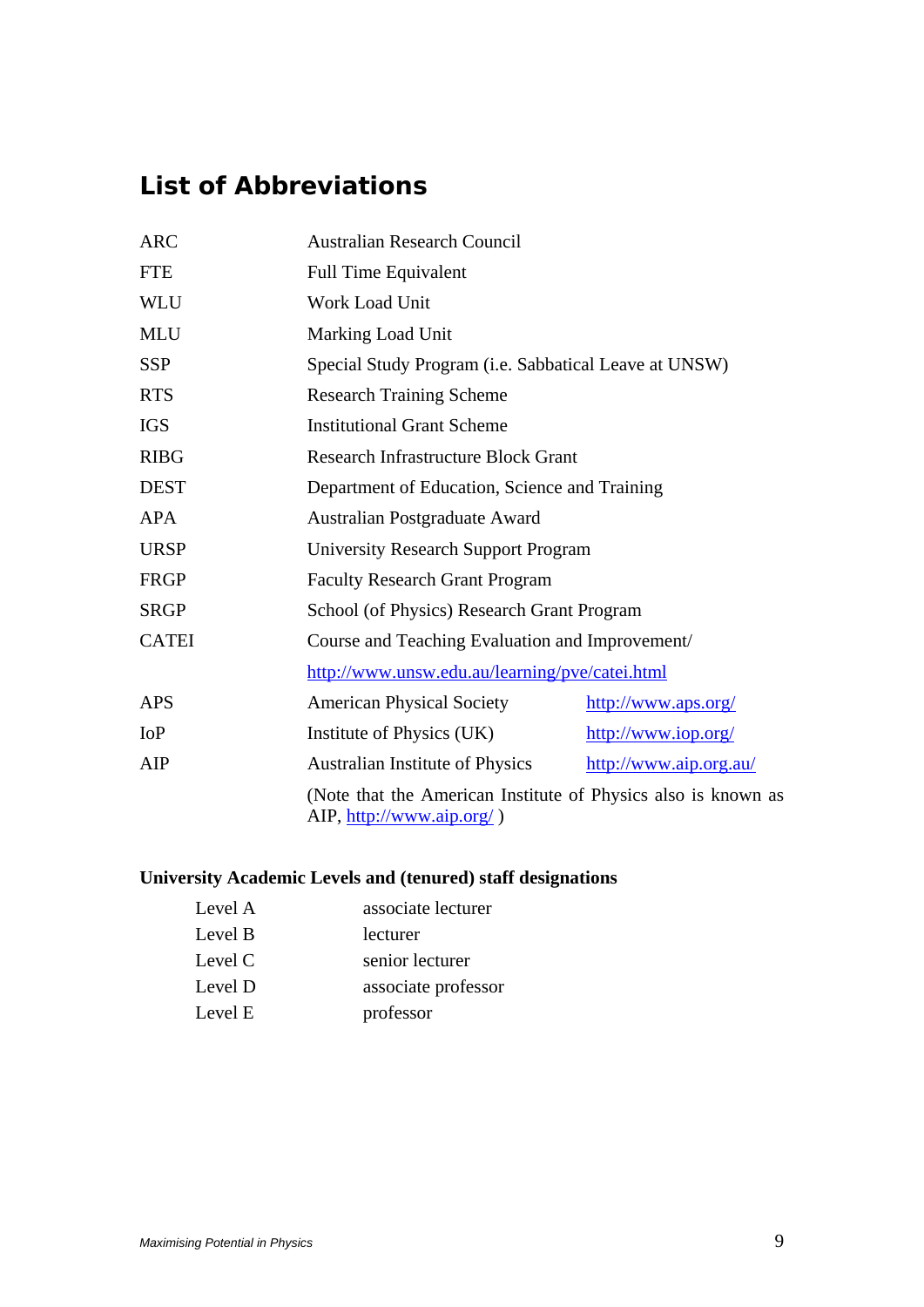# *Acknowledgements*

- **John Storey, Stephen Lo, Patricia Furst, Warrick Couch**  (*School of Physics, UNSW*)
- **Rachel Gray, Sybille Frank, Jude Stoddart**  *(Equity & Diversity Unit, UNSW)*
- **Ben Manning** –Staff focus group facilitator (male staff focus group)  *(School of Sociology, UNSW)*
- **Academic Staff of the School of Physics, UNSW**

We also gratefully acknowledge *UNSW Equity Initiative Grant* program which provided the funding for this research.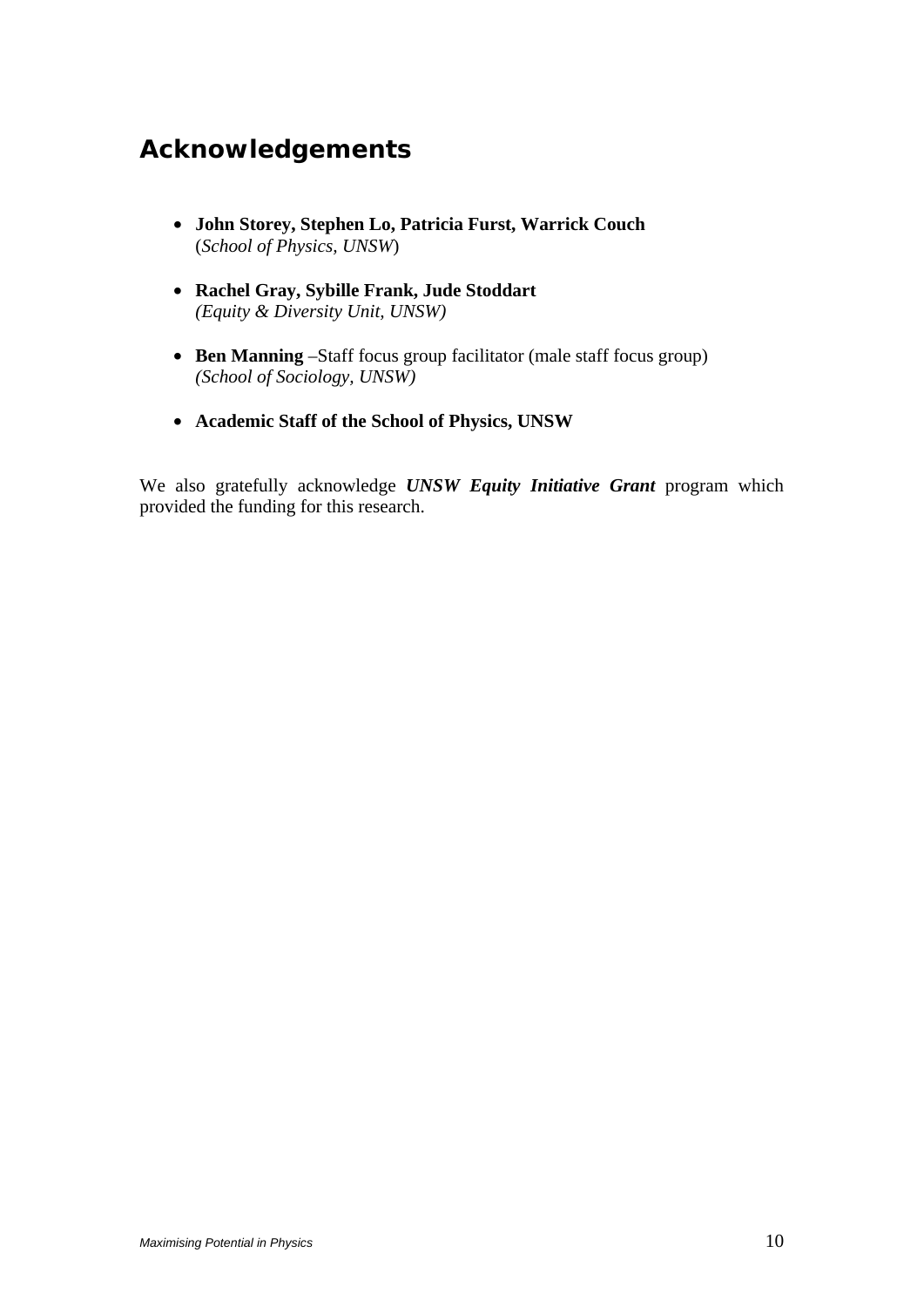## *1. Executive Summary*

## *1.1. Equity Initiative Project – academic profile data collection*

 The academic profile of the School of Physics has been investigated with support from a University of New South Wales Equity Initiative Grant. A review of this nature is timely in light of the recent report on gender equity at UNSW (Probert et al 2002). The Probert report, "Gender Equity in Academic Employment at UNSW"  $(Probert, 2002)^1$ , has had a significant positive impact on the development of University policies to help maximise the potential of women academics. It is clear that currently the average UNSW female academic staff member is different from the average Physics female staff member. In order to investigate why this is the case, quantitative and qualitative data have been collected. These data have improved understanding of the issues relating to women working in a traditionally male profession such as Physics and how their non-traditional career paths and choices have impacted on their academic progression. Both quantitative and qualitative information are necessary for the insightful interpretation of the data, knowledge based development of recommendations and assessment of initiatives.

*The quantitative data* consisted of statistical data for the period 2001-04, as initial inspection indicated that a snapshot 2004 would possibly be misleading, so data for 2001-3 (averaged) as well as 2004 data has been collected.

*The qualitative data* consisted of staff and student surveys, staff focus groups, individual (sometimes anonymous) submissions and interviews. Qualitative investigation aids in the insightful interpretation of statistical trends and has also proven invaluable in identifying the often unquantified and undocumented forms of academic work done by both men and women. For example, it has revealed the different practices and approaches academics have toward teaching loads and research work.

 In addition to the statistical and qualitative data, *previous investigations* have informed the analysis and development of recommendations. The UNSW School of Physics Staff Equity Review, 1995 (Morrison, 1995) provides comparative data from 1990-94. The UNSW commissioned report "Gender Equity in Academic Employment at UNSW" (Probert, 2002) enables a comparison of the School of Physics with UNSW as a whole. In addition much excellent work has been done in the area of equity in academia, non-traditional fields for women, science and technology, and physics. Information is available from the literature and web (e.g. http://web.mit.edu/gep/ See also Appendix 3 and Bibliography). Literature exploring the changes in academic work in Australia also resonates with the findings of this research. Tertiary education sector reforms have transformed the way universities are organised and managed, changed student to staff ratios, academic workloads, the amount of administrative work done by academic staff, the availability of research

 $\frac{1}{1}$  Report available from http://www.equity.unsw.edu.au/ or please contact http://www.hr.unsw.edu.au/services/empequity.html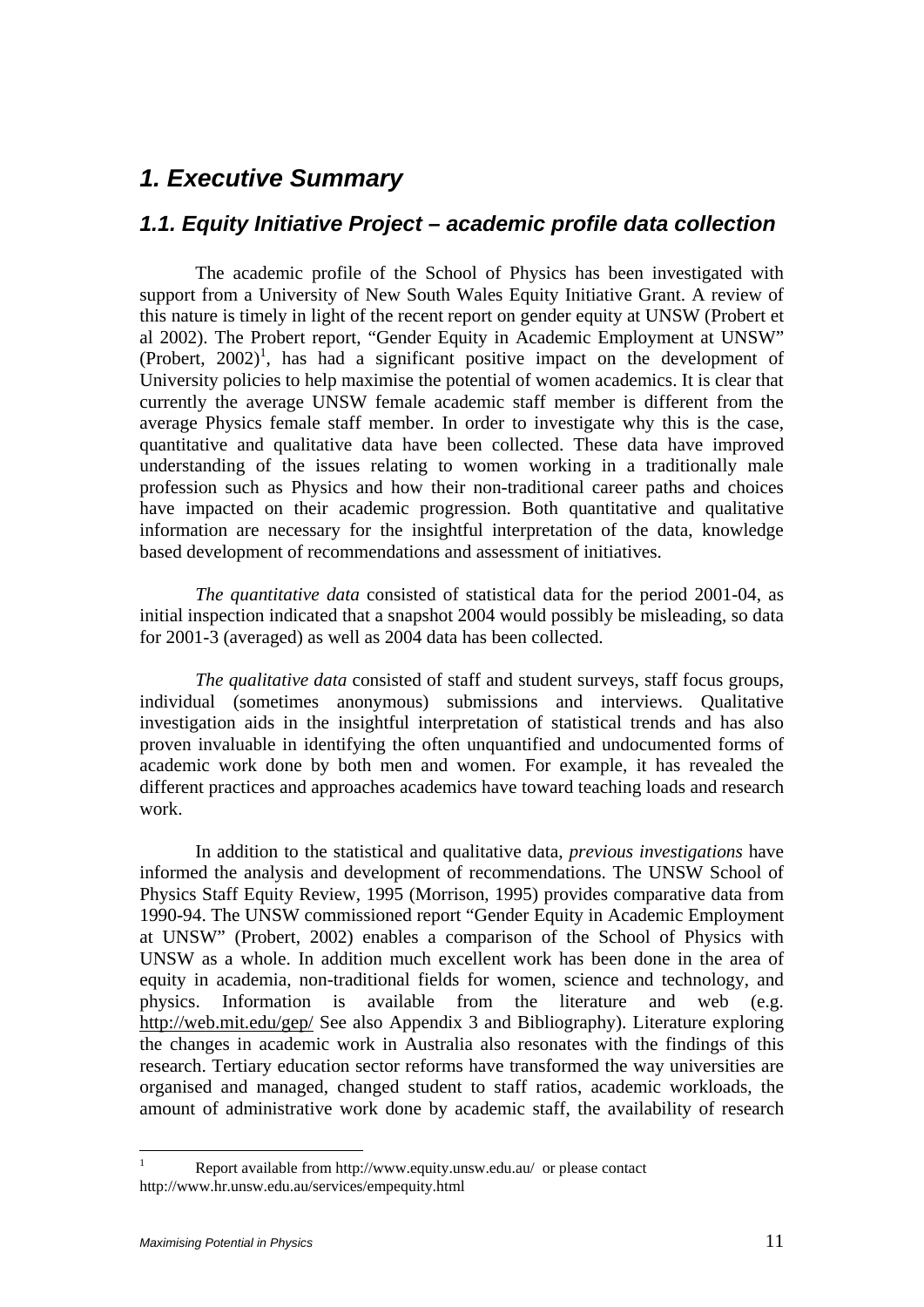funding and the relationship between research and teaching (Cain et al 2004, Karmel 1995, Sharrock 2002, Hugo 2004, Currie et al 2000).

## *1.1.1. Quantitative Data (2001-04)*

The following quantitative data have been collected.

- ♦ Gender profile/ Demographics
- ♦ Workload (by gender and level)

 *Teaching and administration* 

- Timetabled contact hours (laboratories, tutorials, lectures, course coordination)
- Which courses (service courses, general education, physics major courses)
- Supervision (1st year physics participation project, 3rd year physics participation project, Honours, Post Graduate)

• Workload unit allowance

 *Research* 

- **DEST** publications
- Internal research grants  $(\$)$
- External research grants (\$)
- Research grants (number of applications/ number successfully funded)  *Leave*
- Special Study Program (i.e. sabbatical leave ), teaching release, maternity, etc

 *UNSW Service* 

- Committee membership (Physics, Faculty, University).
- Other quantifiable contributions (e.g. Open days, etc).

 *External Service* 

- Committee membership/service in professional societies, conferences, etc
- ♦ Recruitment Policy
	- Merit based selection
- ♦ Promotion/ Career path
	- number of applications/ number successful
- ♦ Comparative Data
	- School of Physics in 1990-94
	- Other Schools and Universities

## *1.1.2. Qualitative Data (2004)*

The following qualitative data have been collected.

♦ Anonymous Academic Staff Survey.

Demographic information, family responsibilities, career path, promotion, UNSW School of Physics work load scheme, time use, perceptions of gender equity in the School.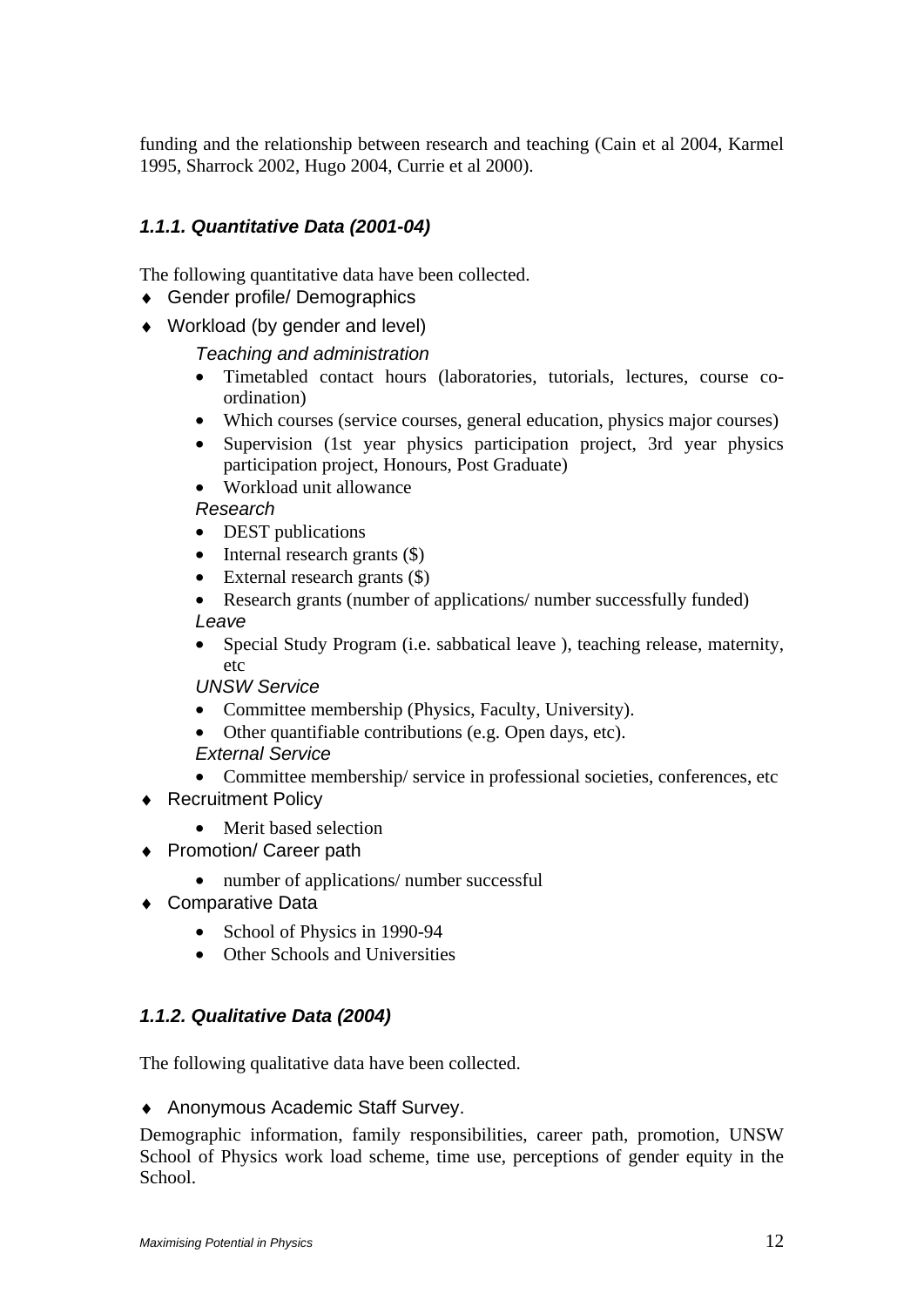- ♦ Gender specific Focus Groups for academic staff
	- Physics men (male facilitator and female note taker)
	- Physics women (female facilitator and note taker)
	- Individual staff submissions (anonymous or otherwise)
	- Individual staff interviews

*Points of Discussion*: included research versus teaching nexus, promotion, perceptions of gender issues in physics, pastoral care (official versus unrecognised duties), family responsibility, career path, organisational issues.

♦ Anonymous Senior Student Survey (3rd and 4th /honours year)

Demographic information, perceptions of gender issues in physics, factors influencing the choice of research project supervisor, pastoral carers.

## *1.2. Summary of some results*

Academic Staff by Level and Gender

- 21% (FTE) of academic staff are women. This is  $\sim$ consistent with the feeder group (female undergraduate and postgraduate enrolments).
- 90% of Physics men are associate professors or professors.
- 86% of Physics women are lecturers and senior lecturers.

## Qualification and Age Profiles

The Probert Report into Gender Equity in Academic Employment at UNSW (Probert, 2002) found UNSW women tend to be at lower academic levels because they are younger and less qualified (fewer have PhDs). This is not the case in the School of Physics:

- All current School of Physics academic staff have PhDs.
- The average age of both male and female Physics academic staff in 2004 was  $~50$  years.

## Promotion

Physics men apply for promotion more than the women both in absolute and relative terms and are more successful.

Workload Allocation in 2004:

- Every member of Academic Staff is working very hard.
- Some male and female staff consistently teach well beyond their allocated load.
- Teaching and administrative workload is allocated by a transparent algorithm with each Full Time (FTE) member of staff being allocated 555 Work Load Units (WLU) in 2004 regardless of academic level.
- WLU's attempt to give recognition to actual work (including preparation) involved in teaching e.g. *3WLUs=1 hour Lecture = 2 hour Tutorial = 3 hour Laboratory*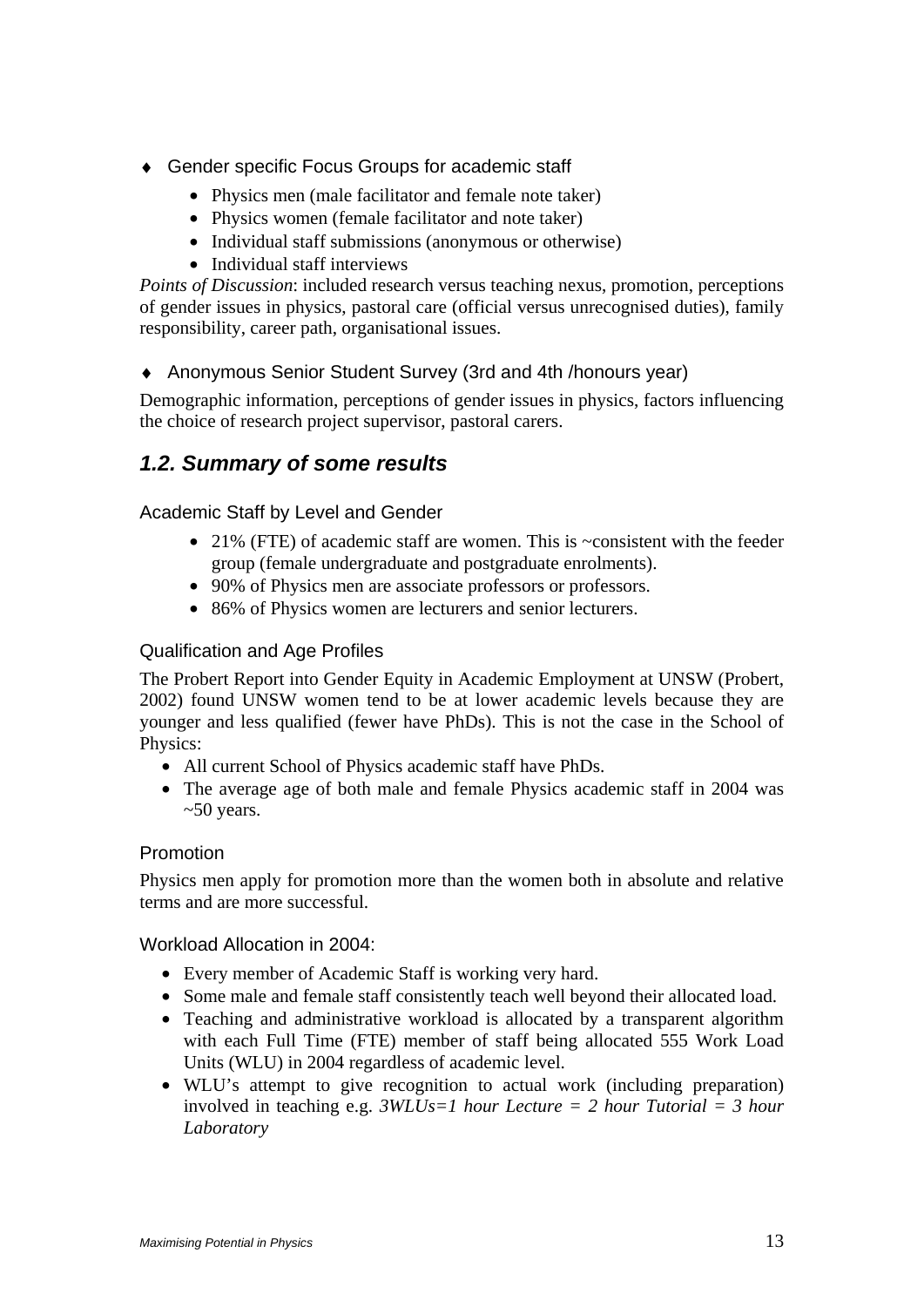- Reductions of teaching contact hours of up to 200 WLU (36%) can be obtained on the basis of external research income, refereed publications and student supervision.
- Most level D and E academics surveyed agreed that the workload distribution scheme was fair and transparent.
- Almost all level B and C academics surveyed disagreed that the workload distribution scheme was fair and transparent.
- Three quarters of academic men surveyed agreed that the workload distribution scheme was fair and transparent.
- All the women academics disagreed that the workload distribution scheme was fair and transparent.

### Laboratories

• Levels B and C women and men have at least four times more contact hours than level D and E men during the period 2001-2004.

## **Tutorials**

- Levels B and C women have approximately twice as many contact hours than levels B, C and D men during the period 2001-2004.
- Levels B and C women have approximately three times more contact hours than levels E men during the period 2001-2004.

#### Lectures

• Across levels and genders the average lecture allocation is approximately uniform within 15%. However women tend to do slightly less lecturing and men tending to do slightly more lecturing and correspondingly less tutorials and laboratories.

## Workload allocation

In addition to the number of hours spent teaching and the type of teaching duties (i.e. lecture, tutorial or laboratory), it is important to investigate what staff teach which courses. Over the period 2003-2004, on average:

- Women (21% of staff) taught ~70% of physics service courses
- Men (78% of staff) taught ~30% of physics service courses
- Women (21% of staff) taught ~13% of physics major courses
- Men (78% of staff) taught ~87% of physics major courses

Note that service courses, a large proportion of which are taught by women, are a significant source of the School's income. Staff that teach the physics major courses including the senior physics courses are more visible to physics students and therefore more likely to be chosen as research project supervisors. The distribution of lecturing duties during the period 2001-2004 ensured the interaction between women staff and physics students was peripheral.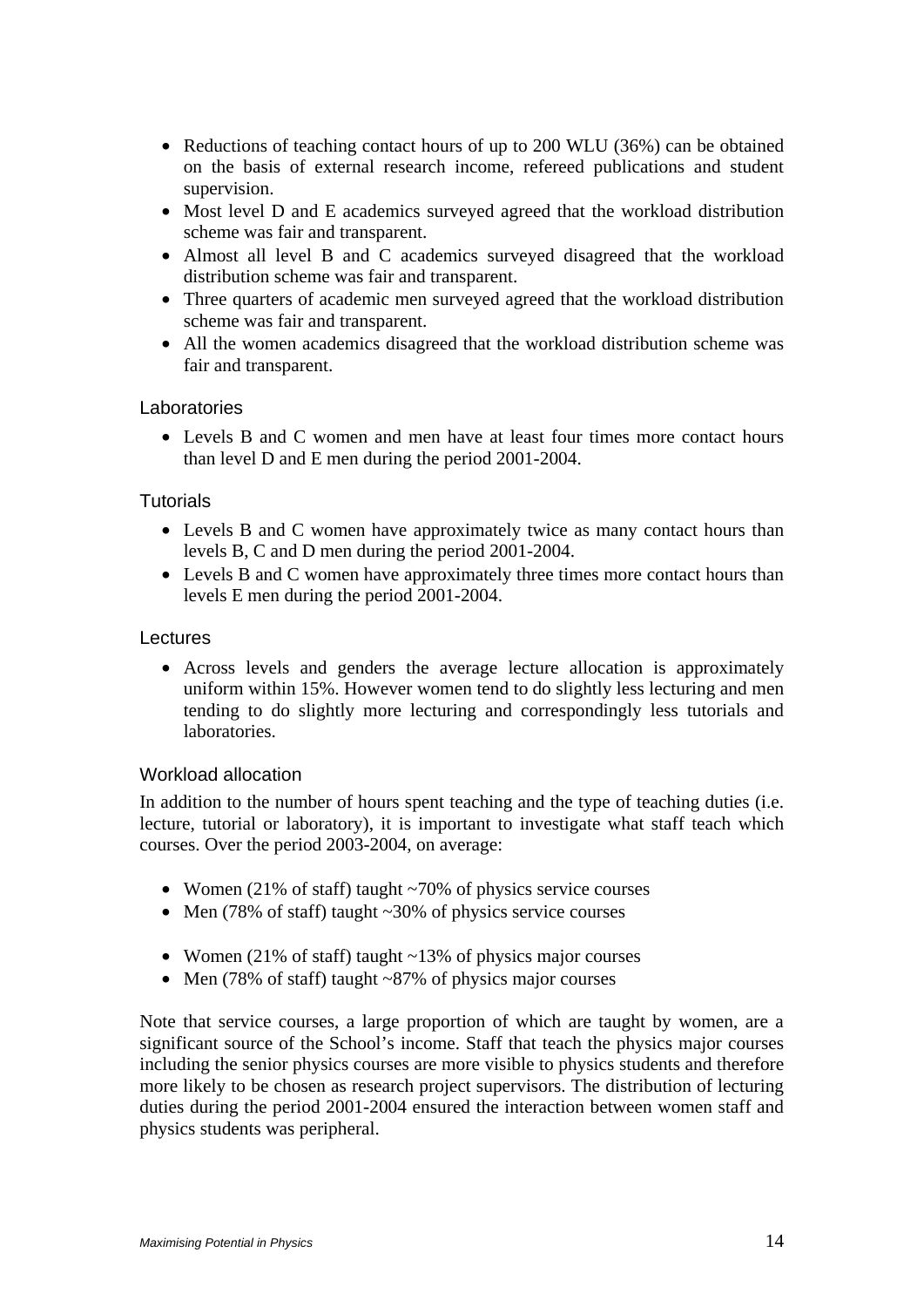#### Workload allocation: contact hours

 When scaled to full time equivalents and averaged over the 2001-04 period, the contact hours for physics women ranged between 190 – 260 hours. In comparison the contact hours for physics men ranged between 75 – 220 hours. These 2001-2004 figures do not include research only academics, staff on leave, nor do they include academics with large administration loads such as Head of School (level E man) or deputy director of the Electron Microscope Unit (level C woman).

#### Influence of the 2004 algorithm on teaching workload allocations

 In general, the implementation of the 2004 algorithm did not result in significant changes in the workload of the level B and C academics (includes all female teaching staff). Physics men, on average, taught a greater number of hours of lectures than physics women, and that combined with the greater reductions males (on average) received for research, publications and supervision, meant that women filled a greater proportion of their WLU allocation with the lower workload value/ higher contact hour tutorial and laboratory classes.

### Research

For work load allocation and promotion, research performance is assessed by:

#### *Internal research grants*

All but two male members of academic staff have applied for internal (UNSW) research funding during the 2001-4 period. Most staff have applied for close to the maximum available amount of funding. On average the women were awarded  $~55\%$ and the men were awarded  $~65\%$  of the amount they requested. Recently appointed women had a higher success rate that long term female staff. Funding success of the male staff was not correlated with length of service.

#### *External research grants*

Most staff have had some external funding (\$10Ks-\$100Ks p.a.) at some point during the period 2001-2004 except three level B and C women (i.e. 50% of FTE women). In the period 2000-4, 128 funding applications were submitted through the School of Physics at UNSW to the Australian Research Council and 35% were successful.<sup>2</sup> A total of 20 of the 22 male staff had an ARC funding awarded during this period. In comparison 3 out of the 7 women (i.e. 2.2 of the 6.0 FTE women) were successful. In general the physics women did not apply for external funding at the same rate, nor were they as successful as the physics men.

#### *Refereed publications*

Staff (who provided information) publish between 1-12 papers per annum. The number of publications is not a fair basis for comparison of research output as publication rates are discipline specific. Publication rates depend on the physics discipline (e.g. astrophysics, biophysics, etc) and vary widely, however on average

• most Physics men publish more than 5 papers per annum.

 $\frac{1}{2}$  Note however that if a UNSW staff member is a partner on successful grant applications with a lead institution other than UNSW, this successful funding may not appear in the School of Physics statistics.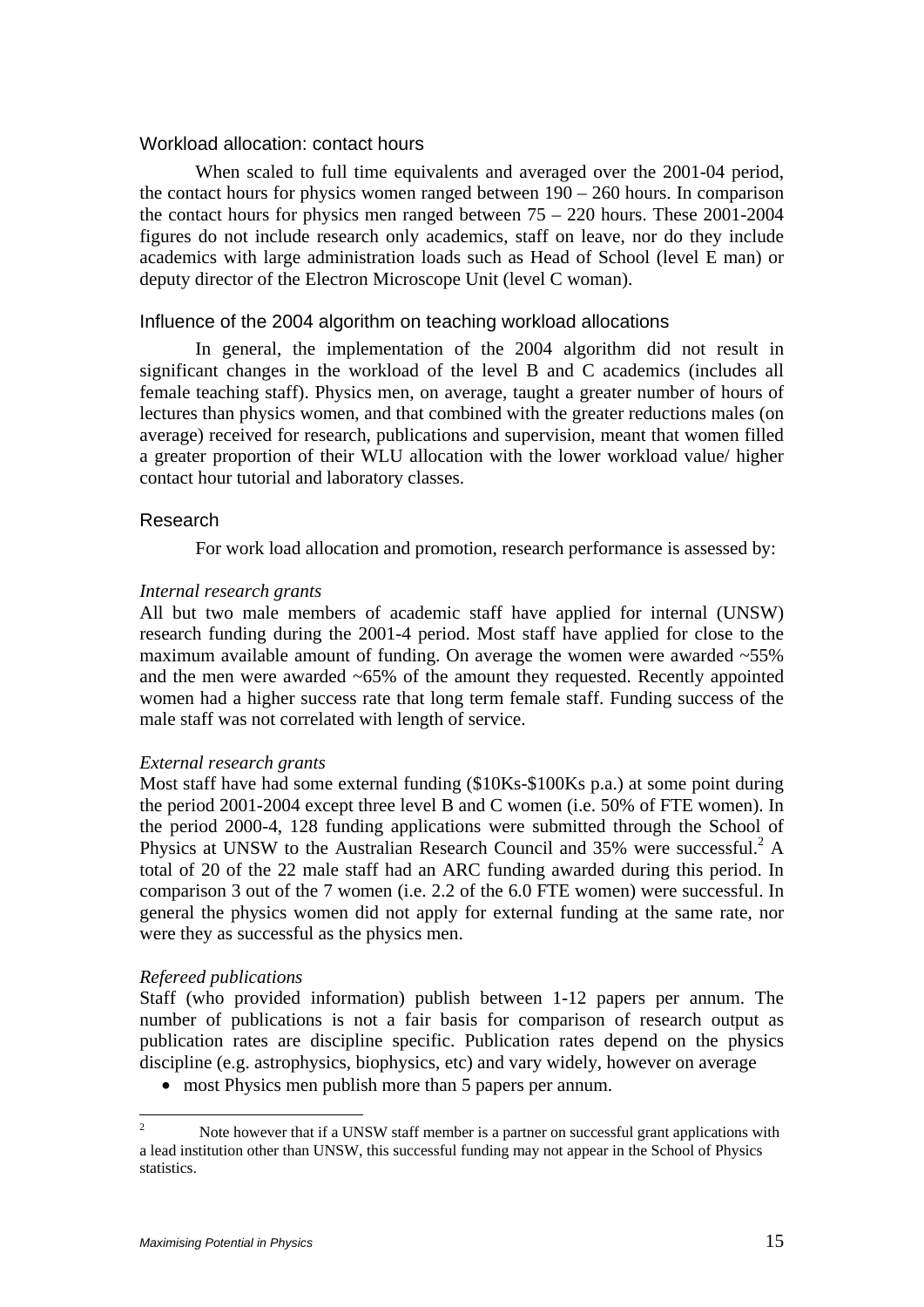• most Physics women publish less than 5 papers per annum.

The staff with higher publication rates tend to be level D or E academics and those who supervise research students, work as part of a large (possibly international) collaborative group, and/ or have significant research funding.

### *Number of Research students*

During the period 2001-04 Physics women (co-) supervised ~15% of postgraduate students and ~13% of Honours students.

- Average number of PhD/MSc research students supervised p.a. by Physics men  $-2.7$
- Average number of PhD/MSc research students supervised p.a. by Physics women  $\sim 2.0$
- Average number of Honours research project students co-supervised p.a. by Physics men  $\sim 0.85$
- Average number of honours research project students co-supervised p.a. by Physics women  $\sim 0.45$

### Selection of research project supervisors

Some results from the Student Survey

Survey of year 3 and 4 (honours) students shows  $~60\%$  of respondents had 2 or less women physics lecturers (i.e. <10% of their lecturers were women)

When choosing a research supervisor

- 100% of respondents strongly/ agreed that it is important to get on well with the supervisor
- ~75% of respondents strongly/ agreed that it is important to have been taught by the academic before
- ~75% of respondents strongly/ agreed that they are more likely to consider an academic that they have had as a lecturer

In addition only one third of the respondents disagreed with the statement "Women exist on the periphery of academic physics". These findings indicate, firstly, that women academics are at a distinct disadvantage in attracting PhD/MSc research students because they do not teach upper level physics courses, and secondly, that the lack of contact between upper level physics students and women academics perpetuates the perception that women are secondary to men in the field of physics.

### Sabbatical Leave

The contribution of sabbatical leave to the progress of an academic physicist's research program cannot be underestimated. Prior to 2004 only one of the current physics women had taken a session of study leave. In the period 2001-4, 68% of eligible male staff have taken sabbatical leave. Since teaching release has become an available option at UNSW, 40% of eligible women have taken a six month session of study leave.

This is an improvement from the situation in 1990-94 where 66% of eligible male staff, and 0% of eligible female staff took sabbatical leave during this period.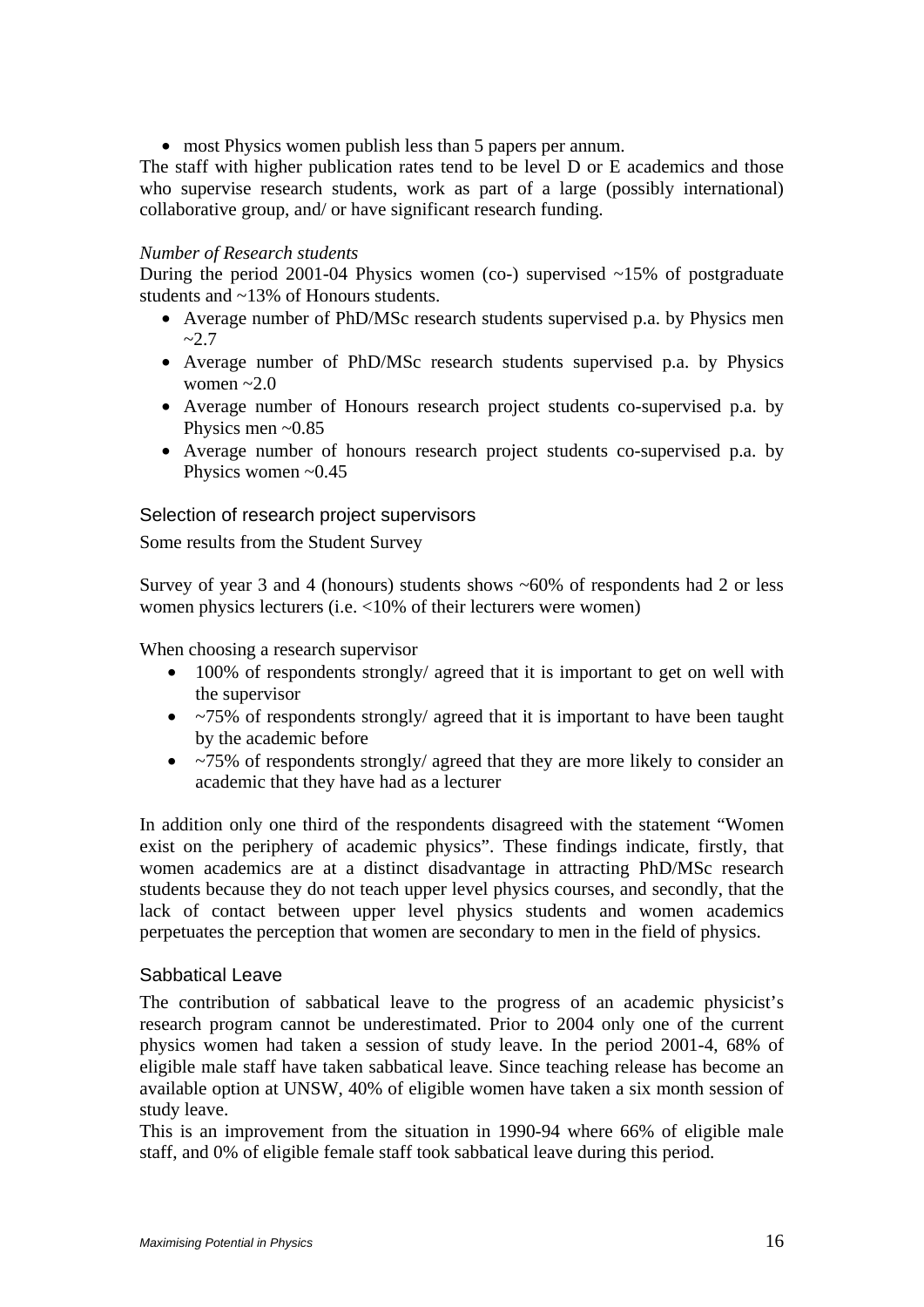## Factors influencing Career Progression

Physics Men have different career paths from Physics Women.

The typical *Physics man* has had a traditional career path (see Figure 1)

## *School* → *BSc* → *PhD* → *Postdoctoral Fellowship(s)/ Fellowship(s)* <sup>→</sup> *Academic appointment* → *Tenure*

- Some men have children and most have not been primary carer
- Most men perceive they spend more time on research than teaching
- Most men have strategies to facilitate their research
- Many men have taken study leave

### **Figure 1. Traditional academic career progression**



The traditional academic career progression also typically includes periods of sabbatical or study leave where research projects can be initiated and/ or progressed without interruption from teaching or administrative duties.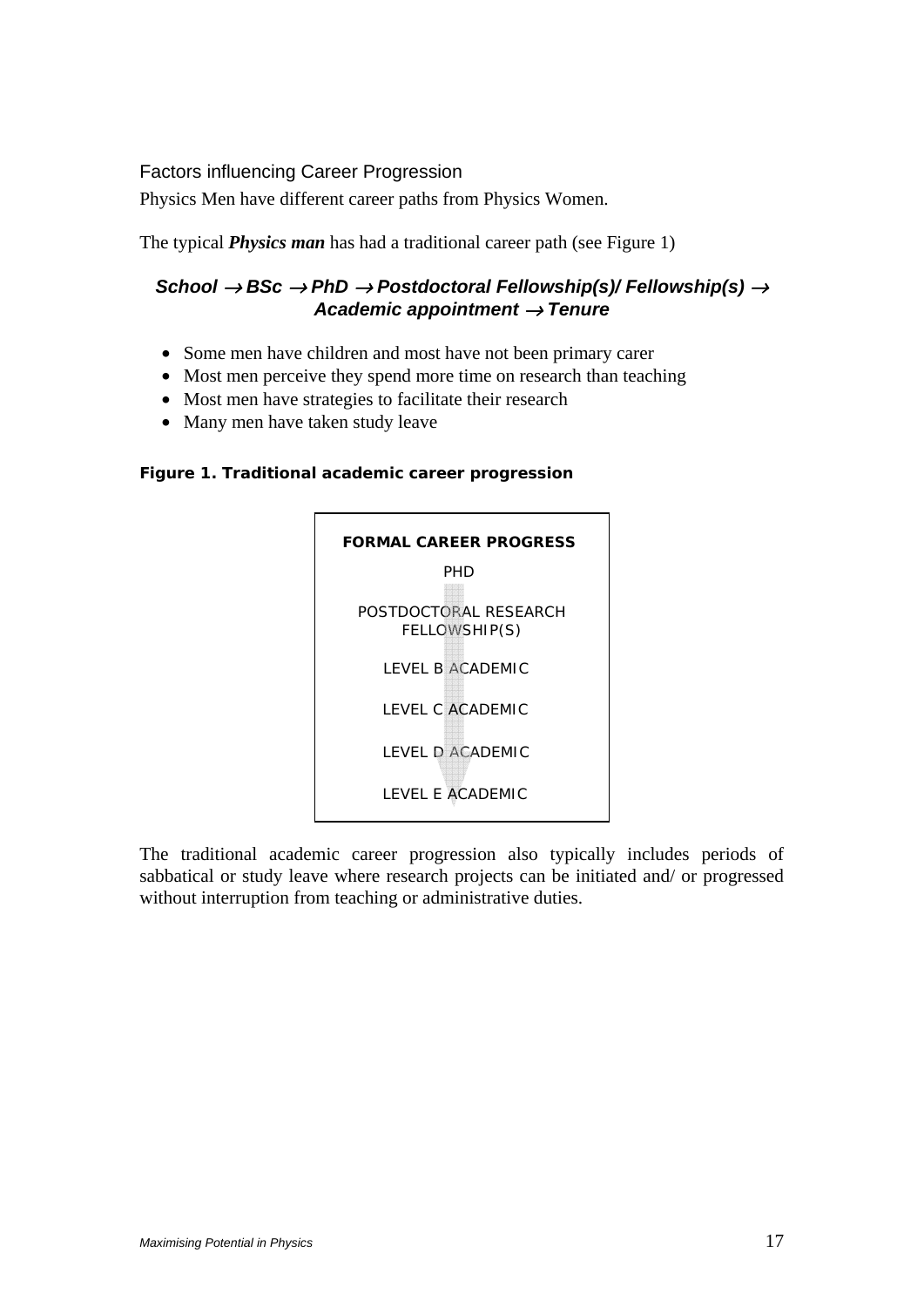The typical *Physics woman* has had a non-traditional career path (see Figure 2);

- All women have children and have been/are primary carer at some stage during their careers. This has impacted on their career choices and progression.
- Most women took career breaks (3 months 8 years)
- Some women have come to academic physics later in life or as a second career
- Most women have not done post doctoral/ research fellowships. Post doctoral/ research fellowships enhance career progression as they allow the opportunity to establish an independent research profile, produce a critical mass of research publications and provide research networking opportunities
- Most women perceive they spend more time on teaching than research
- Most women have not taken study (sabbatical) leave. This has sometimes been because issues related to the needs of their partner or their children (e.g. childcare, reluctance to disrupt schooling).
- Some women have made career choices based on considerations relating to their partner's careers. These partners are usually older, have not had career breaks and therefore are usually more senior and established in their own careers. The choices made by some women in the context of the "two body problem" might not necessarily be best for their career development/ progression.

 Based on the findings of this research, women have to contend with external factors and competing responsibilities in relation to their academic careers. The interplay between some organisational and non-organisational (economic/family responsibilities) factors and their effect on career progress was consistently described by women academics as creating "downward spiral". This dynamic can be graphically represented as follows in Figure 2. Note in particular the non-traditional academic career path via teaching (tutor/ academic level A) rather than postdoctoral fellowship.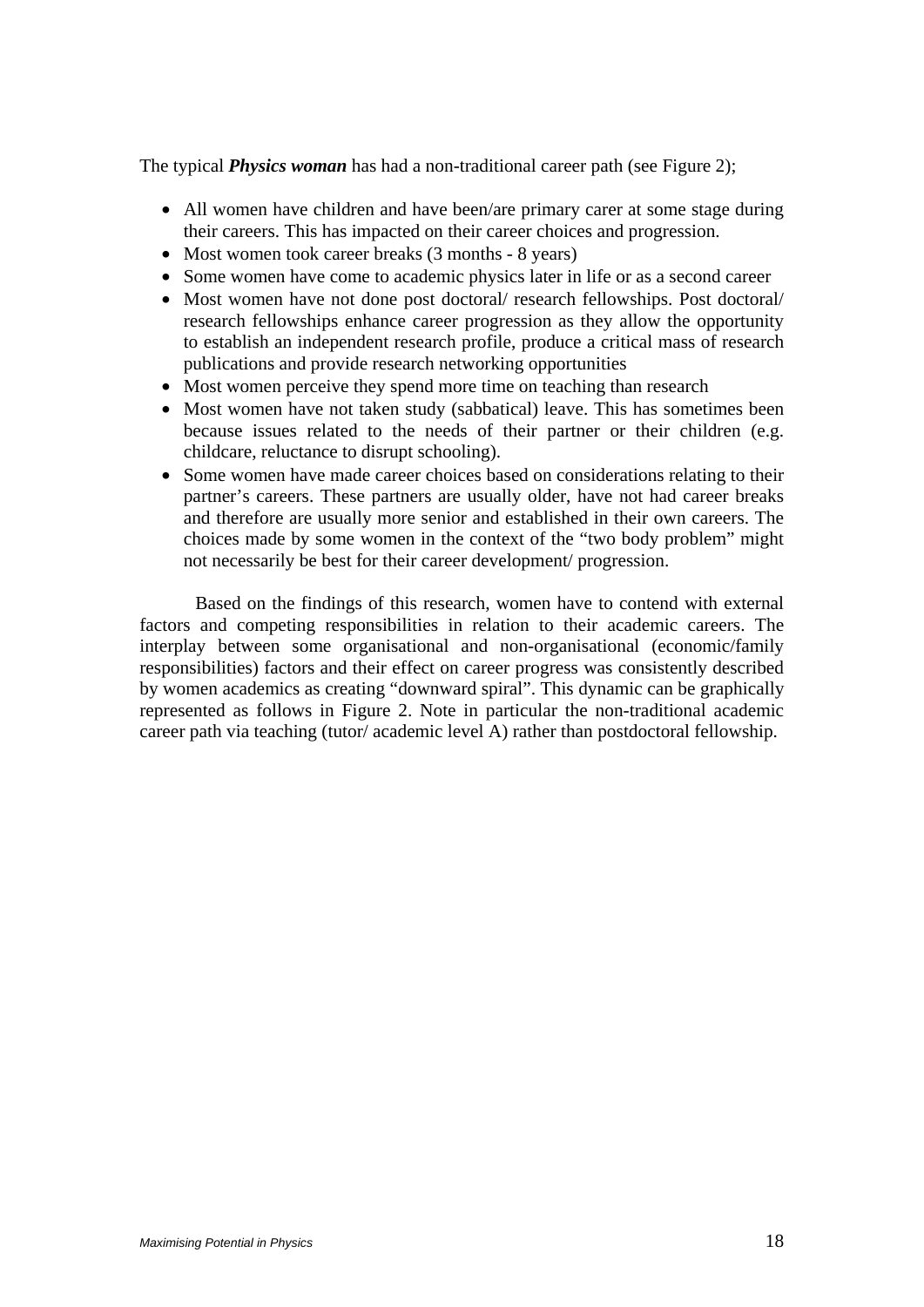

#### **Figure 2: Factors influencing the career progress of women**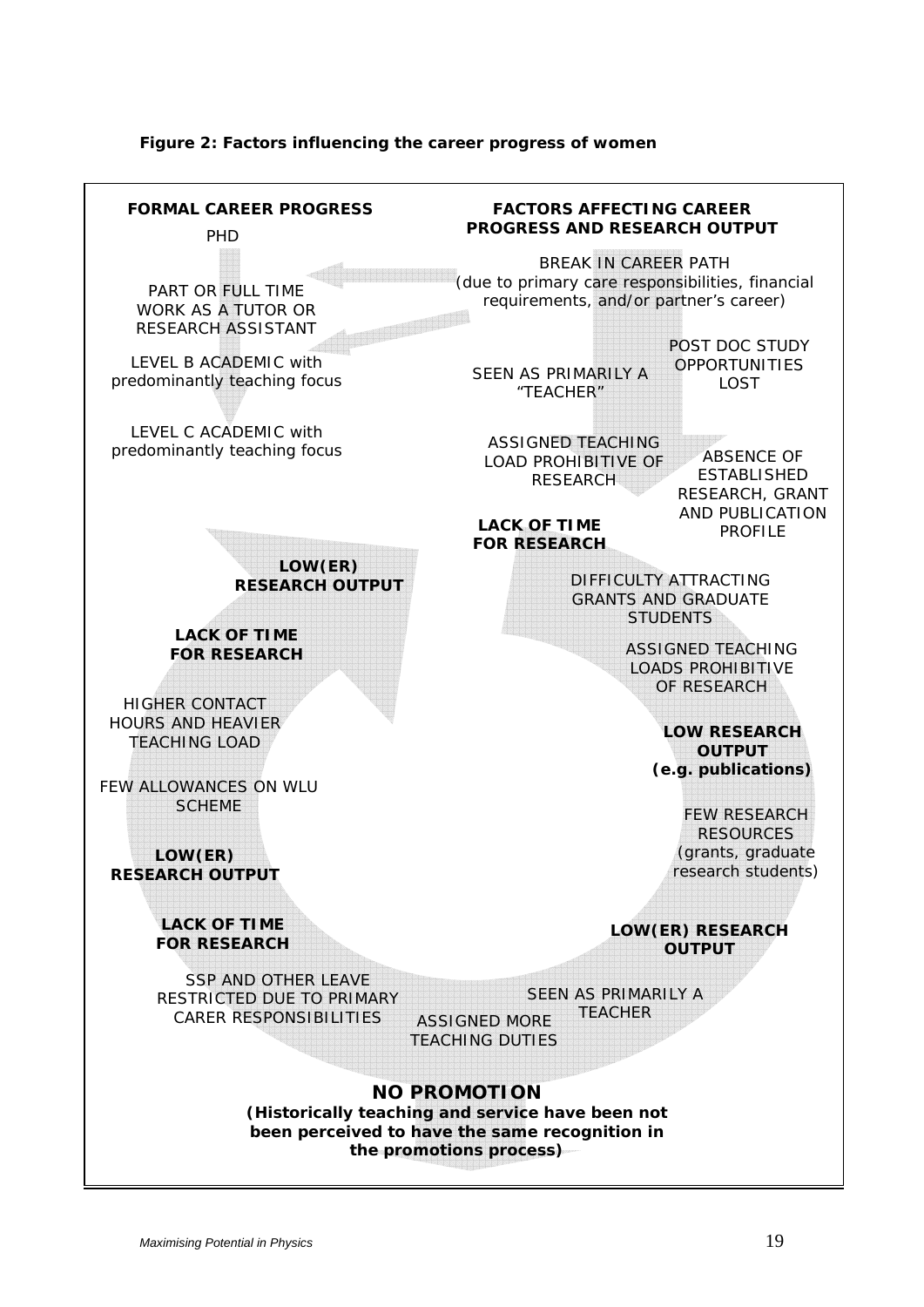## *1.3. Summary of some key conclusions*

 Best management practices will maximise the human potential of the academic staff within the School of Physics. Quantitative and qualitative data reveal significant gender related differences in the academic profile and workload distribution in the School of Physics.

 Some of the observed gender related differences in the career progression of Physics women can be attributed to

- a "non-traditional" career path in which research is not underpinned by the opportunities provided by postdoctoral fellowships or revitalised by the opportunity of sabbatical leave.
- the marginalisation of women in high contact time, low workload unit, junior level service lecture courses, tutorials and laboratories impeding access to research resources and leading to student perception that "women are on the periphery of academic physics"
- the "snowballing" negative impact of work load allocation with high contact hours means less time for research.
- the generally less effective strategies physics women have dealing with teachingresearch nexus in comparison with their male colleagues.
- the (historical) emphasis in promotion of research over teaching and related achievements by the University

 Physics women work in a non traditional field, and do not face the same issues as other academic women within the University. UNSW gender equity strategies have been developed from the findings of the Probert report (Probert, 2002) and some programs are directed towards supporting completion of PhDs and the provision of maternity leave/ childcare. Whilst these valuable programs may effectively address the concerns of young or early career academics, they do not address the particular needs of most of the current population of Physics women because these women already have PhDs and their children are generally old enough to no longer need childcare. PhD qualifications are a necessary criterion for academic appointment in the School of Physics, and therefore PhD completion scholarships are not relevant. Childcare needs of Physics academic staff may change in the future as new academic staff are recruited.

 During the course of the Physics Equity Project research, consultation with staff has lead to actions being taken prior to official recommendations. For example, the recommendation that a School of Physics Equity Committee be established within the School of Physics committee structure was immediately supported and instigated by the then Head of School, Prof John Storey. In addition, women have been encouraged to plan to take study leave/ teaching release (and some have taken it), and apply for promotion (and some have been successful).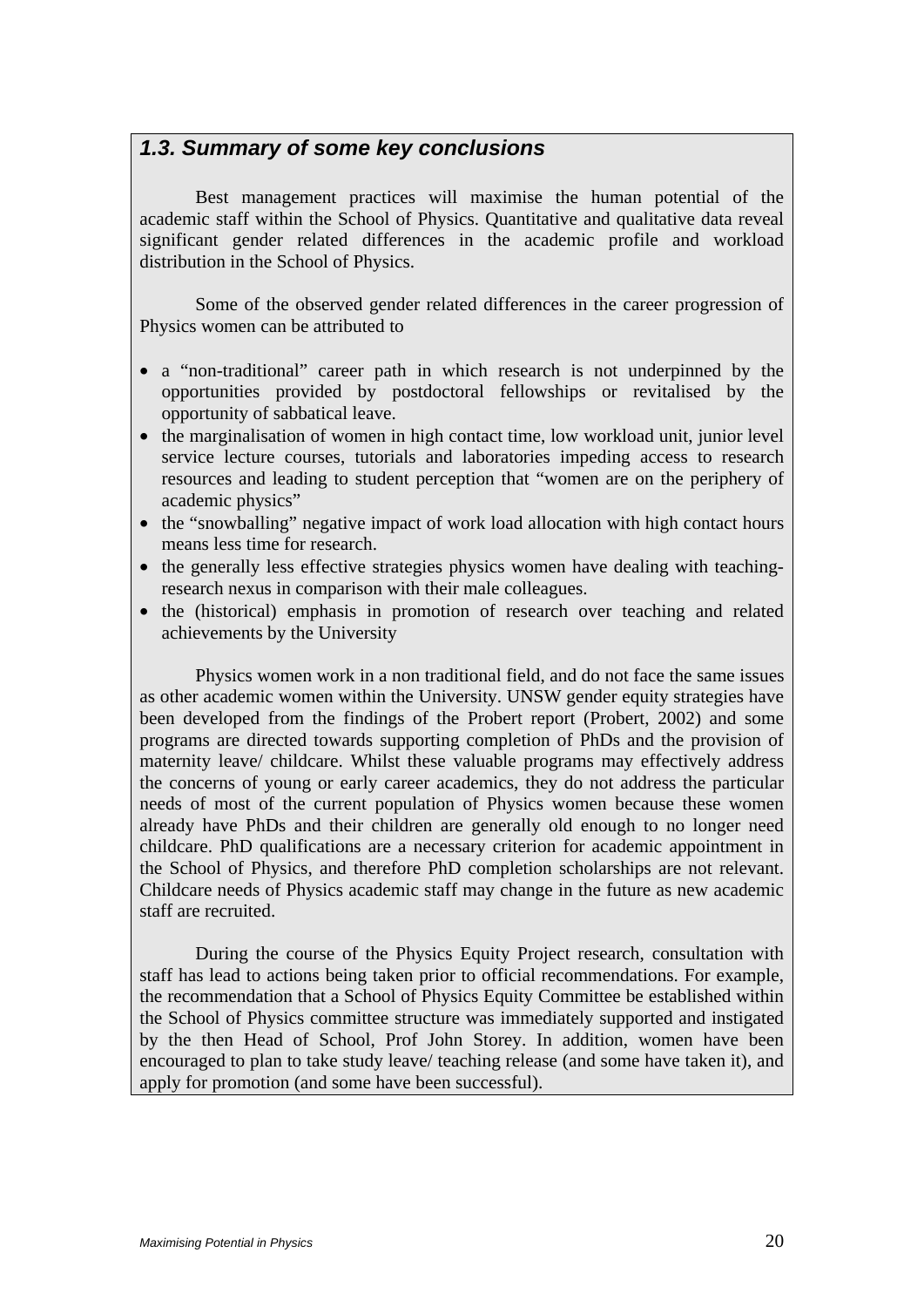## *1.4. Summary of some key recommendations*

See Section 7 for a more detailed explanation of recommendations.

 Many of the following recommendations relate to fostering the research activities of staff. Of course not all staff agree with all recommendations. It is clear however that some staff have been unable to sustain their research because of their high level of teaching, administration and (unrecognised) pastoral activities.

 It is also noted that some women were appointed as teaching academics, but all women academic staff members within the School of Physics have PhDs in physics and expressed their strong desire to participate fully in research as well as teaching activities. The difficulty of establishing of a research profile for most Physics women relates to their non-standard career path, where breaks for child rearing, lack of opportunities to do postdoctoral fellowships and take sabbatical/ study leave have impacted through out their careers.

 Postdoctoral fellowships enable a researcher to build up research networks, establish a publication record, apply for grants, and develop a research leadership profile. Most Physics women have not done postdoctoral fellowships, unlike the majority of their male colleagues who have followed a more traditional career path (see Figure 1 for example), which includes postdoctoral appointments and sabbatical leave and the opportunities to concentrate on and refresh their research program. Those women have subsequently not been promoted at either the rates or to the levels of their male colleagues. There is no evidence that these women are less able or less talented, however there is evidence that they have had less opportunity to succeed. Because they did not do post doctoral fellowships, their research profile was less established, they therefore had less initial and subsequent success attracting research funds and therefore were given a greater teaching load than their well funded research active colleagues. This situation can - and there is evidence that it has - become self perpetuating.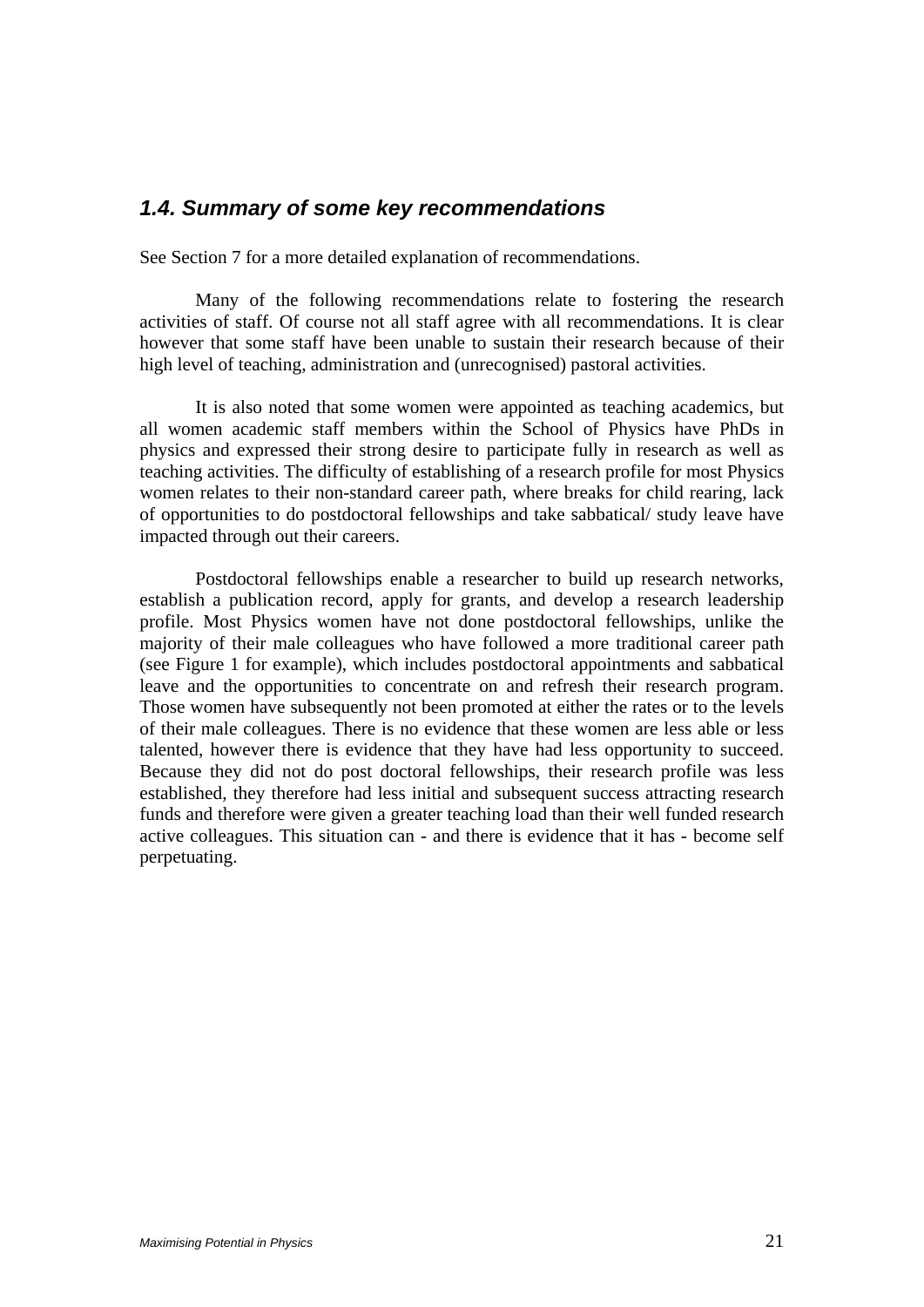## *1.4.1. Summary of Recommendations relevant to the School of Physics*

## **Establishment of a School of Physics Equity Committee.**

This was achieved during the early stages of this research project in 2004 as a result of consultation with the then Head of the School of Physics, Prof John Storey. The School of Physics is currently the first and only School in the Faculty of Science with an Equity Committee.

## **Access to various types of leave should be equitable.**

Staff who have not had the benefit of SSP (sabbatical leave), internal/teaching release and other leave etc, should be encouraged to take these opportunities to revitalise their research. Staff who have not had the benefit of SSP, teaching release and other leave entitlements should be given priority over staff who have made frequent use of these programs in the past. Staff should be better informed of their entitlements. A formal process for application and approval for SSP etc, should be developed within the School to ensure equity.

## **Development of School of Physics mentoring strategies within the Career Development Scheme**

The aim of this program would be to provide staff support in setting up and balancing research, teaching, and service commitments.

## **Review of Workload Allocations Scheme - More equitable distribution of teaching duties.**

A more equitable distribution of formal contact hours as well as teaching activities is recommended. Staff should be allocated an *equal proportion* of lectures, laboratories and tutorials. The current WLU Scheme does not provide a mechanism to improve a research profile/ become research active.

**Review of Workload Allocations Scheme - Recognition of new teaching practices.**  The workload allocations scheme should be regularly reviewed to reflect and encourage new teaching practices.

### **Review of Workload Allocations Scheme – Internal research grant funding.**

An allocation for competitive internal research funding (e.g. School Research Grant program, Faculty Research Grant Program) should be included in the workload allocation scheme.

### **Recognise Women in Physics**

The profile/ recognition of women in physics should be improved. It is recommended that properly framed biographies of some high achieving women physicists should be displayed in prominent positions in the School of Physics corridors.

### **Equity in School committee membership.**

It is desirable that female staff be represented on key decision making committees in preference to the more administrative type committees. In particular, it is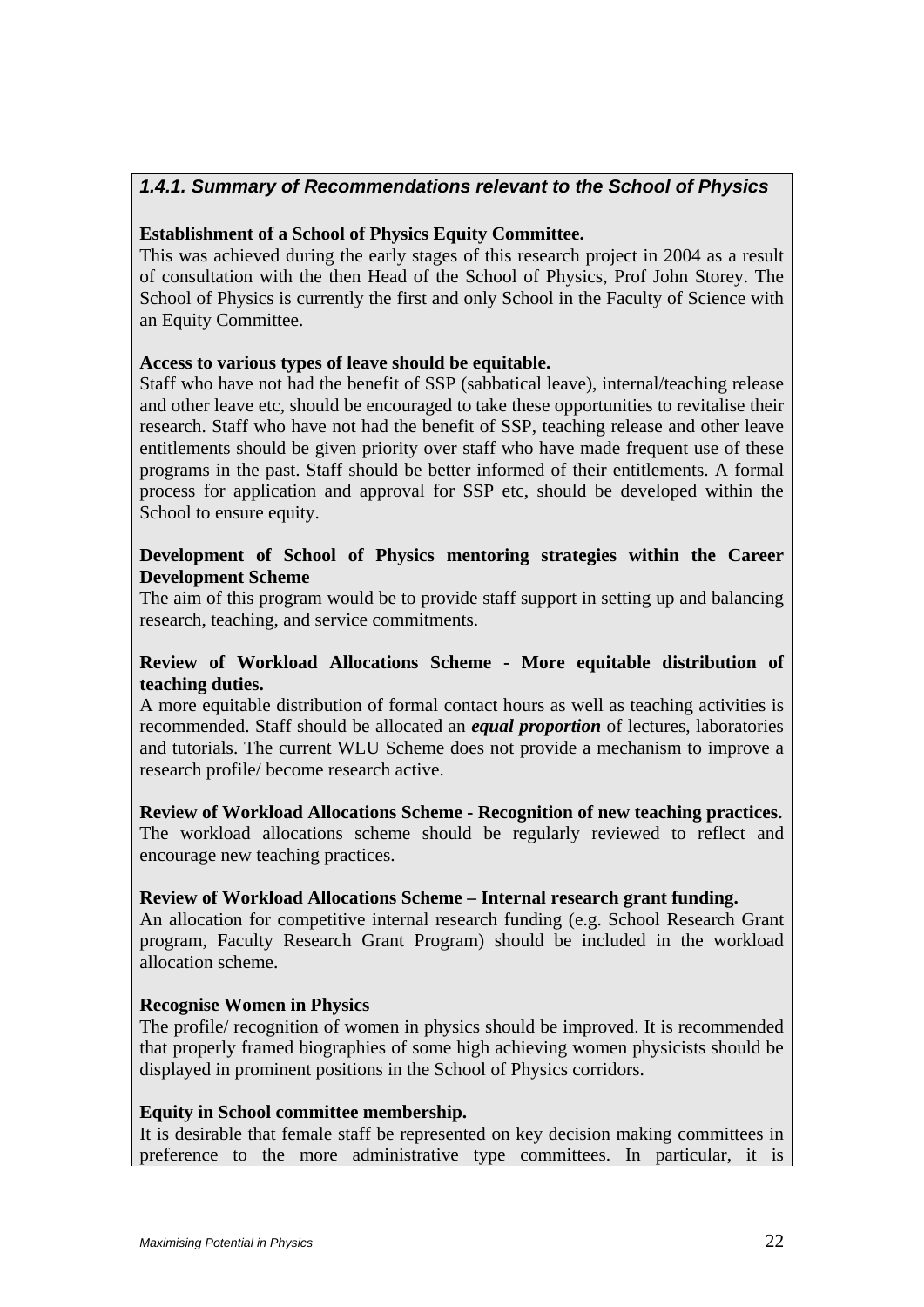recommended that there should be an Equity Committee representative on the committee that allocates undergraduate teaching duties.

#### **Development of School of Physics recruitment policy**

Affirmative action is not recommended but a recruitment policy mindful of equity issues could increase the diversity and ensure proportionate gender representation in the School.

#### **Equity in allocation of technical support.**

Some academic staff have the additional benefit of technical support within their research laboratories which has to some degree been funded from the School budget. Any allocation of technical support paid from the School budget should be on the basis of a transparent process.

### **Reduce the cost of buying out teaching**

In 2005 the cost of buying out one WLU is \$135, which is prohibitive in most cases. The possibility of buying out excessive lower WLU value/ high contact hour laboratory and tutorial duties or the provision of a strategy that would allow staff with large teaching loads to reduce some of their laboratory and tutorial duties is desirable (subject to approval by the Head of School). This is emphatically not a recommendation to allow well funded individuals with relative low teaching loads to buy out the rest of their teaching.

## *1.4.2. Summary of recommendations relevant to the Faculty or University*

### **Recognition of service and pastoral activities**

Those involved in essential but unrecognised pastoral activities have less time to do research.

### **UNSW Career Advancement Fund - Equity Initiative research start up fund.**

A program which would provide funding to revitalise research program would be beneficial to some physics women and help aid their career development. The recipient of funding should be required to submit an external funding grant application within 12 months of receiving the funding.

#### **Carer Assistance Fund**

Assistance for academics on study leave schemes could be extended to cover carer as well as child care responsibilities.

#### **Equity in committee membership at Faculty and University levels.**

It is desirable that female staff be represented on key decision making committees.

#### **Promotion at UNSW**

Demonstrated and genuine recognition of teaching and service in the promotion process would encourage more staff to apply, and would result in more successful applications. The University has recognised the shortcomings in the promotion system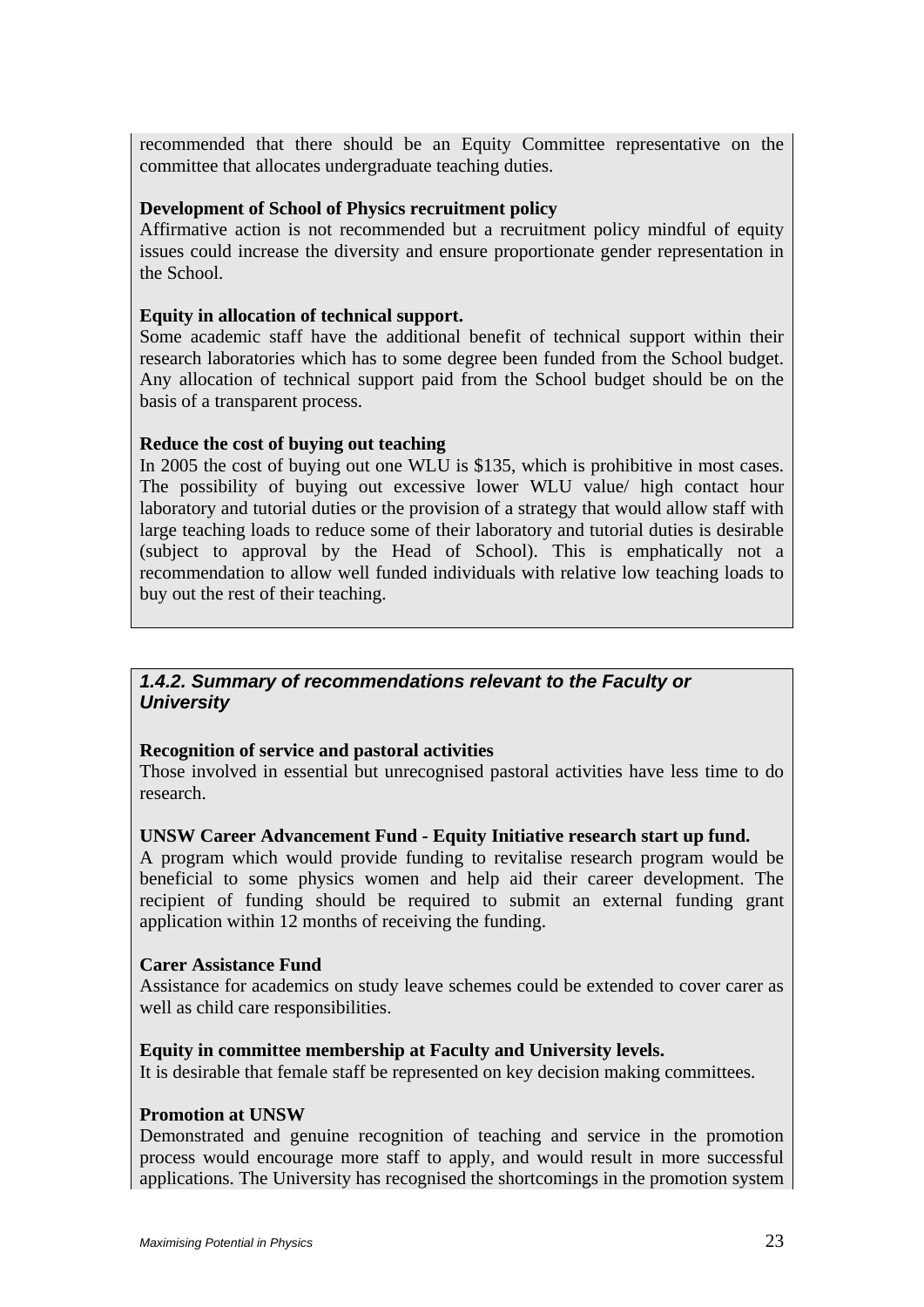that has contributed to inequality of opportunity for promotion as evidenced in the School of Physics. For example new promotion guidelines have and are being developed, that give more equitable recognition of teaching contributions.

*It must be recognised that staff that do a greater proportion of teaching and service work indirectly support the research efforts of their colleagues who have more time and opportunity to devote to research.* 

#### **Notes**

 As a result of the consultative processes during the compilation of data, prior to submission of the final report, a number of the recommendations have been enacted. The School of Physics staff have had the opportunity to discuss the recommendations and most of the recommendations have been agreed to with the support of the then Head of School, Prof Warrick Couch.

 For example, as described above, a School of Physics Equity Committee has been established. Representatives of the School of Physics Equity Committee have been invited to attend key decision making School of Physics meetings such as those involved in teaching allocation. The recommendation that women be encouraged to take the opportunity for sabbatical leave/ teaching release is also being actively implemented. For example two women took study leave and teaching release in 2004, one took teaching release in 2005, and another woman will take study leave in 2006. In addition it is noted that the three Physics women Lecturers (level B) have been promoted to or appointed at Senior Lecturer (level C) during 2005 and one Senior Lecturer was promoted to Associate Professor (level D) during 2006.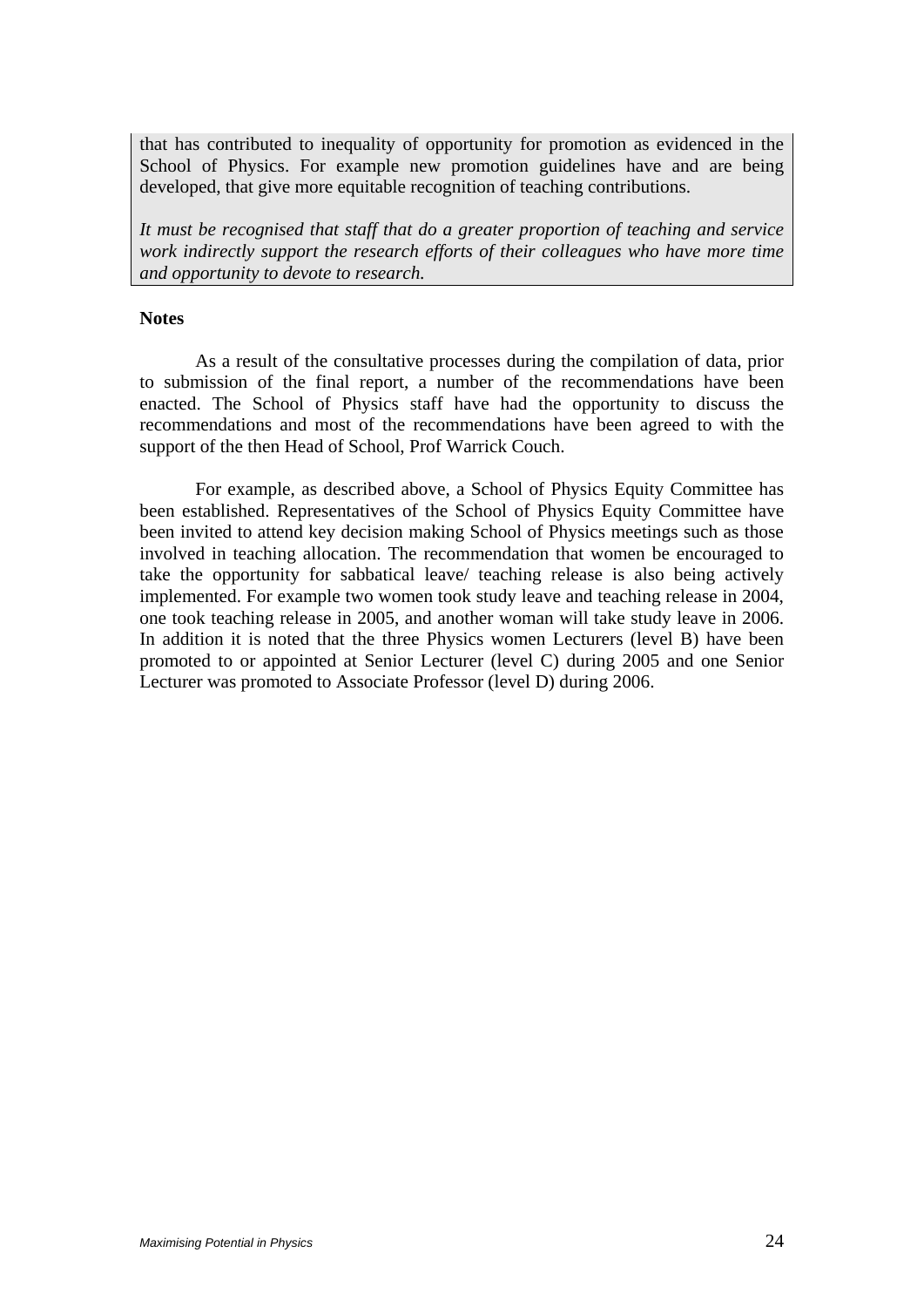## *2. Context and Background*

## *2.1. Women in Science and Academia: Context and Concerns*

## *2.1.1. Introduction*

 A broad and comprehensive collection of quantitative and qualitative data relating to the academic profile and the academic staff of the School of Physics at UNSW has been collated and presented in this report. This investigation has revealed significant gender related differences including but not limited to teaching workloads, time management, attitude to the service-teaching-research nexus, level of research student supervision, success in obtaining research funding and producing research output (including peer reviewed publication). These differences can to some degree be related to the non-traditional career paths of the majority of the women in the School of Physics.

 The School of Physics data particularly relates to mid to late career rather than early career academic women. Mid to late career women in particular have experienced disadvantages throughout their career. For example, all of the physics women are mothers, and many of them did not have access to the (generally inadequate) childcare services available today which are still generally do not meet demand..<sup>3</sup>

 The collected data has identified specific issues and has allowed the informed development of a series of recommendations (see Section 7). These recommendations have been developed with reference to the extensive literature on women in science, some of which is discussed in this section.

## *2.1.2. Women in Science and Academia: International programs and context*

 Biological determinism has been used as recently as 2005 to explain why women do not perform at the same level as men (Summers, 2005). Generally however, the value of women academic scientists is not in dispute in the 21st century, and it is recognized that "rather than confronting open opposition from institutions, (women) are struggling with subtle inequalities stemming from the unconscious attitudes of individuals" (Lawler, 1999), and the unintended cumulative disadvantages due to policies and procedures developed in the context of a traditional career path. A traditional academic career and the perception of what constitutes "competence and success" in academia has been established around the life experiences of men. Bailyn discusses how these perceptions may be social constructions rather than necessary attributes of an academic career, and may lead to "unintended negative consequences"

 $\frac{1}{3}$ 

For example, UNSW childcare services are oversubscribed.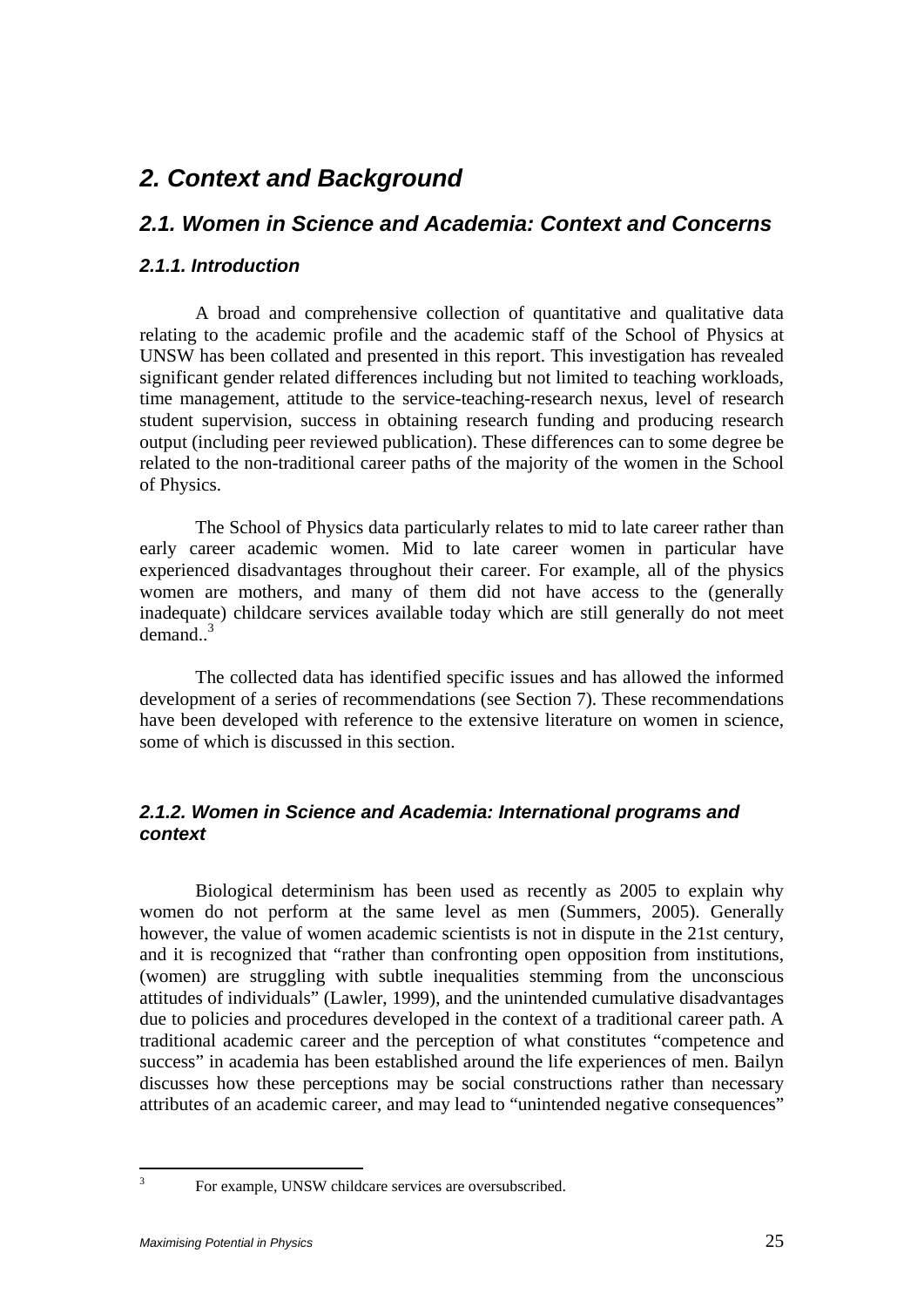for women academics (Bailyn, 2003). The cumulative effect of slight inequities for women impacts on their academic progression relative to their male colleagues.

 Within the past 10 years in particular, a number of government sponsored programs have been developed internationally to improve the participation, retention and advancement of women working in science and engineering. The development of these programs has been motivated by economic (human resources) and ethical considerations. Some notable examples include

- ♦ Chairs for Women in Science and Engineering backed by Natural Sciences and Engineering Research Council of Canada (NSERC) was introduced in **1996** to increase the participation of women in science and engineering and to provide role models for women active in and considering careers in these fields. NSERC matches funding provided by corporate sponsors to support academic women scientists or engineers in Canadian Universities for up to 8 years. http://www.nserc.gc.ca/programs/wise\_e.htm
- ♦ Professional Opportunities for Women in Research and Education (POWRE) grant program initiated in **1997** in the USA has been replaced by the Advance funding program (**2001**) of the National Science Foundation (NSF). http://www.nsf.gov/funding/pgm\_summ.jsp?pims\_id=5383
- ♦ Athena Project (**1999**) is an initiative of the United Kingdom government with the backing of the Office of Science and Technology. www.athenaproject.org.uk/
- ♦ European Technology Assessment Network (ETAN) projects on developing science policies for the European Union which promotes excellence through mainstreaming gender equality (**2000**).

http://cordis.europa.eu/improving/women/documents.htm

 These formal government sponsored programs and initiatives have been developed in recognition of the general failure across society to fully engage half the world's human intellectual capacity: Women have been identified as the "*biggest single most undervalued and therefore under-used human resource (in science, engineering and technology)*" (HSMO, CM2250, 1993) The push to engage women in science is seen as an economic as well as an ethical imperative, as it is seen as economically desirable to provide a return on the training investment by retaining women who have qualifications in science and engineering. These national programs aim to improve the participation of women in Science and Engineering by addressing issues of promotion, recruitment, retention, and facilitating partnerships with industry, enabling flexible work practices allowing a work-life balance, improving the visibility of women and enhancing the confidence of women by development and mentoring programs. Some of these programs have resulted in measurable successes at the grass  $\frac{1}{2}$  roots level<sup>4</sup>.

 $\overline{4}$ <sup>4</sup> For example Advance funded recruitment and retention programs at the University of Michigan in the USA have improved the hiring of tenure track academic women from ~14% to 34% over a five year period to 2005. (http://sitemaker.umich.edu/advance) These programs have been integrated into the institutional structure. The Advance program at the University of Washington, WA USA, has concentrated on career development, mentoring and leadership. UoW has institutionalized programs supporting these initiatives, and have received a US Presidential Mentoring Award for their efforts *(http://www.engr.washington.edu/advance/)*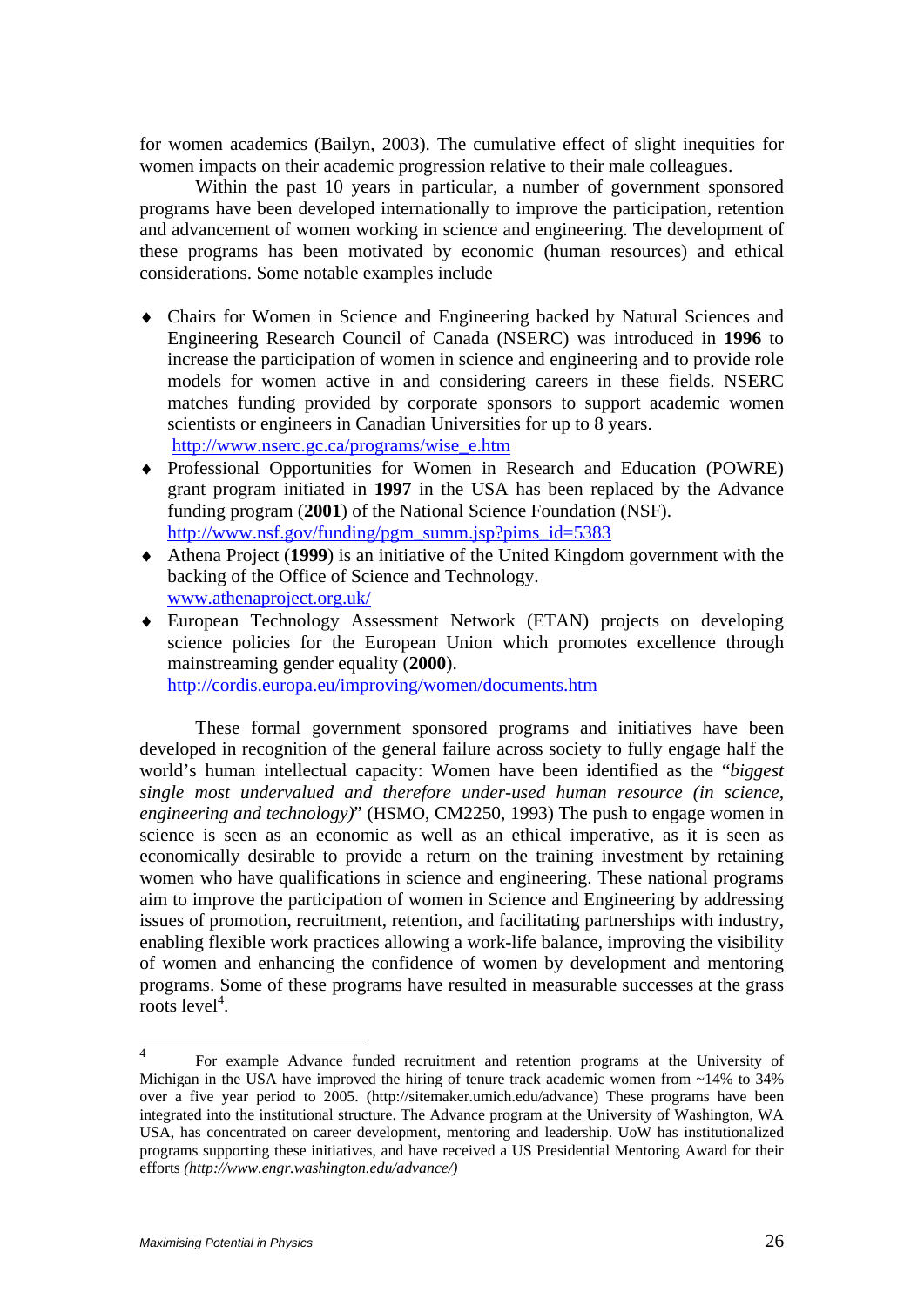The European Technology Assessment Network (ETAN) has developed science policies for the European Union. The ETAN Report on Women and Science (Osborne, 2000) addresses the need to transform the treatment of women in science at all levels, from treating individuals with *equality* (equal treatment with respect to salary, etc), to instituting *"positive action"* programs which address particular problems that women as a group experience (child care facilities, re-entry programs, family friendly policies etc) and extending to *gender mainstreaming* which focuses on altering the systems and structures themselves transforming organisations to accommodate their diverse population of men and women (i.e. changing institutional practices). The ETAN Report (Osborne, 2000), has identified that the equal treatment approach that underpins European Union legislation is "necessary but insufficient" to allow women to take an equal role in science. Gilbert argues that science, technology and masculinity are enmeshed and educational programs which aim to produce equality or "sameness" between the genders as a way to address the "problem of women in science" do not recognize diversity (Gilbert, 2001).

 While many of the programs concentrate on the recruitment of women into academic positions, there is recognition that accurate statistical information about the participation and retention of women within individual institutions is essential before the causes can be investigated and effective programs can be developed to address the imbalance.

 Women leave scientific careers in disproportionate numbers at every stage of their careers (Rees, 2001). Rees attributes sex stereotyping, exclusionary mechanisms and patronage and nepotism for the observed attrition in the participation of women in science (sometimes referred to the "leaky pipeline" (Osborn, 2000)), and for their generally less successful career trajectories in terms of level and pay when compared with their male colleagues (Rees, 2001). Gender-disaggregated statistics are identified as an important management tool to aid gender mainstreaming and realising the more effective use of (all) human resources.

 An awareness of an inequitable situation can be a motivation for grass root change within a department staffed with fair minded sympathetic individuals; however the importance of the role of leaders in fostering a fair and equitable workplace is seen to be paramount. The importance of leadership was highlighted by the ground breaking Massachusetts Institute of Technology (MIT), USA study where the sympathetic Dean of Science, Prof R. J. Birgeneau, (a condensed matter physicist), was seen to be "the hero" who listened, and recognized problems were "systemic" and then worked tirelessly and effectively for institutional change (Lawler, 1999). It is noted without further comment that Prof Birgeneau is the father of three daughters.

 At the conclusion of the study the MIT President, Prof C.M. Vest admitted in 1999 that the university had been guilty of systematically depriving distinguished women scientists of resources, and he made an institutional commitment to improve this situation. It is interesting to note that the junior/ early career women had fewer complaints than the senior women. The more senior women have a longer experience in the system and have felt the cumulative effects of being isolated, marginalized (in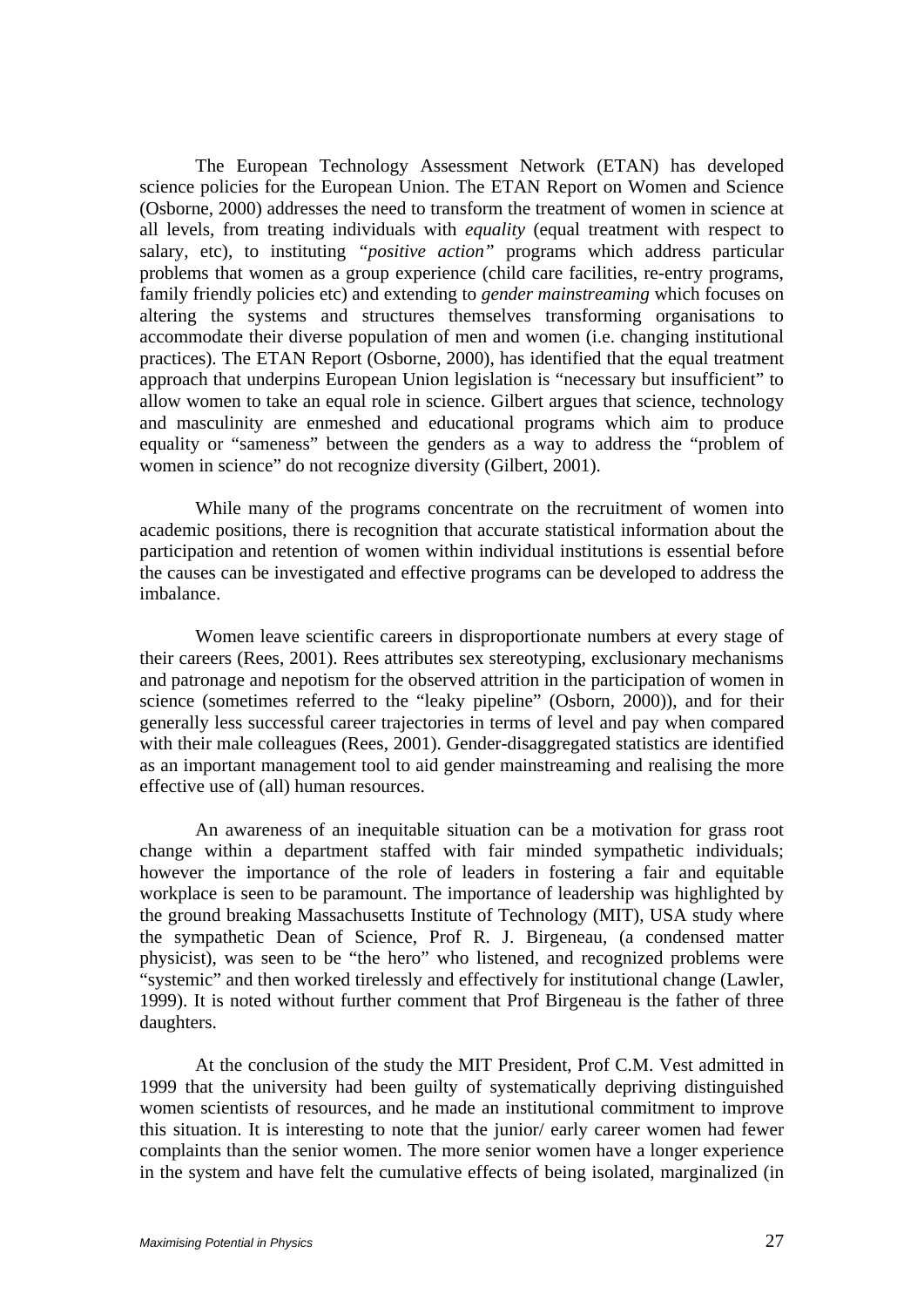terms of status, access to research resources, and decision making) and have been pushed to do more teaching than research. It is also significant that because of their "poor quality of life" the senior women can "actually become negative role models for younger women" (MIT, 1999). There is a strong resonance with this situation in the School of Physics at UNSW. The women appear marginalized or as peripheral staff members to the student body. One example of why this is may be the case is because the women generally do not lecture senior physics courses. The women teach between two or three times more laboratory and tutorial classes than their male colleagues. Tutorial and laboratory classes which are also taught by honours and postgraduate students are perceived to be lower status teaching duties compared with (senior) lecture courses.

 The MIT study lead to public hearings at US Congressional committee level, and focused attention on the status of women in science in the USA and elsewhere. Following a special meeting of nine US research universities in 2001 (including MIT, Harvard, Caltech, Stanford, Yale, Princeton and others) a statement was released recognizing that barriers still exist; "Institutions of higher education have an obligation, both for themselves and for the nation, to fully develop and utilize all the creative talent available." (MIT news office, 2001) See also Rosser, (Rosser, 2003).

 The unintended consequences of seemingly minor differences in the impact of practices and policies established in the context of a traditional career path can adversely impact on and reverberate throughout a non-traditional career. The "Women, Work, and the Academy" Conference (Women, Work, and the Academy Conference, 2004) highlighted the effects of "a diffuse set of barriers to women's participation: small scale, often unintended differences in recognition, support, and response that can generate large scale differences in outcome for women." Transparency in the policies and practices of the organization is seen to be crucial to improving the situation of women. Female (and male) staff members need to be aware of the opportunities available to them to be able to reach their full potential (Sargent, 2001).

 In addition to the cumulative effect of minor differences in the impact of policies and procedures, the influence of unconscious bias may also be significant. A brief overview by Handelsman et al (Handelsman, 2005) has described the barriers to women in science and strategies developed to help address them in the University context. This report noted the effect of unconscious bias where people unintentionally or inadvertently behave in a discriminatory manner. Examples are given of studies where resumes, journal manuscripts etc., were given lower ratings on average if they were believed to be authored by a woman rather than a man.

 In addition to national (government) and institution based initiatives, professional scientific societies have recognized the need to improve the representation and retention of professional women in their disciplines. For example, due to concern at the relatively small percentage of female physics students and staff, some active women members of the American Physical Society (APS; the American professional society for physicists), designed its "Climate for Women Site Visit Program" with the support of the APS. This program has been developed to help physics departments improve the "chilly climate" that women in physics sometimes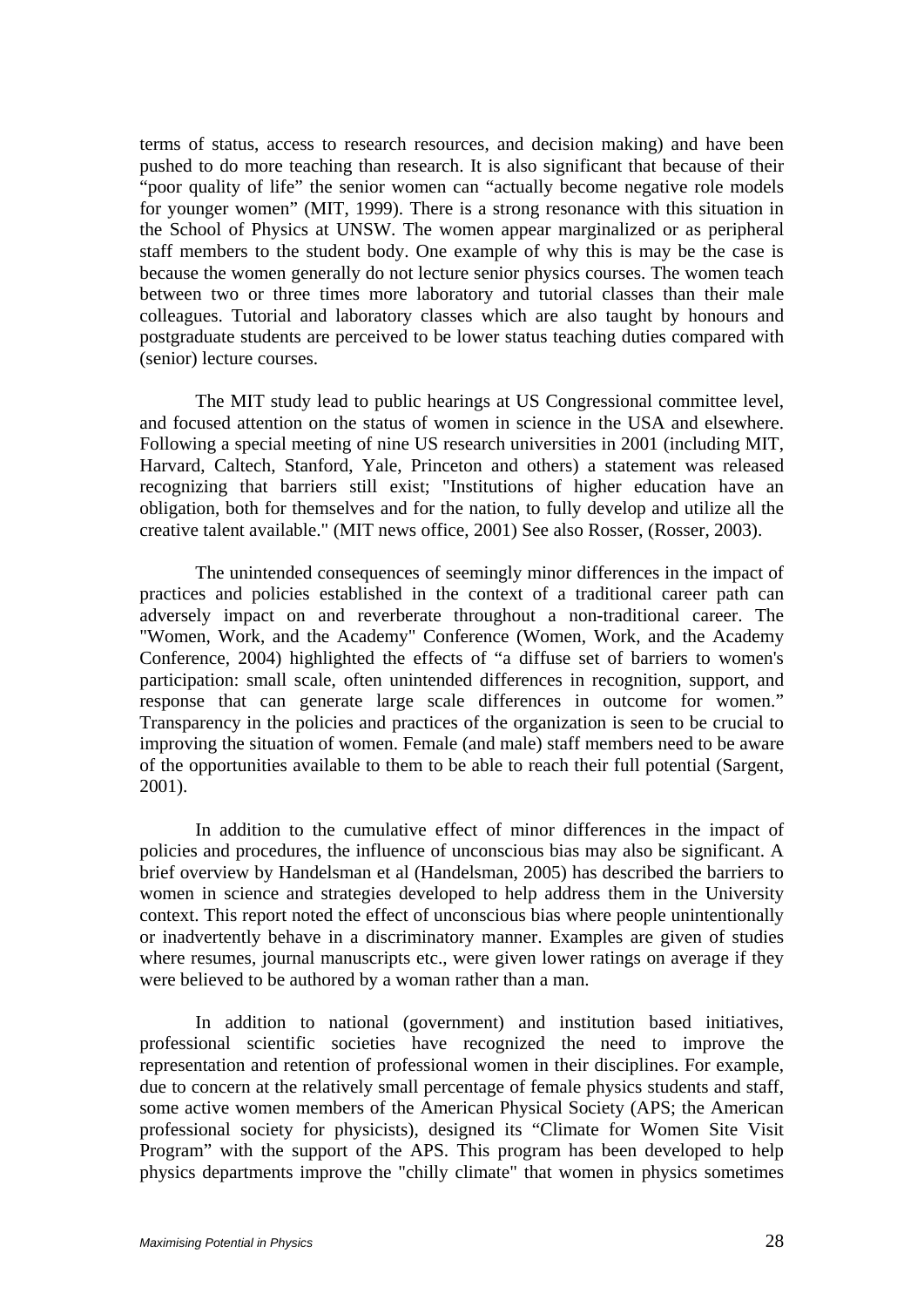experience in the workplace. Upon request for a site visit, the team of women physicists confidentially evaluates the effectiveness of a physics department in supporting their women by interviewing the staff and students. $\cdot$ 

## *2.1.3. Women in Science and Academia: Australian programs and context*

 In Australia the Office for Women of the Federal Government contributes to gender equity through national policies and strategies that promote gender equality for women and enhance women's status in general. Australia does not have specific government sponsored programs targeted at women participating in science or engineering, such as the Canadian NSERC WISE chairs or the NSF Advance program in the USA. The Australian Office for Women has an information program entitled "Women in Science" aimed at encouraging female secondary school students to consider a career in science.<sup>6</sup>

The Universities Australia<sup>7</sup> which is the organization of Australian University Vice Chancellors/ Presidents has officially endorsed an action plan to support an inclusive culture and improve the employment situation for women working in Australian Universities<sup>8</sup>. Critical targets relevant to this work include the commitment to increase women at Level E from 16% in 2004 to 25% by 2010; and to increase women at Level D from 24% in 2004 to 35% by 2010.

 Unfortunately neither the School of Physics nor UNSW have reached the 2004 targets. In 1995 the representation of women on academic staff generally was 26% (Gray, 2003) which increased to ~29.5% of UNSW academic staff in 2004. In 2004, 15.8% of Level D academic staff and 11% of Level E academic staff were women<sup>9</sup>. UNSW was also one of the lowest ranked Australian universities with respect to representation of women in Academic staff. In particular, in 2004 UNSW with representation of women in academic staff of ~30% (excluding the Australian Defence Force Academy,  $ADFA^{10}$ ) was below the national average of ~40% and below other Go8 universities including the University of Sydney, University of Melbourne and Monash University which all have levels exceeding 40% (Winchester, 2005).

Various innovative programs developed by the UNSW Equity and Diversity Unit<sup>11</sup> have encouraged and supported women to apply for promotion and there is

 $\frac{1}{5}$ <sup>5</sup><br>http://www.aps.org/educ/cswp/visits/summary.cfm<br> $\frac{6}{1}$ 

 $\frac{6}{7}$  (http://ofw.facs.gov.au/women\_in\_science/index.htm).

Formerly known as the Australian Vice-Chancellors' Committee (AVCC)

The Australian Vice-Chancellors' Committee Action Plan for Women Employed in Australian Universities 2006-2010 can be downloaded from

http://www.universitiesaustralia.edu.au/content.asp?page=/policies\_programs/women/index.htm (IAR UNSW, 2004) see http://www.planning.unsw.edu.au/.

 $\frac{10}{11}$  The representation of women academic staff was <20% at ADFA in 2004 (Winchester, 2005)

<sup>11</sup> In 2007 the Equity and Diversity Unit was disbanded. Human Resources has responsibility for all equity and diversity issues relating to employment at the University, while the Student Equity and Diversity Unit in the Division of the Deputy Vice Chancellor (Academic) has responsibility for all equity and diversity issues relating to students at the University.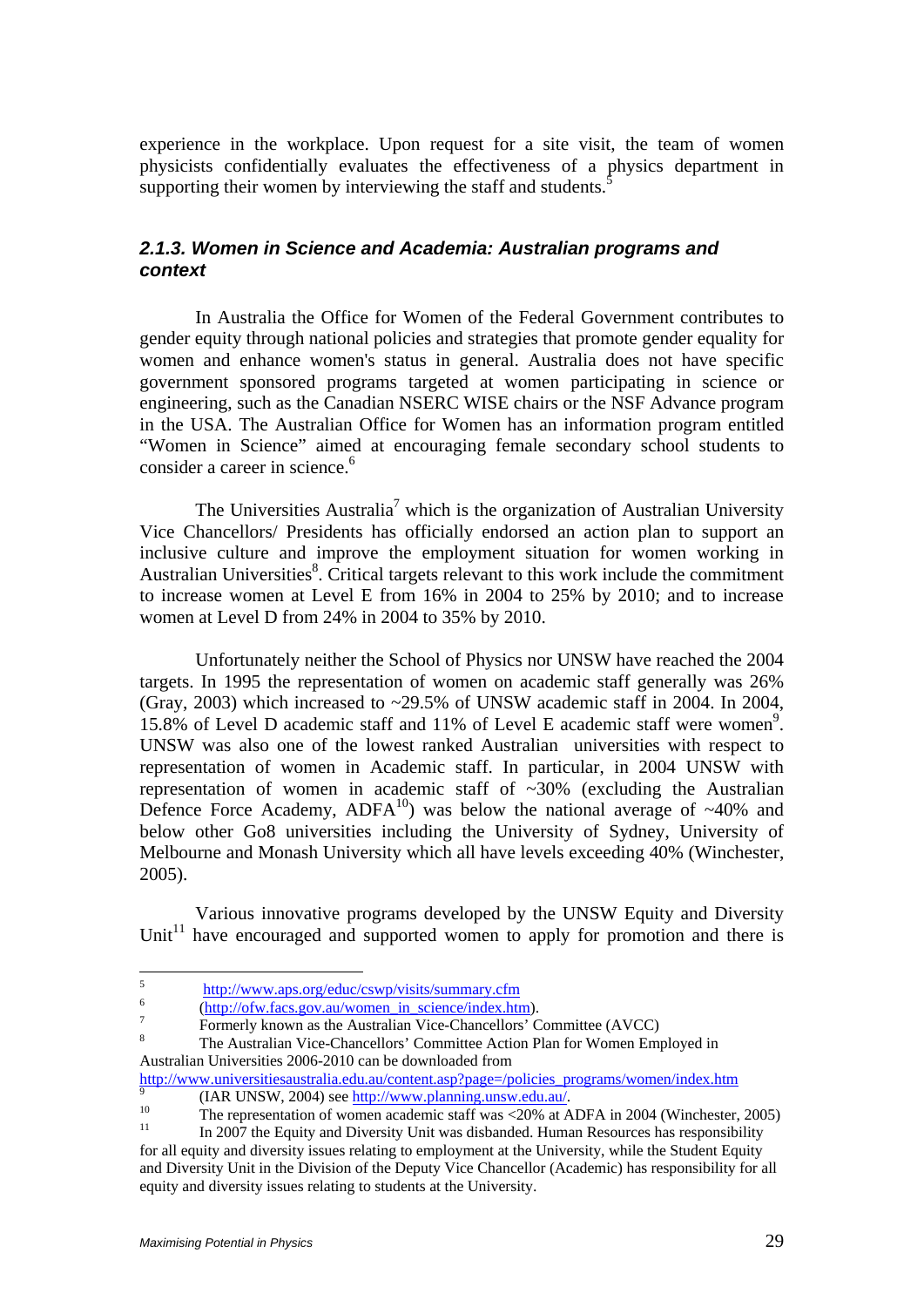good evidence that this is having a real impact. For example, in 2005 UNSW women's representation had increased to 31% with women comprising 19% of Level D academic staff and 13% of Level E academic staff.<sup>12</sup> In addition the representation of women on academic staff has marginally increased from 26% in 1995 (Gray, 2003) to ~29.5% of UNSW academic staff (including ADFA) in 2004. (IAR UNSW, 2004)

When investigating the reasons for the lower representation of academic women in the senior academic levels, Probert report (Probert, 2002) found that on average UNSW academic women tended to be younger than their male colleagues and less qualified (i.e. a greater proportion of male academic staff have PhD qualifications). Further it was found that at UNSW in general more women than men did their postgraduate degrees on the job and part time over an extended period. In general men tended to be better qualified on appointment. The level of entry appointment and the qualifications at appointment were found to be correlated with subsequent academic progression (Probert, 2005). In the School of Physics, all academic staff have PhD qualifications, and this has been the minimum standard for an academic appointment in the School for many years. Some of the Physics women were appointed to junior academic level teaching intensive positions shortly after they were awarded their PhD in physics. These women had not completed a postdoctoral fellowship prior to their appointment, and therefore had not had the opportunity to develop a research publication profile. In contrast the male academic staff members were more likely to have completed a postdoctoral fellowship prior to their appointment. The data collected in this report shows that the completion of postdoctoral research fellowship(s) prior to appointment is correlated with subsequent academic progression. The subsequent strong connection between research performance and promotion tends to further disadvantage women. Advancement in an academic career is linked in part to early career "choices"

 In the Australian context, the introduction of corporate managerialism in the university sector over the past 10 years and growth of the international export market in higher education has impacted on academic workloads and careers (Lafferty, 2000). Institutions whose aims were previously aligned with research and education have been transformed by the introduction of an economic rationalist approach where students contribute to the costs of their education directly or via a levy on their subsequent income. In addition full fee paying (including overseas) students are given university places, and research funding is driven by the needs of business. The previous collegial forms of management have been replaced by hierarchical line management with perceptions amongst academic staff of both a significant increase in administrative work load (including clerical duties) and a lack of consultation on the management of core academic tasks including research and teaching.

 The senior management profile of universities in Australian is generally not diverse. This may have a negative impact on women and other minority staff who are not represented in significant numbers in senior management. The negative impact may occur as a result of a lack of awareness: men tend to be unconscious of their own gender and assume masculine work habits are the standard. Gender tends not to be an

 $12$ 12 Equity and Diversity Unit, UNSW. Update On UNSW Gender Equity In

Academic Employment Project, July 2006, http://www.equity.unsw.edu.au/ or please contact http://www.hr.unsw.edu.au/services/empequity.html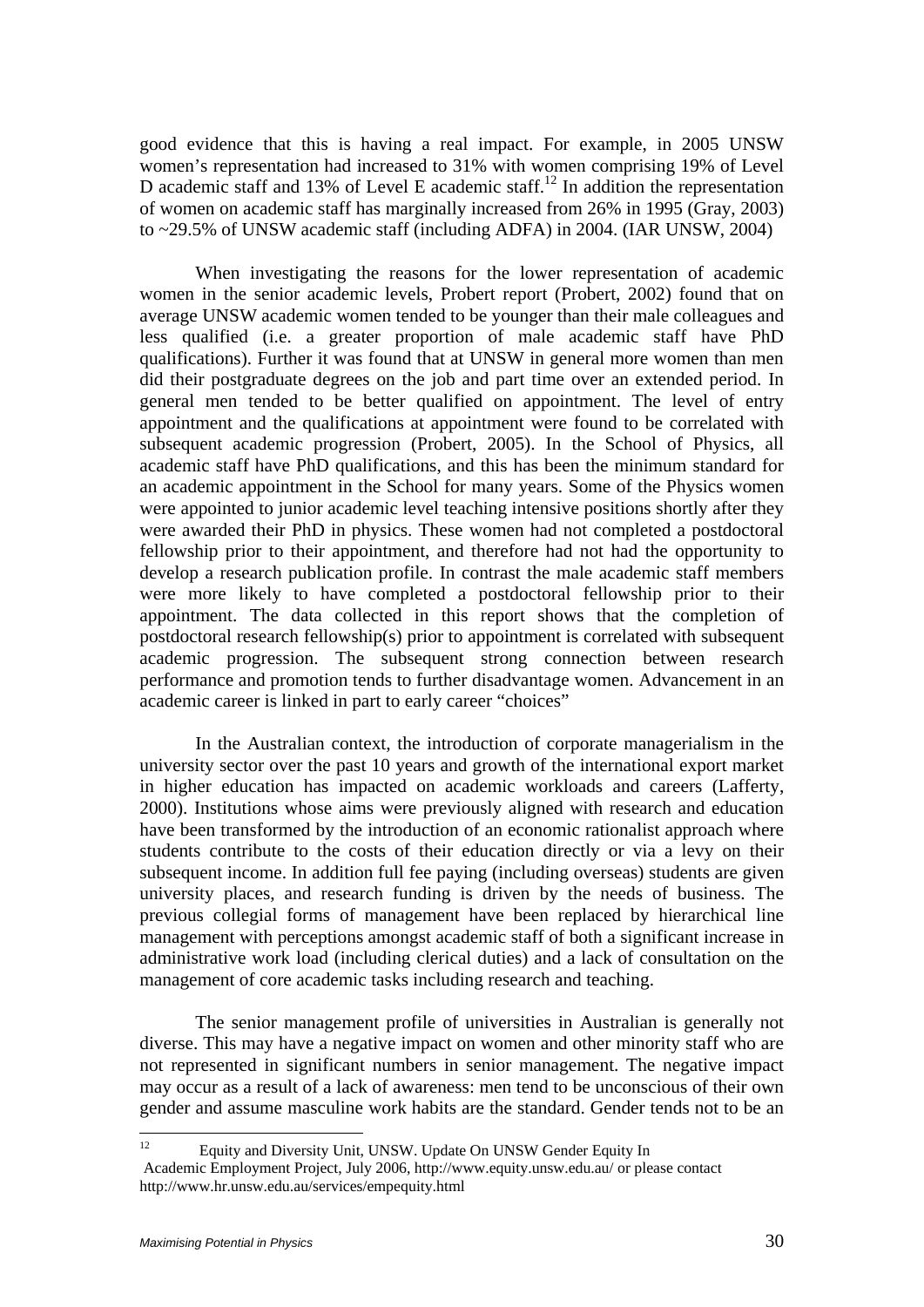issue for men because University policies, practices and promotion structures have been developed around the circumstances of men, who originally made up the vast majority of academic staff (Chesterman, 2003).

 Academic staff who are well educated and able people, are significantly motivated by interest in their work and the "academic freedom" to pursue it: remuneration is not necessarily a major driver for Australian academic staff. The reduced autonomy and decreased opportunity to pursue research reduces the morale and commitment of academic staff. There is also evidence that women academics have suffered disproportionately under these market driven organizational structures despite legislated Equal Employment Opportunity (EEO) policies, as emphasis has shifted from equity to "efficiency" (Lafferty, 2000).

 Performance indicators based on benchmarks relating to research output, can disadvantage staff with family (child or carer) responsibilities and in particular those (women) staff who have experienced interruptions in their research careers to have children. While teaching, administration and family responsibilities typically cannot be postponed, research programs are more flexible and can be deferred and therefore tend to suffer. Women with children reported that their research was suspended when they were overloaded with other aspects of their academic duties (teaching and administration) and family responsibilities (women tend to have primary responsibility for childcare). When UNSW academic staff were asked what was needed to facilitate their research output,  $\sim 50\%$  of the women compared with  $\sim 35\%$ of the men nominated teaching release. (Probert, 2005).

 In agreement with Probert et al, (Probert, 2002), UNSW Physics staff noted the increase in working hours. Working on weekends and evenings was seen to be necessary by many staff to keep up with the sheer volume of work to be done and the lack of time or opportunity to do it during nominal "working hours". A number of studies (Lafferty, 2000), (White, 2003) confirm that Australian university staff perceive that academia has become a more stressful and demanding workplace. The teaching and administrative workloads have increased, including office work (including for example, data entry and photocopying) which had previously been done by office support staff. The extra teaching, administrative and office workloads are coupled with the same (or heightened) expectations of research output. The increasing workloads in higher education has resulted in an increase in stress levels, particularly as the increased duties are either not recognized by promotion panels and/ or take away time for research. In addition the workplace organizational structure has changed within Australian university sector in response to funding, from a collegial to a more corporate structure where decisions are made by senior management, and staff feel they have less control over their lives (Lafferty, 2000).

## *2.1.4. Women in Science and Academia: Work-Life balance*

 Consistent with the perceptions of younger UNSW academics, recent US studies show that female academic staff aged in their twenties and thirties are less likely than lawyers or medical doctors to have children because of the volume of work required, despite the supposed flexibility of academia (Wilson, 2005). Furthermore a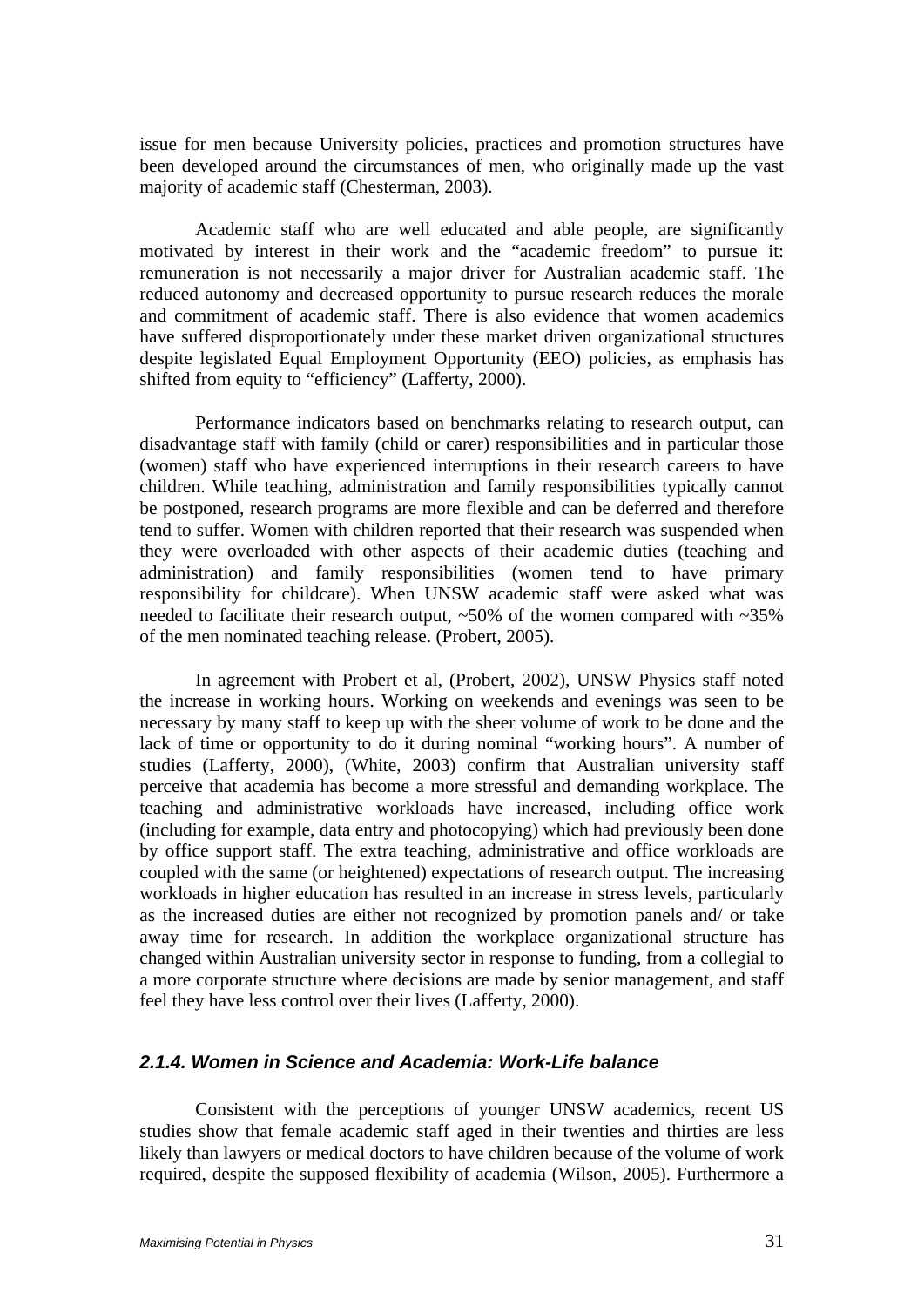national study conducted by the University of California in 2003 found that women academics were less likely to have children than their male colleagues, and were more likely to be single, or single with child(ren) (Wilson, 2003). Significantly Probert (Probert, 2005) found in a national study of the Australian academia, that ~90% of the female academic staff had partners in full time employment, while for male academic staff this figure was less than 60%.

 The 2001 International Study of Women in Physics surveyed women physicists from 34 countries. The demands of a physics career precluded a significant number of women from marrying or having children. (Ivie et al, 2001). This extensive international survey found that one third of women physicists over age 45 from developed countries did not have children.

 The issue of the dual career (or the "two body problem" using a physics analogy) can impact on the career of scientists. The traditional academic career is predicated on a single career family, however a dual career family is increasingly common (This is particularly the case for younger staff at UNSW, where Sydney housing prices necessitate a dual income). Many female physicists have physicist partners (for example in the School of Physics at UNSW, 60% of the women are married to academic physicists, and the remainder have either scientist or engineer partners). In contrast because of the relatively low percentage of women physicists, the partners of male physicists are generally not female physicists. In general women tend to be younger than their partners, and if there are children the woman is more likely to have taken career break(s) to look after them. The women therefore tend to be less senior than their male partners. As the junior partner, job choices (and opportunities to take sabbatical leave) may be restricted due to consideration of the more senior partner's (better paid, more established) situation. For example, in a dual career survey conducted by the American Physical Society, it was found that ~50% of women physicists are married; and  $\sim$ 70% of these were married to other scientists while in contrast <20% of male physicists were married to other scientists. I t was also found that 45% of the married women physics were married to other physicists, while in contrast only 4% of male physicists were married to women physicists. Approximately 85% reported they had experienced some adverse impact on their career goals due to dual career issues.<sup>13</sup>.

 Despite the acknowledged difficulties with balancing children and career, all the School of Physics women are mothers (of between 1 and 4 children). While the majority of the current School of Physics women academic staff members have children in their teens or older, the need for work based childcare is strongly supported by physics women. Many of these staff have experienced negative impacts on their careers because of problems with of childcare (availability, location, cost, etc). At UNSW there is a undersupply of workplace based childcare for which there is a long waiting list. UNSW women staff members report being having been on the waiting list "for years". The undersupply of suitable childcare facilities disadvantages the career progression of the primary caregiver, and also discourages the recruitment or retention of primary caregivers (i.e. usually women).

 $13$ 13 http://physics.wm.edu/dualcareer.html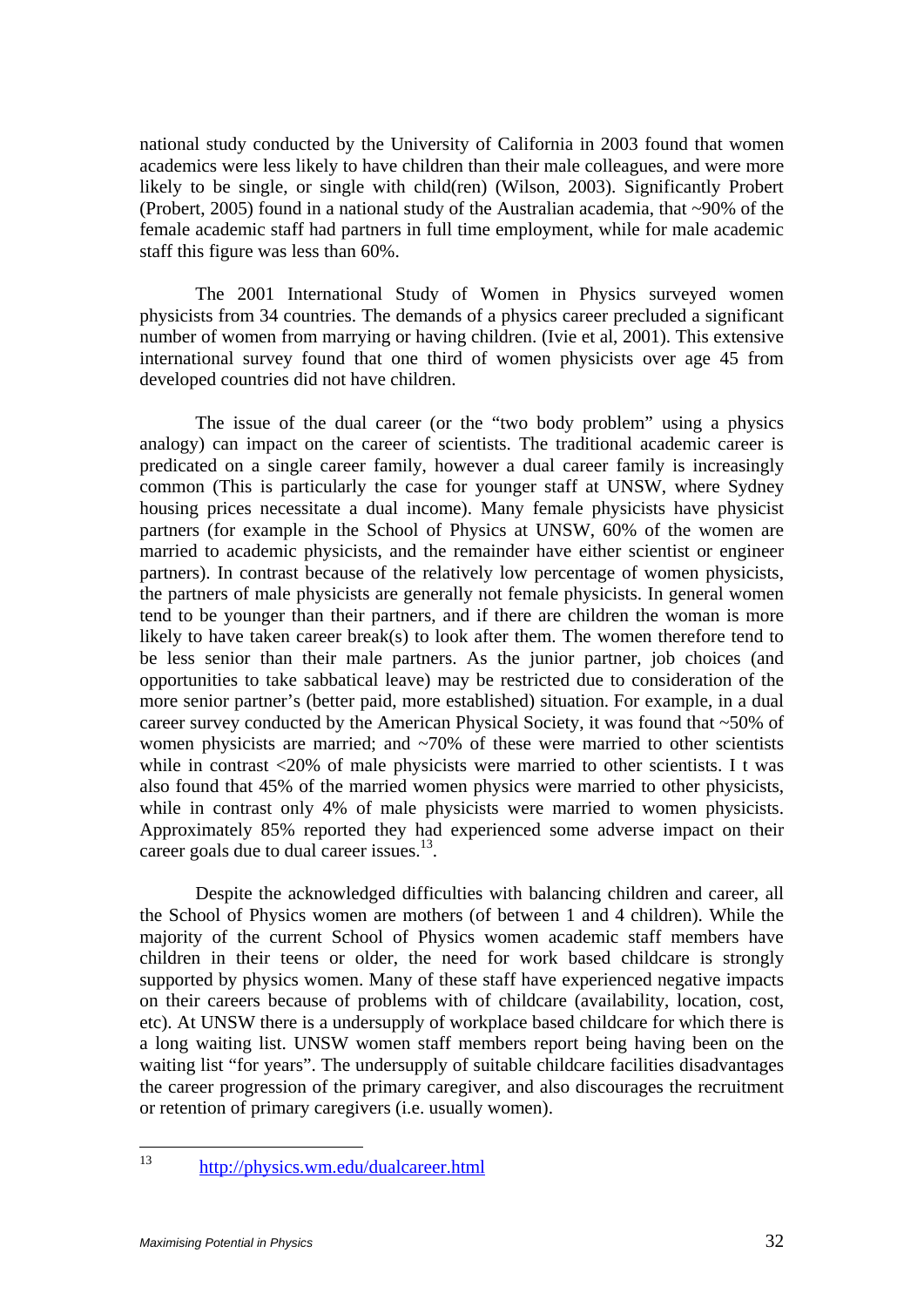The report of Probert et al (Probert, 2002) indicated that some younger UNSW academic women felt that an academic career was incompatible with having children. This is opposite to the experience of some UNSW academic men (Gray, 2003) and some of the Physics men (see Section 5.5.5) who acknowledged the support of their partners enabled them to combine/ balance a successful academic career with having children. Many of the women in Physics were unable to take career enhancing overseas postdoctoral fellowships and sabbatical leave because of the combination of their childcare responsibilities and their partner's commitments.

 A study of British and Swedish women physicists concentrating on career progression rather than recruitment highlighted the fact that while the postdoctoral period is critical for establishing a career, but it is also the period when most women are having their children (Hodgson, 2000). This contrasted with the situation of some of the Physics men who attributed their success to the support of their partners who were able to accompany them and/ or care for their children during overseas (postdoctoral or sabbatical) research postings. From the international perspective, male academic physicists routinely have families but women find it much more difficult, and either opt not to have families or experience difficulties with their career progression. (Bailyn, 2003).

 Family friendly policies which assist staff to achieve a work-life balance are sought after by prospective employees (men and women) and enable the best staff to be recruited and retained. For example the University of California "Faculty Family Friendly Edge" is an initiative designed to develop and implement a comprehensive package of innovative work-family policies and programs for junior faculty in the University of California system<sup>14</sup>. The aim is to "recruit the best and brightest". The initiatives include recruitment policies, childcare, re-entry programs, family friendly scheduling, flexible part time working options, etc.

 The UNSW Gender Equity Project reference group has developed a range of excellent initiatives and recommendations to improve the profile of women academic staff at UNSW and work towards a more gender inclusive and family friendly culture. These initiatives, reports and updates are listed on the UNSW Human Resources website<sup>15</sup>, and include child care support for women to attend conferences, "start up" funding for women returning from maternity leave, promotion workshops, etc.

## *2.1.5. Women in Science and Academia: Attitudes and interactions*

 Advancement in an academic career is linked in part to early career choices and policies and procedures but is also impacted upon by the attitudes and work practices of the individual. Women's progression may be undermined by the "subtle inequalities stemming from the unconscious attitudes of individuals" (Lawler, 1999). Some of these attitudes may be those of the women themselves.

 $14$ 14 (See http://ucfamilyedge.berkeley.edu/press.html for an excellent list of papers pertaining to family issues in academia).

<sup>15</sup> http://www.hr.unsw.edu.au/services/equity/epolicies.html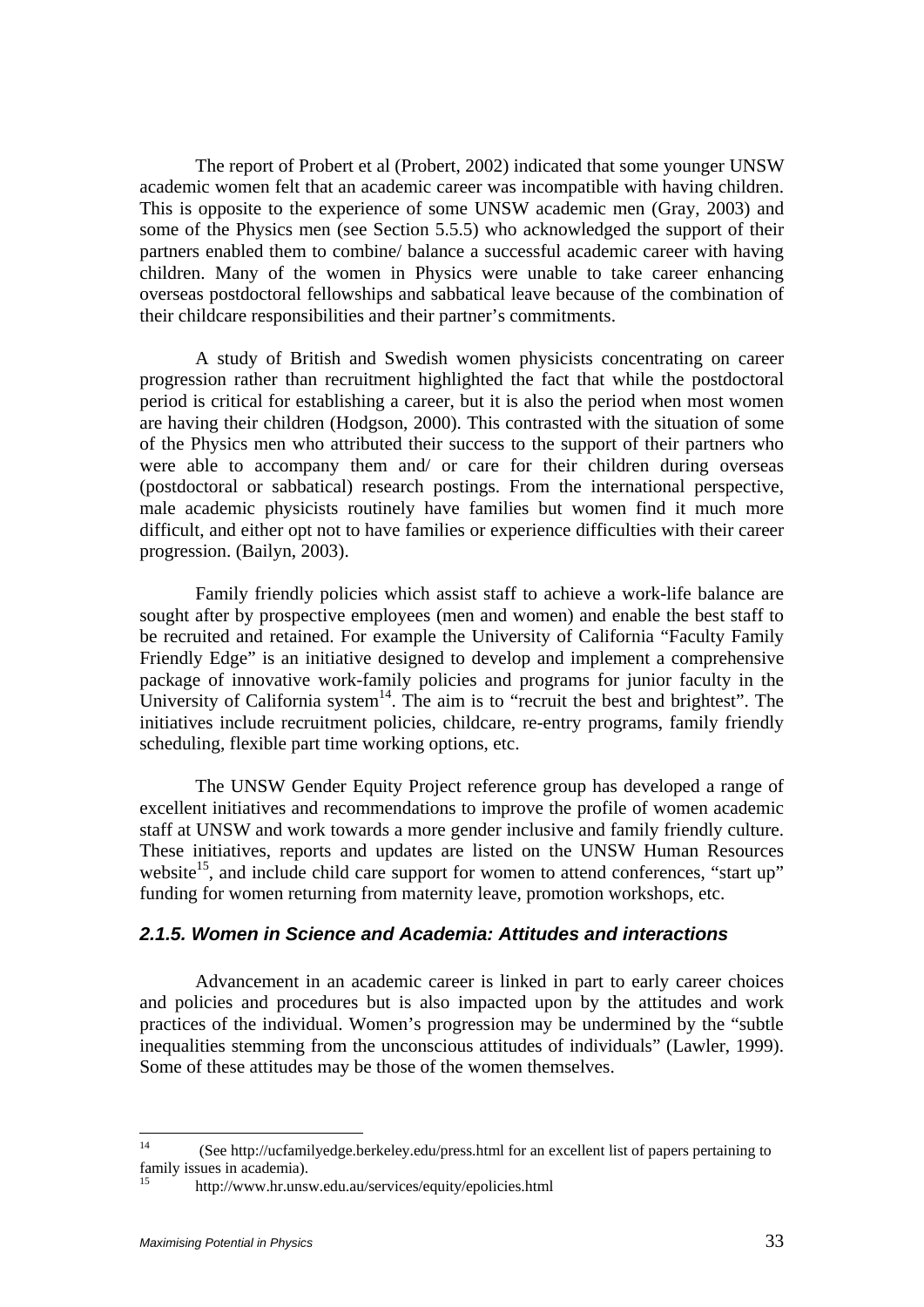As both women and men typically perceive women to be more nurturing and approachable, it is sometimes implicitly expected that the women assume the pastoral work. Students may also approach women staff in preference because of this perception. Pastoral care can be very time consuming but is hard to quantify. It is also undervalued in the promotion process. (Chesterman, 2004). It was found that some UNSW women physics staff had an attitude of "duty of care" to students and were available for individual student consultations virtually on demand. In contrast some of the UNSW male physics staff had a more strategic approach to this aspect of student pastoral care, setting regular consultation hours so that they were able help their students, but also planning periods of time for their research that were less likely to be interrupted. While it is of course important to maintain some flexibility, there is evidence that the structured approach to time management employed by some of the male staff has enhanced their research productivity and thus their career progression.

 Women are believed to be less effective in promoting their own achievements. They have (naive) faith that if they produce high quality work, it will be recognized and rewarded (White, 2003). This may be a contributing factor in the reduced promotion rate of Physics women relative to their male colleagues. Data obtained during the course of this research has given some women a real knowledge of their situation relative to other colleagues in the School. This may have contributed to an increase in confidence that has lead to women to apply for promotion, request teaching release/ sabbatical leave for research renewal, and request "start up" research funds. There is a now a better recognition that if "you don't ask, you don't get" and that women need to be stronger advocates for themselves.

 The MIT study found that "women are often the harshest critics of other women…for fear they will reflect badly on all women" (MIT, 1999). In the School of Physics at UNSW, the women were generally as mutually supportive of each other as time permitted. The Physics women were wary of being seen as "troublemakers" or to "complain" about their situation. The workload allocation system in Physics is transparent and nominally equitable (i.e. every staff member is assigned the same number of workload units). The data collected for this research have revealed significant differences in the allocation of types of duties. While ~95% of UNSW School of Physics academic staff were formally deemed research active during the time period of data collection, this data also demonstrate that the (mostly female) teaching intensive academic staff underpin the research output of the School by freeing up the (mostly male) research intensive academic staff from significant amounts of formal teaching duties (laboratory and tutoring classes in particular), and associated unquantified student pastoral care. It is significant that every School of Physics academic staff member has a passion for and a strong commitment to their own physics research, which they pursue to the best of their ability within the limitations of funding and the availability of time.

 The process of Equity Initiative Grant (EIG) data collection in the School of Physics has enabled the staff to have a better appreciation of the situation of their colleagues. Some male staff now have a better understanding of the extra issues that have confronted their female colleagues because of their home based responsibilities and non-traditional career paths. Some women have expressed the opinion that they appreciated the opportunity the EIG project has given them to discuss these issues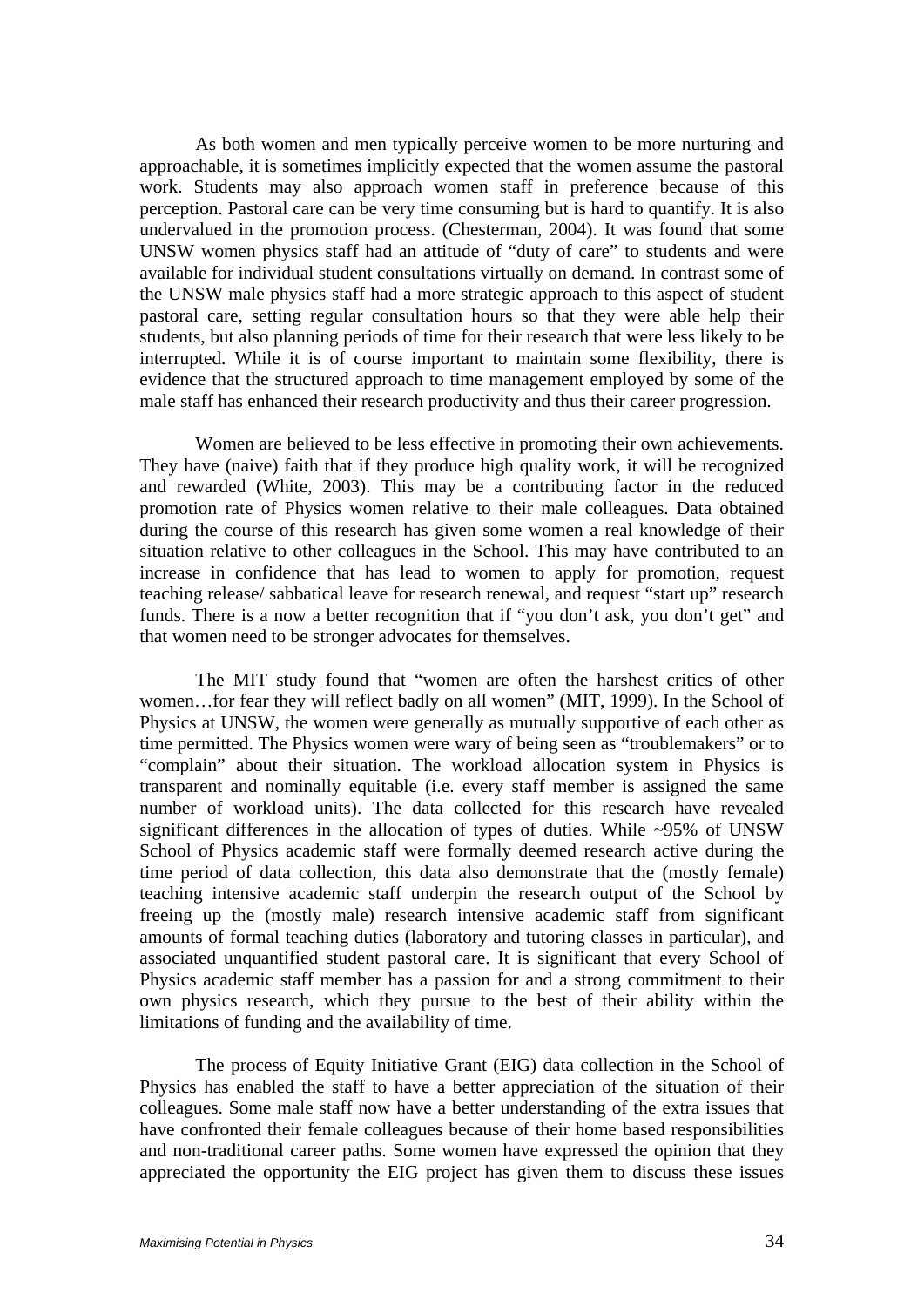with their female colleagues. Balancing career and family responsibilities is a major challenge for families and often female scientists perceive they have compromised in both areas.

 Many international studies of women in science and engineering have stressed the importance of setting up networks of support for women particularly in male dominated disciplines where the relatively few women may feel isolated (For example see the UK Athena programs instituted by Queen's University Belfast, and Oxford University). This is considered particularly important for women in disciplines which have been traditionally dominated by men, such as engineering and physics where the percentage of women continues to be low. There is evidence that women cope with stressful situations using "tend and befriend" mechanisms and can gain support particularly from female colleagues in similar situations (Taylor, 2000).

 In addition to the acknowledged benefits of networking, mentoring is also valuable as it provides information on processes, constructive feed back on performance, and advice and guidance (Gray, 2003). Mentoring is identified as very important in the success of academic careers. Mentoring is more effective if there is empathy between mentor and mentee, but such opportunities are not always available. Formal mentoring programs have been identified in many international reports as of great value in encouraging and nurturing women academic staff (Oxford University, Athena Report and Action Plan, 2001).

## *2.2. Background*

## *2.2.1. School of Physics Gender Equity Project*

In 2004 a UNSW Equity Initiative Grant was awarded to fund research into the development and assessment of initiatives to address the under-representation of women in senior academic positions in the School of Physics. As part of this process, a research project was designed to develop a gender profile of the School, investigate factors that may impact on teaching, research and employment activities of academic staff and recommend strategies that would address any identified issues. Comparative and contextual data was provided by a previous study of the academic profile of the School of Physics for the period 1990-1994, by Jane Morrison completed in 1995 (Morrison, 1995). The results of the current research may also be used in a wider context via the dissemination of relevant and appropriate recommendations to other Schools and Faculties in UNSW and other universities, nationally and internationally.

The School of Physics Gender Equity Project exists within the larger context of the UNSW Gender Equity Project, begun in 2001 with the commissioning of the investigation into the employment patterns of staff across UNSW (Probert, 2002).

#### *2.2.2. International Physics*

A brief contextualisation of the gender profile of physics is required on several levels. Physics is a non traditional area for women and women make up a relatively small proportion of professional physicists. Women's membership of the professional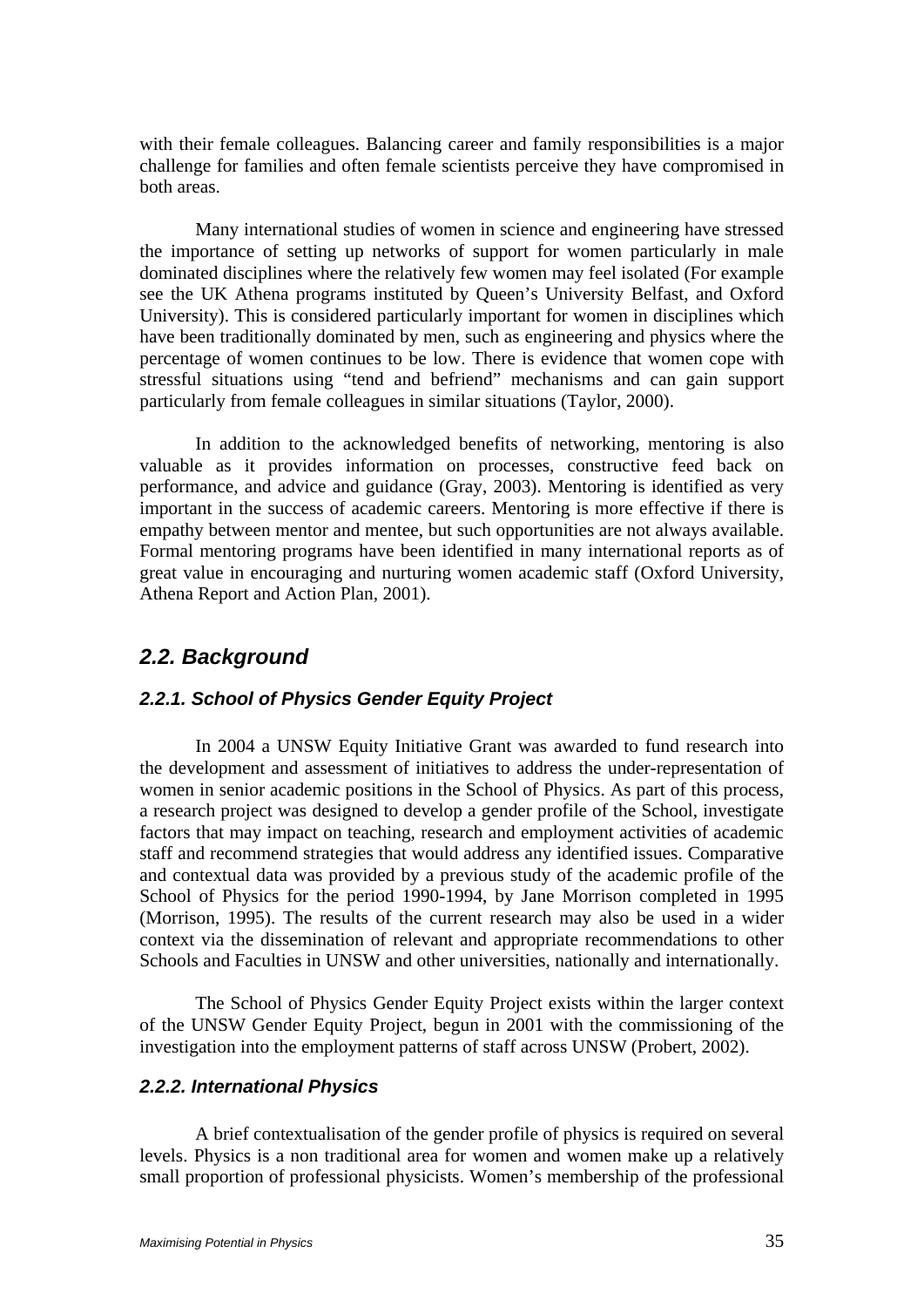physics societies in the USA, Australia and the UK give some indication of the profile of women in physics internationally. As the 2005 figures below show, the proportions are small (data supplied by the respective societies following a direct request for information);

American Physical Society (APS) ~10% (membership 43,000) Australian Institute of Physics (AIP) ~17% (membership 1,550) Institute of Physics (UK) (IoP) ~18% (membership 33,000)

In Australia, the post doctoral/ research fellow pool is the major feeder group from which academic physicists are recruited. Australia wide data indicates that 24% of postgraduate physics students are women (Jennings, 2003). In the UNSW School of Physics in 2004, women comprised approximately 25% (14 out of 55) of PhD students and almost 10% (4 out of 35) post doctoral/ research fellows. It is noted however that the postdoctoral population is relatively mobile and in 2002 for example, ~23% of post doctoral/ research fellows were women.

The percentage of full time equivalent (FTE) female academic staff in the School of Physics (21%) is comparable to the number of female postgraduate students and postdoctoral research fellows at UNSW and nationally. Increasing the percentage of women staff beyond what is available from the feeder groups may not be possible nor it may be argued, desirable. Increasing women's participation in academic staff may need to be preceded and underpinned by an increase in women postdoctoral, PhD graduates and undergraduate students. The demonstration of successful academic careers for women is necessary to support an increase in enrolment of women in academic physics programs. The perceived peripheral participation of academic women in physics does not provide a good model to prospective female physics students and will discourage enrolment by women in senior physics courses and postgraduate programs.

### *2.2.3. Australian Academic Physics*

Table 1 below compares the Physics staffing situation at UNSW, other Group of Eight  $(Go8)$  Universities<sup>16</sup> and other selected Australian universities. On average the female staff in most of the university physics departments tend to occupy less senior levels than the male academic staff. This is certainly the case at UNSW. In contrast in 2005, the University of Sydney had three professors and one associate professor who are women (i.e. almost half of the senior physics academic staff are women). The career progression of these women academics vary: the associate professor was appointed at a more junior level and has been promoted through the system; one of the three professors was appointed at professorial level within the last 5 years and was subsequently awarded an ARC Federation Fellowship; the second professor was promoted to professor upon receiving her ARC Federation Fellowship; whilst the third professor is an ARC funded research only academic and has been

 $16$ 16 The Group of Eight is a formal grouping of eight likeminded research intensive Australian Universities http://www.go8.edu.au/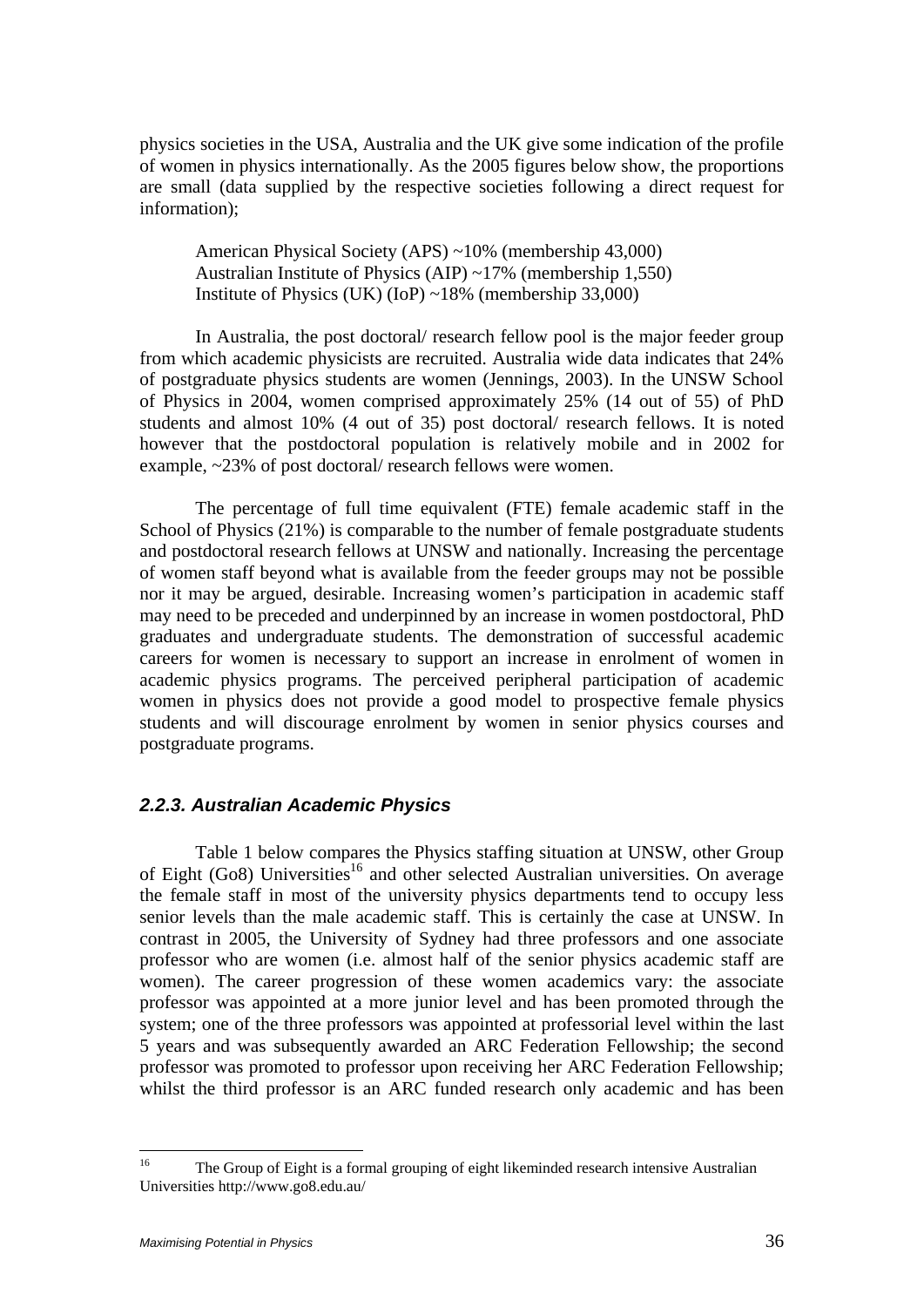promoted through the University of Sydney system.<sup>17</sup> Macquarie University also had excellent representation of women in senior academic levels in 2005 with three associate professors who are women such that three quarters of the senior physics academic staff are women. In 2005, the head of department was a woman. The senior women have all been appointed at more junior levels and have been promoted through the Macquarie University system.<sup>15</sup>

| <b>University</b> | <b>Academic staff</b> |                | %     |               | level D & E | level A, B & C |        |
|-------------------|-----------------------|----------------|-------|---------------|-------------|----------------|--------|
|                   | men                   | women          | women | men           | women       | men            | women  |
| <b>UNSW</b>       | 22                    | 6(FTE)         | 22    | 19            |             | 3              | 5(FTE) |
| <b>ANU</b>        | 16                    | 4              | 20    |               |             | 9              |        |
| <b>UMelb</b>      | 18                    | 4              | 22    | 11            | っ           |                | 2      |
| USyd              | 17                    | 5              | 23    | 9             | 4           | 8              |        |
| *UAdel            | 14                    | $\overline{2}$ | 13    | 10            |             |                |        |
| <b>UWA</b>        | 13                    | 0              | 0     |               |             | 6              |        |
| UQ                | 18                    | $\overline{2}$ | 10    | 9             |             | 9              |        |
| **Monash          | 23                    | 4              | 15    | 14            | 2           | 9              | 2      |
| Macquarie         | 7.5(FTE)              | 4              | 35    | A             | 3           | $6.5$ (FTE)    |        |
| <b>RMIT</b>       | 20                    | $\overline{2}$ | 10    | 9             |             |                |        |
| QUT               | 13                    |                |       | $\mathcal{P}$ |             |                |        |
| <b>UTS</b>        |                       | 2              | 22    | 4             |             |                |        |

**Table 1: Gender profiles of Physics Schools/ Departments in some Australian universities** 

*Adapted from (Foley, 2005)* 

*\*Physics and Chemistry combined department. Only Physics academics are listed here.* 

*\*\*Physics and Materials combined department. Only identified Physics academics are listed here.* 

## *2.2.4. UNSW and Academic Physics*

The 2002 gender profile of academic staff at UNSW compared with the academic staff in the School of Physics is shown in Table 2. All male academic staff in the School of Physics are 1.00 full time equivalents (FTE). In 2002 one female academic staff member in the School of Physics had a 0.8 FTE fractional appointment. In 2004 there was one 0.8 FTE level B and one 0.2 FTE level C. The remaining 0.8 FTE responsibilities of this level C academic were externally assigned to the UNSW Electron Microscope Unit which is a research and research training unit supporting advanced microscopy within the UNSW.

<sup>17</sup> 

Private communication from University of Sydney physics staff member.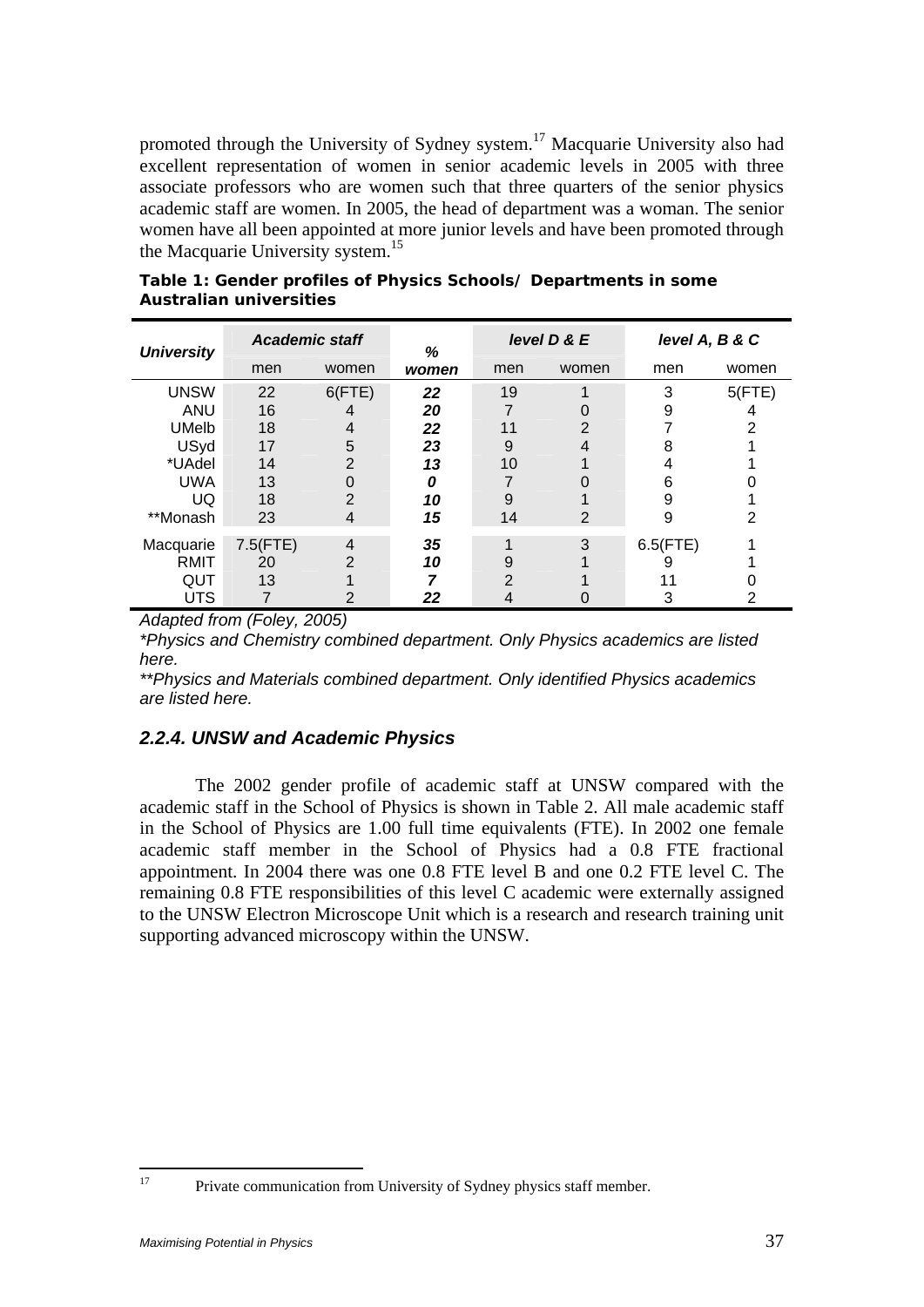| level | <b>UNSW</b> women*<br>28% | UNSW men* | <b>Physics women</b><br>$~20\%$ (FTE) | <b>Physics men</b> |
|-------|---------------------------|-----------|---------------------------------------|--------------------|
| Α     | 24                        |           |                                       |                    |
| в     | 46                        | 35        | 48                                    | 8                  |
|       | 19                        | 24        | 34                                    |                    |
|       | 5                         | 13        | 0                                     | 42                 |
| F     | 6                         | 21        | 17                                    | 33                 |
| total | 100%                      | 100%      | 100% (5.8 FTE)                        | 100% (24)          |

**Table 2: Percentage of UNSW and Physics male and female academic staff at each level (2002).** 

*\*UNSW data (Probert, 2002), p. 3* 

In 2002 ~30% of UNSW academic staff members were women (in the School of Physics, 5.8 of the 29.8 or ~20% full time equivalent staff members were women). The majority of the women occupy the more junior academic levels such that women dominate academic levels A and B, while men dominate levels C, D and E. For example one third of men are Professors or Associate Professors, but only one tenth of women have achieved these same senior levels (Probert, 2002). In general the academic levels of staff in School of Physics are significantly higher than those of both male and female UNSW academic staff. In 2002, 33% of UNSW men compared with 75% of School of Physics men were associate professors and professors. A fifth of UNSW women and a quarter of UNSW men are level C academics, but more than a third of School of Physics women are level C academics. The anticorrelation between the profiles of male and female academic levels is more pronounced in the School of Physics than in UNSW as a whole (compare Figures 3 and 4).

In comparison, 21% of FTE academic staff members in the School of Physics were women in 2004. This is approximately consistent the gender profiles of undergraduate, postgraduate students and postdoctoral/ research fellows but is at a lower level than the average UNSW staffing situation. In the School of Physics the male academic staff members are performing at a particularly high level: In 2004 90% of School of Physics men were associate professors and professors. In contrast ~85% of women academics in the School of Physics were lecturers and senior lecturers (compare Figures 5 and 6).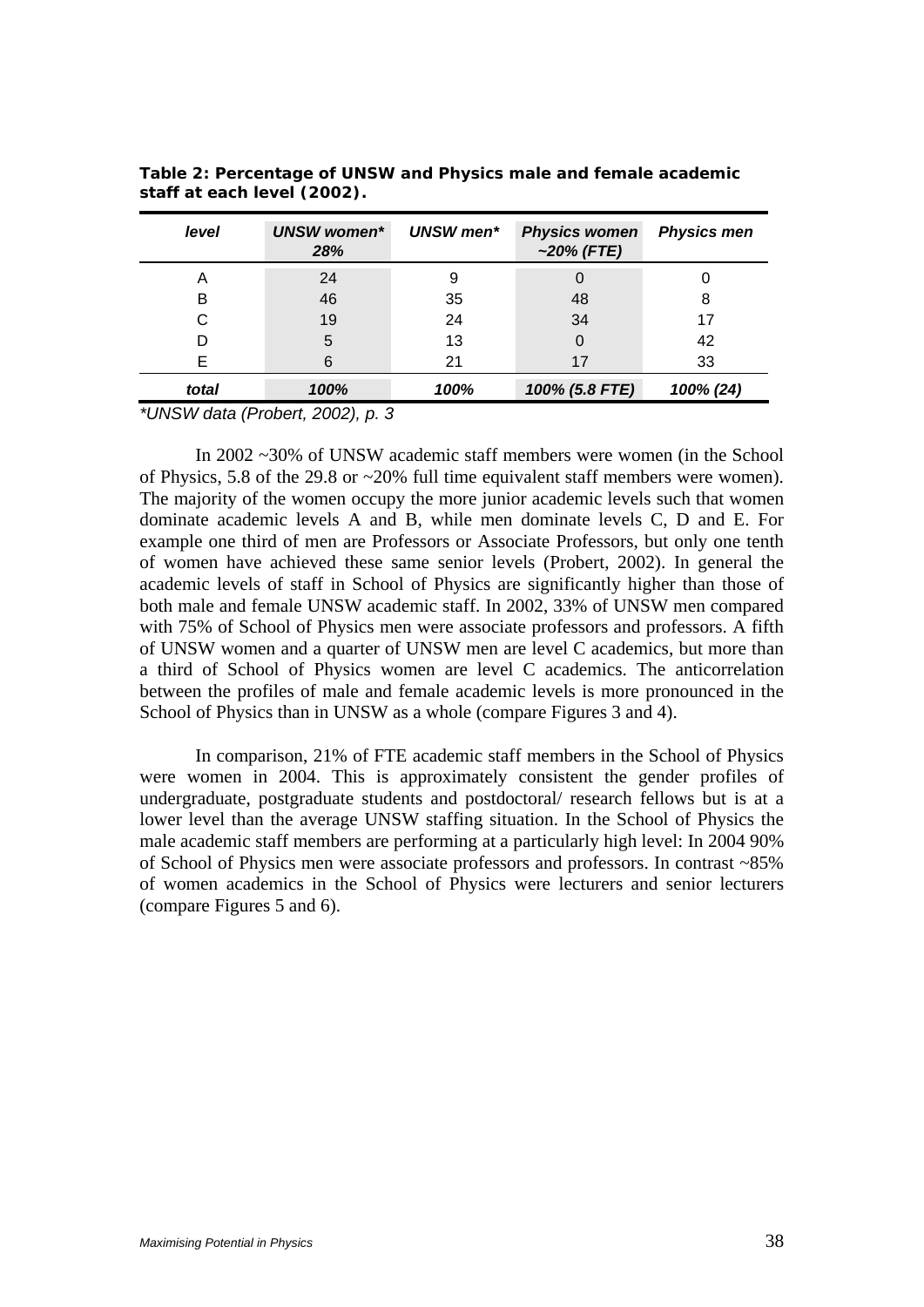

**Figure 3: UNSW academic staff by gender and level (2002)** 

*\* data from (Probert, 2002)* 





### **Figure 5: UNSW academic staff by gender and level (2004)**

*\*(IAR, 2004)* 

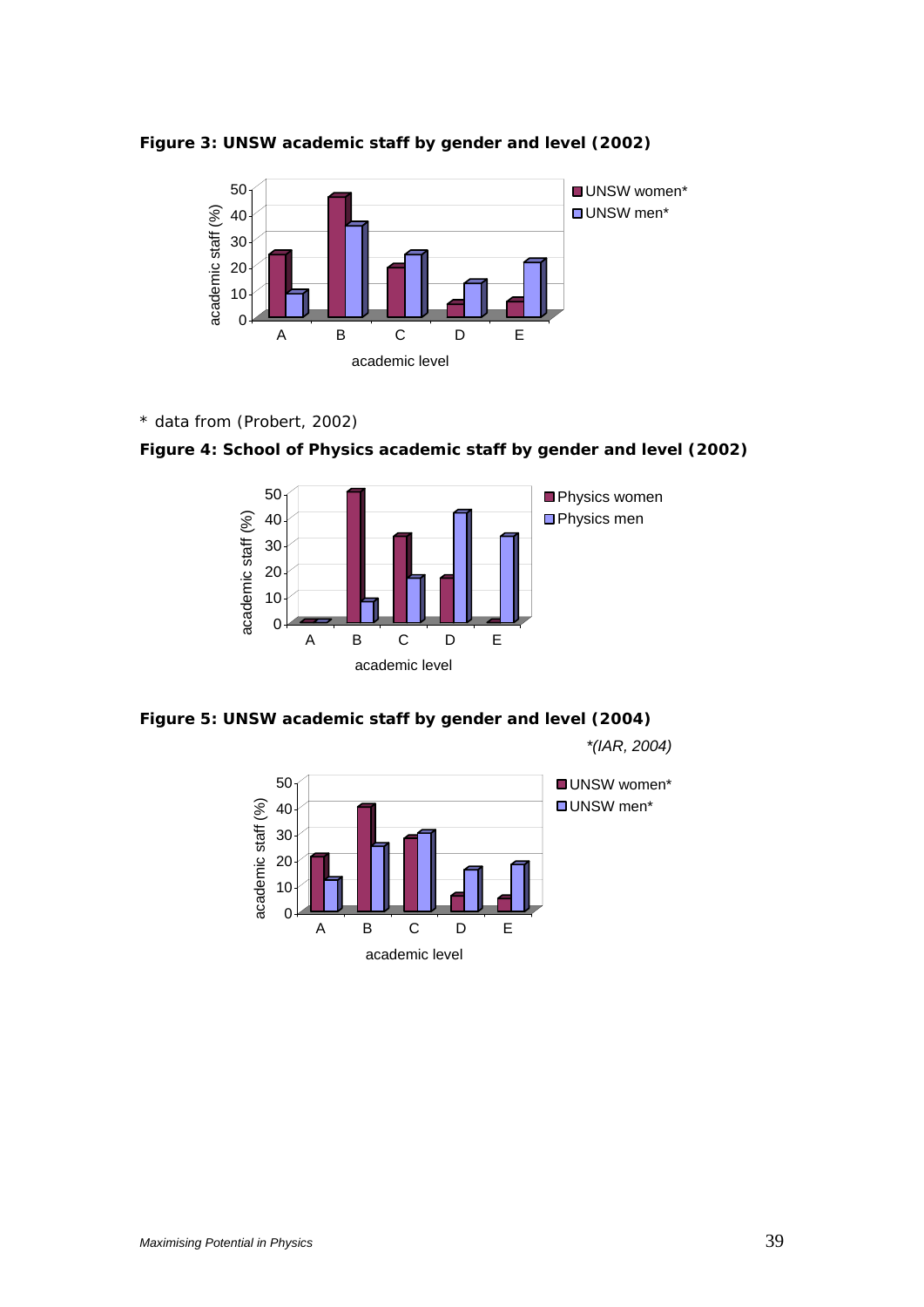

**Figure 6: School of Physics academic staff by gender and level (2004)** 

When the gender and academic level of School of Physics academic staff members are considered during the period 2001-2004 a number of trends can be seen (see Figure 7).

**Figure 7: School of Physics staff by gender, level and year (2001-04)** 



 The number of staff members has remained approximately constant (29, 28, 30, 28), however staff promotion, retirement and mobility is evident over this period. (For example, it is noted that there is a net increase in the number of male professors, despite retirements, and only one woman has been promoted during this period. This woman is exceptional and has been promoted from level C to D and then to E and been awarded an ARC Federation Fellowship during this period).

Tables 3 and 4 below indicate show the School of Physics academic staff by gender and level for the period (1990-94) and the corresponding 5 year period a decade later (2000-04). The average representation of FTE women in the School of Physics has almost tripled since the period 1990-94 from an average of  $\sim$ 7% to  $\sim$ 20%. These changes have been achieved by the combined effects of an increase in the number of women and a decrease in the number of men (mainly due to retirements).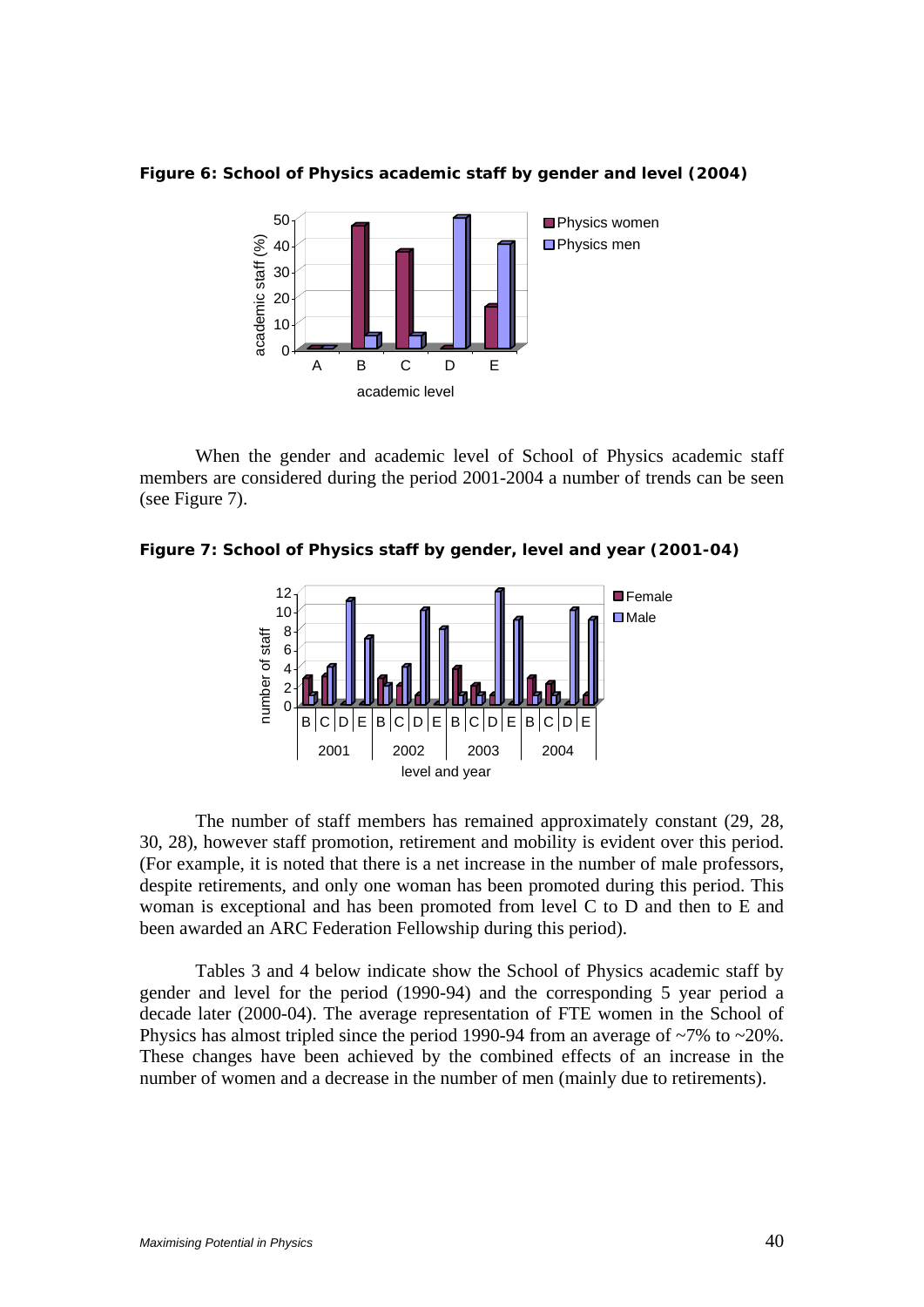| level       |   | 1990 |                | 1991 |     | 1992 |     | 1993 | 1994 |       |
|-------------|---|------|----------------|------|-----|------|-----|------|------|-------|
|             | F | M    | F              | М    | F   | М    | F   | М    | F    | М     |
| E           |   | 6    |                | 6    |     |      |     | 6    |      |       |
| D           |   | 7    |                |      | 1   | 9    |     | 9    |      | 8     |
| C           |   | 12   |                | 13   |     | 11   |     | 13   |      | 14    |
| B           |   | 5    |                | 6    | 1.8 | 8    | 1.8 | 6    | 1.8  | 5     |
| total       | 2 | 30   | $\overline{2}$ | 32   | 2.8 | 35   | 2.8 | 34   | 3.8  | 34    |
| total staff |   | 32   |                | 34   |     | 37.8 |     | 36.8 |      | 37.8  |
| %women      |   | 6.3% |                | 5.9% |     | 7.4% |     | 7.6% |      | 10.0% |

**Table 3: School of Physics academic staff profile (1990-94)** 

*Source: Staff Equity Review, School of Physics UNSW (Morrison, 1995) \*The 1990-94 statistics do not include the associate lecturers. These were primarily, though not solely, part-time PhD students.* 

| level       |     | 2000           | 2001 |    |     | 2002           |     | 2003 |     | 2004           |
|-------------|-----|----------------|------|----|-----|----------------|-----|------|-----|----------------|
|             | F   | M              | F    | М  | F   | M              | F   | М    | F   | М              |
| E           |     | 8              |      | 7  |     | 8              |     | 9    |     | 9              |
| D           |     | 9              |      | 11 | 1   | 10             |     | 12   |     | 10             |
| С           | 2   | 5              | 3    | 4  | 2   | 4              | 2   |      | 2.2 |                |
| B           | 2.8 | $\overline{2}$ | 2.8  |    | 2.8 | $\overline{2}$ | 3.8 |      | 2.8 | $\overline{2}$ |
| total       | 4.8 | 24             | 5.8  | 23 | 5.8 | 24             | 6.8 | 23   | 6   | 22             |
| total staff |     | 28.8           | 28.8 |    |     | 29.8           |     | 29.8 |     | 28             |
| %women      |     | 16.7           | 20.1 |    |     | 19.5           |     | 22.8 |     | 21.4           |

**Table 4: School of Physics academic staff profile (2000-04)** 

In the period 1990-94 the academic levels of male staff were more senior on average than the academic levels of female staff (Figure 8). In the period 2000-2004, despite recruitment of more women and the promotion, retirements and resignations of both male and female academic staff, the situation has generally not improved (Figure 9). Comparison of the data for male staff members shows a general progression through the academic ranks with a trend of increasing number of professors despite retirements (e.g. see Figure 9). The female staff including those who have been long term employees (>10 years) of the University have not been promoted at the same rate as their male colleagues. In the period 1990-95 on average ~45% of male teaching staff were associate professors and professors. In 2004, 90% of male teaching staff were associate professors and professors. All female teaching staff including long term employees were lecturers and senior lecturers. The only female professor is relatively recently recruited ARC Federation Fellow (research academic).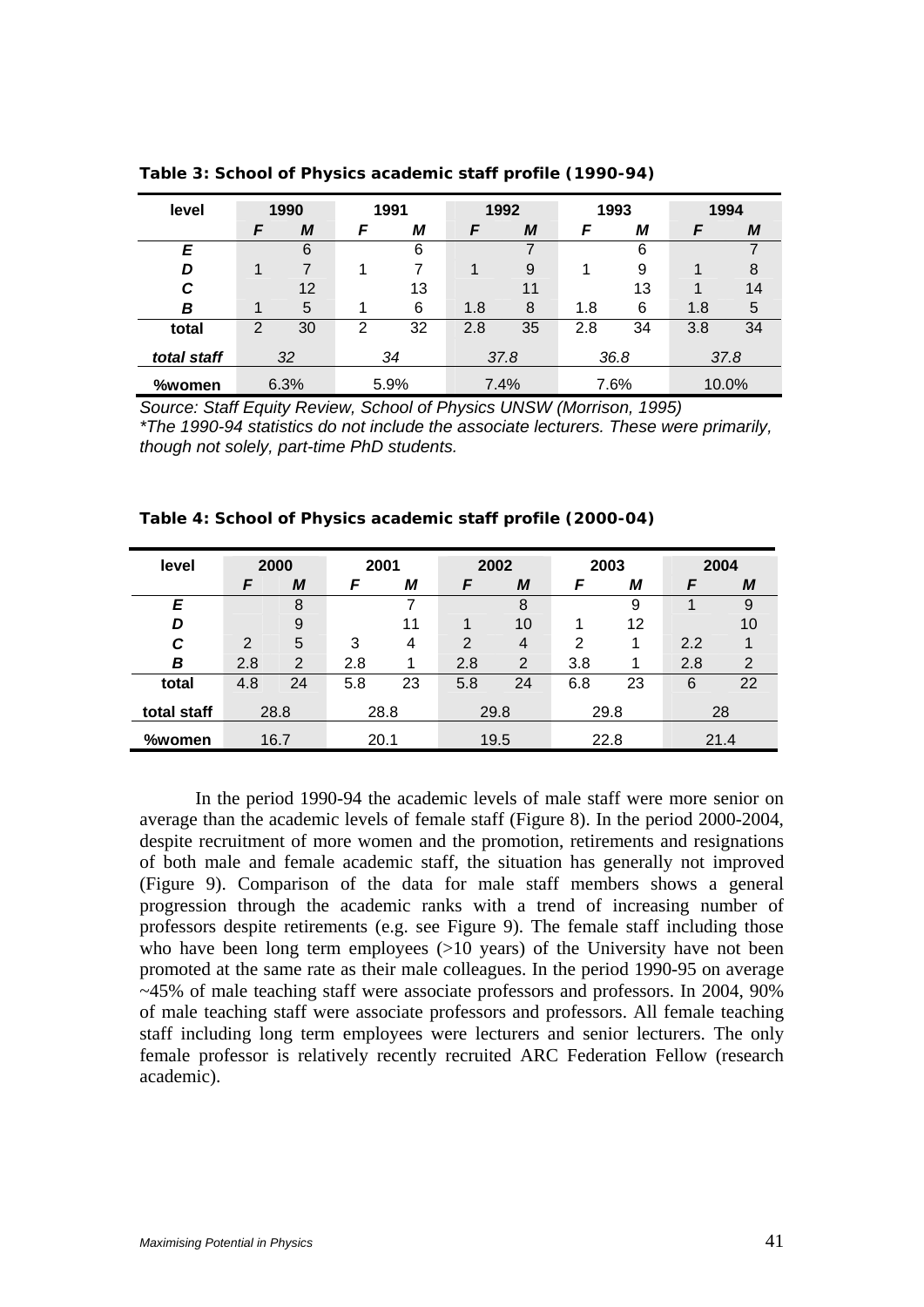



**Figure 9: Academic staff by gender and level (2000-2004)** 



 Figure 10 shows the UNSW gender representation for different student and staff groups in academic physics over the period 2000-05.

**Figure 10: Percentage gender representation Physics, UNSW (2000-05)** 

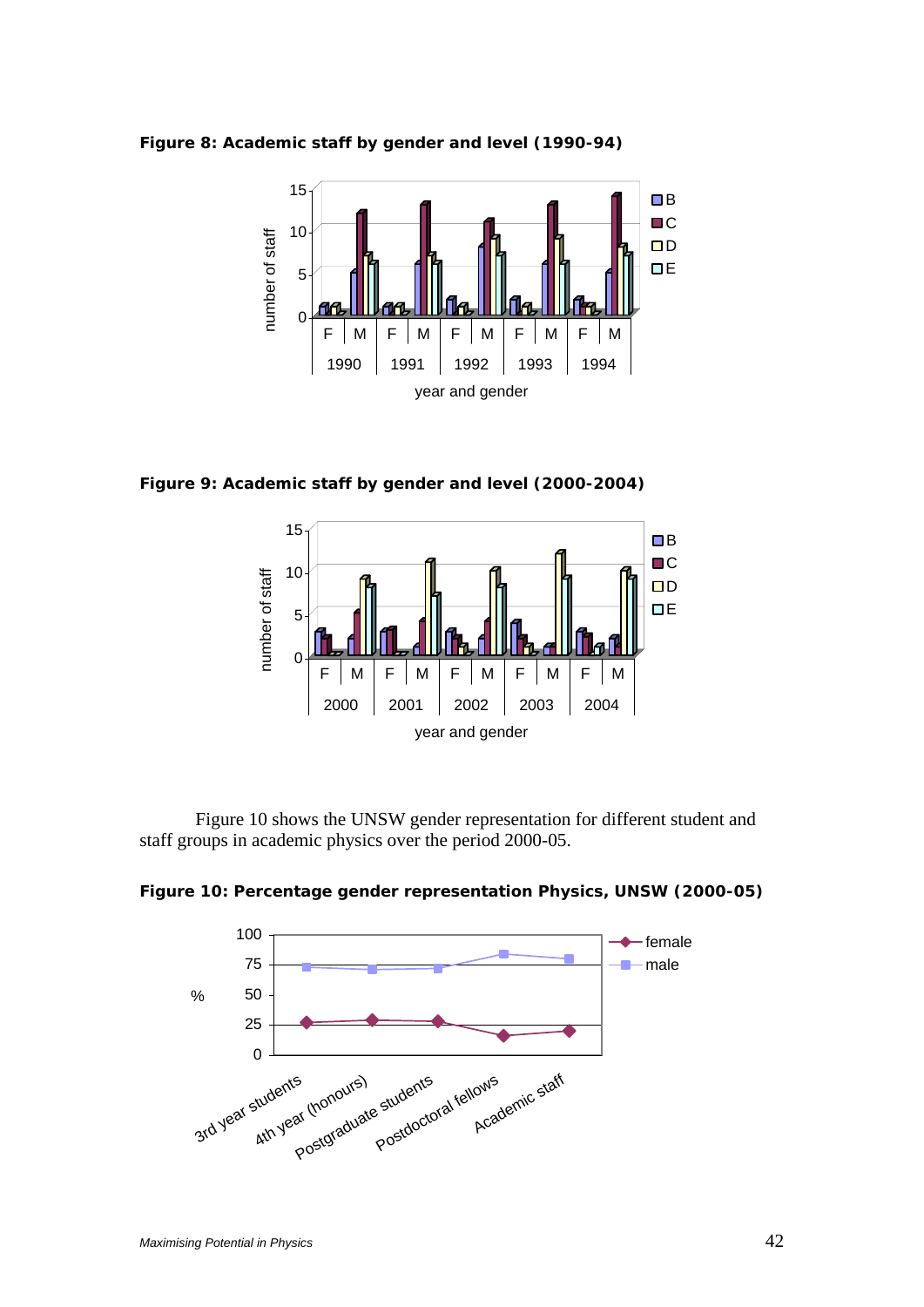Often when these types of data are plotted for the sciences and engineering, the resultant graph is described an "attrition" plot, as the percentage of female participation usually drops with seniority. It can be seen that on average, in the School of Physics, the women make up between 20-25% of students, postdoctoral fellows and academic staff over the 2000-05 period. The gender representation in the academic staff of the School is currently consistent with the gender representation in the feeder groups.

It is interesting to note that in the period 2000-05 an average of  $\sim$ 35% (range of 18-71%) of the 3rd year male students continued their studies into 4th (honours) year. In contrast over the same period an average of ~50% (range of 8-100%) of the female students continued their physics studies into 4th (honours) year. A larger percentage of the male students are double degree students and do not pursue their physics studies beyond 3rd year. As it is a non traditional area of study for women, those women who persist in their enroilment in (advanced) science as a physics major may have an particular commitment to pursuing physics to honours level and beyond. This result underlines the importance of demonstrating good role models to the female students and encouraging them to continue with physics.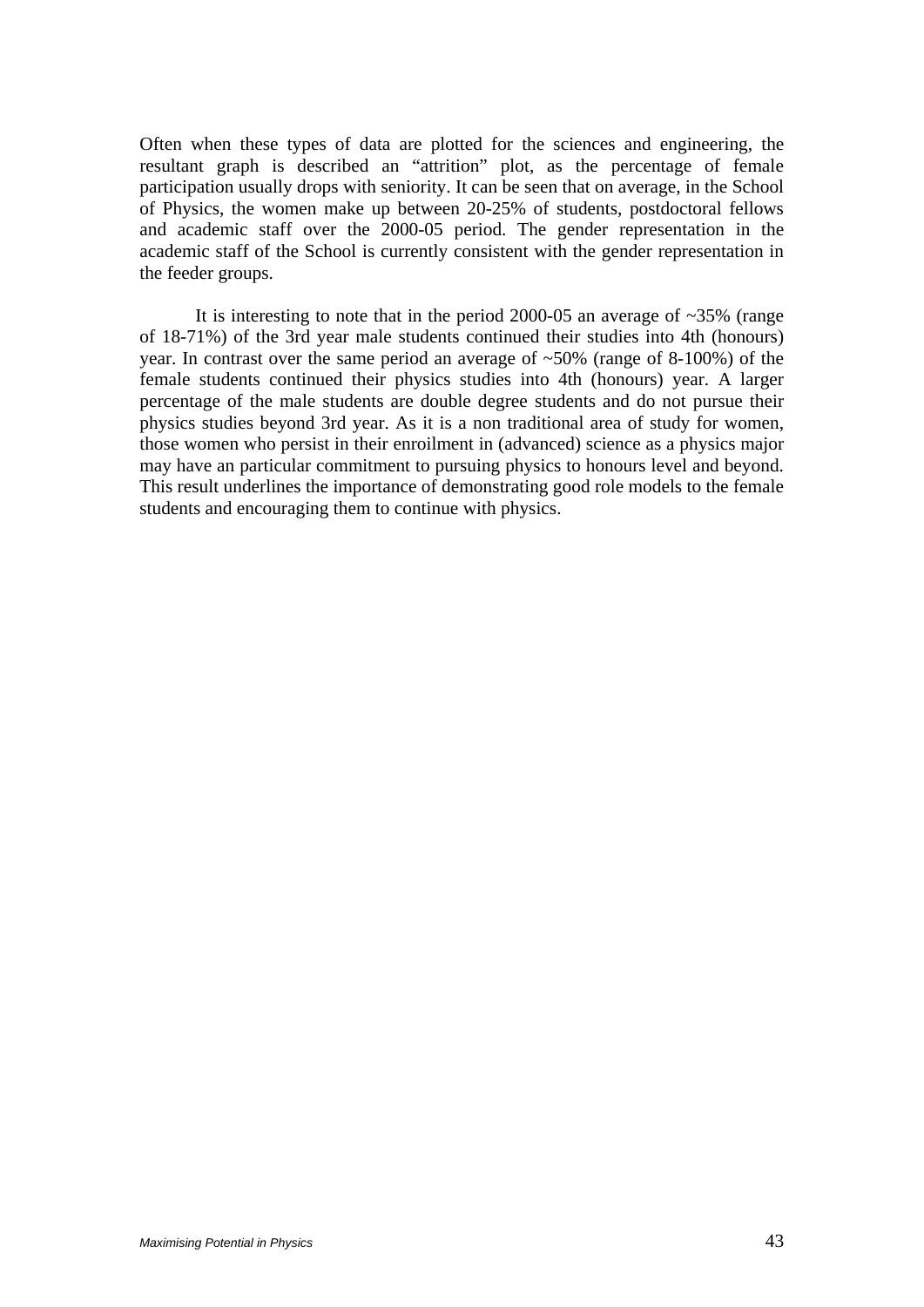# *3. Methods and Methodology*

In addition to a review of relevant literature, three research methods were used in four phases of empirical research. Ethics approval was sought and obtained from the relevant UNSW committee for the collection of some types of qualitative data.

The four phases of research are as follows:

- *Phase 1*: Statistical data on employment patterns and demographic information over the years 2000-2004 gathered and analysed and compared to data from existing report on the School of Physics from 1990-94. Data was gathered on all FTE academic staff employed in the period 2000-2004.
- *Phase 2*: Survey of academics conducted.
- *Phase 3*: Focus groups and individual interviews conducted, and submissions collected.
- *Phase 4*: Online anonymous survey of 3<sup>rd</sup> and 4<sup>th</sup> year students conducted.

The aim of using of these different methods was to gain a comprehensive understanding of the employment, research, teaching and domestic activities of academics within the School of Physics. The assumption behind combining methods is that different methods lend themselves to exploring the various aspects of organisational operation, individual experience and informal work culture that contribute to the current employment conditions and career status of both male and female academics within the School. Furthermore, the findings of each phase can be verified against each other. As Bryman notes, combining research methods can facilitate the interpretation of the results of a particular method(s), as well as permitting the study of different aspects of a phenomenon (Bryman, 2001, p 452). The interpretation of the quantitative data are informed by the qualitative data.

The representativeness of survey and focus group findings are influenced by the self-selection respondents and participants. For the academic men this accounted for just under half for the surveys, and just under a third for the focus groups. Almost all the women participated in both the surveys and the focus group.

Two of the researchers working on this project are academic women in the School of Physics and one is a general (administrative) staff member. This may be perceived as a conflict of interest and as potentially skewing the qualitative research findings however the two academic women comprise approximately a quarter of the female academic staff within the School of Physics and therefore to exclude their input and career experiences would be equally misleading. The participation of all female staff including researchers in this project in the surveys and focus groups is one of the reasons why great effort has been made to ensure transparency and accountability. Averaged and anonymous data has been collected in all cases. Confidentiality has been preserved by the employment of an external research associate (Ms A. Woo) who collected and collated the data. The focus groups for men and women were respectively facilitated by a specially employed male research associate and the female research associate. It was thought that it was desirable to have a male facilitator for the male staff focus group and to have a female facilitator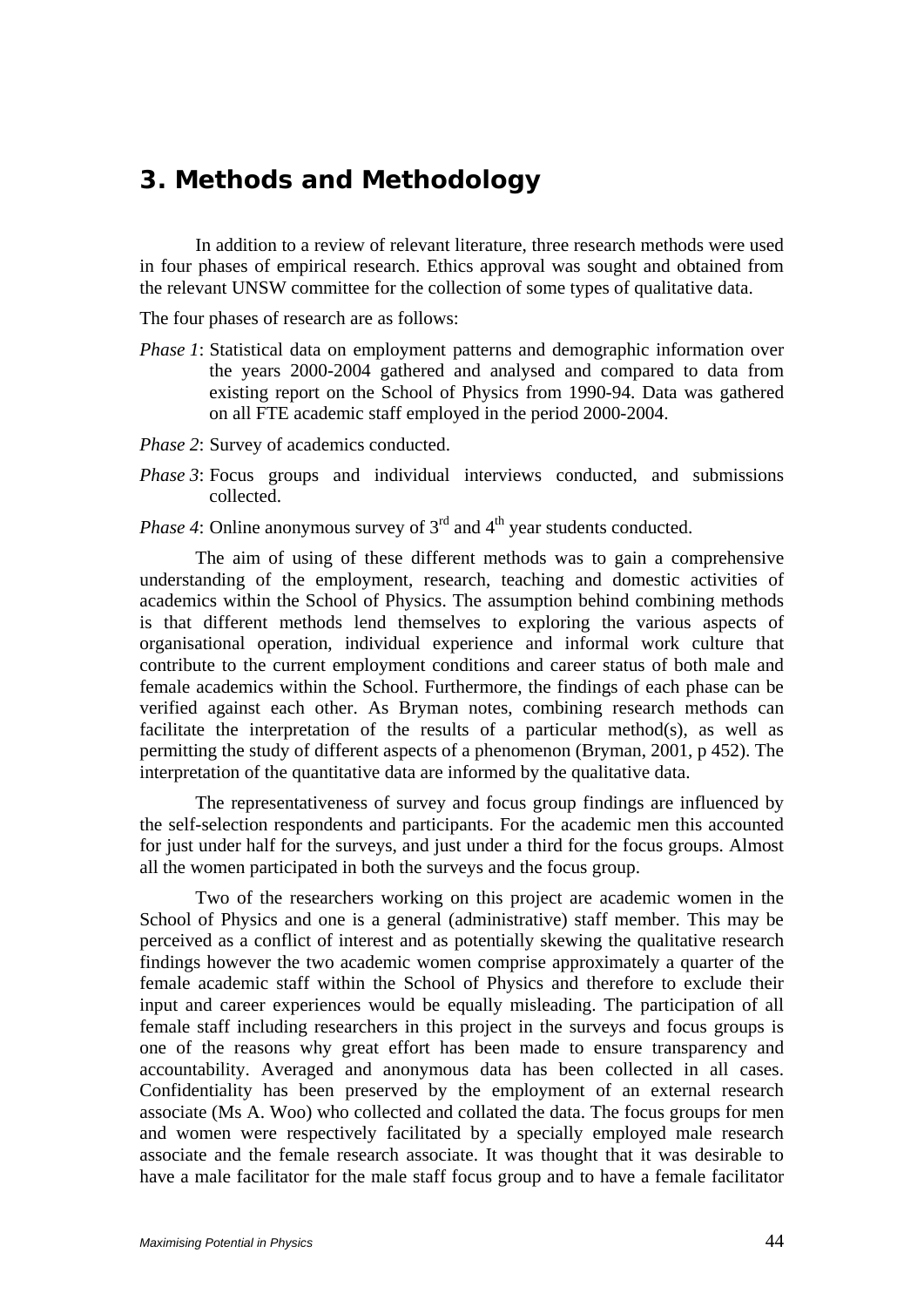for the female staff focus group to minimise gender related responses. These research associates consulted closely to ensure the same topic areas were addressed during the focus groups. One female staff member has subsequently noted that she felt restricted by the presence of one of the researchers at the focus group, however all staff were encouraged to make anonymous submissions via the research associate if they did not feel comfortable in the group situation. Some staff did take this opportunity. Staff have been informed of findings and have been given the opportunity to comment and discuss the research findings. In the course of the research it has become apparent that the staffs' in-depth knowledge of School and University procedures and regulations has significantly contributed to an understanding of the research as well as being crucial to the interpretation and analysis of findings. The staff have been pivotal in producing research of this breadth and depth within the limits of the grant budget.

Although the number of participants in the research is small (due to the size of the School), the sample is a significant proportion of the School: data was gathered on all academic staff employed over a four-year period, and around half the academics participated in the focus groups and survey. While quantitative data collected is not statistically significant, the research does provide insights specific to the School, its organisational history, and to the practices identified by the findings as contributing to gender disparities. It is noted that in 2005 the School of Physics at UNSW had the largest number of FTE academic staff members of any physics school or department in an Australian university, and as such and in this context, is a worthy subject of this research.

The number of academic staff and the number of academic women in particular was of concern in terms of maintaining anonymity. Throughout the report direct quotations are identified only in terms of gender.

The support of the Head of School (both Prof. John Storey in 2004 and Prof. Warrick Couch in 2005) was pivotal to the effectiveness of the research and encouraging the participation of the staff.

### *Phase 1: Statistical data collection:*

Statistics on a range of employment indicators was collected from the School of Physics, the University Planning Office and the Human Resources Unit. This included data on promotions, publications, contact hours, courses taught, teaching hours, voluntary work done for the School, grants, leave taken. Demographic data gathered included gender, age range, time of employment and qualification.

Data was collected for years 2000-2004 because our initial studies indicated that data from a single year can be a misleading indication of staff activity (staff research, teaching and publication output can vary dramatically from year to year depending on whether staff are on leave, researching overseas etc.). The four year period also enabled investigation of patterns of change that may have occurred in response to organisational changes. Data collected was referenced to a profile of School of Physics activity from 1990-94 (Morrison, 1995). Thus a comparison could be made between the two profiles, giving insight into changes that have occurred over the ten year period. Significant changes have been observed.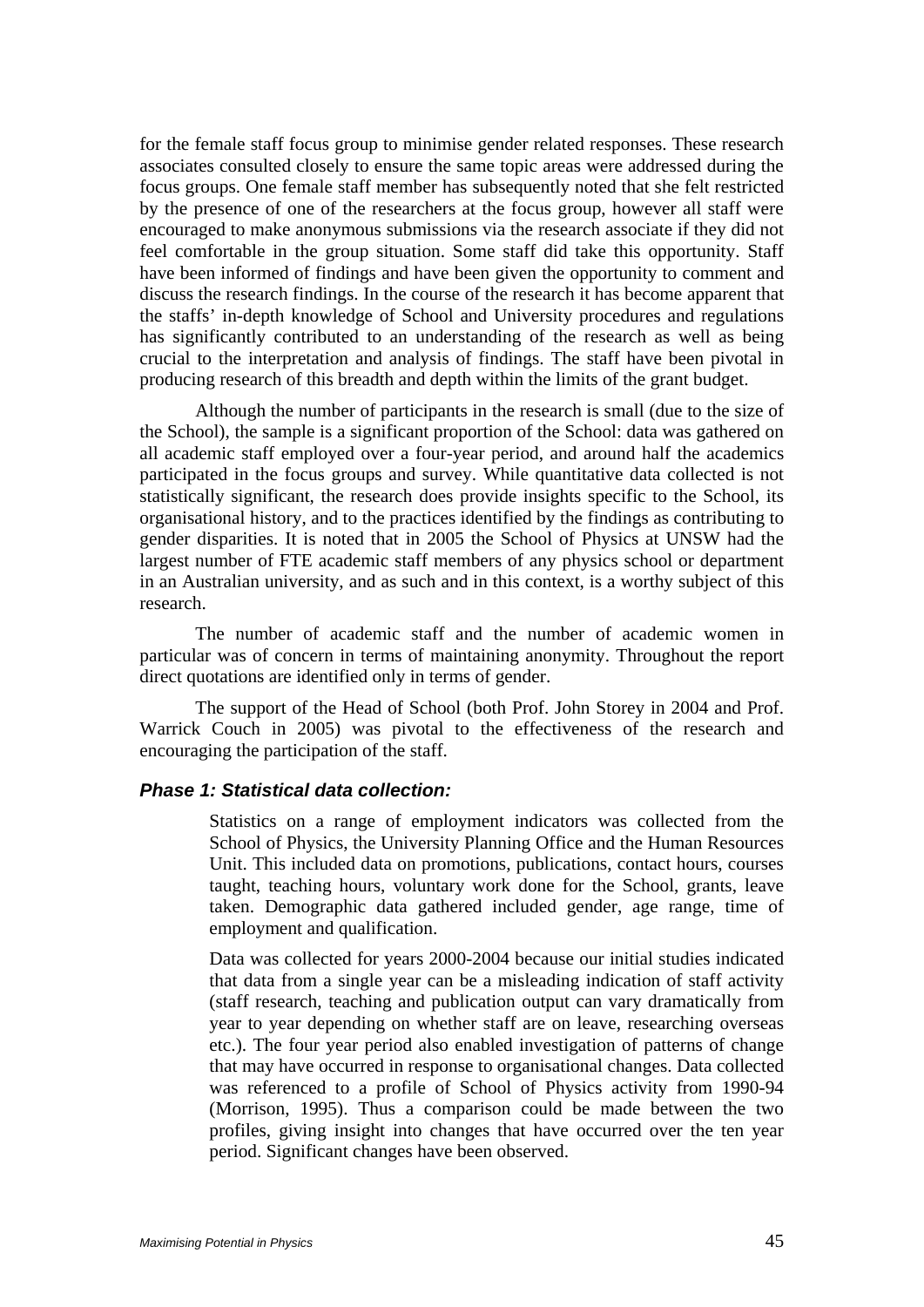Preliminary findings were presented in a School meeting in November 2004. In addition a briefing document summarising these findings was distributed to all academic staff, and input requested. Statistical data collection continued throughout the duration of the project in response to the findings of other research methods. Findings were also presented to a (standing room only) session at the Biennial Australian Institute of Physics 2005 Congress in Canberra on 3rd February 2005, and at several seminars at UNSW. See Appendix 4 for listing of associated presentations.

#### *Phase 2: Questionnaire of Academic staff*

Anonymous questionnaires were sent by internal mail and email, accompanied by a cover letter from the Head of School, to all the twenty nine individual members of academic staff in the School (29 in 2004)). Sixteen responses were received, corresponding to a 55% response rate.

Ten out of twenty men and six of seven women responded to the staff survey. Of the men, three are professors, five associate professors, one senior lecturer and one lecturer. Of the women, one is a professor, three are senior lecturers and two are lecturers.

The staff were asked about external caring responsibilities, their employment history, their perception of time use and their opinions about the work load unit scheme and gender equity within the School.

The length of the survey and the detail of the questions was limited by the need to keep the survey short in order to prevent discouraging the busy academic staff from completing it (see Appendix 2).

The purpose of the questionnaires was to collect information that could not otherwise be gathered from School and University records, such as proportion of domestic responsibilities carried, perceptions of time use, opinions on the School of Physics Work Load Unit scheme and perceptions of gender equity within the School. Again, numbers were limited by the size of the School and findings may not be statistically significant, although the response rate to the survey was excellent. The results provide focussed, relevant (and consistent) data for comparison with the statistical information collected from School records, and generate important points for consideration.

### *Phase 3: Focus Groups*

A letter was sent by both internal mail and email to academics in October 2004 inviting them to participate in focus groups. The letter was accompanied by a letter from the Head of School encouraging staff to participate.

Two academic staff focus groups were held in November 2004: a women's focus group with 6 participants and a men's focus groups with 7 participants. The women's focus group had an external female facilitator while the male focus group had an external male facilitator with the female facilitator present as an observer/ note taker. The same topics were explored in each group, but the perspectives or responses were sometimes different.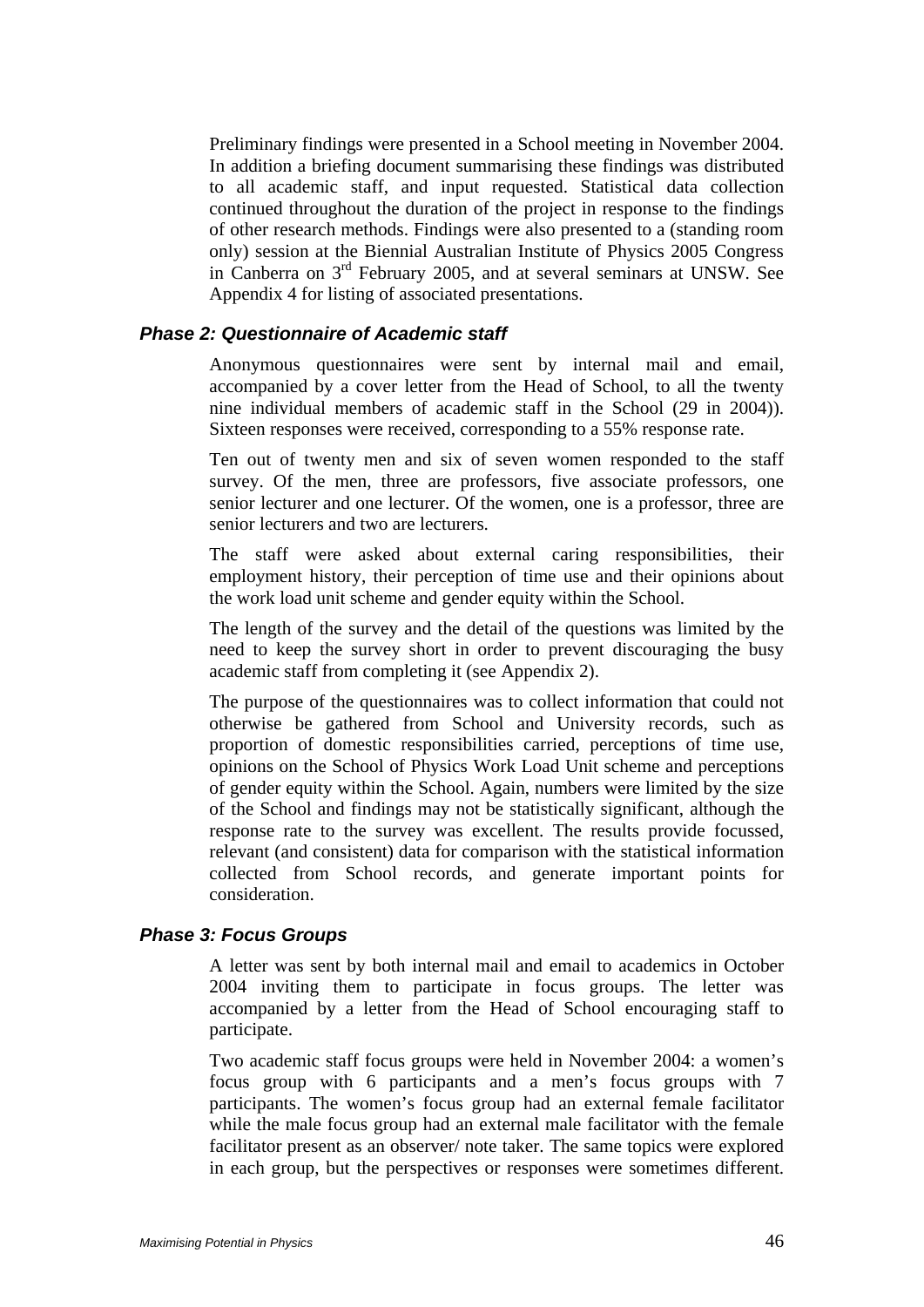While there is no overt friction between academic men and women, focus groups were differentiated according to gender, on the premise that this would enable the discussion of potentially sensitive topics based on gender equity issues. This method proved fruitful because, while groups certainly shared many views on gender equity in the School, there were particular issues raised that may not have been mentioned otherwise.

Focus groups were held to ascertain what issues were significant for Physics staff in the context of gender equity and career advancement, as well as explore in greater depth findings from the staff survey and data collection.

Staff who wanted to participate in the focus group but were unable to, were interviewed instead. Staff also made confidential and/ or anonymous submissions to the research associate.

#### *Phase 4: Student Survey*

Senior students (in the third and fourth year of their course) were sent an online survey after the academic focus groups were conducted. The aim of the survey was to ascertain student's perceptions of staff pastoral care work, and the role of the academic women in the School of Physics, and to cross check student experience with statistical data (relating to the gender of physics staff giving senior level lecture courses). In addition factors influencing students' choice of research supervisors were investigated.

The physics women disproportionately teach service courses rather than physics major courses, and therefore it was found the senior physics students had not experienced the level of interaction with the women physicists that the academic profile of the School of Physics would reasonably imply. Thus it was found a truly representative gender related assessment of student perception of pastoral care provided by staff was not possible from the survey of the senior student group as their contact with women had been minimised throughout their studies at UNSW. Student experience corroborated the statistical data and useful information about the perception of role of women physicists at UNSW and the factors influencing choice of research project supervisor were obtained.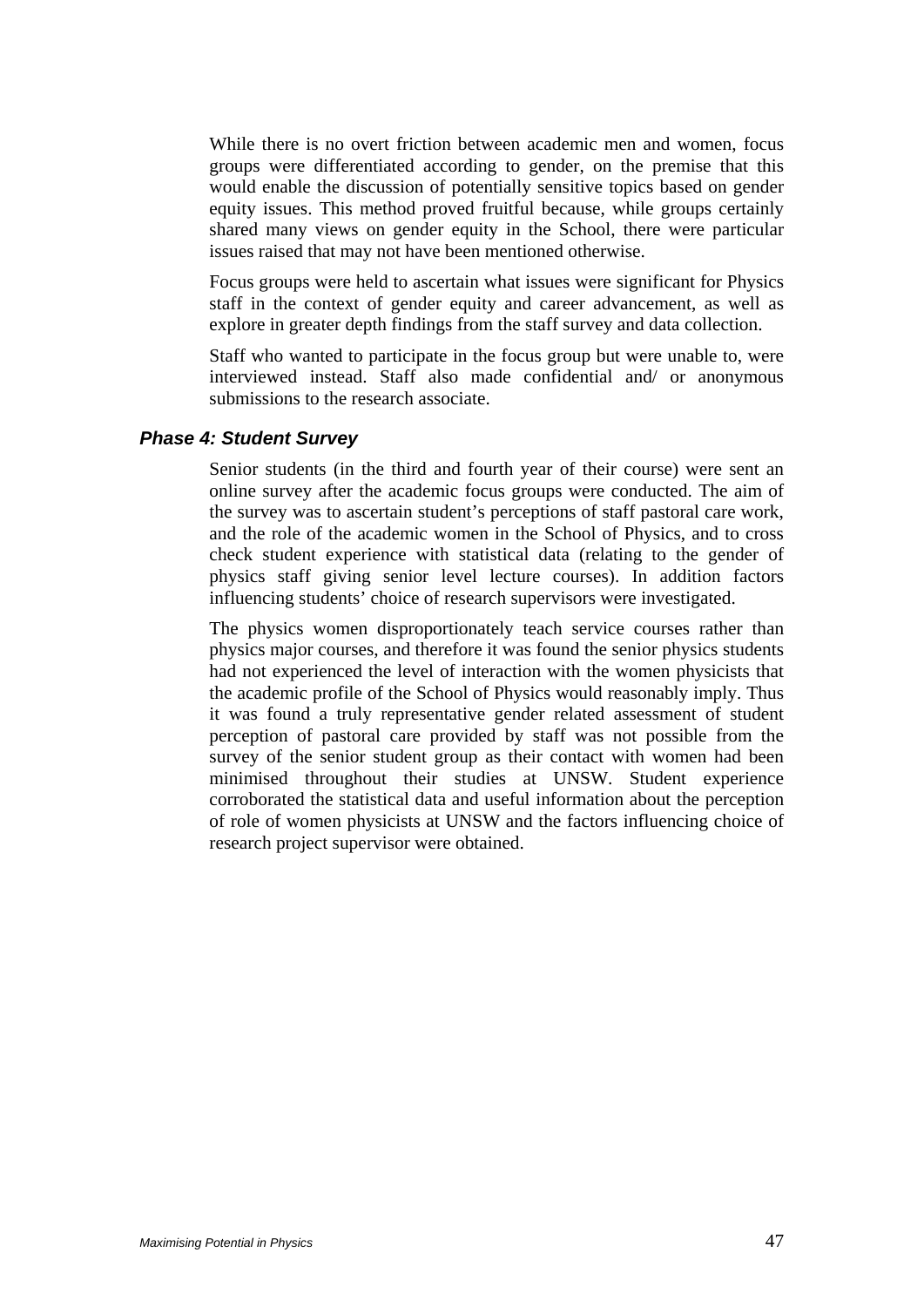# *4. Summary of Statistical Findings*

# *4.1. Comparison of Age Profile of Academic staff in the School of Physics (1990-94 and 2001-04)*

The Probert report into Gender Equity in Academic Employment at UNSW (Probert, 2002) found UNSW women tend to occupy lower academic levels because they are younger.

In the School of Physics in 2004 women were within the age ranges encompassing 35-60 years of age. There were level B women across three of the occupied female age ranges, including the two more mature occupied age ranges (see Figure 11). Thus age and academic level is not correlated for female academic staff in the School of Physics. In 2004, the one level E female staff member was also the youngest female academic staff member. In contrast, the one level B male staff member is the youngest academic staff member (see Figure 12). In general, age and academic level is correlated for male academic staff (see Figure 12). Note in 2004 there were no level A academic staff in the School of Physics.

**Figure 11: Physics women by age and level (2004)** 



**Figure 12: Physics men by age and level (2004)** 



In comparison in 1994, there were fewer women but some evidence of the correlation of academic level with age: the two (1.8 FTE) level B women were within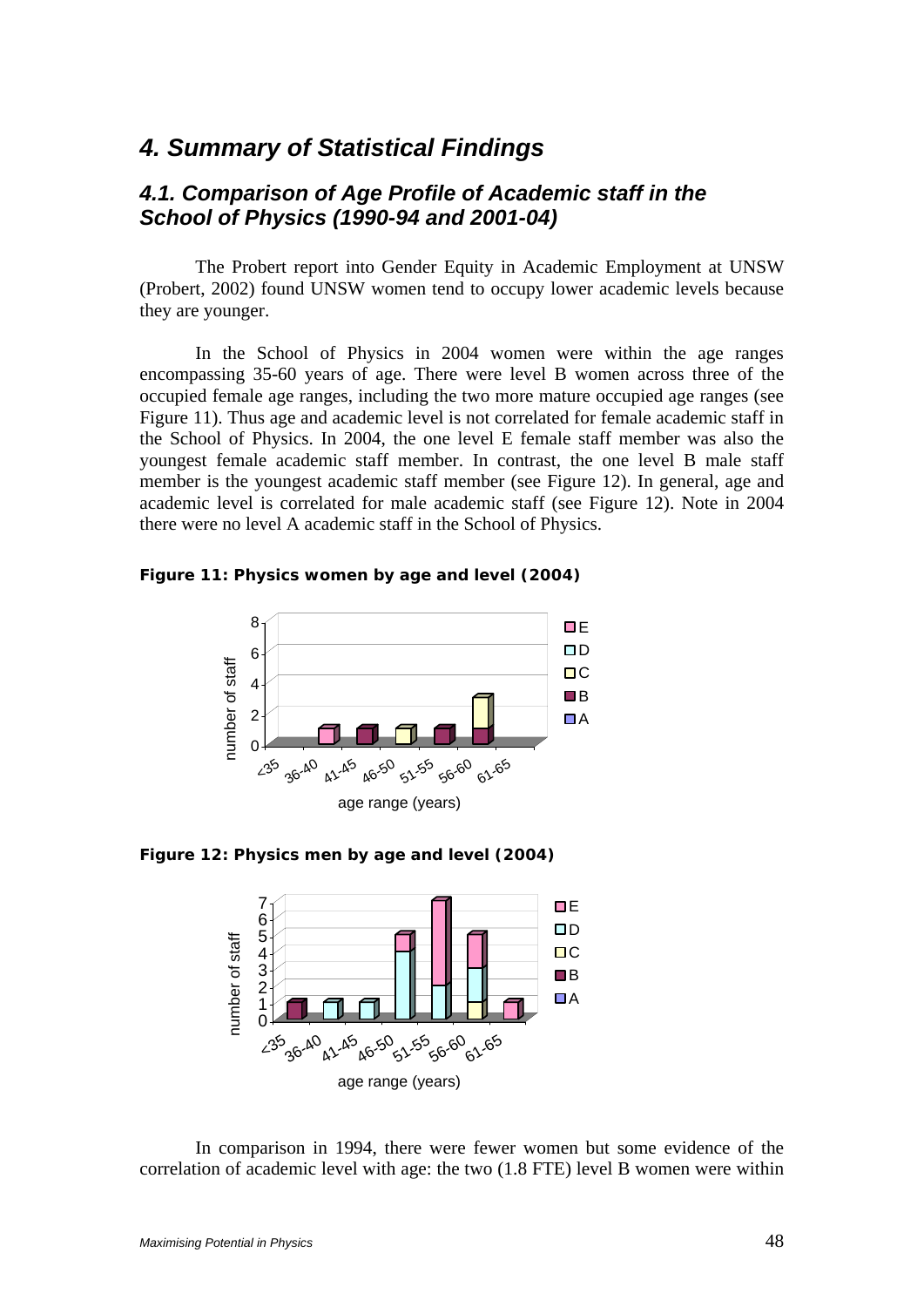age range between 41-50 years of age, the one level C woman within 46-50 years of age and the one level D woman between 56-60 years of age (see Figure 13). In comparison a higher proportion of level D and E male academic staff are in age ranges over 45 years than age ranges below 45 years (see Figure 14). The level B academic men did not have PhDs and were teaching only academics.



**Figure 13: Physics women by age and level (1994)** 

**Figure 14: Physics men by age and level (1994)** 



In the School of Physics in 1994 there were 39.8 FTE members of physics academic staff, 4 (3.8 FTE) or 12% of whom were women (see Figure 8). Since 1994, one woman has retired and there has been a net gain of 4 (3.2 FTE) women. In 2004, there were 28 members of staff, of which 7 (6.0 FTE) were women (see Figure 9). This combined with a decrease in the overall staff numbers has increased the percentage of women staff members to 21% (FTE). Since the mid 1990's the School of Physics academic staff has been reduced due to both retirements and resignations which have exceeded recruitment.

A shift in the age profile of staff in the School of Physics reflecting the maturing of the staff is clearly shown in Figures 15 and 16. Comparison of the age range of physics men and women shows that both in absolute (see Figures 15 and 16) and percentage (see Figures 17 and 18) terms the women are not significantly younger than the men, particularly in 2004.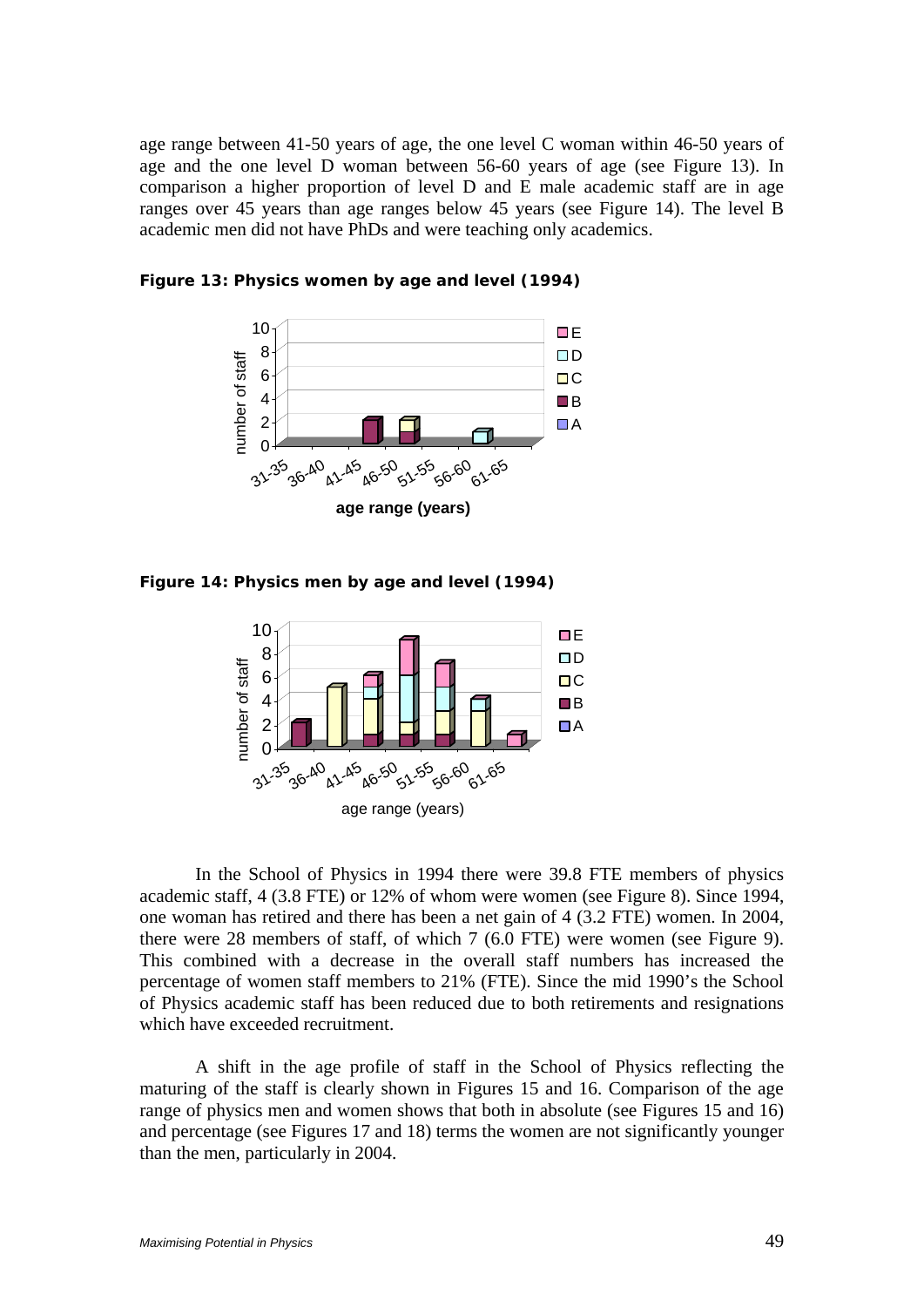

**Figure 15: Physics academic staff by age (1994)** 

**Figure 16: Physics academic staff by age (2004)** 



Contrary to the situation of UNSW women in general, age is not correlated with the academic levels of Physics women. In 2004, the average age of male and female academics was  $\sim$  50.3 years and  $\sim$  50.1 years respectively. The corresponding average age data for 1994 are not available for comparison; however the median age ranges for both male and female academics are the same. The median age range for both male and female academics was 46-50 years in 1994 and 51-55 in 2004 (see Figures 15 and 16).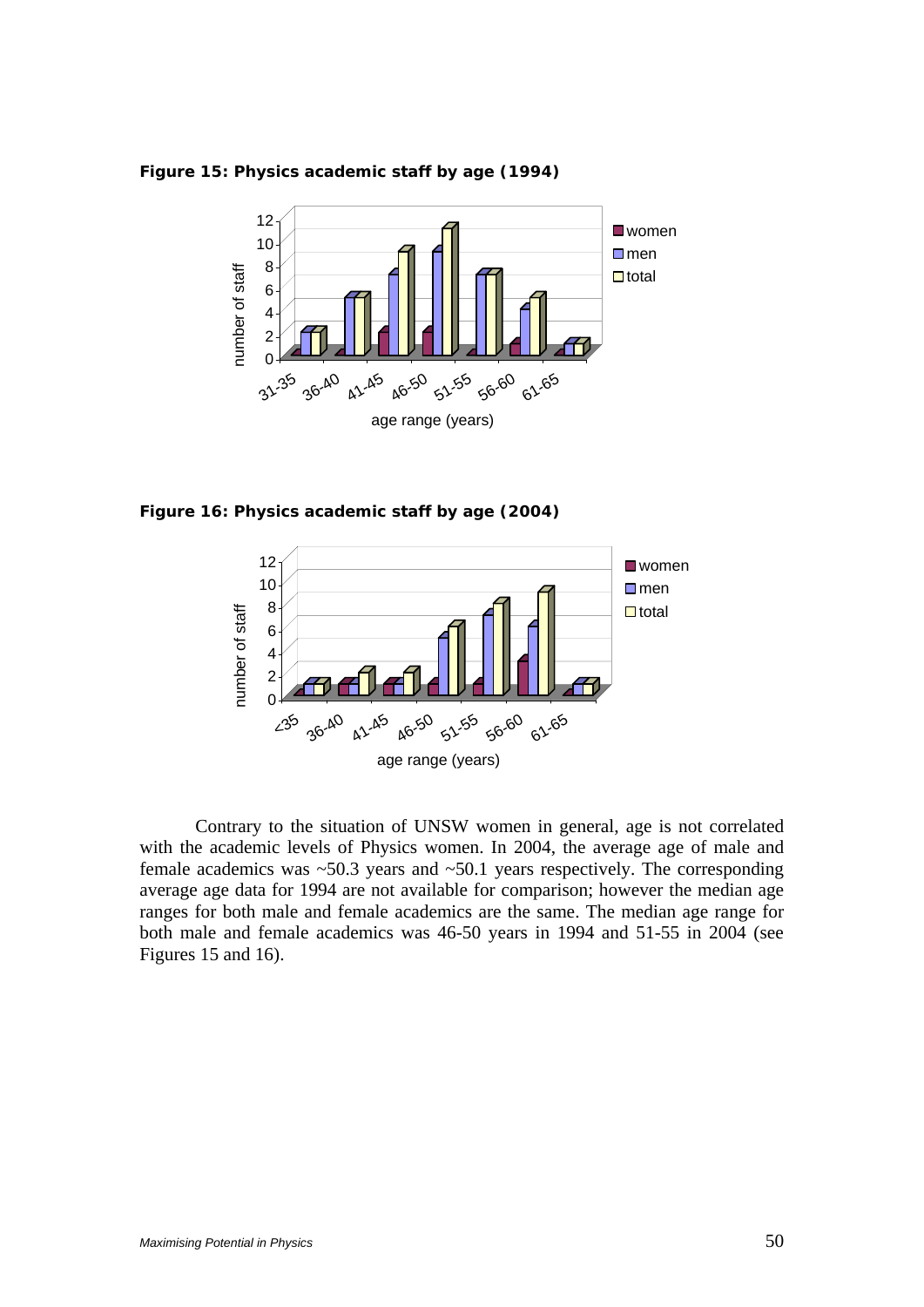

**Figure 17: Percentage of Physics academic staff by age (1994)** 

**Figure 18: Percentage of Physics academic staff by age (2004)** 



# *4.2. Qualifications of Academic staff in the School of Physics*

The report into Gender Equity in Academic Employment at UNSW (Probert, 2002) found UNSW women tend to be at lower academic levels because they are less qualified (i.e. fewer UNSW women academics have PhDs). PhD qualification is now an essential criterion for recruitment as an academic staff member of the School of Physics. All current School of Physics staff have PhDs, however the career paths of the men and women have generally been significantly different (see Section 5.1 and Section 5.5.5 for more details). In the past a number of (male) staff members without PhDs have been employed as teaching only academics (see Figure 14). These staff members have now all retired.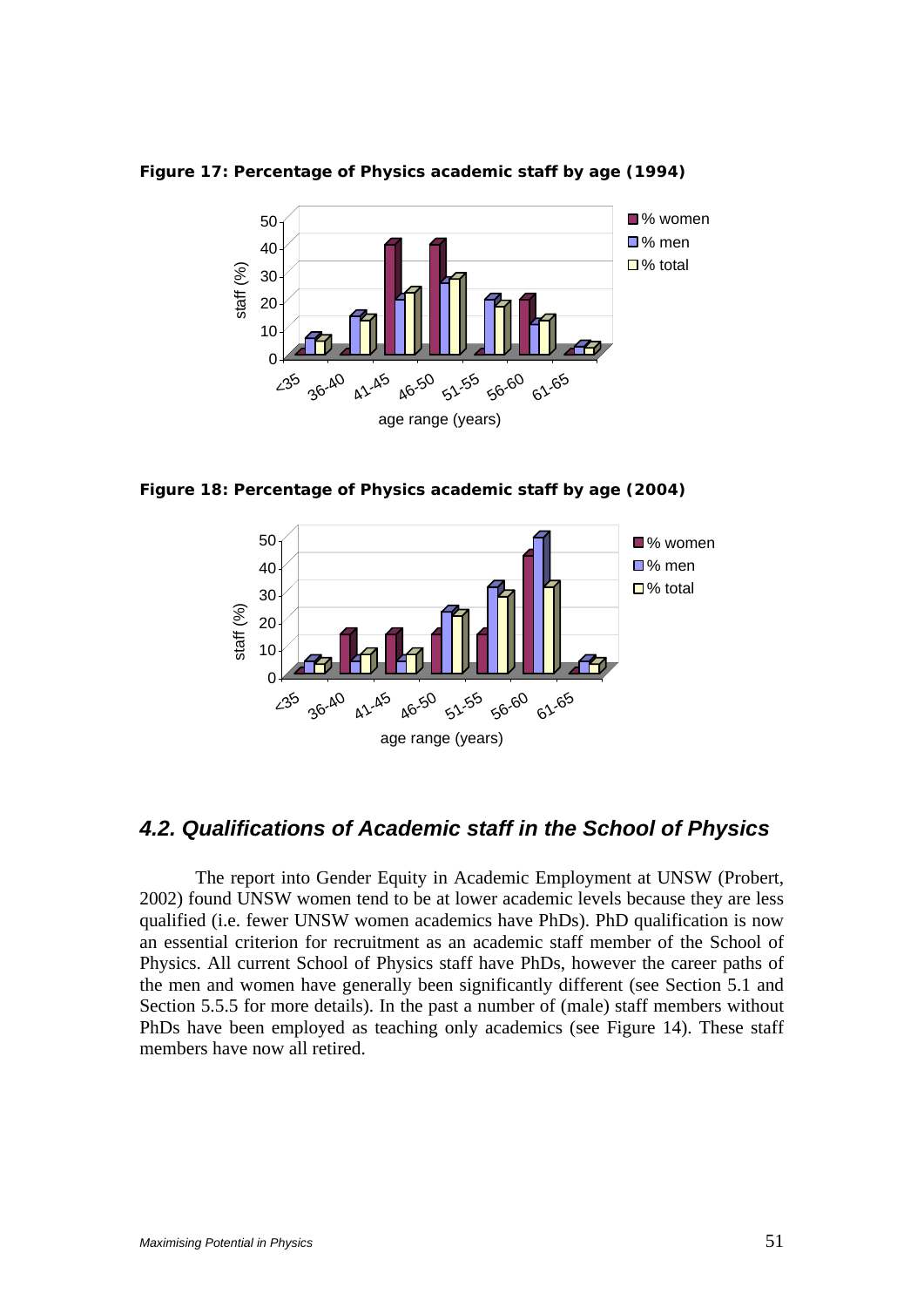## *4.3. Promotion*

#### *4.3.1. Academic Staff Promotion by Level and Gender (2001-04)*

In the period 2001-04, there were 9 promotion applications from male staff and 7 were successful (78% success rate). Over the same period, there were 3 promotion applications from female staff and 2 were successful (67% success rate). The two successful promotions of female staff involved only one (exceptional) woman who was promoted from level C to D to E and was awarded an ARC Federation Fellowship during this period.

Level E academic staff members are no longer active in the promotion process. When this is taken into account, the equivalent of approximately two thirds of eligible male and less than one third of the eligible female staff applied for promotion over this period. Thus the data indicate that the men apply for promotion more than the women both in absolute and relative terms. This is in agreement with the findings of the report of Probert et al (Probert, 2002). More information on (gendered) approaches to career advancement can be gathered from Probert et al (see Table 2.14, p. 15).

 When years of service is compared with current academic level, it is clear that none of the long term women staff members have been promoted beyond the level of senior lecturer (level C). This is despite the fact that all the women in Physics have PhDs and have been employed in the School of Physics at UNSW for periods ranging between 12 and 34 years). In comparison 95% of male physics staff with service of 12 years or more have been promoted to associate professor or professor (level D and E).

## *4.3.2. Academic Staff Promotion by Level and Gender (1990-94)*

 In the period 1990-94 a total of 23 applications for academic promotions were submitted and 13 were successful. Men comprised an average of ~92.5% of academic staff, and  $\sim 87\%$  of the total applications submitted and  $\sim 83\%$  of the successful applications were from male academic staff. A total of 20 applications for promotion were submitted by male staff and a total of 10 of the applications were successful (50% success rate). In comparison a total of 3 applications (i.e~13% of the total number of applications) for promotion were submitted by female staff who comprised  $\approx$  7.5% of academic staff during this period. A total of 2 of the applications were successful (66% success rate).

 While data from the 1990s show women have been promoted from level A to level B and in some cases up to level C, the recent data show women who have been long term members of staff have not been promoted beyond level C. In contrast their contemporary male colleagues have been promoted to level D and higher.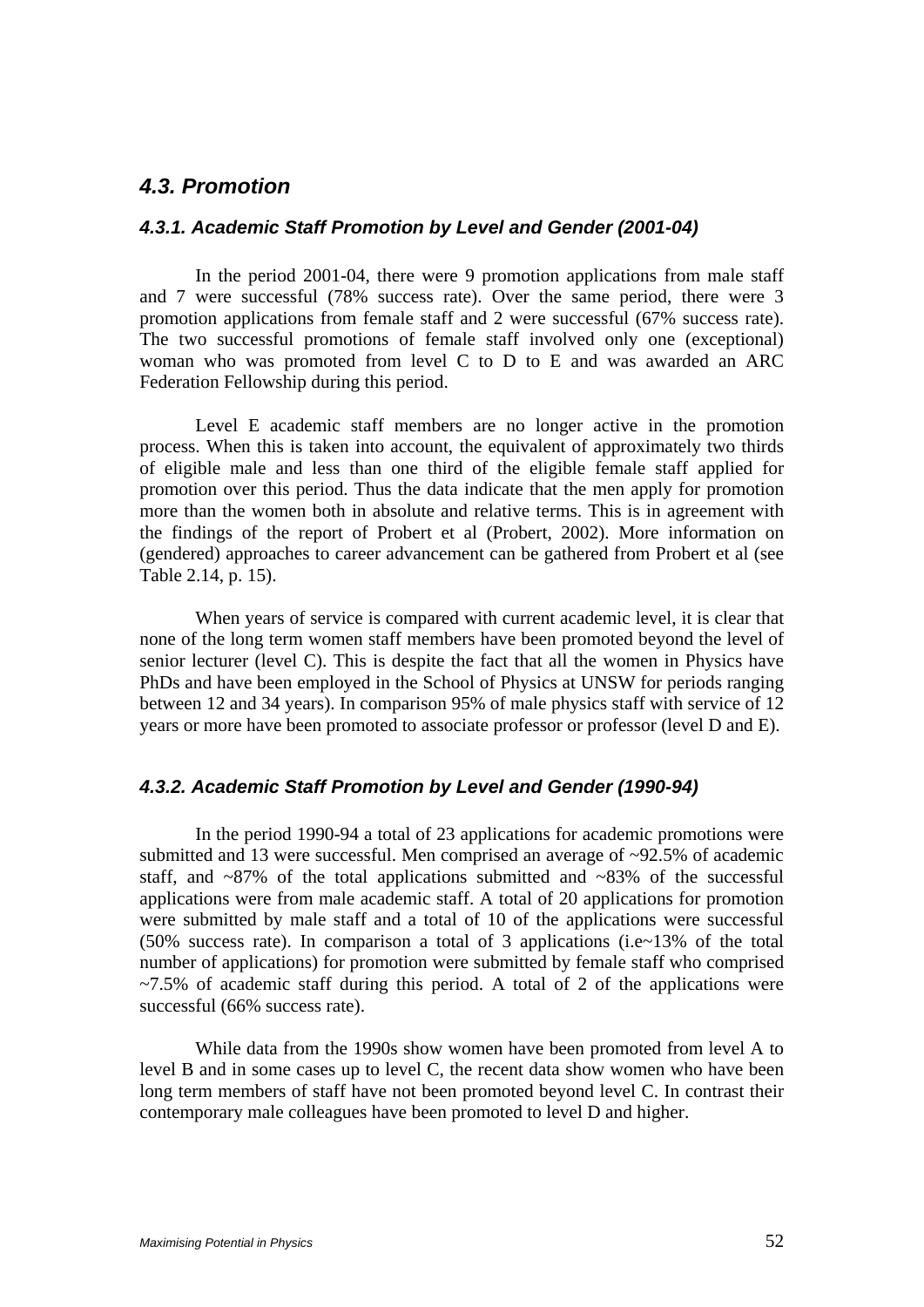# *4.4. Workload Unit Scheme*

The Workload Unit (WLU) scheme is open and transparent system that aims to ensure that the workload of academic staff is distributed fairly between teaching, research, pastoral care and administrative duties by setting a maximum WLU requirement for timetabled teaching (including lectures, labs, tutorials and some pastoral care) and providing WLU allowances for administrative and research activity. For this reason the WLU scheme is relevant to a consideration of the time constraints that teaching pose to research work in the School of Physics. See Appendix 1 for a thorough explanation of the current WLU scheme. While the WLU scheme allocates allowances both for classroom teaching and research student supervision activities, discussion of contact hours refers only to the time spent in classroom teaching activities – lectures, tutorials and laboratories.

# *4.5. Teaching Allocation by Level and Gender*

The statistics for 2001-4 show that all School of Physics staff were working very hard. All staff were teaching at least their full allocation of lectures, laboratories and tutorials, and some were consistently teaching beyond that allocation. Some male staff in particular had a large workload unit carry over and have taught more than 6 months in excess of their allocation. Three School of Physics men have recently received University awards for their teaching.

For the purposes of comparison it is noted that under the School of Physics workload allocation scheme, teaching duties are in general credited on a sliding scale. This reflects the number of hours involved in preparation.

1 hour Lecture  $= 2$  hour Tutorial  $= 3$  hour Laboratory

 This weighting means that a staff member with a teaching load with predominantly lecturing responsibilities will have less face to face contact with students than a staff member with a teaching load with predominantly tutorial and laboratory responsibilities.

#### *4.5.1. Lectures*

Male level D and E staff members are lecturing the majority of courses in absolute terms (see Figure 19). This is expected as more than 75% of academic staff members are male and/ or level D and E.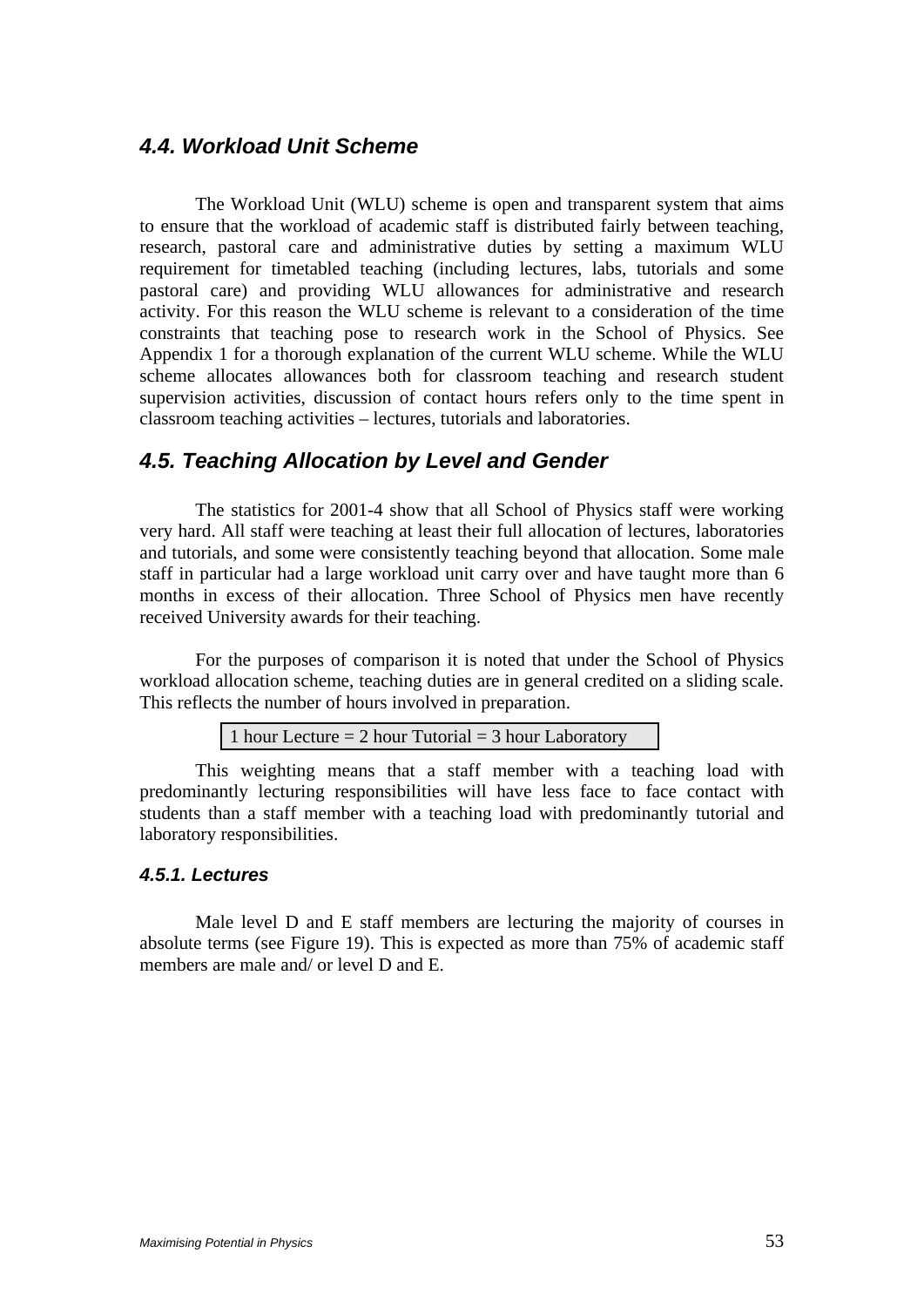



When contact hours are averaged over 2001-04 it is evident that across academic levels and genders generally the average lecture allocation is approximately uniform within 15% (see Figures 20 and 21).

**Figure 20: Average lecture hours by level, year and gender** 



**Figure 21: Lecture hours by level, year and gender** 

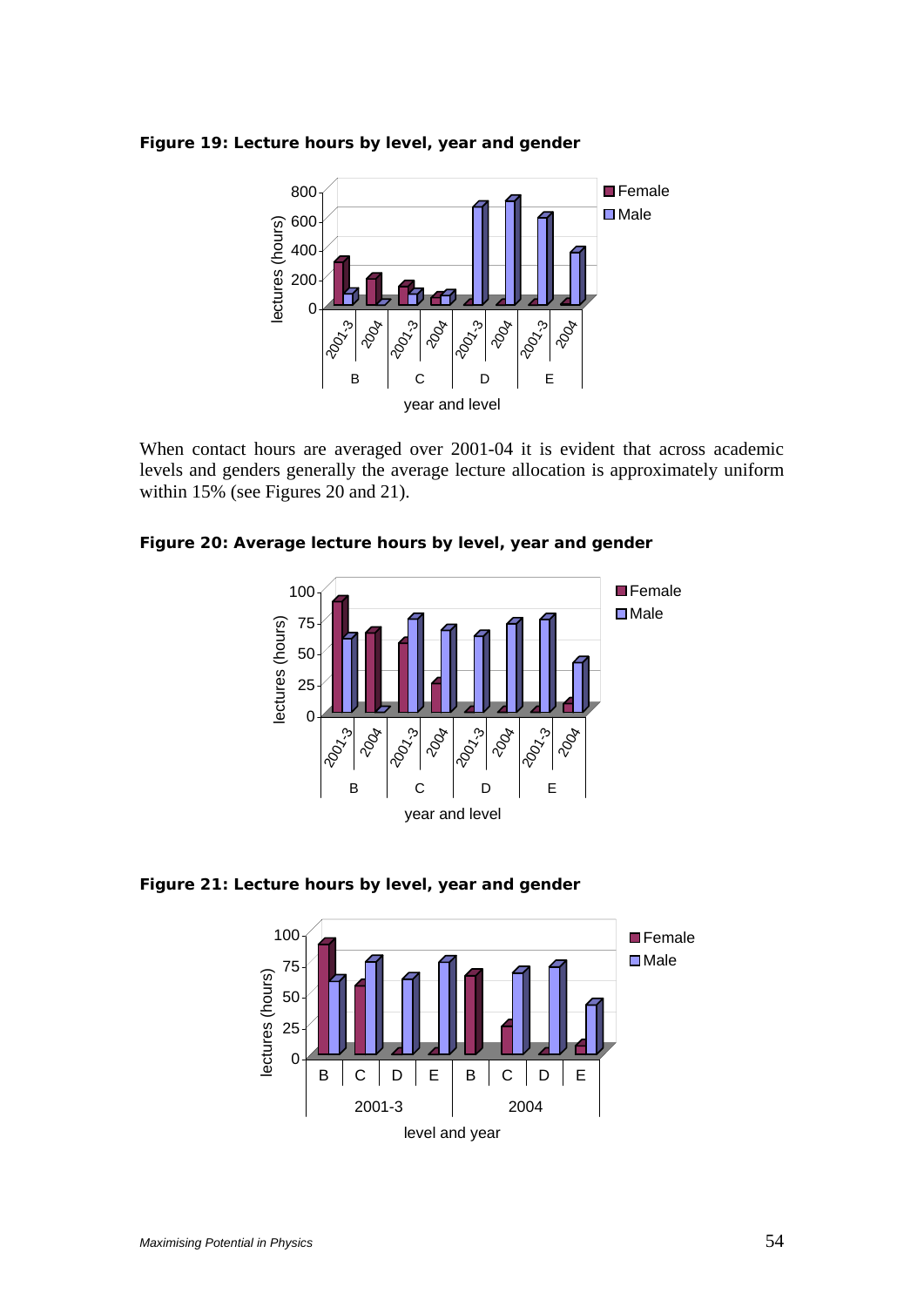Departures from this can be attributed to a number of factors.

- The long service leave in 2002/3 and subsequent retirement in 2004 of a level B academic (male) staff member who taught first year courses.
- The employment of a level B academic (female) staff member who primarily taught first year courses in 2002 and 2003. This woman has subsequently left UNSW to take up a physics academic appointment at another university.
- Two level C women took teaching release or study leave during one session in 2004.
- The onerous administrative duties associated with being Head of School and Director of First Year, reduce the teaching duties allocated to these level E and D (male) members of staff, respectively.

Women and/ or level B and C academic staff members generally tend to lecture  $\sim$ 10% fewer hours than male and/ or level D and E academic staff members. Despite the introduction of the revised workload allocation scheme in 2004, women staff members were still lecturing significantly less than their male colleagues even when the factors listed above are taken into consideration.

An individual submission was received from a woman staff member whose allocations shifted from predominantly laboratory duties in 2004 to a teaching allocation that included more lecturing in 2005. She noted that a teaching allocation that included more high value lecturing duties reduced her official contact hours and gave her more *usable blocks of time* to devote to research, even though her teaching WLU allocations over the two periods were approximately equal.

### *4.5.2. Tutorials*

Data show the total hours of tutorials taught by male academics and in particular the group of level D male academics, exceed those taught by female academics in absolute terms (see Figure 22 and 23) Once again this is expected as 79% of academics are male. Over the period 2001-04 however, individual female academics teach more hours of tutorials on average, than male academics (Figure 24 and 25). This is the case not only when one compares male and female academics in the same levels, but also across all academic levels. Statistical data also indicate that in 2004 there has been an increase in the number of tutorials hours taught by level D male academics and a decrease in the hours taught by women.

Factors such as the resignation of a level B woman at the end of 2003, and the teaching leave and study leave of two level C women academics for one session each in 2004 has impacted on these data. Essentially the tutorial classes usually taught by the absent female staff were largely allocated to the level D male staff. When the factors listed above are taken into consideration, in 2004 the level B and C women staff members are still teaching as many tutorial classes their male level D colleagues during the time they were teaching active. In 2004, the level E academic staff taught about a third the number of tutorial classes than any other academic level.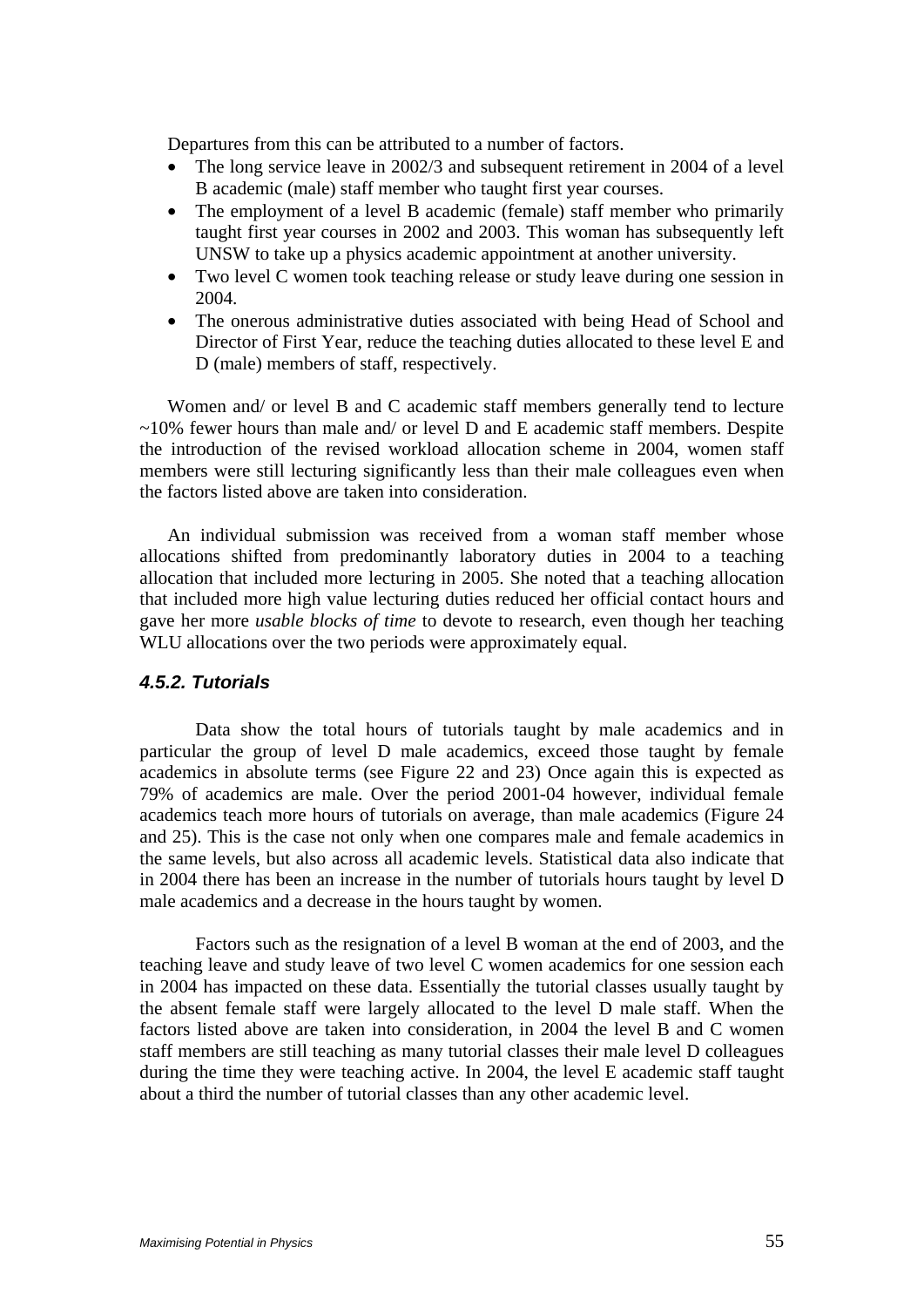



**Figure 23: Tutorial hours by level, year and gender** 



**Figure 24: Average tutorial hours per person by year, level and gender** 

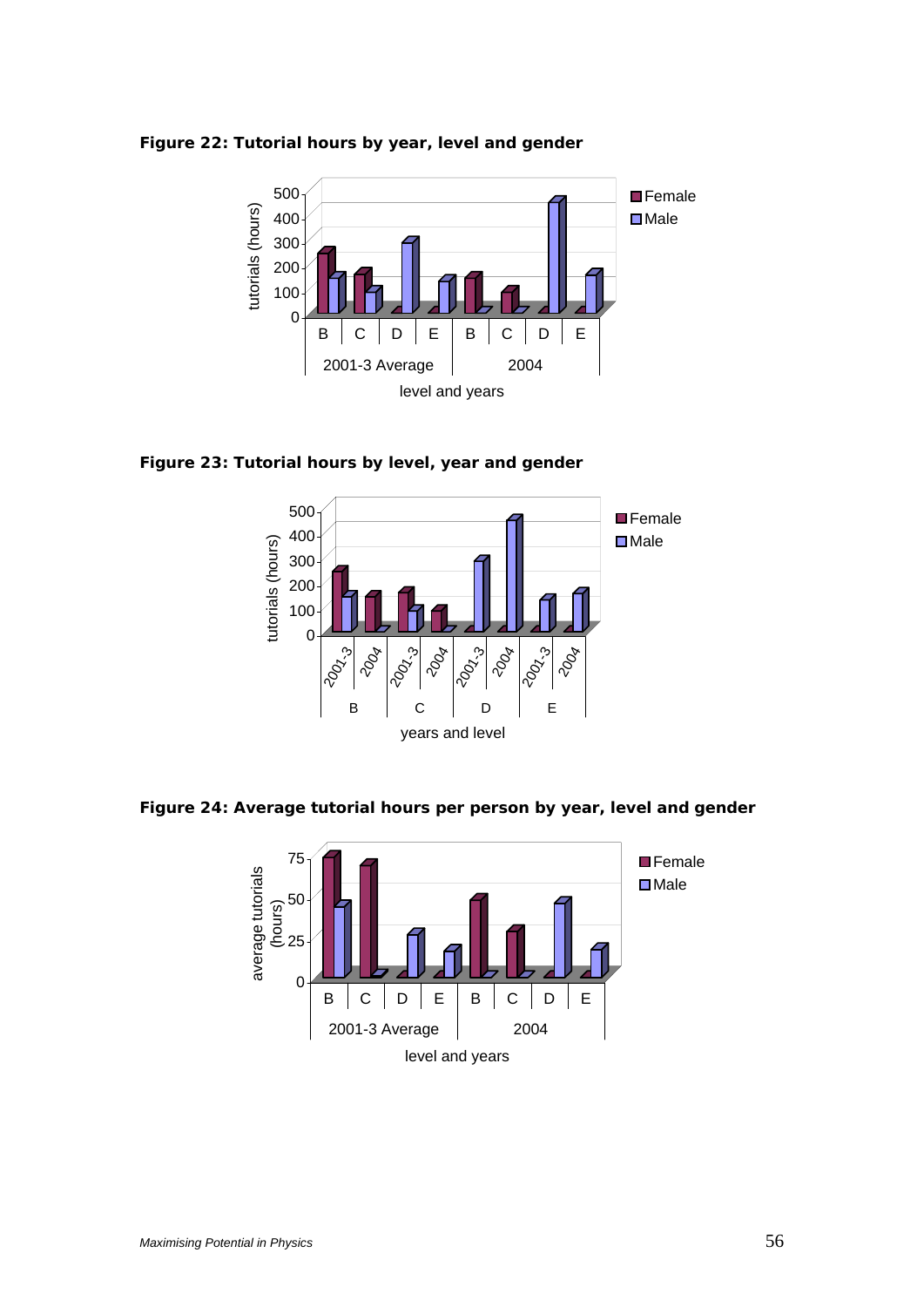



 In summary over the period 2001-04, levels B and C women had up to twice the tutorial contact hours of levels B, C and D men and had up to three times more average contact hours than levels E men (see Figures 24 and 25). In 2004, level D men are teaching more tutorial classes on average than in previous years, bringing their average tutorial based contact hours up to that of the levels B and C women. It is not clear whether this change is due to introduction of the revised workload allocation scheme or whether it is a temporary response to the reduction in level B and C women available for teaching in 2004. It will be instructive to observe the average tutorial class allocations in ensuing years.

#### *4.5.3. Laboratory Classes*

Data show the total hours of laboratories taught by male academics is only approximately 15% more than those taught by female academics in absolute terms. This is despite the fact there are nearly four times as many male academics than there (see Figure 26) are female academics.



#### **Figure 26: Total laboratory hours, by level, year and gender**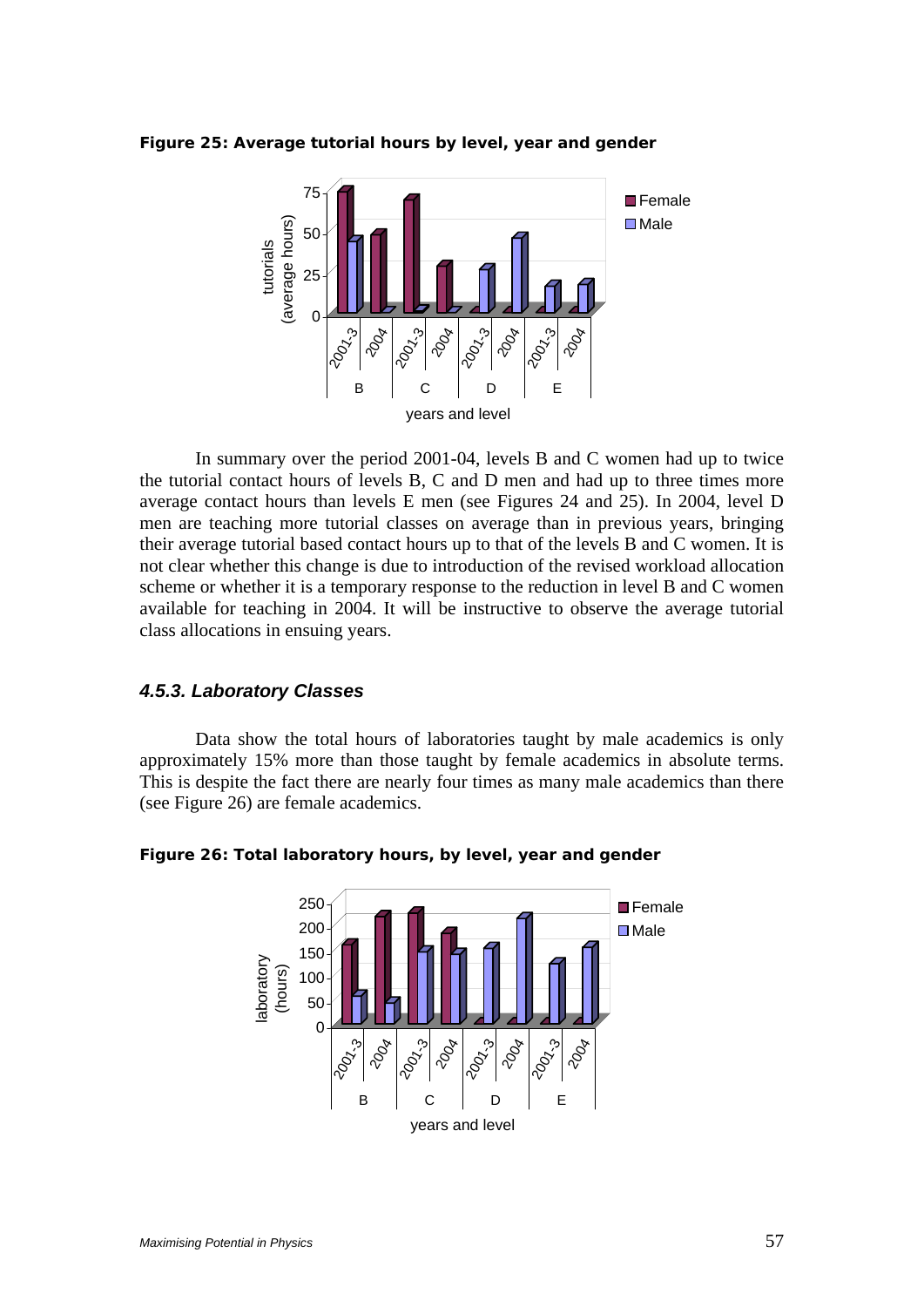Over the period 2001-04, level B and C academic staff (which includes all female teaching staff) taught at least four times more hours of laboratory classes on average than level D and E academic teaching staff (see Figures 27 and 28). All level D and E teaching staff are men. Statistical data also indicate that in 2004 there was an increase in the number of laboratory hours taught by both level B female staff and in particular level C male staff, offset by a  $\sim$ 15% reduction in the total hours taught by level C women (see Figure 28). Once again these data are influenced by factors such as the teaching release and study leave of two level C women academics for one session each in 2004. These women were not available for laboratory duties during this time, but taught their usual relatively high level of laboratory classes during the periods they were teaching active during 2004.





 In summary over the period 2001-04, levels B and C staff (both men and women) had up to four times the laboratory contact hours of levels D and E men. Despite the implementation of the new WLU allocation scheme in 2004, there is not a significant difference in laboratory class allocations from previous years.

**Figure 28: Average laboratory hours by year, level and gender** 

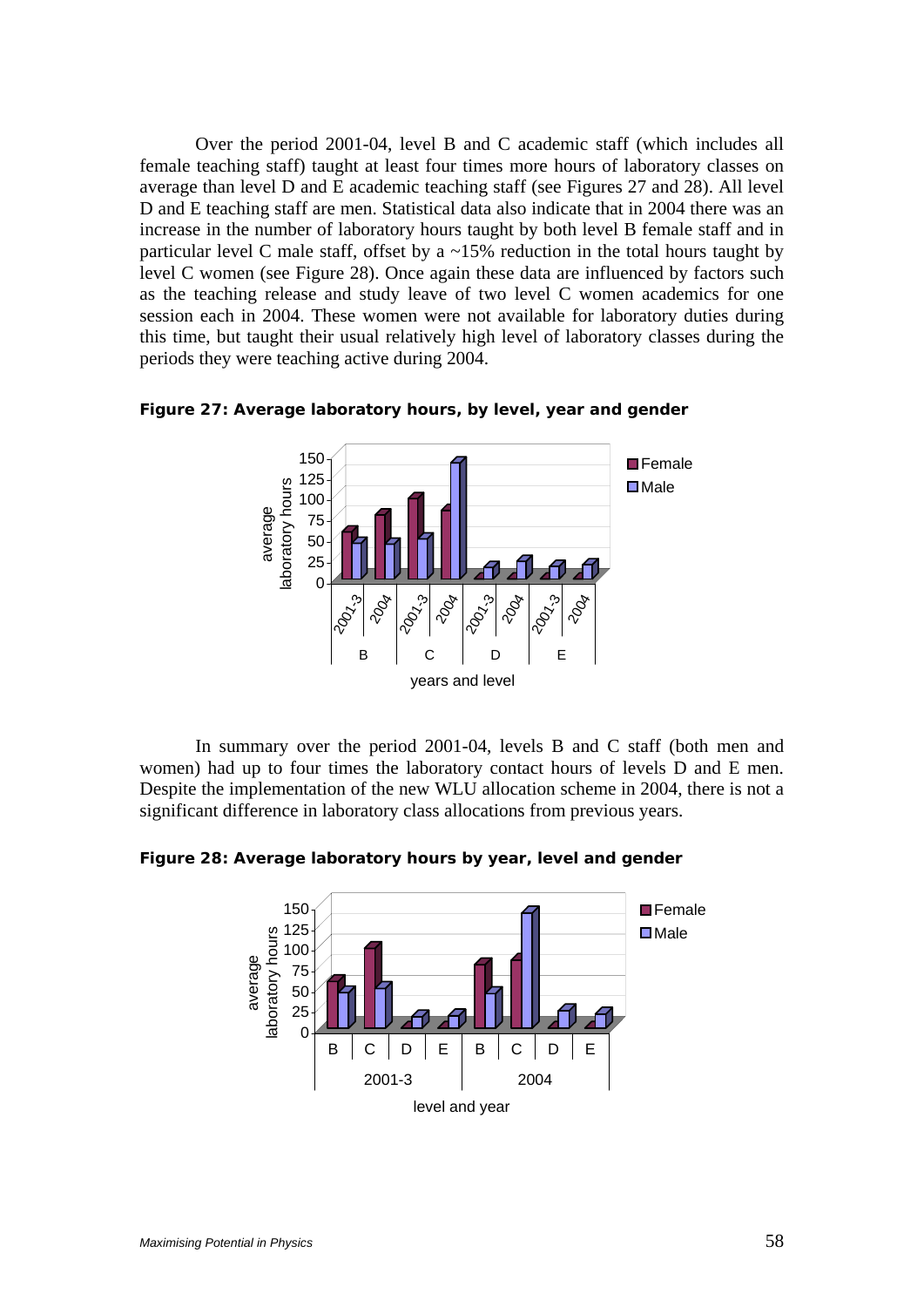Figure 29 shows the allocation of laboratory hours taught to the first year, second year, third year and postgraduate students averaged over the years 2000-04. It is noted that over this period, substantial amounts of first year demonstrating has been done by part-time teaching fellows, honours teaching scholars and postgraduate assistants.<sup>18</sup> It can be seen that the female academics teach the majority of first year laboratory classes taught by academic staff. The majority of first year laboratories are for service rather than physics major courses. Women taught 100% of the first year laboratory duties allocated to academic staff in 2002 and 2003.

#### **Figure 29: Average number of laboratory hours taught to cohorts of students by female and male academic staff (2000-04)**



 The involvement of the female academics progressively decreases in the more senior laboratories for students majoring in physics. This is more clearly shown in Figure 30 where the percentage of laboratory hours taught by male and female staff is compared. It can be seen that the female staff teach disproportionate amounts of first (81%) and second (34%) year laboratory classes in comparison with their  $\sim$ 20% staffing level. These data also show the reduced visibility of physics academic women to third year physics students, although they are allocated only 13% of the senior laboratory duties on average.

<sup>18</sup> 18 *Honours Teaching Scholarships and Postgraduate Assistantships* are special programs that allow honours and postgraduate students to supplement their income by contributing to the teaching programs in the School. In addition to being enrolled as a student in either an undergraduate honours or postgraduate program, students awarded an Honours Teaching Scholarship or a Postgraduate Assistantship take part in the School's undergraduate teaching activities at a mutually agreed to level during session times thereby gaining valuable formal teaching experience. The Assistantships are subject to a probationary period and are annually renewable.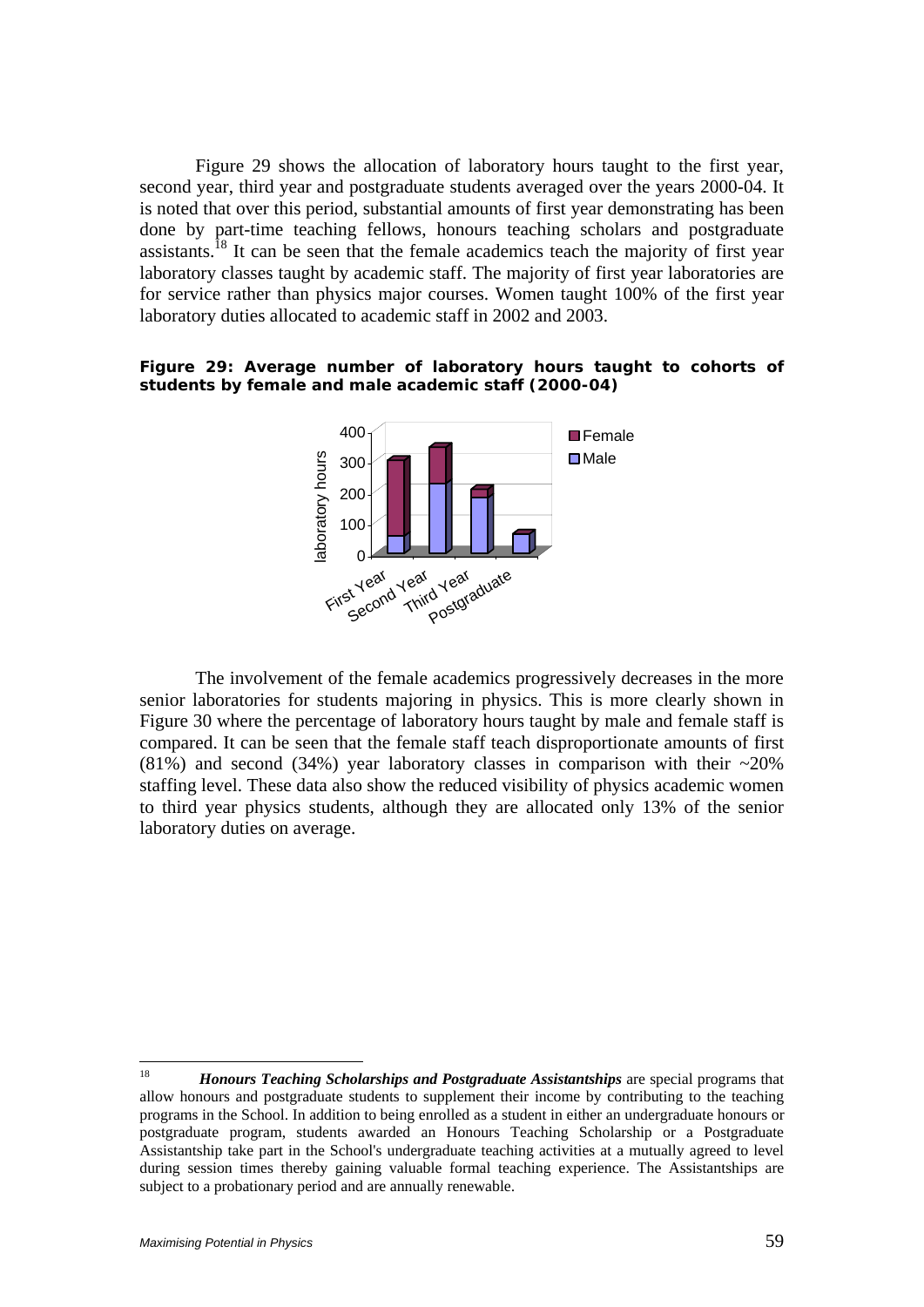**Figure 30: Average percentage of laboratory hours taught to cohorts of students by female and male academic staff (2000-04)** 



## *4.5.4. Other Teaching Duties – Duty Tutor*

Other teaching duties include that of duty tutor. Duty tutors are available at set times to provide individual assistance to students. Staff members receive one WLU credit per hour of duty tutoring performed. Data show that in both absolute and average terms the staff at lower academic levels and particularly the women staff do the majority of this teaching/ service work (see Figures 31 and 32).

**Figure 31: Other teaching duties, total hours by level, year and gender** 

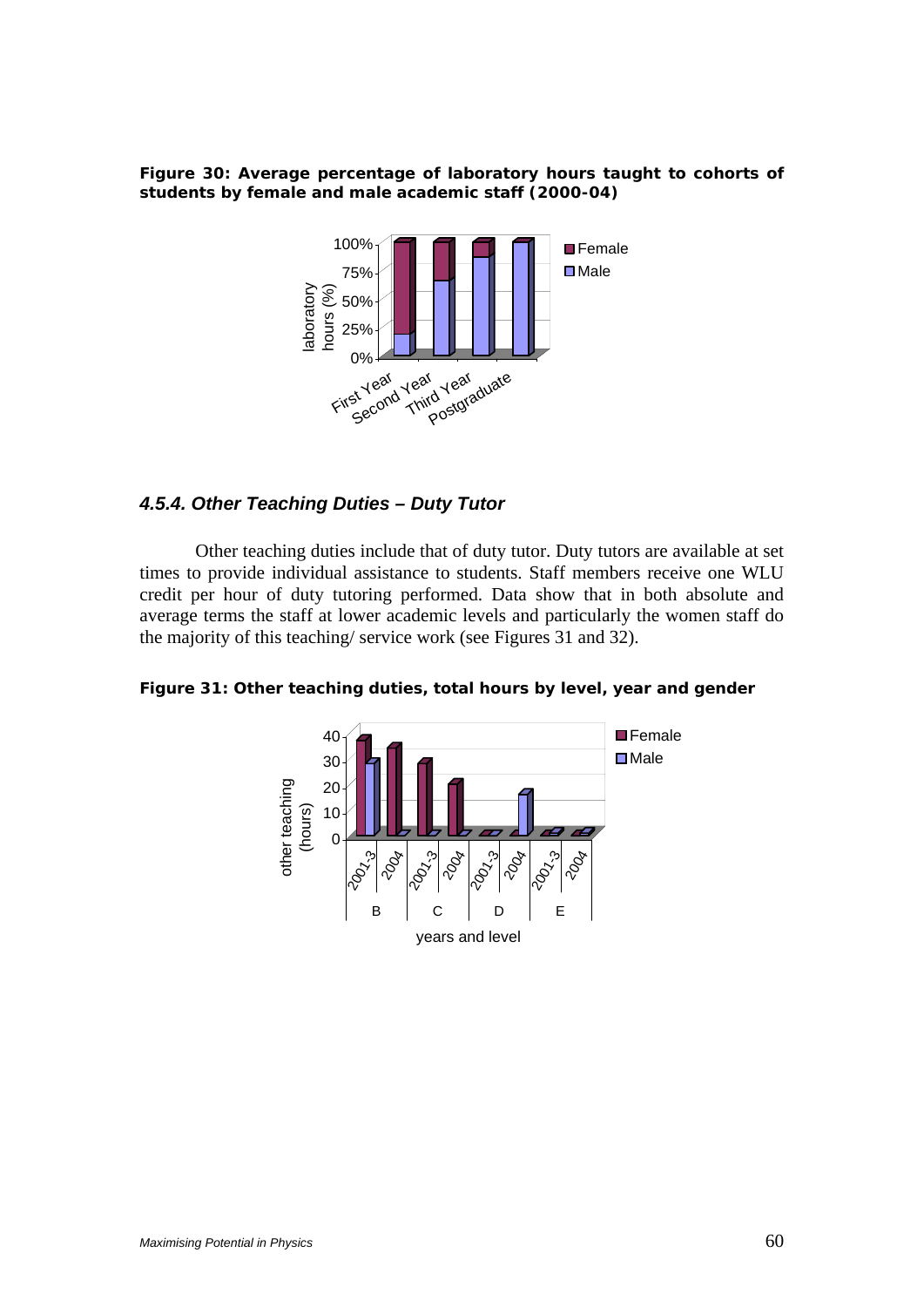**Figure 32: Other teaching duties, average hours by level, year and gender** 



Note that the level B male academic staff member indicated in the 2001-03 data, is a teaching only non-PhD academic who has since retired.

### *4.5.5. Contact Hours (2001-04)*

The data indicate that in absolute terms the contact hours of level D and E academic staff exceeds the total contact hours of level B and C academic staff (see Figure 33). This is as expected as >70% of academic staff are level D and E. Guest lectures by research academic staff have not been included. When the average contact hours per academic are considered it is clear that level B and C staff average significantly more contact hours per year than level D and E staff (see Figure 34). It is noted that the long service leave and subsequent retirement of a level B male academic and the SSP/ teaching release two level C female academics for 6 months have particularly influenced the data in 2004.

**Figure 33: Total contact hours by level, year and sex** 

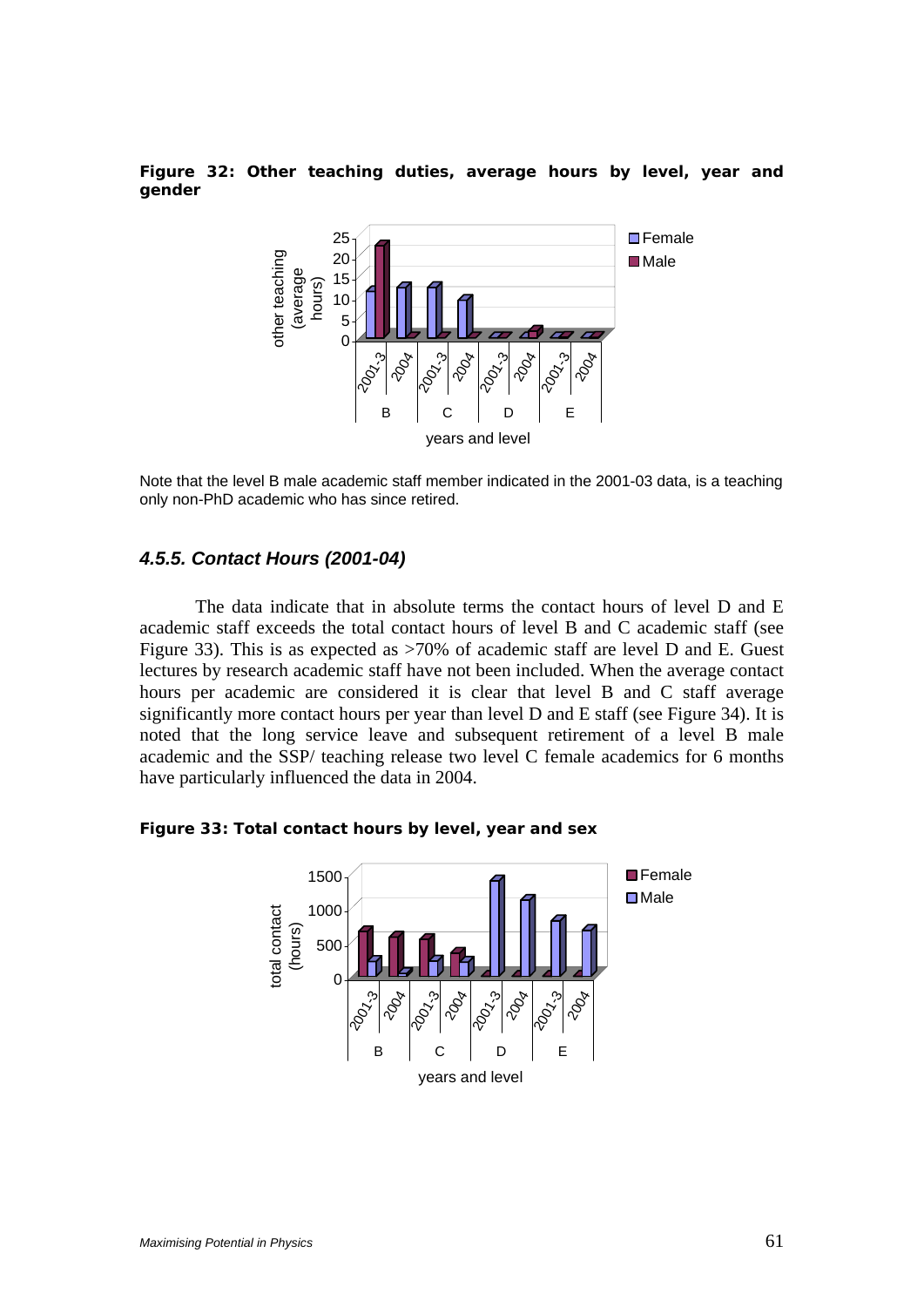**Figure 34: Average contact hours by level, year and sex** 



The 2004 contact hours (i.e.  $>150$  hours) of the two level C women academics who were on study leave or teaching release for 6 months exceeded the typical level D (i.e.~110 hours) and level E (i.e.~75 hours) contact hours for the whole year even though these women were only teaching active for only half the year due to Special Studies program (SSP)/ teaching release.

The data in Figures 33 and 34 are by necessity averaged; however there is a large range of contact hours. When scaled to full time equivalents and averaged over the 2001-04 period, the contact hours for physics women ranged between  $190 - 260$ hours. In comparison the contact hours for physics men ranged between  $75 - 220$ hours (see Figure 35). These ranges do not include research-only academics including ARC Federation Fellows (a level E man and a level E woman), staff on various leave, nor do they include academics with large administrative loads such as Head of School (level E man) and Deputy Director of the Electron Microscope Unit (level C woman).

**Figure 35: Average class contact hours (2001-04)** 



### *4.5.6. Contact hours (1990-94)*

 Table 5 shows a comparison between average contact hours for formal teaching duties (lecturing, tutoring and laboratory demonstrating) between the period 1990-94 and 2001-04. Table 5 shows that since the 1990, the average contact hours per annum have been reduced in all cases, despite a reduction in physics academic staff numbers from an average of  $\sim$ 36 in the period 1990-94 to an average of  $\sim$ 28 in the period 2001-04. The drop in contact hours reflects a drop in number of courses (including physics elective courses for higher year students, and physics service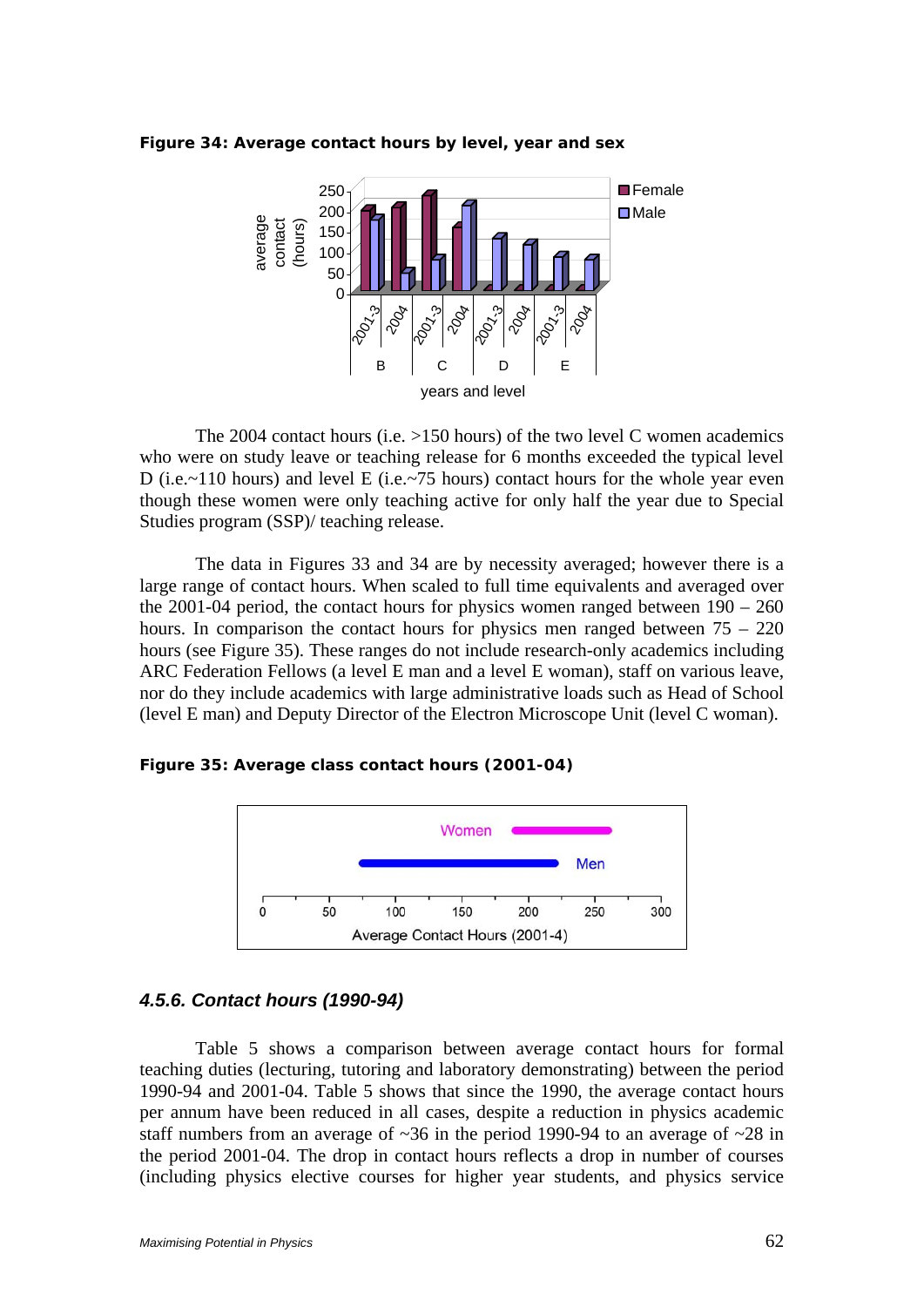courses) offered by the School of Physics. It is noted that 15 male academics and up to 2.8 female academics were employed as level B or above during the 1990-94 period and were still employed in the School of Physics over the period 2001-04. The School of Physics at UNSW has generally seen as a desirable place to work, and the relative stability of the workforce is evidence of this.

|               | Average contact hour per annum $(\pm 5)$ |                |         |       |  |  |
|---------------|------------------------------------------|----------------|---------|-------|--|--|
|               |                                          | 1990-94        | 2001-04 |       |  |  |
|               | men                                      | women          | men     | women |  |  |
| Level B and C | 250                                      | 320            | 210     | 225   |  |  |
| Level D       | 155                                      | 170            | 110     | -     |  |  |
| Level E       | 100                                      | $\blacksquare$ | 75      | "7*   |  |  |

**Table 5: Comparison of average contact hour per annum by gender, level and time period** 

*\*Note the female professor is an ARC Federation Fellow and therefore a nonteaching academic, who never the less does give some coursework lectures to (4th year) honours students.* 

# *4.6. Gender related differences in teaching workload allocation*

## *4.6.1. Allocation of teaching duties*

As previously discussed, under the School of Physics workload allocation scheme, teaching duties are in general credited on a sliding scale such that 1 hour of Lectures  $= 2$  hours of Tutorials  $= 3$  hours of Laboratory classes. This reflects the number of hours involved in preparation. The female staff members generally have many more contact hours than the male staff because female staff are allocated many more tutorial and/ or laboratory classes as part of their teaching workload allocation. There is strong evidence (see Sections 4.7 and 5.3 on gender related differences in research activity) that greater number of contact hours seriously impacts on the research output of female staff as more spent time teaching means less available time for research. As academic staff with less active research programs receive less teaching reductions, this situation can be reinforced over a period of years establishing a *self-perpetuating cycle* from which it is difficult to escape.

## *4.6.2. Influence of the 2004 algorithm on teaching workload allocations*

In general, the implementation of the 2004 algorithm did not result in significant changes in the workload of the level B and C academics (includes all female teaching staff). This is because the high status, higher workload unit valued lecturing duties were allocated to the level D and E staff (all male) who also generally had substantial teaching reduction due to their excellent research output. In contrast, a much higher proportion of lower workload unit valued laboratory and tutorial duties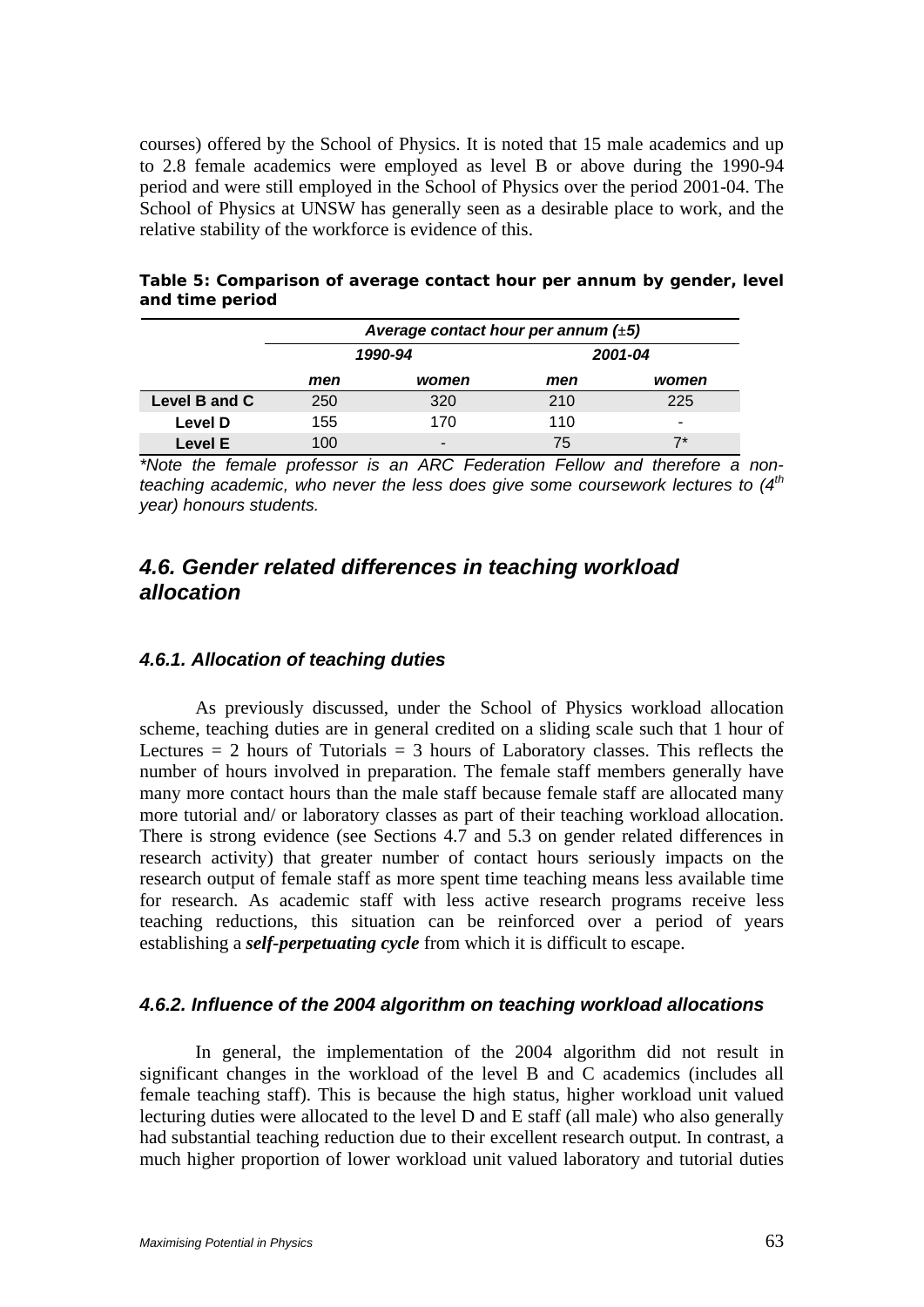were allocated to the level B and C staff, resulting in higher contact hours, and therefore fewer useful blocks of uninterrupted times available for research.

## *4.6.3. Gender related differences in workload allocation (2001-04)*

In 2004 regardless of academic level, teaching and administrative workload allocation was set so that each Full Time Equivalent (FTE) member of staff was allocated 555 Work Load Units (WLU). Prior to 2004 there was a graduated system of workload allocation where the academic staff at more senior levels had lower WLU allocations. Thus the introduction of equal work load unit allocations across academic levels in 2004 should have improved the relative situation of the junior level staff (including women) in particular.

In 2004, reductions of teaching contact hours equivalent to up to 200 WLU (36%) was possible on the basis of *external* research income, refereed publications and research student supervision. When the number of *formal* contact hours is considered as a fraction of timetabled workload it was found that the Physics men spent about a third of their allocated workload time formally teaching students while Physics women on average spent almost half their allocated workload time formally teaching students, despite the equalisation of WLU allocation across academic levels in 2004. See Table 6.

| <b>Teaching contact as a</b><br>fraction of timetabled<br>workload | Physics men * | <b>Physics women (FTE)</b> |  |
|--------------------------------------------------------------------|---------------|----------------------------|--|
| Average contact hours/WLU                                          | 0.32          | 0.46                       |  |
| Range                                                              | $0.19 - 0.50$ | $0.35 - 0.65$              |  |

**Table 6. Comparison of timetabled student contact hours as a fraction of formal workload.** 

\* Does not include Head of School or non-teaching academics (e.g. ARC Federation Fellows)

These data are contrary to the findings of the report of Probert et al (Probert, 2002) into Gender Equity in Academic Employment at UNSW (2002) who found "*no evidence to support the commonly articulated contention that women carry significantly larger teaching loads than men"* 

While it is clear the Physics women have significantly more contact hours than the Physics men, it is also instructive to investigate *who is lecturing to whom.*  Academic staff who lecture not only have fewer contact hours, they are also more visible to a wider range of students and their interaction with the students has a perceived higher status. Student survey data have revealed that visibility is an important factor when students are selecting research project supervisors (see Section 5.3.3 on Student Perceptions).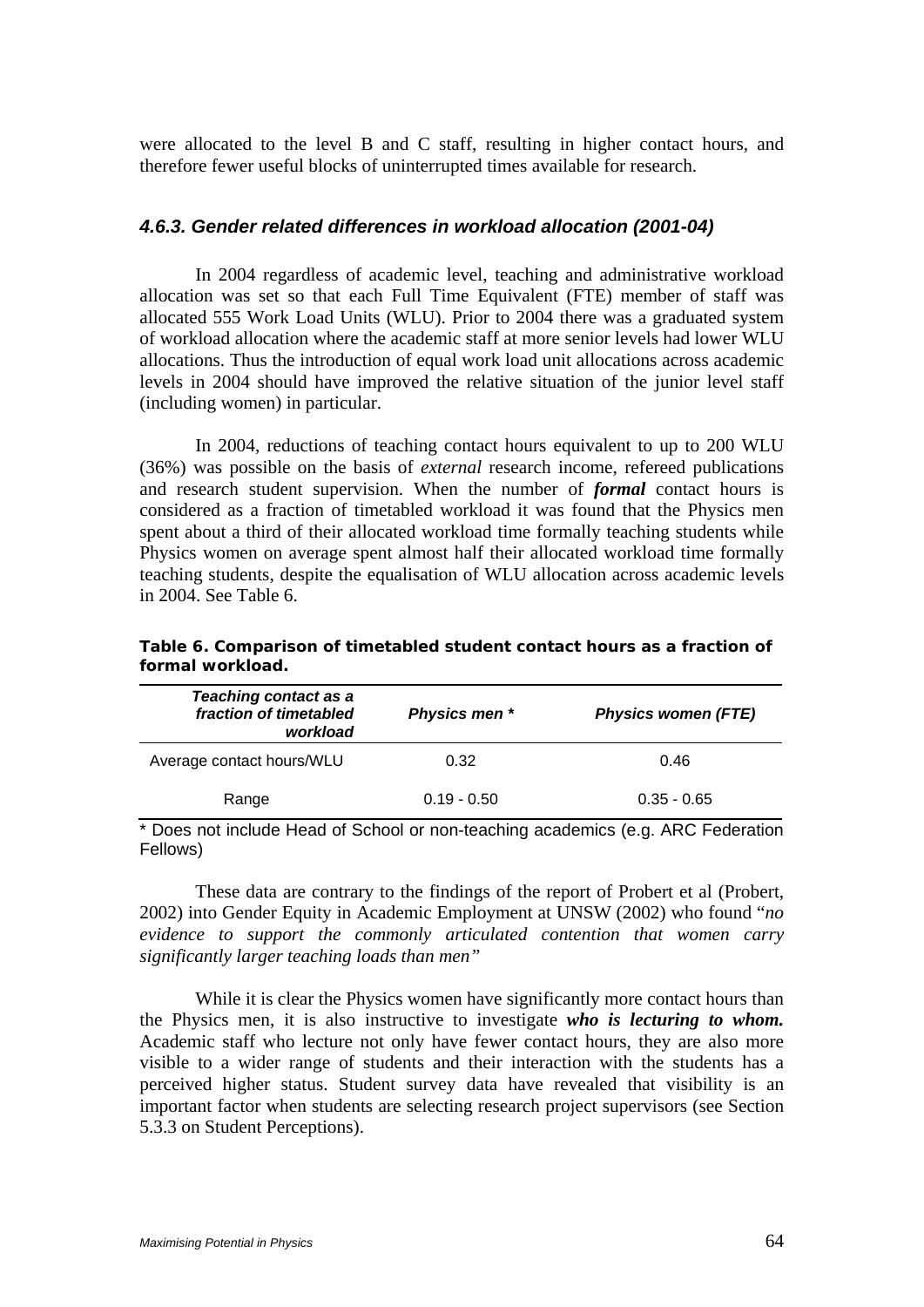In the School of Physics both service physics and physics major courses are taught. Physics is a core or enabling science and many non-physics degrees require knowledge of physics. The Physics service courses are specially constructed and taught by School of Physics academic staff to meet the needs of students enrolled in other (science, engineering, etc) courses throughout the University. This is important from an educational perspective as students are receiving instruction from qualified expert physicists. Service teaching also provides valuable income for the School.

Physics courses are offered to students majoring in Physics. These students will be the physics PhD students and professional physicists of the future. The data in Table 7 show that in 2003-04, on *average* Physics women (21% of staff) teach ~70% of service courses and Physics men (78% of staff) teach ~30% of service courses. In contrast Physics Women (21% of staff) teach ~13% of physics major courses and Physics Men (78% of staff) teach ~87% of physics major courses.

| <b>Undergraduate course</b> |      | 2003    | 2004  |         |  |
|-----------------------------|------|---------|-------|---------|--|
|                             | men% | women % | men % | women % |  |
| first year service          | 22   | 78      | 50    | 50      |  |
| first year physics          | 85   | 15      | 100   | 0       |  |
| second year service         | 25   | 75      | 25    | 75      |  |
| second year physics         | 90   | 10      | 86    | 14      |  |
| third year physics          | 100  |         | 93    |         |  |
| physics (honours)           | 75   | 25      | 64    | 36      |  |

**Table 7: Lecturers of Physics courses by gender (2003-04)** 

A simple comparison between the workload allocation in 2003 and 2004 is not straightforward as improvements in equitable distribution of teaching loads were not uniform across courses. The *average* distribution in 2004 was perhaps more equitable than in 2003, however this is not entirely or even primarily due to the revised workload allocation scheme: The resignation of a level B woman at the end of 2003 who primarily taught first year physics courses and in addition teaching release and study leave of two level C women academics for one session each in 2004 has impacted on these data. Unfortunately women taught a very small proportion of third year physics major course (3.5% on average 2003-04), reducing their status and visibility to students in the year that they are making choices for honours year research project supervision.

#### *4.6.4. Gender related differences in workload allocation (1990-94)*

Prior to 2004, teaching allocations were determined using a graduated system of WLU on the basis of academic level. The higher academic levels were allocated fewer teaching duties. For example, in 1994 the teaching loads were 275 WLU for Professors, 420 for Associate Professors, 480 for Senior Lecturers and Lecturers. The differences in average contact hour as a fraction of timetabled workload are more divergent when academic levels and genders are considered. In 1994, the average range of formal student contact as a fraction of timetabled workload was  $0.37 - 0.52$ for male staff and 0.40 – 0.66 for female staff. The more senior academic staff not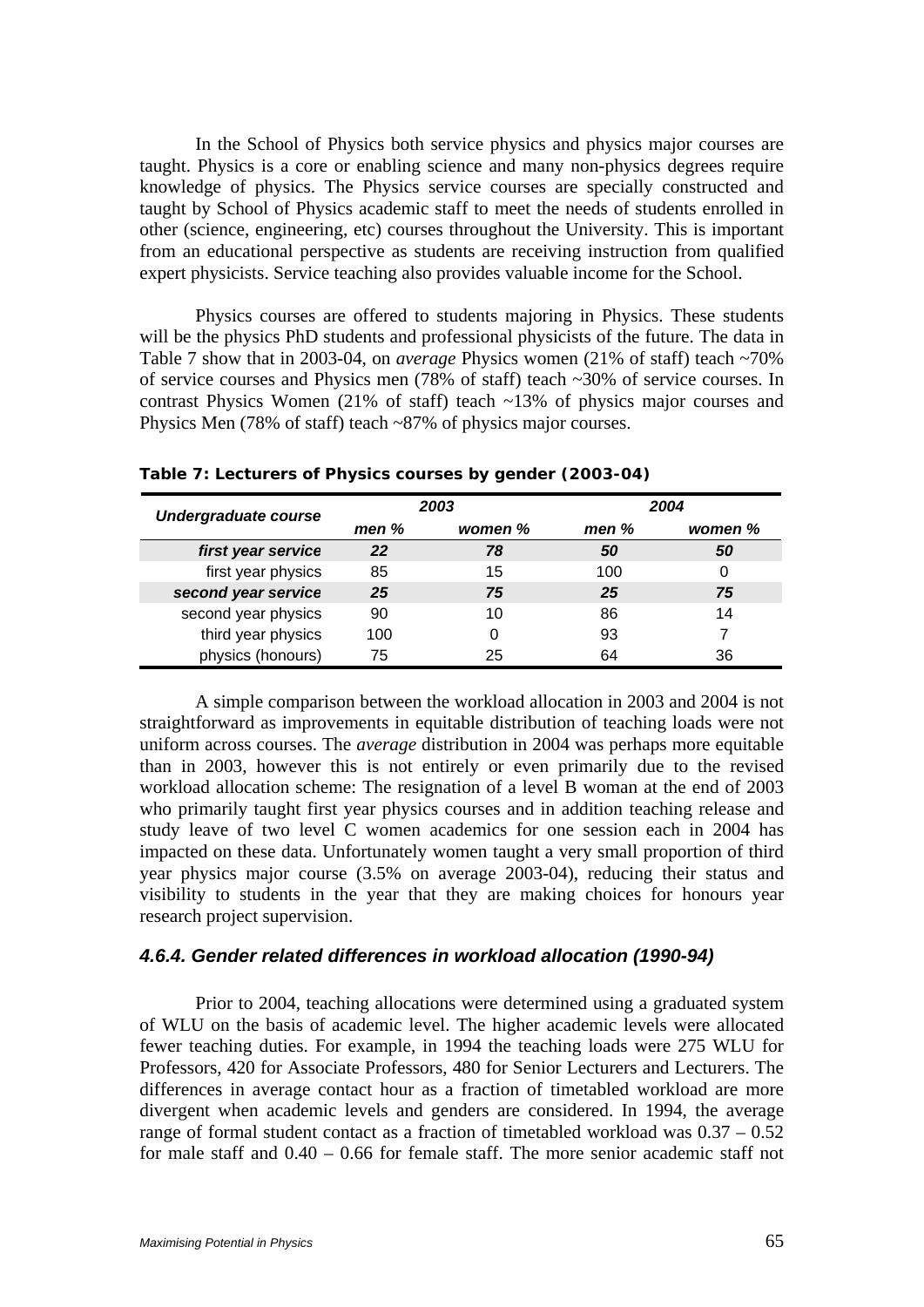only had less WLUs allocated initially, they also had fewer allocated formal teaching contact hours with students.

| Teaching contact as a fraction of timetabled workload<br>Average contact hours/WLU |                                                         |                            |  |  |  |  |
|------------------------------------------------------------------------------------|---------------------------------------------------------|----------------------------|--|--|--|--|
| years                                                                              | <b>Physics men</b>                                      | <b>Physics women (FTE)</b> |  |  |  |  |
| 1990-94*                                                                           | 0.47                                                    | 0.60                       |  |  |  |  |
| 2001-04                                                                            | 0.32                                                    | 0.46                       |  |  |  |  |
| * For example, in 1994 the average contact hours/WLU for the                       |                                                         |                            |  |  |  |  |
|                                                                                    | average female senior lecturer/lecturer (level C and B) | 0.66                       |  |  |  |  |
| average male senior lecturer/lecturer (level C and B)                              | 0.52                                                    |                            |  |  |  |  |
| average female associate professor (level D)                                       | 0.40                                                    |                            |  |  |  |  |
| average male associate professor (level D)                                         | 0.37                                                    |                            |  |  |  |  |
| average professor (level E)                                                        |                                                         | 0.37                       |  |  |  |  |

#### **Table 8: Comparison of timetabled student contact hours as a fraction of formal workload (1990-94 and 2001-04)**

The differences in average contact hour as a fraction of timetabled workload are more divergent when academic levels and genders are considered. In 1994, the average range of formal student contact as a fraction of timetabled workload was 0.37  $-0.52$  for male staff and  $0.40 - 0.66$  for female staff. The more senior academic staff not only had fewer WLU allocated initially, they also had fewer formal teaching contact hours allocated with students.

| Table 9: Lecturers of Physics courses by gender (1994) |  |  |  |  |
|--------------------------------------------------------|--|--|--|--|
|--------------------------------------------------------|--|--|--|--|

|                             | 1994  |         |
|-----------------------------|-------|---------|
| <b>Undergraduate course</b> | men % | women % |
| first year physics          | 87.5  | 12.5    |
| second year physics         | 100   |         |
| third year physics          | 94    | 6       |
| physics (honours)           | 100   |         |

In 1994, women made up  $\sim 10\%$  of academic staff. The records do not distinguish between service courses and physics major courses. However, service courses were concentrated in first year and to lesser extent second year. It is noted that the practice of allocating junior and service courses to women academics was an established practice in the early 1990s, and this practice has persisted into the 2001-04 period which is the subject of this investigation. The evidence suggests that this practice has developed from an unconscious habit rather than a deliberate policy; however it is important for equity and for the status and visibility of women physicists within the School, that the disproportionate allocation of junior and service duties to the female academic staff members be redressed.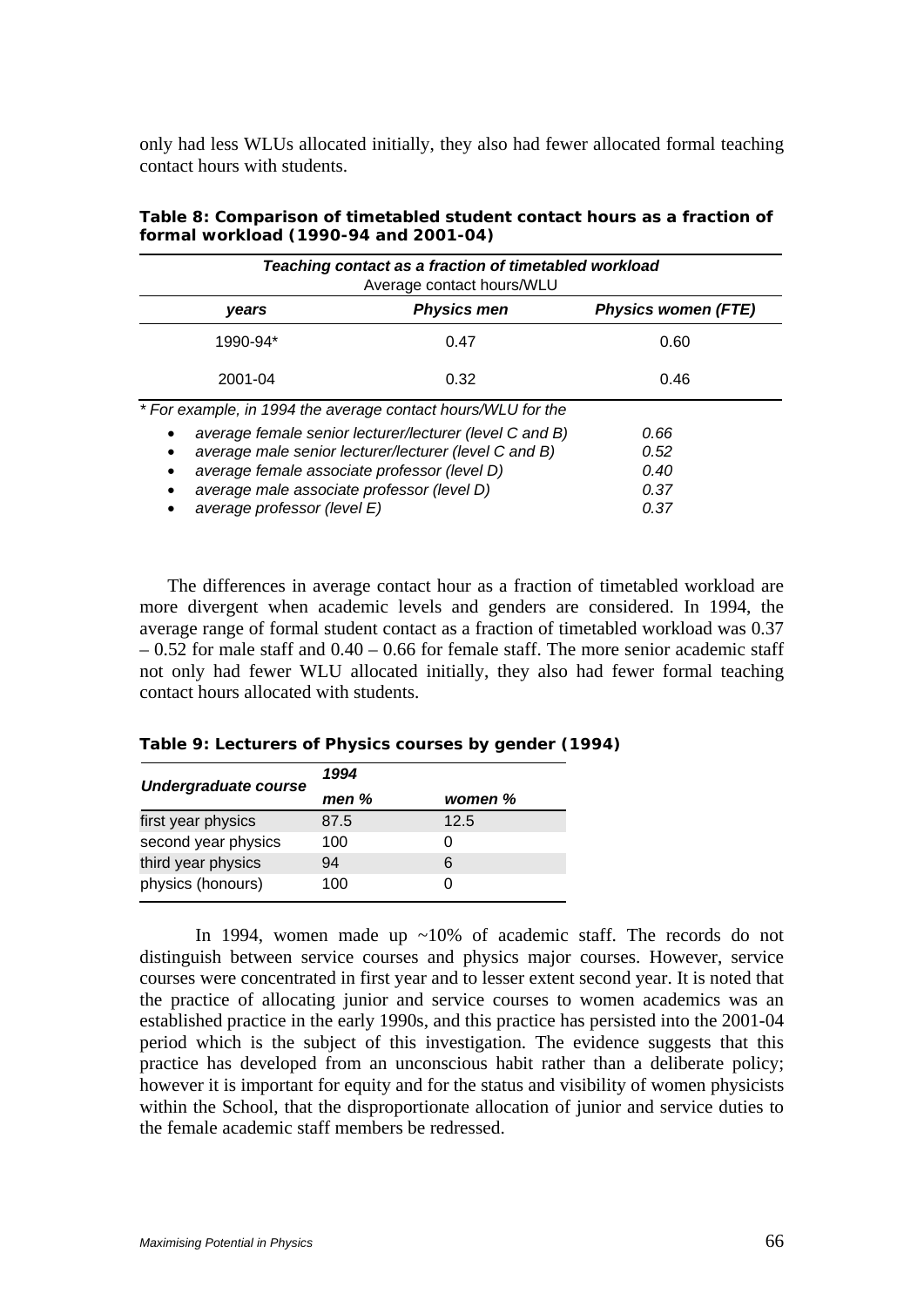Data from the 1990s show women were promoted from level A to level B and in some cases up to level C. The 2001-04 data show women who have been long-term members of staff have not been promoted beyond level C, in contrast with their contemporary male colleagues who have been promoted to level D and higher. The differences in the promotion rates may be partially attributed to the men's lower teaching loads when they were level B and C academics (e.g. see Table 8).

## *4.7. Research*

### *4.7.1. Research – Internal grants (2001-04)*

A variety of internal schemes were available including the Gold Star Awards, University Research Support Program (URSP), Faculty Research Grant Program (FRGP), School of Physics Research Grant Program (SRGP), the Vice Chancellors Teaching Research Award and the Teaching Research Initiative Grants.

All 7 Physics women applied for internal funding during the period 2001-04. All but two Physics men (i.e. 20 out of the 22 male academic staff) applied for internal funding during the period 2001-04. The two men who did not apply for internal funding were recipients of significant external funding. Most applications submitted from either male or female staff members requested close to the highest level of funding allowable under the various internal schemes, which was typically \$20,000 per annum over the 2001-04 period.

The Physics women's average funding allocation for URSP, FRGP and SRGP over the period 2001-04 ranged from 13-91% of the amount requested with an average of 54%. The success rates of the Physics women were bimodal, with the higher success rates achieved by the more recently appointed women and the lower success rates achieved by the longer serving women. In particular the academic staff member who was the recipient of the most internal research funding over the 2001-04 period was one of the recently appointed women level B staff members. This woman received an UNSW Vice Chancellors Teaching Research Award in addition to URGP, FRGP and other internal support.

Physics men's average funding over the period 2001-04 ranged from 0-100% of the total amount requested with an average of 66%. Funding success for men was not correlated with length of service.

### *4.7.2. Research – Australian Research Council External Funding (2000- 04)*

 In the School of Physics over the period 2000-04, a total of 128 applications for Australian Research Council (ARC) funding were lodged with UNSW as the host institution. These applications included applications for funding to support research projects, equipment and infrastructure, research centres, national research networks, international collaborations, fellowships, postgraduate, postdoctoral professorial (including Federation) fellowships, etc.

(http://www.arc.gov.au/arc\_home/default.htm). Figure 36 shows the number of applications per annum over this period. The School of Physics with a staff of 28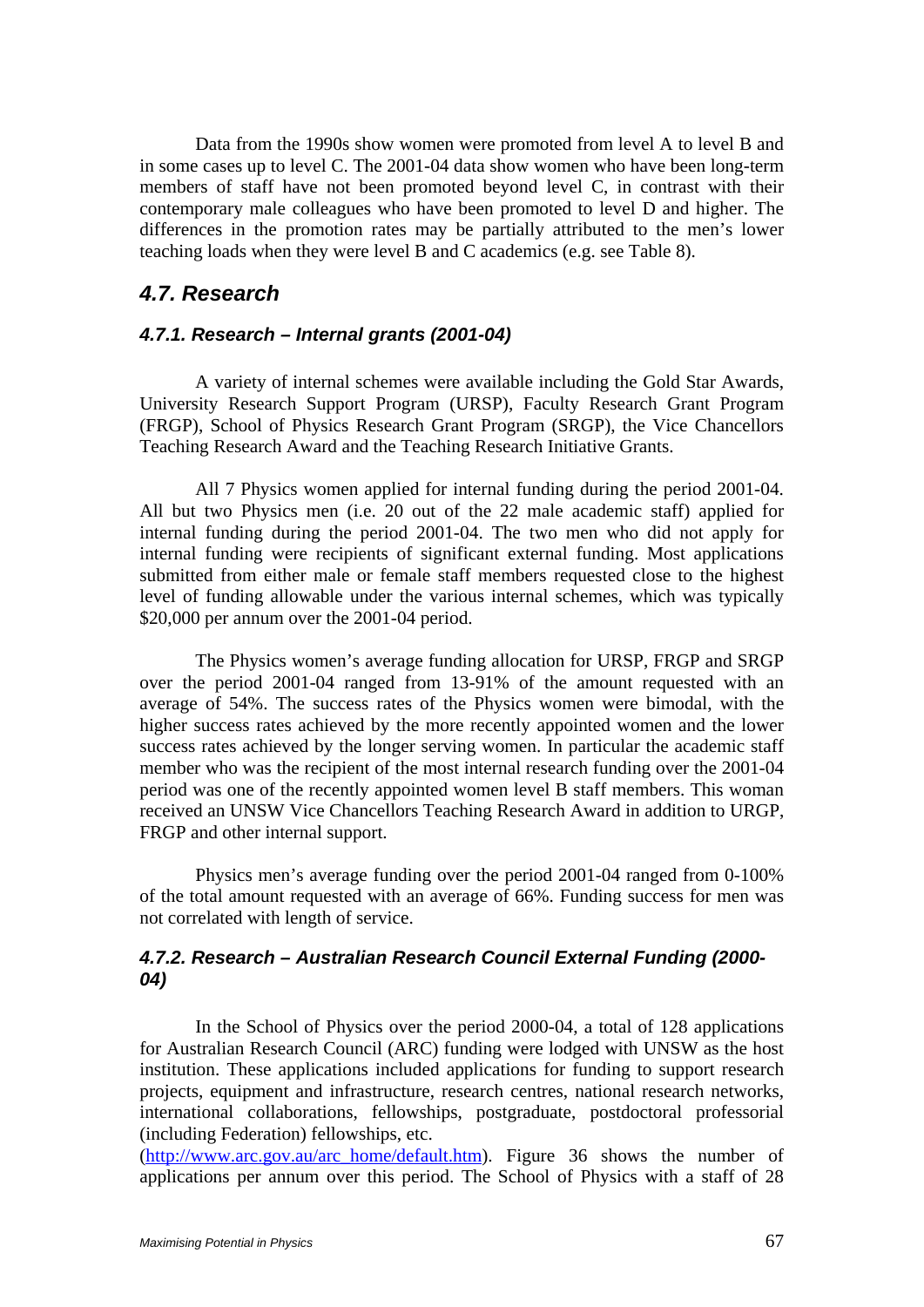averaged ~20 applications to the ARC each year and on average ~7 were funded per annum.



**Figure 36: Total number of (ARC) external grant applications (2000-04)** 

 A total of 45 out of the 128 applications (i.e. 35%) were successful. A total of 20 out of the 22 men had an ARC grant awarded during the period 2000-04. In comparison 3 out of the 7 (i.e. 2.2 of the 6 FTE women) were awarded ARC funding during this period. Figure 37 shows the number of applications by gender per annum over this period.

**Figure 37: Total number of (ARC) external grant applications by gender of School of Physics applicants (2000-04)** 



note "both" indicates that at least one male and one female staff members were partner Chief Investigators on these applications.

During the period 2000-04, there were 18 applications lodged by female School of Physics staff of which only 2 were successful (i.e. 11%). There were 80 applications with one or more male only members of the School of Physics staff, of which 38 or ~48% were successful. There were 9 applications with at least one male and one female member of School of Physics staff of which 5 or 50% were successful (note there were no applications with at least one male and female academic staff member in 2001). Male academics were (co-) chief investigators on 95.5% of the funded applications. Women were (co-) chief investigators on 15.5% of funded applications. At least one male and one female academic were both (co-) chief investigators on 8% of funded applications. Male academics comprise ~79% of staff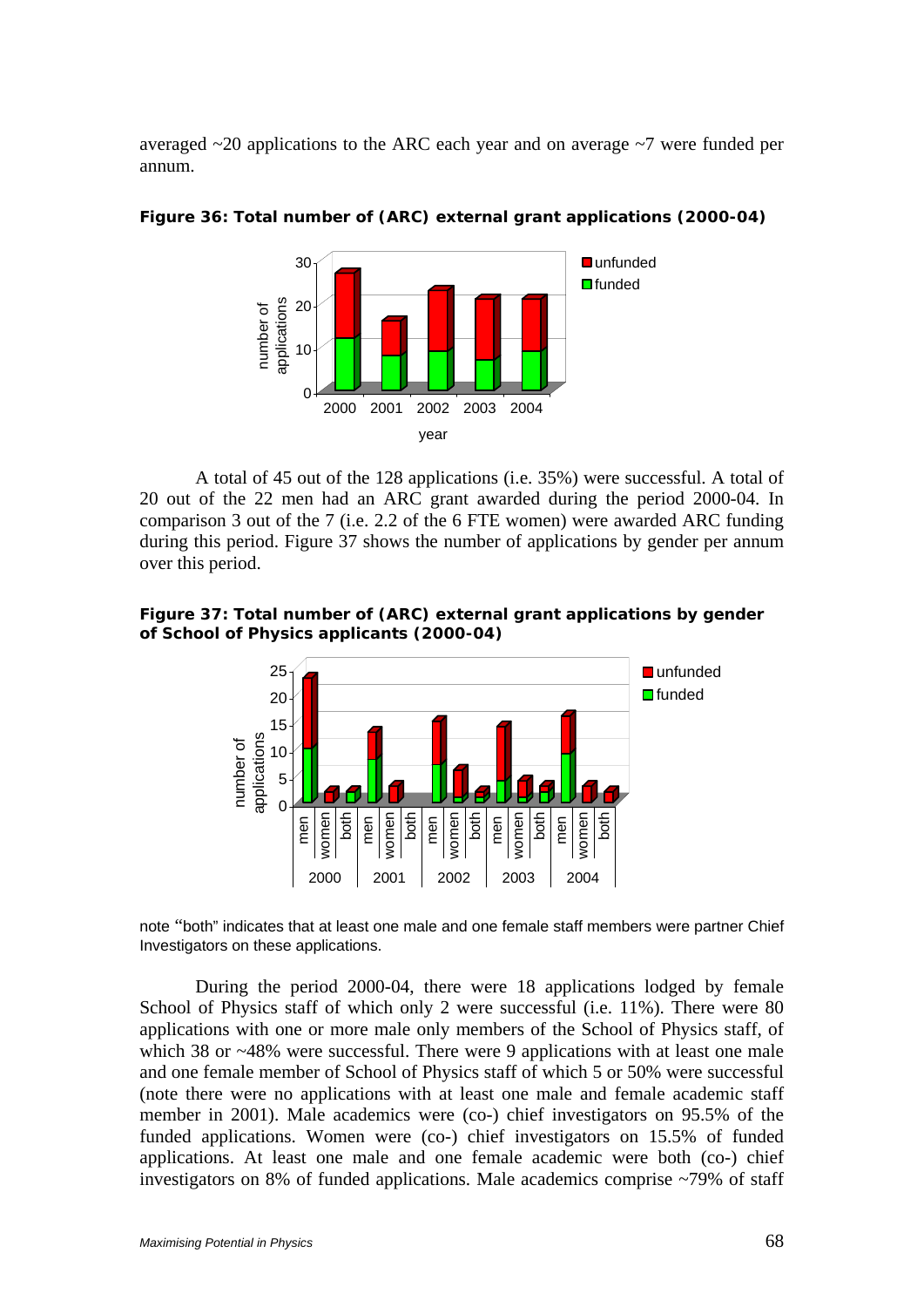and 84.5% of successful applications had male only applicants. In contrast, women comprise 21% of staff and 4.5 % of successful applications had women only applicants. These results are summarised in Table 10.

| applicants  | <b>Applications</b><br>(% of total) | funded | <b>Success rate</b><br>of applicants | % of total<br>grants funded |  |
|-------------|-------------------------------------|--------|--------------------------------------|-----------------------------|--|
| Women       | 18<br>(17%)                         | 2      | 11%                                  | 4.5%                        |  |
| Men         | 80                                  | 38     | 48%                                  | 84.5%                       |  |
| <b>Both</b> | (75%)<br>9                          | 5      | 56%                                  | 11%                         |  |
|             | (8%)                                |        |                                      |                             |  |

**Table 10: ARC applications by gender 2000-04.** 

 Of the 18 applications made by School of Physics women a Discovery Project and a Federation Fellowship were funded in the period 2000-04. Note that if a staff member is a partner on successful equipment grant applications with another University as the lead institution this may not appear in the School of Physics statistics.

 Of the 80 applications made by School of Physics men, 26 out of 59 Discovery Project applications and 1 Federation Fellowship out of 3 applications were funded in the period 2000-04. Of the collaborative Linkage type funding (international, industry, CSIRO), 3 out of 4 equipment and infrastructure grants, 3 out of 6 industry linkage project grants and 5 out of 7 CSIRO/ student grants were successful.

 Of the 9 applications made by at least one male and one female staff member in the School of Physics, 2 out of the 6 Discovery Projects, one Centre of Excellence, one equipment and infrastructure grant, and one national network grant were successful.

 In general the male staff were more successful than female staff in achieving and sustaining national competitive funding from the Australian Research Council; 91% of the male staff compared with 43% of the female staff had external funding commencing during the period 2000-04 The research funding success rates of Physics women were bimodal, with the higher success rates generally achieved by the more recently appointed women and the lower success rates achieved by the longer serving women with high teaching loads. Previous success appears to be an indicator for current success. It is noted that success is not strongly correlated with academic level for either the male or female staff, with funding achieved by staff from level B to E.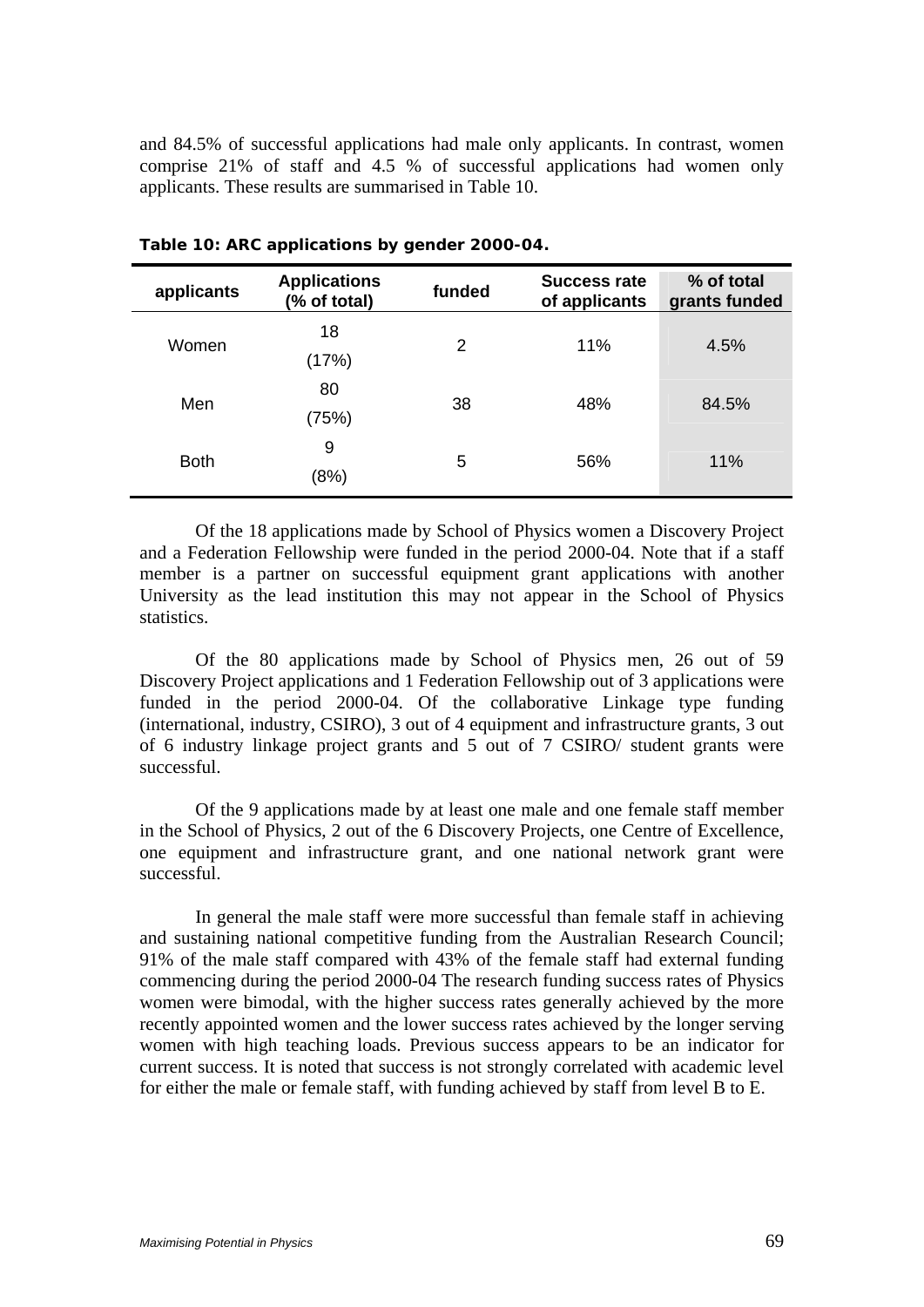#### *4.7.3. Publications (2001-04)*

 The number of publications is not a fair basis for comparison of research output. The field of study, the quality of the journal, the impact of the journal and the number of co-authors and therefore the contribution of the individual authors, etc., all have a bearing. For example the data collection for a biophysics or environmental physics research project which relies on a complete life cycle or climate cycle may take longer to complete than some theoretical physics projects or an experimental physics project for which the data are immediately available. Thus within the Physics discipline there can be wide differences across fields in the average numbers of publications produced per annum. While noting the shortcomings in the simplistic comparison of numbers of publications, there are significant differences between the publication rates of average male and average female academic staff members, and some insight into the possible reasons for this may be inferred from the data.

 Not all staff have reported their publications, therefore the listings of publications is incomplete. The 4 women who reported their publications published between 1 and 4 papers per annum between 2001-04 averaging 2.2 per annum. The 15 men who reported their publications over the same period published between 1 and 12 papers per annum averaging 6.3 per annum. (It is noted these data do not include publication output for the research-only ARC Federation Fellows). There are significant differences in the publication rates between the average male and average female academic staff members, with women on average tending to publish less than 5 papers a year, and men on average tending to publish more than 5 papers per year. There is not a strong correlation between numbers of publications and academic level.

Those staff with the higher publication rates tend to

- have more research students *and/or*
- be part of a large collaborative group<sup>19</sup> and/or
- have significant international collaborations *and/or*
- have significant research funding *and/or*
- be senior academic staff (i.e. level D or E). $^{20}$

Some of the female academic staff do not fit into any of these categories.

<sup>19</sup> 19 Particular fields of physics which often are structured around shared facilities and collaborative group work have relatively high publication outputs (e.g. astrophysics, nuclear physics). Some fields of physics such as biophysics and atmospheric physics that rely on biological or climate cycles typically have relatively low publication outputs.

 $20$  Staff with higher numbers of publications are more likely to be promoted.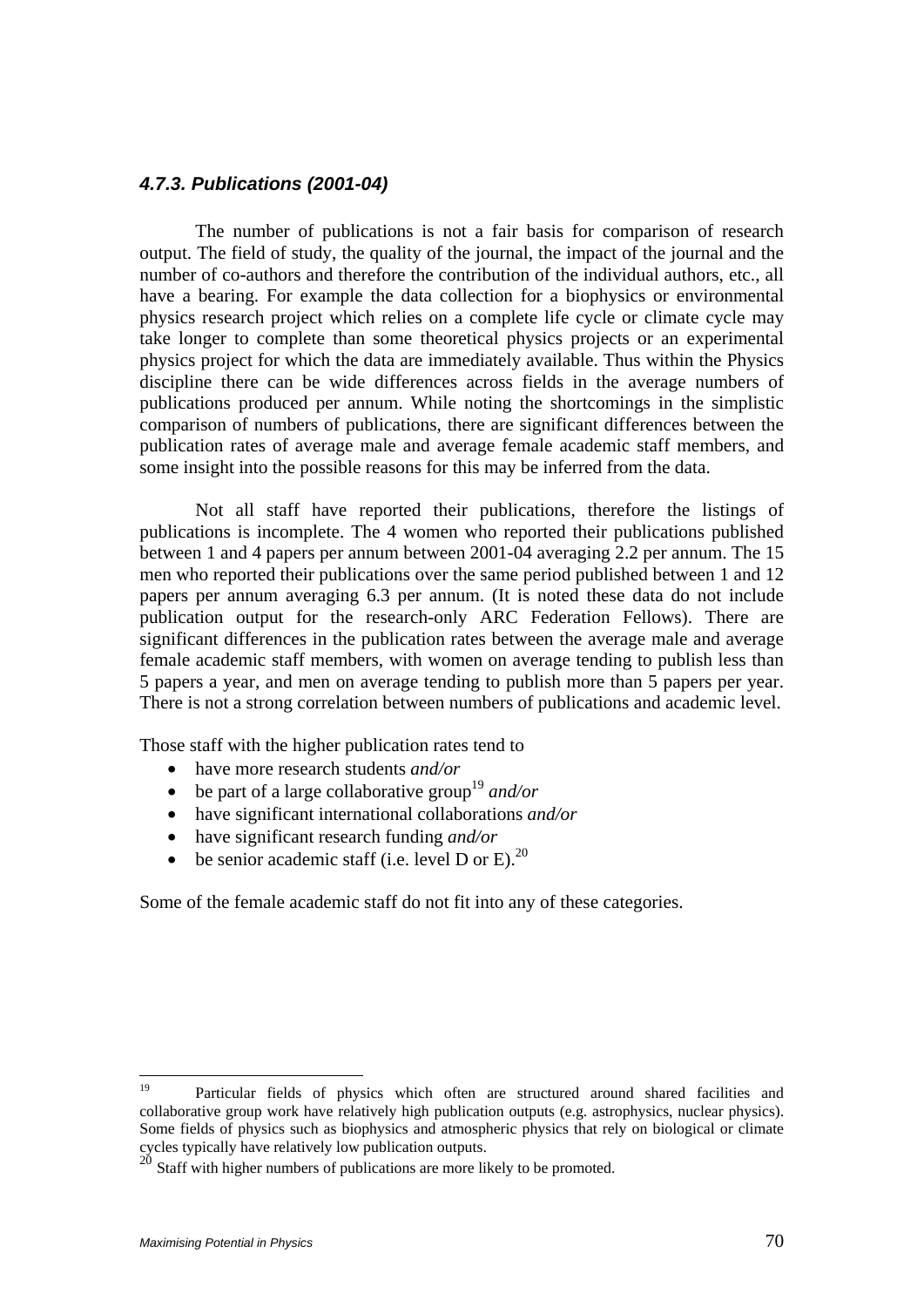## *4.7.4. Research student supervision (2001-04)*

#### *Honours Supervision*

 During the period 2001-04 there were 88 single session (i.e. six month) honours projects supervised or co-supervised by academic staff. Female members of staff supervised or co-supervised a total of 11.12 (~13%) honours students (see Figure 38 and 39).

**Figure 38: Honours student supervision by gender and year** 



**Figure 39: Average honours student supervision by gender and year** 



#### *Postgraduate Supervision*

 During the period 2001-04 there were 181 postgraduate (PhD or MSc students) student years (i.e. 1 FTE student supervised for 1 year) supervised by School of Physics staff. Female members of staff supervised or co-supervised a total of 26.75 (~15%) postgraduate students (See Figures 40 and 41).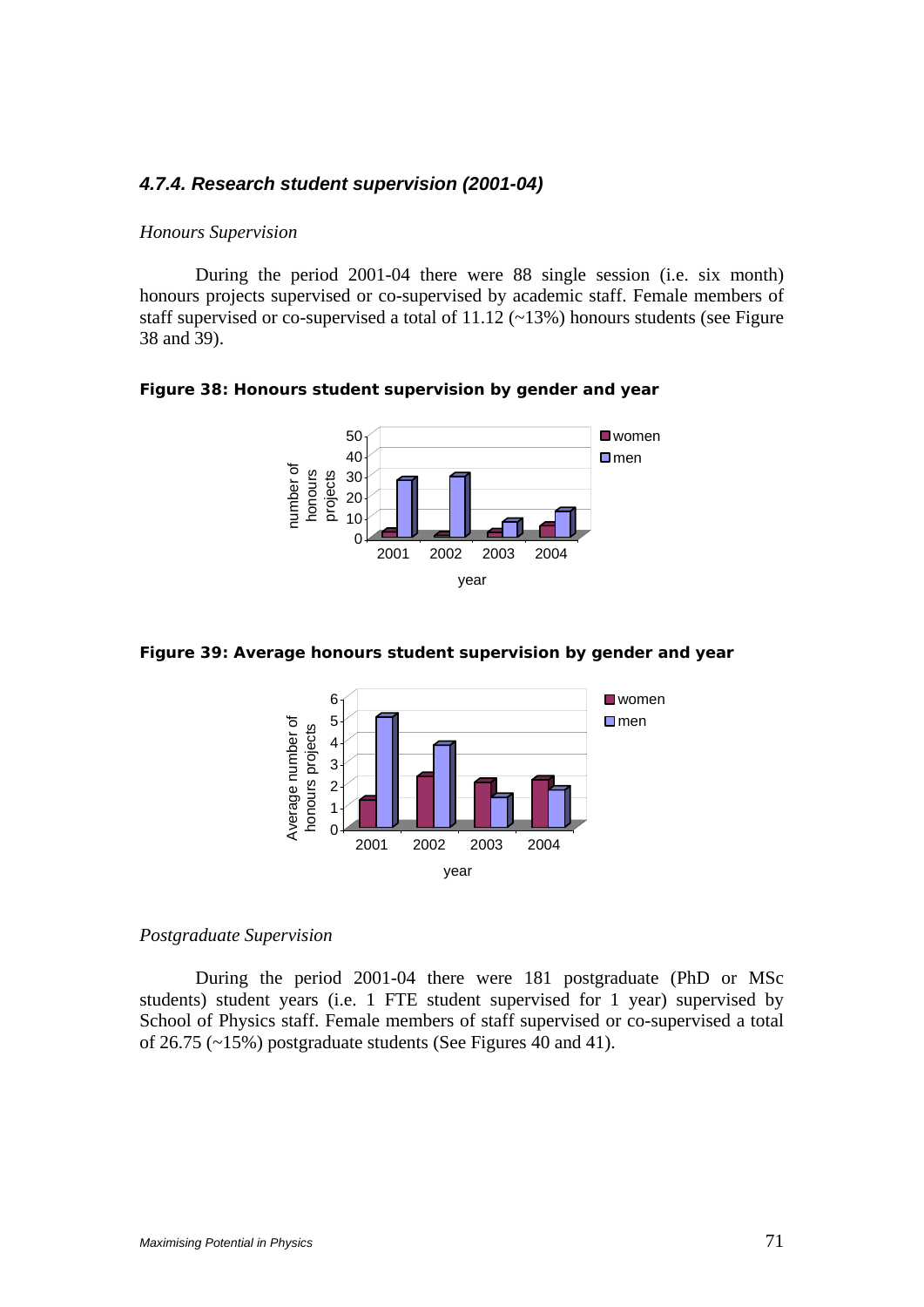

**Figure 40: Postgraduate student supervision by gender and year** 

**Figure 41: Average postgraduate student supervision by gender and year** 



### *4.7.5. Research student supervision (1990-94)*

#### *Honours Supervision*

 During 1990-94 there were 86 single session honours projects supervised by academic staff. Female academic staff supervised 7 (8%) of the honours students during the period 1990-94, which is approximately in proportion as the averaged percentage of female staff was ~10% during that period.

### *Postgraduate Supervision*

 Throughout 1990-94 there were 311 PhD student years (i.e. 1 PhD student supervised for 1 year) supervised by School of Physics staff. 6 PhD student years were supervised by women. Thus only 1.9% of PhD supervision was done by female academic staff which is disproportionately low given that the average percentage of female staff during this period was ~10%.

 Since 1990-04 the number of female academic staff has doubled and there has been a marked improvement in the absolute and relative numbers of postgraduate research students supervised or co-supervised by women academic staff. In comparison the fraction of honours research projects supervised or co-supervised by women has not significantly improved.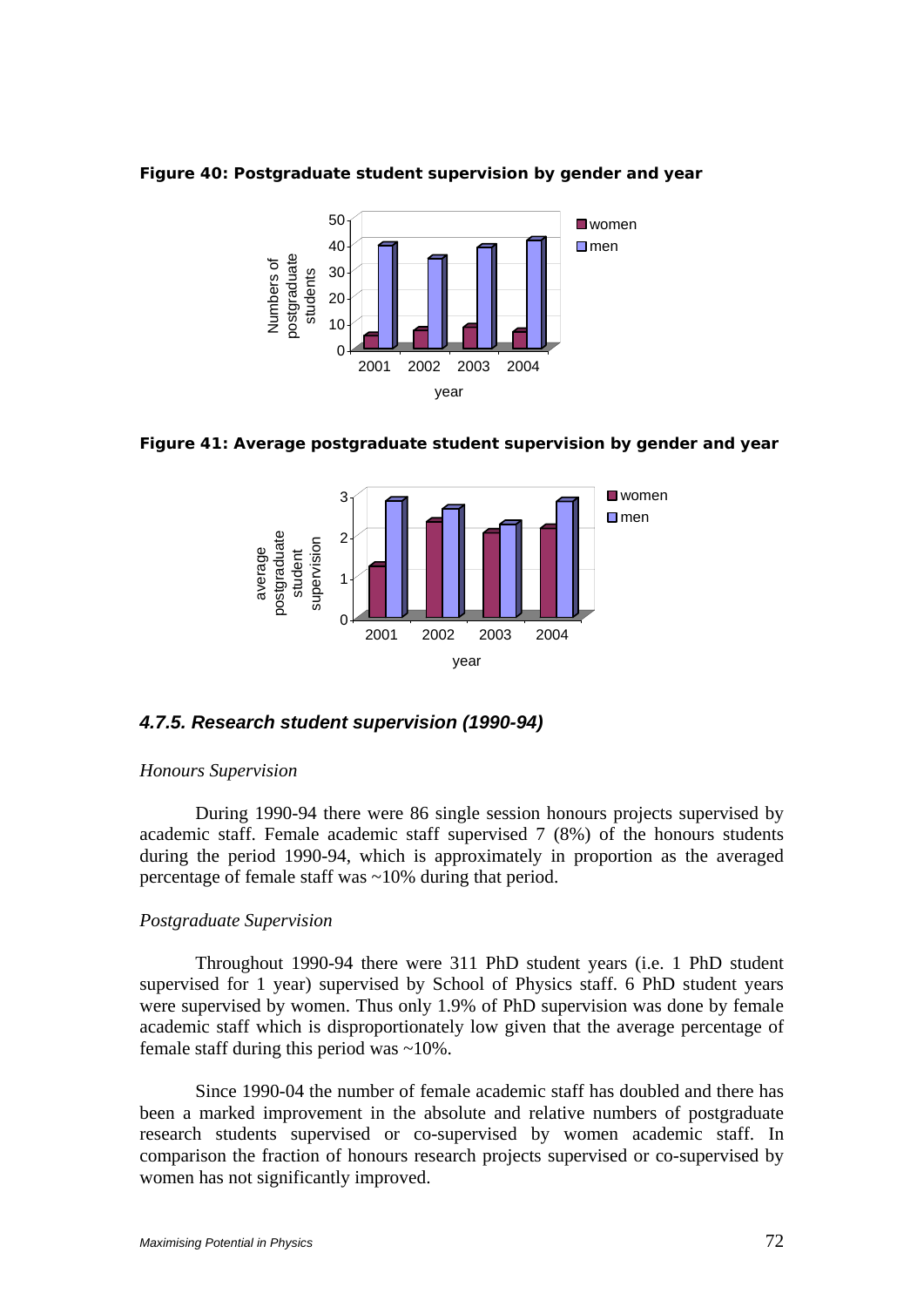## *4.7.6. Sabbatical Leave (2001-04)*

The contribution and value of sabbatical leave towards the progress of an academic physicists' research program cannot be understated. Sabbatical leave during which teaching and administrative duties are suspended allows the academic staff member to concentrate on progressing and revitalising their research program. In addition the opportunity to visit and work with external (often international) colleagues enables collaborative networks to be refreshed and strengthened. Sabbatical leave is known as Special Studies Program (SSP) at UNSW.

Few of the female academics, were able to take sabbatical leave because of their family responsibilities. This was particularly the case when their children were young. In addition the spouses or partners of the women tended to be older and more established in their careers and were therefore female staff did not have either the flexibility nor the availability to travel as the SSP system requires at UNSW. *Until 2004, only one of the current physics women academic staff had previously taken a session of SSP*.

The recent option of teaching release is much more compatible with the personal situation and responsibilities of most of the physics women. Since this option was made available one long term physics women academic staff member has taken leave for six months in 2004, and other eligible women are negotiating their options for the future.

During the 2001-04 period, 5 women were eligible for SSP or teaching release. One level C woman took a 6 month session of SSP, and one level C woman took 6 months teaching release, both in 2004. In comparison of the 19 men eligible to take SSP or teaching release, 9 took 13 six month sessions of leave (i.e. 5 men took 7 six month periods of SSP and 4 men took 6 periods of other leave, including long service leave and teaching release). Three male academic staff took two or more periods of leave. The SSP/ leave rate per eligible academic staff member was 68% for men and 40% for women.

#### *4.7.7. Sabbatical Leave (1990-94)*

 During the period 1990-94, 19 six month sessions of SSP were taken by male academic staff in the School of Physics. During this same period no sessions of SSP were taken by female staff. The SSP rate for eligible academic men was ~65% consistent with the 2001-04 data, however 0% of eligible female staff took SSP during this period.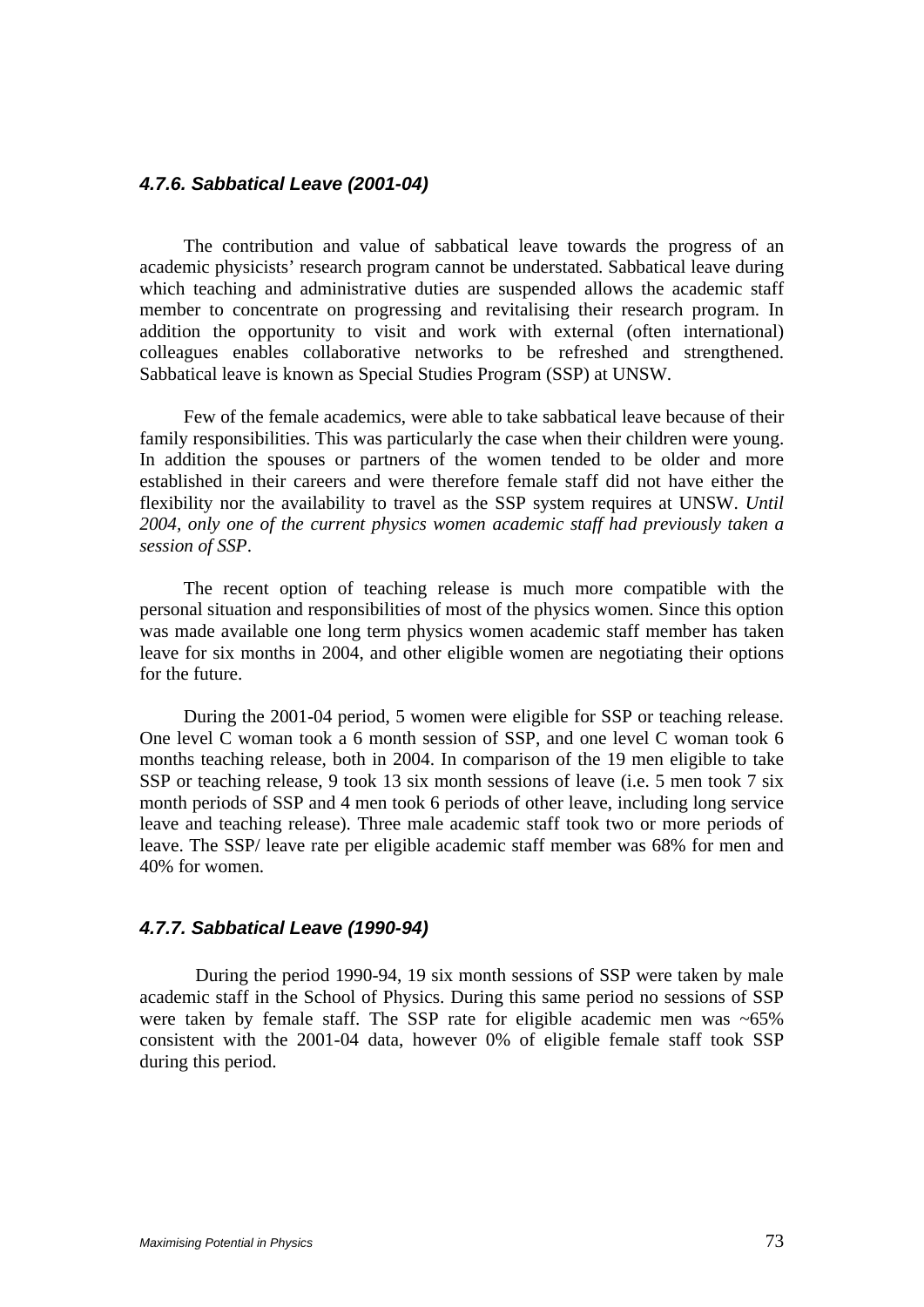## *4.8. Service*

#### *4.8.1. Committee Membership (2001-04)*

The data in Figures 42 and 43 show that in contrast with previous years, in 2004 the committee membership of the female academic staff has increased to levels commensurate with their percentage representation in the School of Physics. Figure 42 shows that the increase in female representation was due more to addition of female members to committees rather than the replacement of male staff with female staff members, as male committee member numbers remained approximately constant over the 2001-04 year period.





**Figure 43: Committee membership as percentage of total membership, by year and gender** 



In Table 11 compares the percentage of female and male academics as a proportion of the total female and male academics respectively. For example, the School of Physics Gender Equity Committee constituted in 2004 has two female academic staff members (1.2FTE), one male academic staff member and one female general staff member (1FTE). It is noted that the two fractional academic staff (both female) are given full rather than fractional voting rights on these committees and therefore they are represented in the Table as one full academic member. Table 11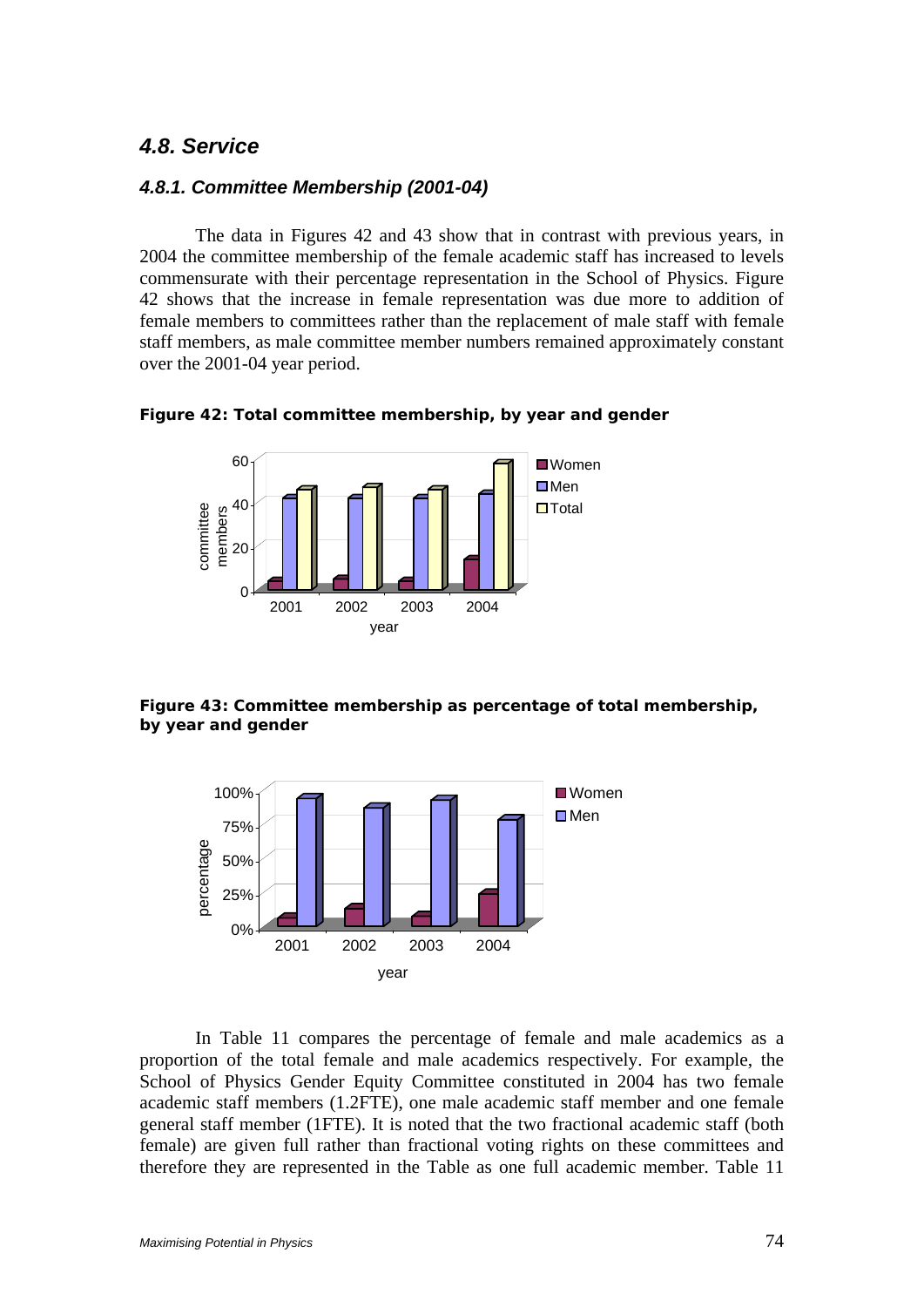indicates that in general academic women are not represented in committees in equal proportion to the representation of academic men. This may relate to the relatively small number of female academic staff compared with the number of committee positions.

Gender equity in Committee membership is an interesting issue to consider. As there are approximately three times more male staff than female staff, the female staff may find their non-teaching times dominated with committee responsibilities if full gender equity was implemented on every committee (i.e. equal percentage representation of genders). This may not be a desirable outcome. For example because of the necessity of having a female member for a properly constituted merit based selection committee for staff appointments, some women are frequently involved in these duties not only within the School of Physics but also for other Schools within the Faculty of Science and Faculty of Engineering.

|                           | 2001        |                              | 2002   |      | 2003        |                | 2004     |      |
|---------------------------|-------------|------------------------------|--------|------|-------------|----------------|----------|------|
| Committee                 | Female      | Male                         | Female | Male | Female      | Male           | Female   | Male |
| Executive                 |             |                              |        |      |             |                |          |      |
| Committee                 | 17          | 22                           | 17     | 28   | $\Omega$    | 26             | 14       | 32   |
| Postgraduate              |             |                              |        |      |             |                |          |      |
| Committee                 | $\mathbf 0$ | 30                           | 33     | 39   | 14          | 43             | 29       | 45   |
| Research                  |             |                              |        |      |             |                |          |      |
| Management                |             |                              |        |      |             |                |          |      |
| Committee                 | $\mathbf 0$ | 26                           | 0      | 33   | 14          | 22             | 14       | 23   |
| <b>School Safety</b>      |             |                              |        |      |             |                |          |      |
| Committee(2003-)          |             | $\qquad \qquad \blacksquare$ |        |      | 14          | $\overline{4}$ | 14       | 5    |
| Workloads                 |             |                              |        |      |             |                |          |      |
| Committee                 | $\Omega$    | 26                           | 0      | 33   | $\mathbf 0$ | 13             | $\Omega$ | 14   |
| <b>Honours</b>            |             |                              |        |      |             |                |          |      |
| Committee                 | 17          | 30                           | 33     | 50   | 14          | 43             | 43       | 45   |
| Undergraduate             |             |                              |        |      |             |                |          |      |
| <b>Teaching Committee</b> | $\mathbf 0$ | 35                           | 0      | 50   | $\mathbf 0$ | 30             | 29       | 18   |
| <b>Gender Equity</b>      |             |                              |        |      |             |                |          |      |
| Committee (2004-)         |             | $\overline{\phantom{0}}$     |        |      |             |                | 29       | 5    |
| Space                     |             |                              |        |      |             |                |          |      |
| Committee                 | 33          | 13                           |        |      |             |                | 29       | 14   |

**Table 11: Female/male committee membership as a percentage of total female/male academic staff** 

Table 11 indicates that academic women are not equally represented in committees in comparison with the representation of academic men, particularly in the key decision making committees (e.g. Executive Committee and Research Management Committee). This may be due to the ex officio membership and the requirement to cover different research fields in those committees. However from an equity standpoint, it is desirable that female staff be represented on key decision making committees in preference to the more administrative type of committees. Staff with special interests relating to the considerations of a particular committee should be encouraged to attend meetings as ex-officio members.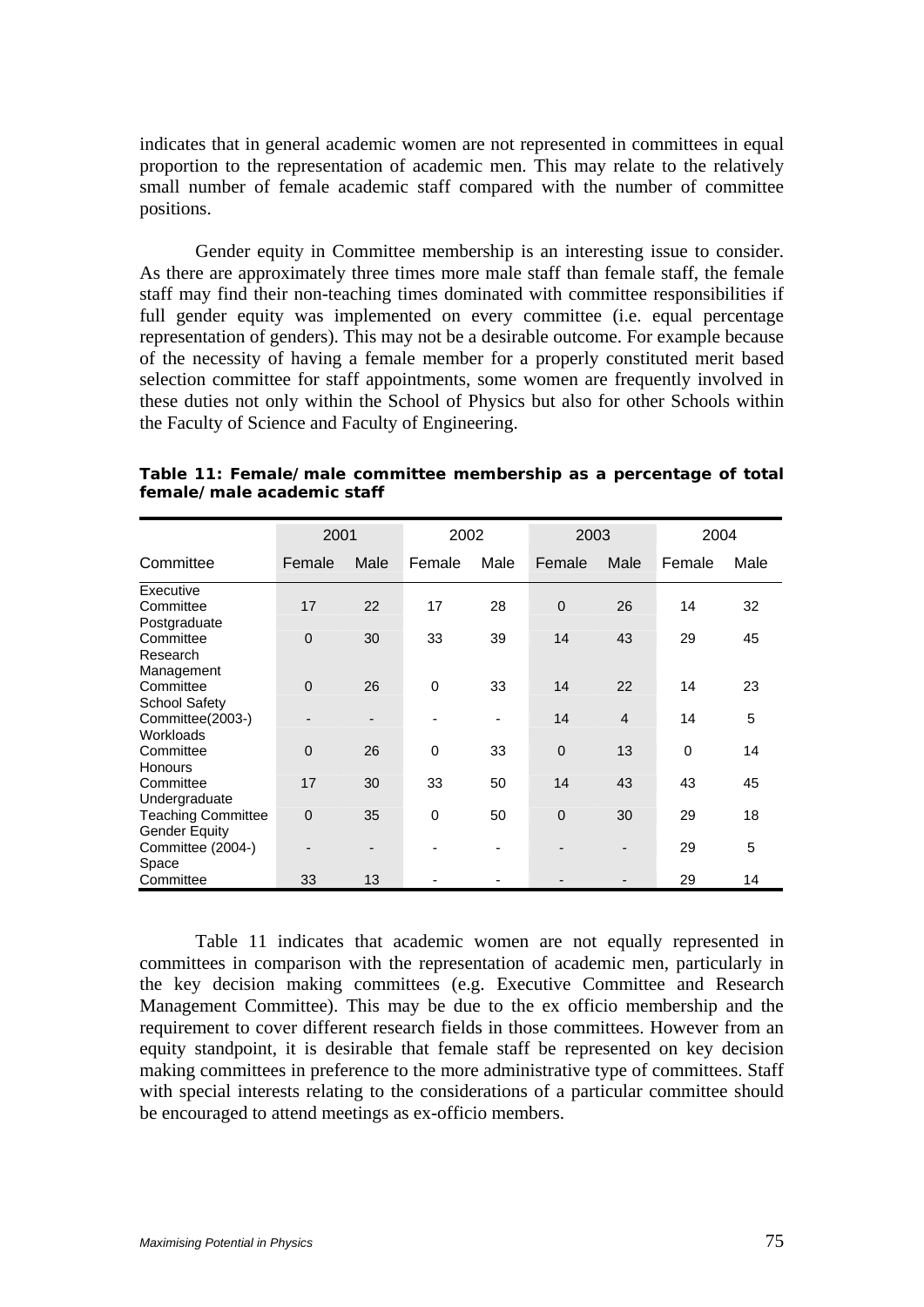#### *4.8.2. Committee Membership (1990-94)*

 In the period 1990-1994, women comprised between 5.9 -10% of academic staff in the School of Physics. During this period there were 29 Committees, 5 of which had a female member of staff. Thus only 17% of committees had a female member, and it is noted no committee had more than one (academic) female member at any time.

 From 1990-94 there were 242 elected and non-elected positions on School of Physics committees. Only 5 of these positions were filled by female academic staff. Thus female staff had a disproportionately low representation of 2% of committee membership. Given the very low numbers of female academic staff during this period (i.e. between 2 and 3.8 FTE), this observation is not unexpected. The Undergraduate Teaching Committee (established 1993), Honours Review Committee, Space Allocation Committee and Postgraduate Committee had no female committee members during those 5 years. Female academic staff did serve on the Executive Committee, Research Management Committee and Computing Committee (established 1993). Compared with 1990-94, the numbers of women serving on School committees in 2004, has improved and is commensurate with their representation in the School of Physics.

#### *4.8.3. Open Days*

 Staffing the Physics booth on open days is a voluntary component of service. During the 2001-04 period a total of approximately 100 staff hours were spent on this activity, which often falls during holiday periods. A total of 11 male academic staff (46% of male staff), 2 female academic staff (33% of female staff) and the Physics Friend (see Section 5.4.2) served at the booth. When the total number of hours provided by academic staff are compared, male staff provided 79% and female staff 21% of the total hours consistent with the academic gender profile of the School of Physics. It should be noted that the same academic staff members often assisted every year, whereas other staff members did not assist with this activity at any time. The Physics Friend provided the greatest individual support for this activity. See Table 12.

| staff                           | number<br>of staff | total<br>hours | average<br>hours<br>per staff<br>member | average<br>hours<br>per staff<br>member<br>per<br>annum |
|---------------------------------|--------------------|----------------|-----------------------------------------|---------------------------------------------------------|
| Men                             | 11                 | 61.8           | 5.6                                     | 1.4                                                     |
| Women                           | 2                  | 16.5           | 8.25                                    | 2.1                                                     |
| <b>Physics</b><br><b>Friend</b> | 1                  | 17.25          | 17.25                                   | 4.3                                                     |

**Table 12: Open days (2001-04)**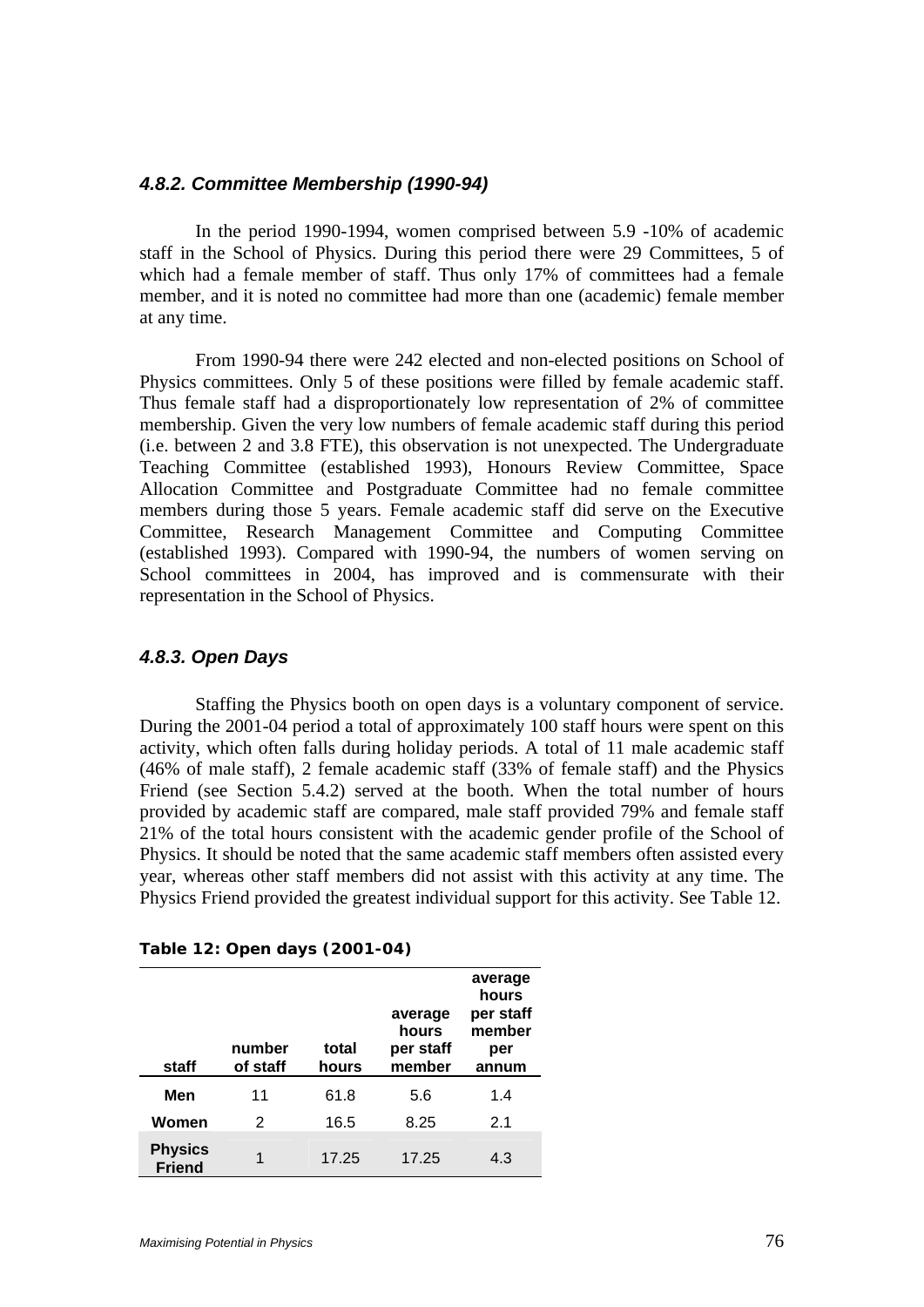# *5. Summary of Qualitative Findings*

# *5.1. Traditional versus Non-Traditional Career Paths*

## *5.1.1. Traditional career path*

As part of the questionnaire, staff were presented with a model of the "traditional" academic career path, this being an uninterrupted transition from an undergraduate degree in physics, to a PhD, post-doctoral studies and full time professional employment in research then academic physics. All male respondents reported that their career had followed this path. Two thirds of female respondents did not follow this path because they had career breaks to raise children. One female academic initially worked in another profession in addition to taking time off to raise children. These career breaks range from 3 months to 8 years, with an average of 5.5 years. 21

The male focus group participants' traditional career path is characterised by a continuous engagement with full time physics research from undergraduate or postgraduate studies to professorial academic appointment, represented thus:

#### *Undergraduate → PhD → Post-Doctoral Fellowship(s) → Academic Position*

They did not have a career break (for child rearing or family responsibilities, for example) nor did they experience a period of working part time work in physics either teaching or researching.

After undergraduate and postgraduate degrees, an individual completes postdoctoral research, either at a university or research institute, publishes their research and thus begins establishing their personal research profile. Having achieved an academic appointment within a university, the individual then progresses through the academic levels ideally up to professorial level. While academic staff typically have a combination of duties including teaching, research, administration and service, research achievements have been the most important factor contributing to promotion success. If the individual does have a family and dependent children or others, they do not carry primary carer responsibilities. Their spouse or a paid carer (e.g. day care nanny, long) cares for the children, or, more rarely, carer duties are shared.

Focus group participants agreed that the first benefit of following the traditional career path comes from completing post-doctoral research. This is usually undertaken when an individual is in their late twenties or early thirties, the advantage being that at this age individuals have just finished their post-graduate research and are usually more mobile and ready to travel for research opportunities. As participants from the men's focus group remarked, international research experience is favourably considered by universities and opens up networking opportunities. It is noted that the majority of women did not have (the opportunity for) international postdoctoral experience.

 $21$ 

Every current Physics academic woman is a mother of between 1 and 4 children.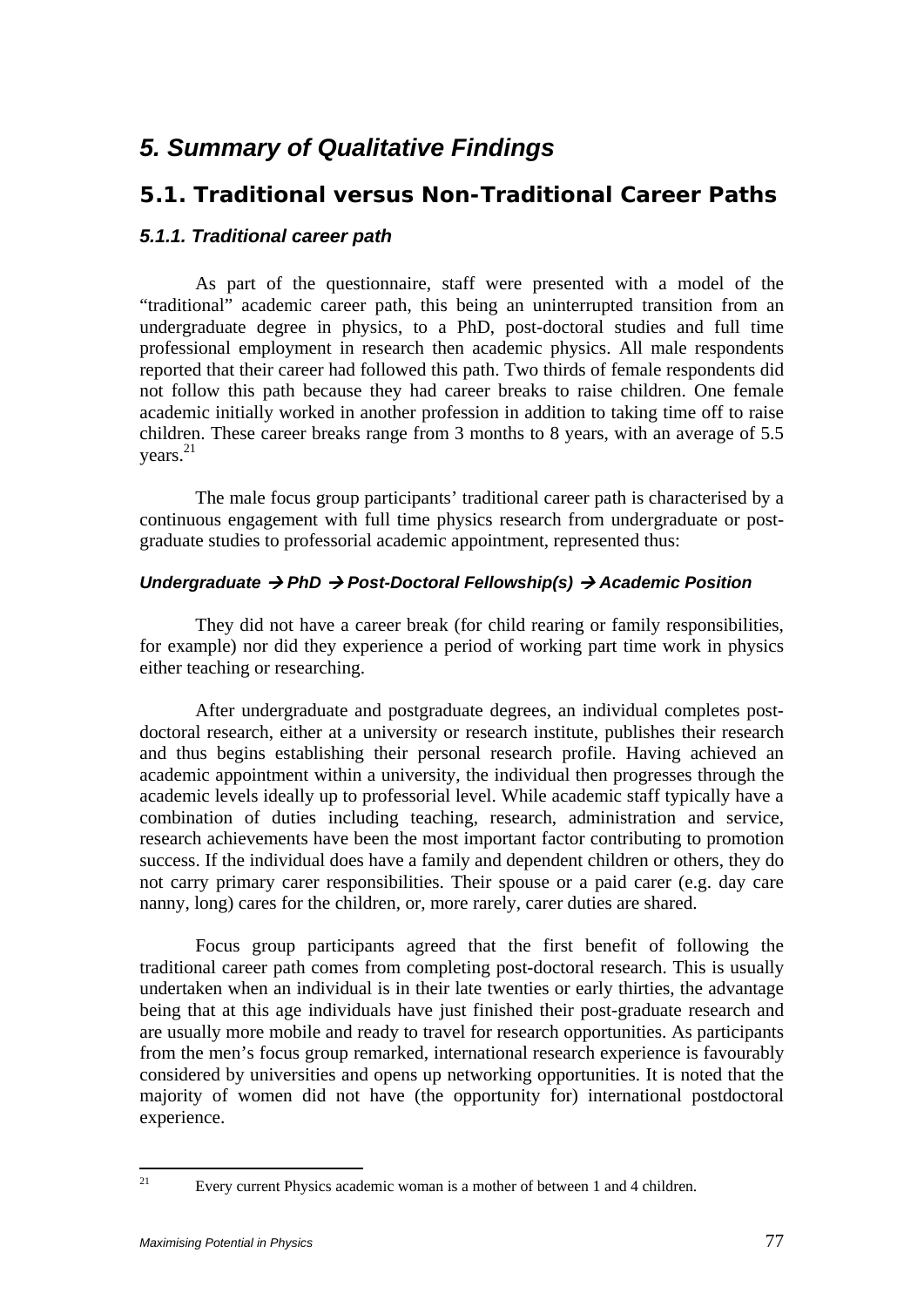#### *5.1.2. Post-Doctoral Research*

Post-doctoral research gives individuals the opportunity to develop a field of research, as well as establish a publication and a funding record early on in their careers. These are key elements to success at a research intensive School such as the School of Physics at UNSW because they positively influence ones chances of attracting funding and post-graduate or post-doctoral research students, both of which increase research output. The formal systems of resource allocation – grant allocation and work load allocation – and the informal ways in which post-graduate or postdoctoral students choose their supervisors, are advantageous to established research academics and disadvantageous to those who have do not have established research careers. A research student is much more likely to choose as a supervisor an academic who works in a department with good infrastructure and who is able to fund their (the student's) research. Therefore, an academic with large and consistent research grants will attract research students, who in turn contribute to and reinforce research productivity.

All the male survey respondents and focus group participants followed a traditional career path. Interestingly, two academic men changed research fields midcareer and compared the consequences with being absent for a few years, and beginning all over again – similar to women's experiences as primary carers.

#### *5.1.3. Non-traditional career paths*

The non-traditional career paths are characterised by a lack of post-doctoral experience and/or a break in engagement with full time physics work (usually as a result of family responsibility). The non-traditional career is often a predominantly teaching focussed career. Research is an activity that is difficult to pursue on a part time basis. In the UNSW School of Physics there are slight variations in the pathways of the non-traditional careers, however all feature restricted or hindered research involvement. In some cases, individuals were initially employed by the University as (teaching only) tutors and, with a change in UNSW's employment agreement, were made full-time teaching academics. This has had long term repercussions for their employment and work at the University. These academics have not had leave to complete post-doctoral research and thus have not had equivalent opportunities to build research profiles or publications records. This, combined with the perception of their academic roles as being primarily teacher/tutors, has meant that individuals have not have research foundations to build upon, and their current research is swamped by heavy teaching loads perpetuated by the work load unit allocation scheme and lack of funding.

In other cases, individuals hold primary carer responsibilities for their household (one individual also worked for ten years in another profession prior to doing a PhD in Physics), and thus have had to take career breaks to raise their families. One female academic followed the traditional career path with the support of her partner, but has had such high teaching loads that her research has been stifled.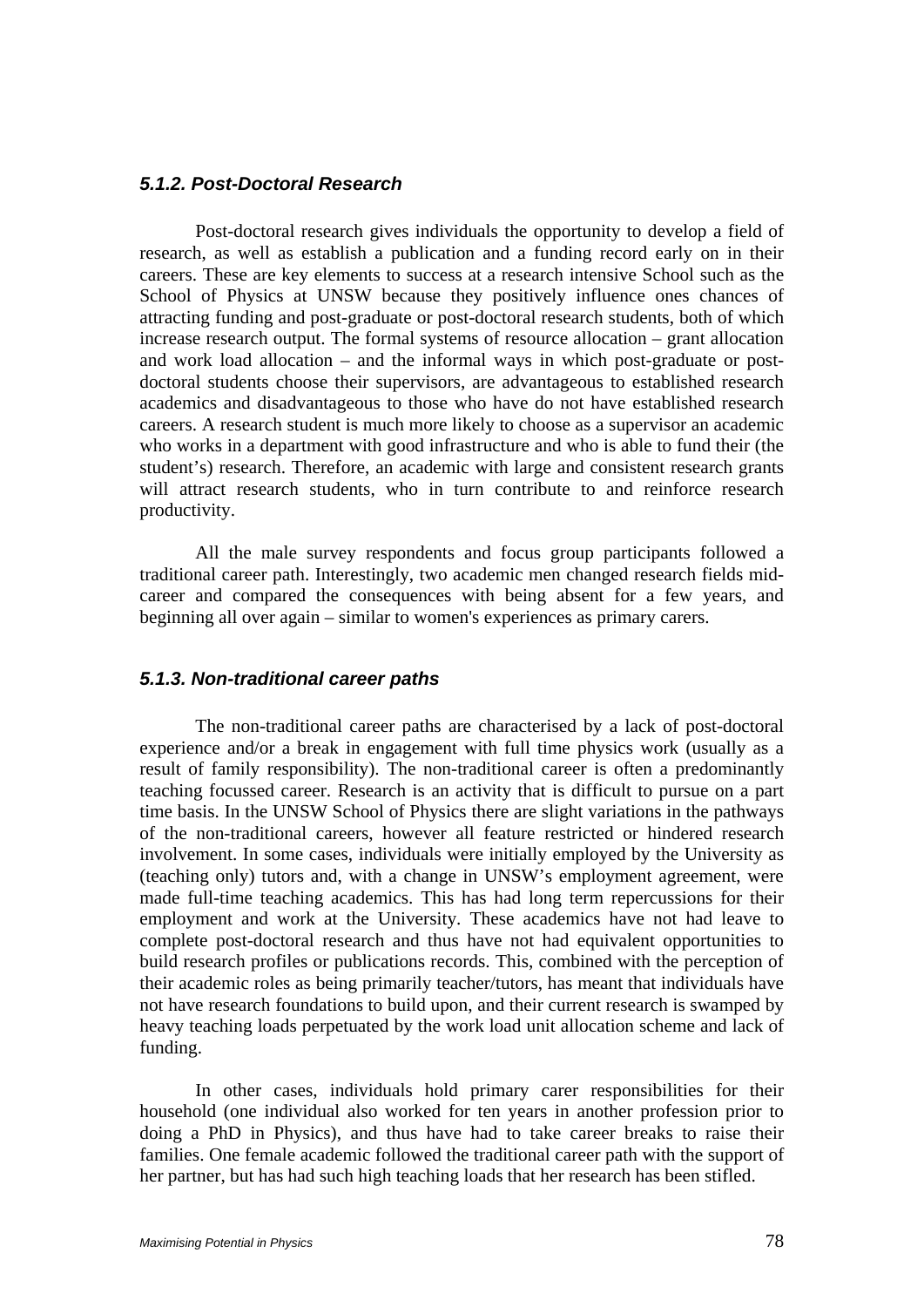# *5.2. Workloads*

#### *5.2.1. Workloads: Teaching versus Research*

*The School could be described as a supportive and inspiring environment for research. For teaching? Not so much.* [Male academic]

In the course of the women's focus group, participants stated that they felt they had very heavy teaching workloads (which is confirmed by quantitative data) and that their teaching duties often prevented them from developing their research. Almost all the female academics at the School have been employed initially as teaching staff. Their role at the School has therefore come to be perceived as primarily a teaching role rather than as a researcher role. A female academic, who was initially employed in a teaching capacity before being promoted to academic staff, stated that in these cases, *"there may…be an assumption [in the School] that you are more interested in your teaching anyway"* [Female academic, submission]. As a result, research is very difficult:

*Starting [research] from scratch or from a little work on the side while carrying a heavy teaching load makes things very hard.* [Female academic]

*Most of time was swallowed by teaching…[at one point] I'd come in the morning and have things to do, but I would have so many interruptions that I wouldn't have any time to do it. So I'd go home with a bigger list [of things to do] than I came with. So I'd end up sitting here on a Sunday doing them. So I felt that I was enormously overworked and I didn't have time to do research. There were just too many teaching hours and on top of that if you have to prepare something more it's more work.* [Female academic]

 This academic staff members experience indicates that heavy teaching loads also erode time that can be spent on less easily quantifiable activities that are important to the operation of the School, such as participation in meetings, symposiums and other less formal activities. A lack of time affects the ability of academic staff to participate in these processes and interactions. Those affected can become separated from the life of the School and their colleagues and "fall out of the loop". This can exacerbate miscommunication and misrepresentation of academic staff as well as affect decision making processes.

The tension between research and teaching was consistently apparent in the focus groups, interview and submissions. In both focus groups, the participants perception was that teaching was not highly valued by the University – and thus by the Faculty and School – especially in the context of promotion. In the words of a male focus group participant: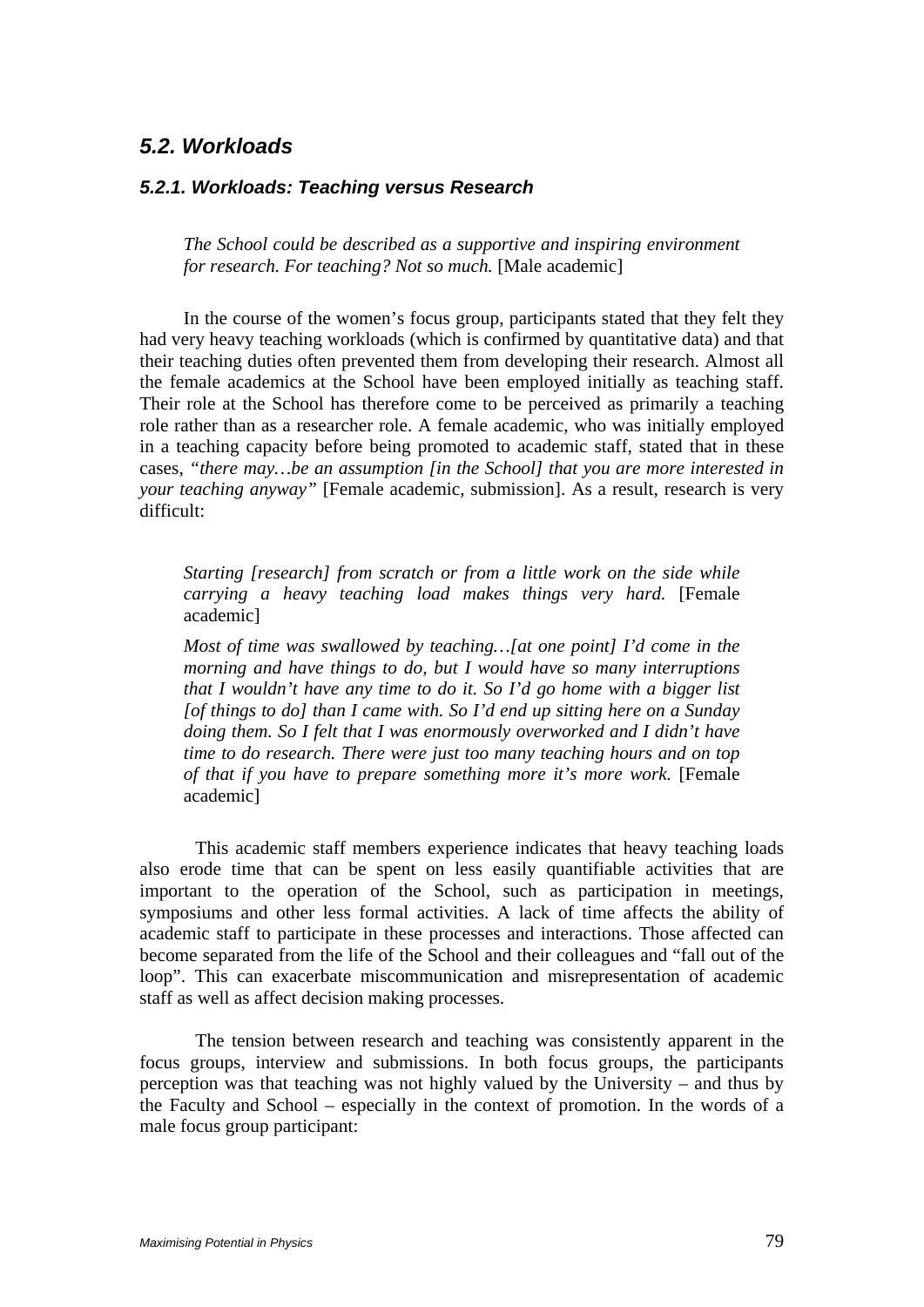*How does teaching affect your [career] progress? Well… negatively. It is very difficult to do both teaching and research*. [Male academic]

The study found that academics saw this as being manifest firstly in terms of time (teaching and administrative workloads compete for time with research) and secondly due to a lack of recognition of "*the plain hard work of teaching"* [Female Academic]. The women's focus group also critiqued the University's attempt to recognise teaching efforts.

#### **5.2.2. Workloads: Distribution**

Qualitative findings indicated contrasting opinions on the fairness of workload distribution in the School. The contrast was consistent with academic level and gender. In the survey, staff were presented with a statement regarding the Workload Unit Scheme (see Appendix 2): "The Physics Workload Unit (WLU) teaching Scheme fairly distributes teaching and administrative duties amongst academic staff". Almost all level B and C academics (including male and female academic staff) felt that the WLU scheme did not fairly distribute teaching loads, whilst most of the higher level academics did. In terms of gender, almost three quarters of the male survey respondents agreed or strongly agreed with the statement, whilst no female academics agreed.

When asked whether they thought the WLU scheme achieved its objectives and why, focus groups participants initially had contrasting responses. While the more junior academics (both men and women) said that the WLU scheme was unfair and did not achieve its aims, most senior academics with a strong research profile thought it was "*a fair attempt to balance out teaching and other work*" [Male academic]. However there was general agreement that the WLU scheme was an improvement on what came before.

The focus group discussion was constructive in that it identified how the WLU system could be improved. The comments of participants indicate that the WLU scheme was seen to create unfair conditions several ways: by using measures that do not accurately reflect research work or output; by scaling teaching activities; and by not recognising some forms of academic work.

The women's focus group agreed that the calculation of WLU allowances needed to be addressed in terms of WLU discounts for research grants. Currently only external research grants earn WLU allowances, this can be a misleading measure of the work that goes into grant applications because it overlooks internal grants. It was argued that because internal grants are competitive and take time to apply for, they should be included.

It was also pointed out that whilst allowances for external grants were weighted by the number of investigators, such allowances could still be inaccurate because dollar input does not always reflect research output because, for example, "*experimental projects often require more [money] than theoretical [projects]'*" [Academic woman]. The suggested solution was to measure research work using output, in the form of publications, instead of dollar input. However, as one academic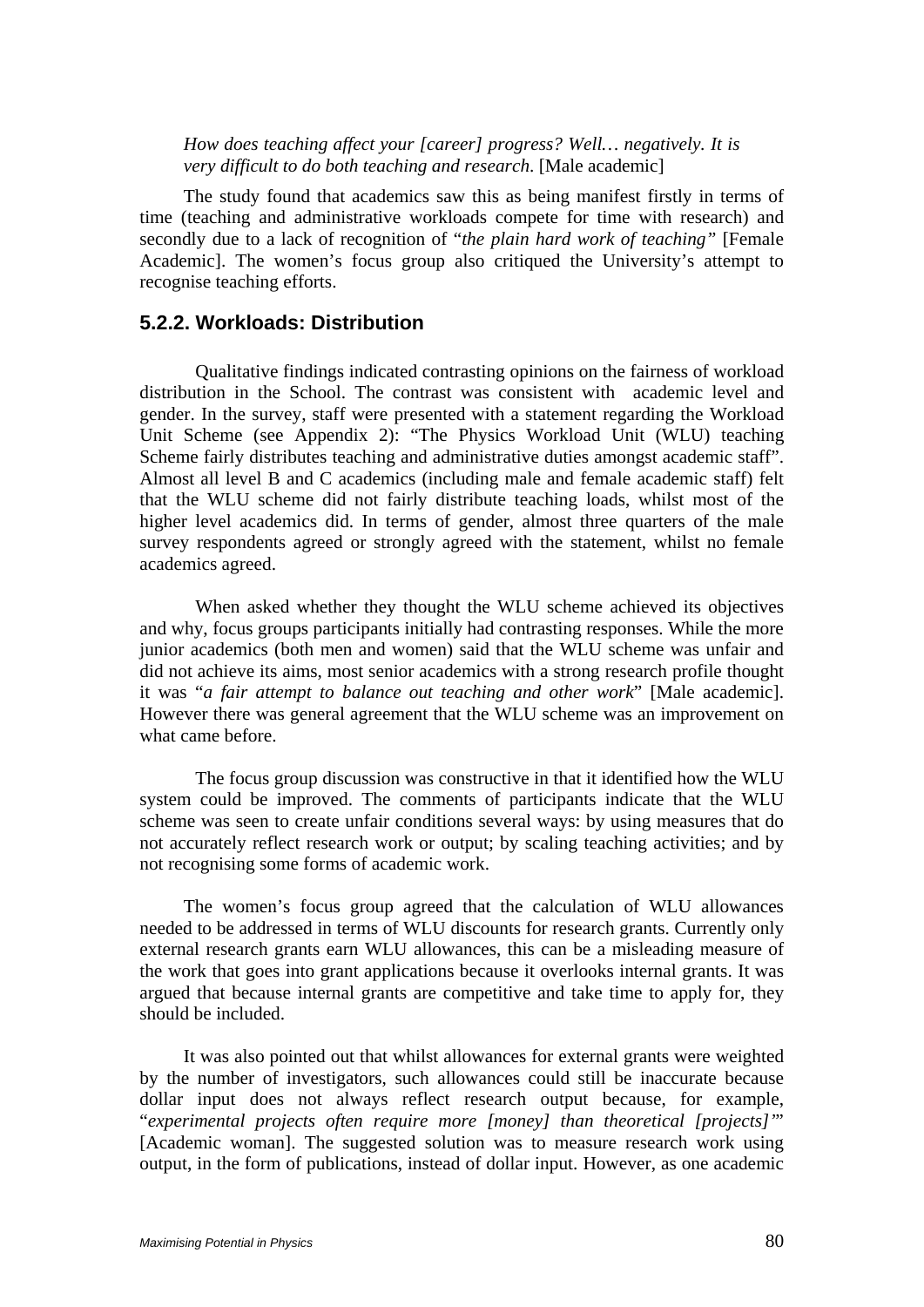woman pointed out, care must be taken in considering publication numbers and such a measure should take into account differing publication rates in different fields, or the nature of the research. Also the time and effort involved in writing a successful external research grant and the opportunity it gives for the support of postgraduate students, deserves recognition.

Academics from both focus groups felt that the weighting of various activities stratified academics according to workload rather than redistributing workloads. On the one hand, academics with a strong research profile and with research resources benefited from the scheme, whilst academics with more teaching hours and less research activity had no way of reducing their teaching load in order to enhance their research:

*If someone is research active – pumping out papers and has a group of three or four research students – they'll be winning on the WLU scheme because that will reduce the teaching hours…you could say that that had a snowballing affect on their career progress.* [Male academic]

Thus participants felt that teaching work was not valued in the WLU scheme. In the words of a male academic:

*When you spend hours of research and put out a publication and that brings money into the department, [that is counted]. But when you spend a month of Sundays developing a new course, it doesn't bring more money into the School and it won't bring the individual direct recognition. That's not (counted) within the workload unit scheme.* [Male academic]

In terms of teaching activity, the scaling of WLUs favours lectures over laboratories, tutorials, other work (e.g. duty tutorials) and some work is not acknowledged (e.g. staffing information booth on open days). This scaling operates on the assumption that more preparation time is required for lectures, and a premium work load allocation is given for the first time a course is given (i.e. 5 WLU versus 3 WLU.) However this is often not the case, senior academics with established core courses have the advantage of giving lectures for long running courses that require less preparation, while junior academics with less research funding must make up their WLU requirement in more time-consuming activities such as laboratory and tutorial classes. Furthermore, since senior academics are more likely to lecture in core courses and not elective courses, this limits the opportunities for junior academics to take on more highly weighted WLU teaching activities, such as lecturing.22

*[The WLU scheme] does lead to stratification…because labs are worth a third of a lecture and you end up with junior academics doing all the lab work.* [Male academic]

Co-supervision of research students was also an important consideration. One of the women noted that whilst co-supervisors do not receive a WLU allowance, some

 $22$ 22 It should be noted that each academic has different preferences as to how to fulfil their workload allocation.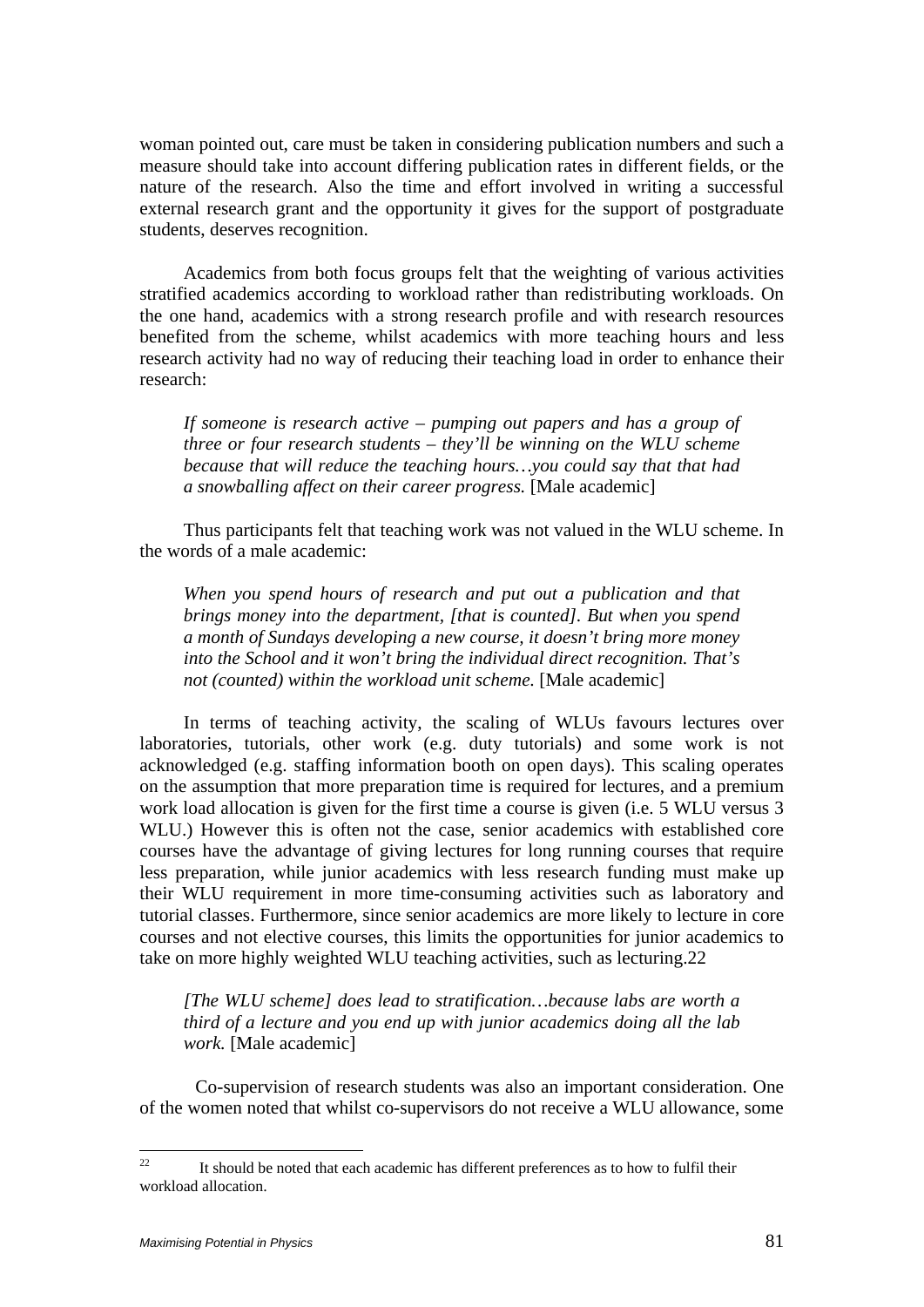women academics who were co-supervisors, felt they spent just as much if not more time with the student. According to statistics, women are more often co-supervisors, whilst men are more often primary supervisors. Thus, women would benefit from a WLU scheme that recognises the work done in a co-supervisory role.

## *5.2.3. Time use*

Academics were asked to graphically symbolise their perceptions of how their time was split between research, teaching, administrative duties, service and family time/housework (using a pie-graph). Of the valid responses by male academics, most (three quarters) estimated they spent more or equal time on *research* than teaching. In contrast, all but one female academic (who is a research academic) spent more time on *teaching* than research. Proportions of time spent on housework/family varied unpredictably over all responses, if it was included at all.

## *5.2.4. Workloads and University restructuring*

All the participants commented on increased workloads in light of organisational restructuring. With the cutting of administrative staff, as well as the decrease in numbers of teaching academics due to retirement, workloads were seen as becoming potentially unsustainable:

*The amount of things each of us have to do continues to go up. The number of responsibilities, whether it's teaching, research, writing reports, managing – the whole lot – is steadily rising from year to year. The resources we've got to do our job are actually diminishing, we aren't replacing from year to year.* [Male academic]

*There's a whole level of staff – the tutors, general assistants and secretaries – that has disappeared. We should have them again. We could use these people. I think we should have a full time technical officer, and have access to a secretary. I spend a lot of time standing in line to Xerox.*  [Female academic]

Using highly trained academic staff to do office work is an inefficient use of university resources. As indicated above, increases in administrative and teaching work negatively affect research productivity, and teaching time which in turn impacts on career progression.

Concerns were raised by both the male and female academics regarding the funding priorities of the University, Faculty and School. It was felt that decisions were often made on basis of budgetary priorities rather than on the basis of what is in the best interests of staff or students; learning, teaching or research.

Funding and budgetary concerns in turn affected the School working environment. A participant in the women's focus group felt that "*the working environment, workload, 'School politics' and competitiveness had taken a turn for the*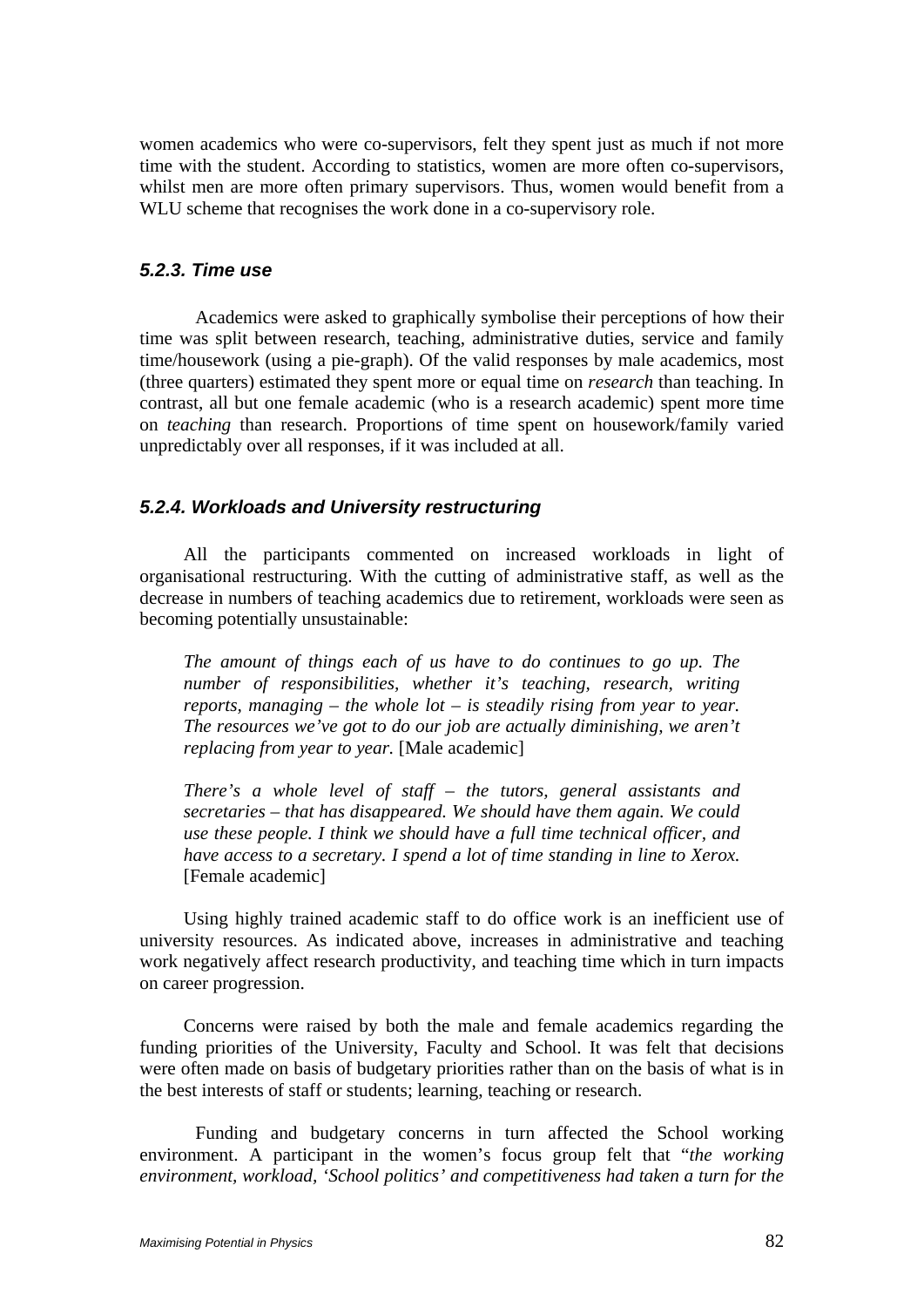*worse because of funding problems*".[Female academic] Similarly a male academic said that this is exacerbated by an inability to plan long term with the budget: "*tied to this problem is the insecurity that comes with not being able to predict what will happen in three years time, or even next year, and thus not being able to plan beyond that time period*" [Male academic].

#### *5.2.5. Physics major courses and physics service courses*

*I'm not sure that we'd even have a physics department on its own here if we didn't do the service teaching. I think people would be happy to see it as part of the school of physical sciences or as even part of engineering, as has happened at other Australian universities.* [Male academic]

The School of Physics teaches two different types of students: physics majors, from who the feeder group for honours and eventually PhD students are derived; and non-physics majors from other Schools and Faculties (e.g. Engineering) who must complete prerequisite physics courses for their degree. It follows that there are two different types of courses taught at the School: core physics courses, taught to the physics majors, and service courses, for those students majoring in areas other than physics. Although the students in service courses do not stay in the School of Physics, service courses are financially important to the School because they are a key source of income.

Empirical data for 2003-4 (see Table 7) shows a stark difference in the proportions of service courses and core physics courses taught by academic women and men. Women teach most of the service courses (e.g. ~65% of the first year service courses and ~75 % of the second year service courses although women only comprise 21% of academic staff), while men teach most of the core physics courses (93% of first year physics major courses, 88% of second year physics major courses,  $\sim$ 97% of third year physics major courses and 70% of honours/fourth year physics major courses). Whilst service courses are important for the School in terms of income, teaching only service courses creates visibility problems for academics on an individual level and may impact on student perceptions of women in physics.

## *Physics students have so little to do with us…and when they do see us, it's in the first year labs…they don't even see us in lectures!* [Female academic]

Indeed, it is currently possible for a physics major student to complete the basic three year physics degree at UNSW without ever being lectured by a female academic. Female focus group participants felt "*almost invisible"* to physics students due to their lack of contact with them. The main concern was that this affected how students perceived the role of women in physics.

*All they will see us as is either tutors or lab demonstrators...And even if they don't think about it explicitly, implicitly they're going to assume that we're a lower tier of staff that don't have research. Every now and then I get hints that that's the case.* [Female academic]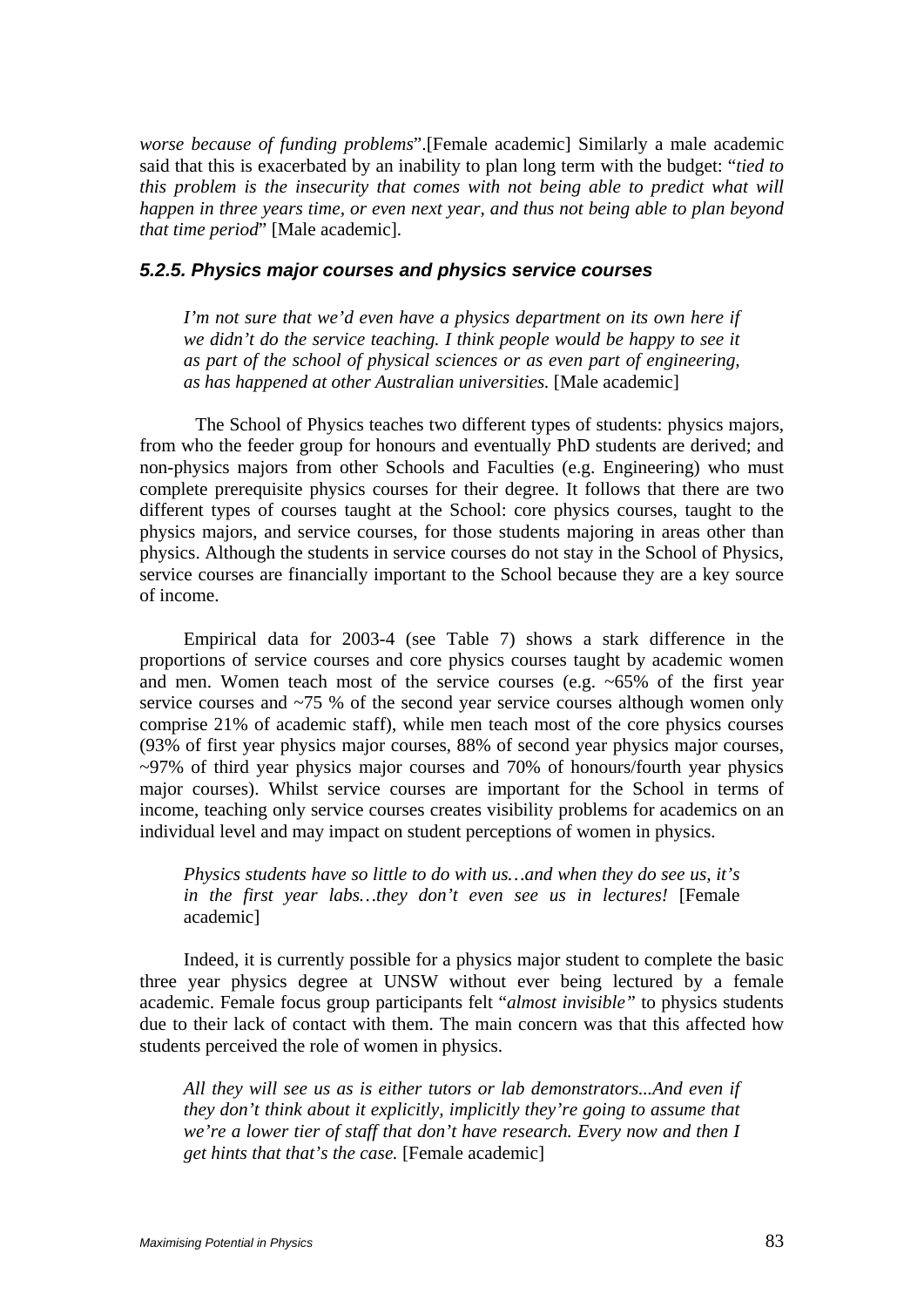In addition, and consistent with the perceptions of many of the female academic staff, female PhD students within the School of Physics independently expressed to gender equity researchers their concern at the lack of female academic role models for students.

Lack of exposure and resulting low profile of female academic staff members to physics major students also affects the probability of supervising a PhD or honours student. The survey of physics majors conducted as part of this project found that  $\approx$ 75% of students agreed that when it comes to choosing a supervisor for an honours or PhD project, it is important that they have been taught by that person before. Supervision of honours or PhD students is pivotal to developing and producing research output, which in turn helps career advancement.

A final consideration is the level of satisfaction that a teaching academic derives from educating keen physics major students in comparison with students who are only doing physics as a requirement or prerequisite for their non-physics degree. In the words of one female academic:

*We do service teaching and the students don't really want to do physics so you can knock yourself out trying to teach them but they just don't want to do it and they often don't appreciate what you do. It can be rewarding, but it's exhausting.* [Female academic]

While academic staff do have the opportunity to show expressions of interest in teaching particular courses, there is uncertainty amongst the participants as to how these expressions of interest are taken into account in the course allocation process. Some women were concerned that there was belief that lower level academics, predominantly women, were not capable of teaching higher-level core physics courses. A male academic (politely) expressed this assessment to a female academic, despite the fact that all physics staff have honours degrees and PhDs in Physics and all are capable of teaching undergraduate Physics courses. Female participants agreed that the allocated proportions should change to be representative:

*Women should be teaching 20% of physics courses in first, second and third year. We're 20% of the staff. That's the minimum we should be teaching. We're all equally qualified as the men, and we're all as able to teach.* [Female academic]

## *5.3. Research*

#### *5.3.1. Funding*

Research funding plays a pivotal part in establishing oneself as an academic as well as progressing professionally. All focus group participants felt that the ARC grants process was arbitrary and non-transparent. The academic women also expressed some concerns over aspects of the internal grant process and its relation to ARC grants process. For example, it was felt that the use of ARC rankings as part of the application criteria compounded the disadvantage of academics who were unsuccessful in applying for ARC grants.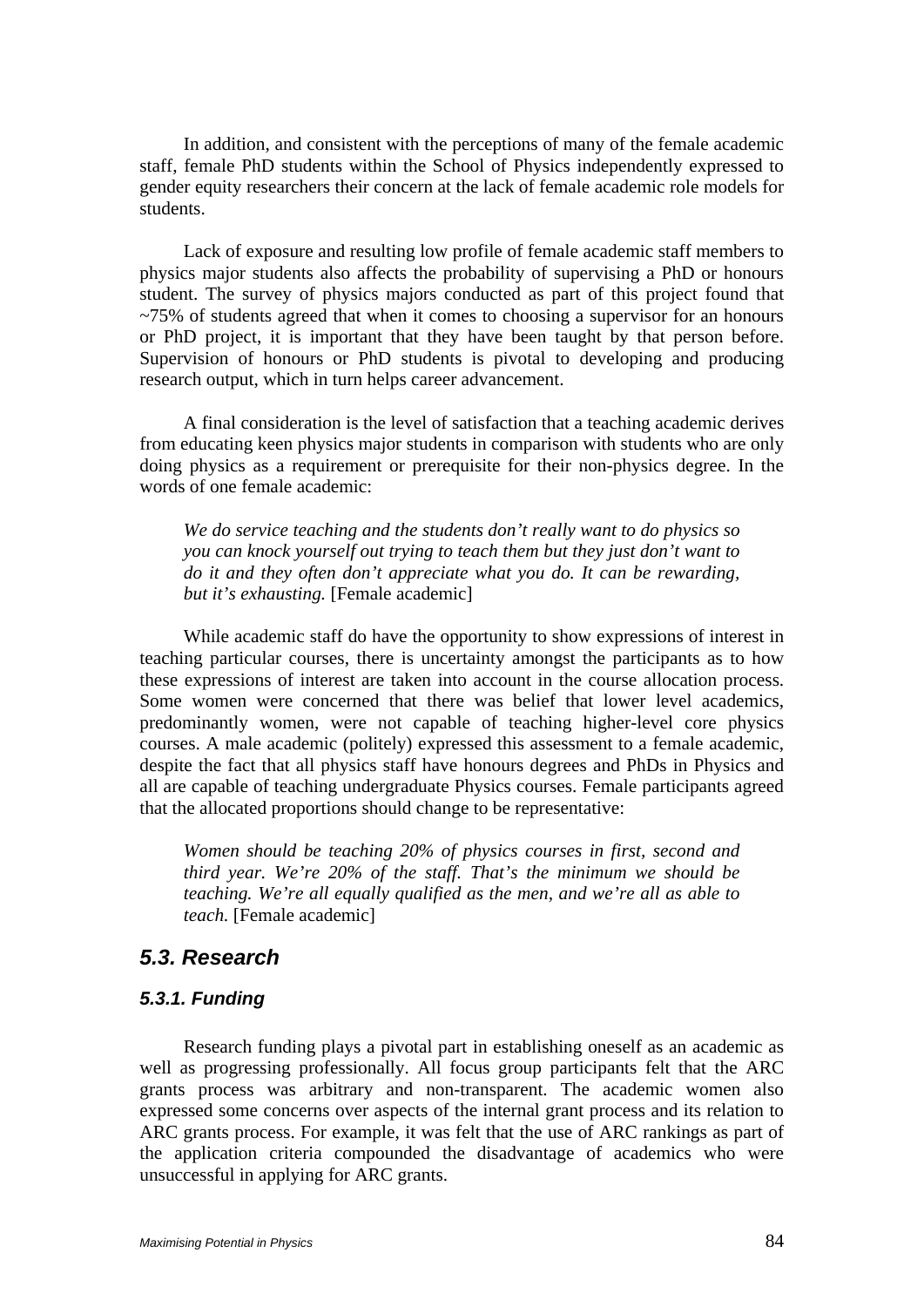*Someone might get a low ranking from the ARC because you don't have that many publications. Rather than compound that disadvantage, the University should provide some help to people to get their publications up.* [Female academic]

The academic women also questioned whether School staff could maintain objectivity in the assessment of applications for internal funding, not only because staff were competing against each other for grants, but also because academic staff may not have the expertise required to knowledgeably judge applications from other fields. It is noted that the opportunity to request external reviewers for FRGP and similar internal research grant applications was offered from 2004. Academic women also felt more constructive feedback for applicants is required of the internal grants process.

#### *5.3.2. Publications*

A good publication record is essential for career progression. Some of the female focus group participants commented that some staff members without significant external research funding or research students were managing to continue to do their research at a level that resulted in one or more refereed journal publications per year. Since publication is almost synonymous with research output, the pressures of teaching, administrative and pastoral care workloads have the same negative effects on publication record as with research. The area of physics research also influences publication record;

*depending on your area of research, it may take a while [to publish]…if you're doing time-scale things, over the space of twelve to eighteen months or two years, you can't be producing something every six months…That is recognised in your field, but not within the School*. [Female academic]

Academic women felt that the area of physics research should be taken into account when assessing research productivity using publications output.

## *5.3.3. PhD students*

*There is no doubt that I do much of my research through my grad students. I couldn't do otherwise.* [Male academic]

Supervising graduate students provides academics with a valuable "research resource" because supervisors can delegate research work to their student/s and thus increase research and publication productivity. With a team of graduate students, one can maintain a large teaching load and still be research productive and thus increase chances for promotion. If students have a scholarship such as an Australian Postgraduate Award (APA) it is a further bonus because the student does not need to be supported by the academic staff members own research funding.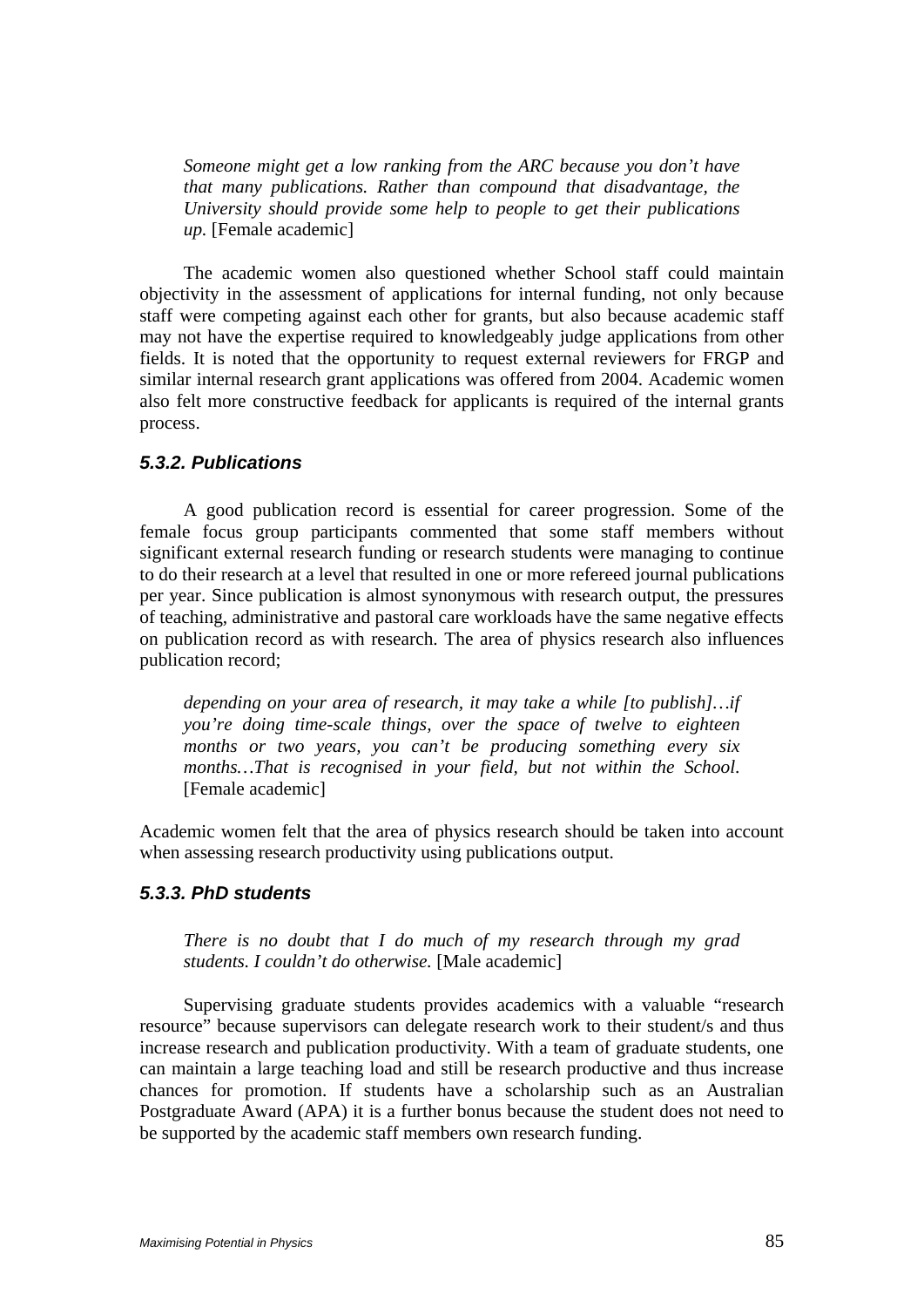The focus groups and the student survey show that certain factors influence what kind of staff are more likely to become graduate research supervisors. These factors are: a) contact (as a lecturer) with  $3<sup>rd</sup>$  and  $4<sup>th</sup>$  year physics majors (the main feeder group for graduate students), b) one's research funds and c) informal academic networks within the School.

The student survey results show that  $\sim$ 75% think it is very important that they have been taught by their supervisor before. Thus, lecturing a compulsory upper level physics course increases one's chances of being approached to supervise. Conversely, those who lecture in service courses or elective courses, and those who do predominantly laboratory or tutorial work (i.e. the majority of physics women) are not as visible to students. Female focus group participants expressed concern that these lower status, lower profile roles are disproportionately filled by female academics.

*We're not involved in the high level courses, somehow the guys occupy all the high level courses and make them compulsory…my course is not compulsory and only runs every few years…students would probably take it but they have to do the compulsory things first…so I don't get to see many students at the higher level, so I don't get many students coming to me to do a PhD.* [Female academic]

Empirical data collected is consistent with this perception showing that male academics teaching upper level compulsory courses supervise two postgraduate students and one honours student per year on average. In comparison female academic staff (co-)supervise an average of one postgraduate student and  $\sim$ 1.5 honours students per year. It is interesting to note that some male academic staff members have expressed a reluctance to supervise honours students as it can be an onerous time commitment that is less efficient in generating research output. This is consistent with the empirical data.

Research grant funding also influence one's ability as a supervisor to attract and retain graduate research students. Such funds can be used to support students through the provision of equipment and technical support. Thus academic staff with less research funding than their peers may be further disadvantaged. For example, a female focus group participant reported directing an honours student who had approached her for supervision to an academic staff member with more funding on the basis that it would better for the student's research. Directly funding research students using competitively awarded research funding is a strategy employed to increase research productive and profile. Obviously, academics without research funding cannot employ such a strategy to attract postgraduate students and build a research team.

#### *5.3.4. Academic networks*

When asked how they perceived supervisors were selected for postgraduate research students, female academics stated that there was a process by which students were recommended to academics within along informal academic networks within the School. The women felt that they were not part of these networks and that this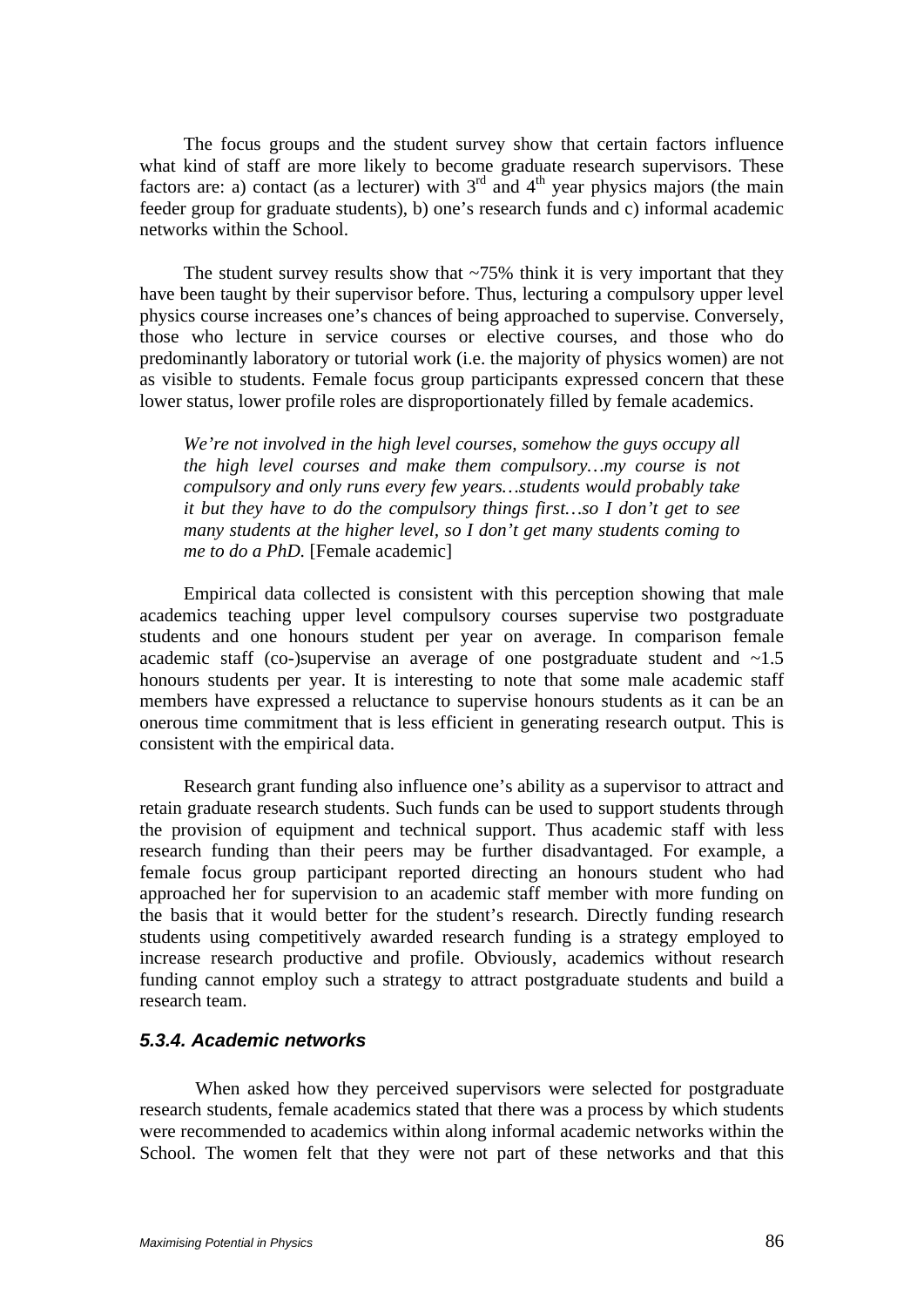reduced their chances of supervising students.<sup>23</sup> Student networks are just as (if not more) important, but the physics women chances are further reduced as they are not as visible as their male colleagues due to the disproportionate allocation of physics lecture courses to male academics.

One female academic said that she does not get students from within the School, but in common with most staff is independently approached by international students who contact her from overseas. As neither she nor the student has funding, the student cannot study at the University. The lack of support funding would of course preclude both women and men from having students referred to them.

As with pastoral care, the nature of supervisory work can differ between academics. For example, the women academic staff reported that the "difficult" or "weak" students are directed to them, on the premise that they have the skills, time and inclination to "handle" and "tolerate" them. They also perceived that the time and work they did as co-supervisors outweighed the organisational returns and recognition they received.

## *5.4. Service: Qualitative Findings*

## *5.4.1. Pastoral Care*

Pastoral care is an unquantifiable component of academic work because it is not timetabled contact time and is often left to the discretion of academic staff. Nonetheless, any research into academic work and career must take pastoral care into consideration, not only as an aspect of time use, but also as an indicator of whether an academic focuses on teaching or research duties. When academics are under the time pressure of increased administrative, teaching and research demands, pastoral care is often the first teaching responsibility to be cut back on.

Pastoral care was an important issue to the women because they felt they did more pastoral care than necessary for their teaching loads and that this negatively impacted on their research time. In addition, they felt it was a form of academic work that was not easily calculable and therefore unaccounted and unrecognised by the School<sup>24</sup> and indeed by the University as indicated by the value given to teaching and service in the promotion process.

There was a contrast between approach and strategies of male and female academics to balancing research and teaching work. While participants from the men's focus group clearly stated that the workload for the whole School was heavy, including the teaching, they did not state that teaching prevented them from researching. Rather, they emphasised the importance of clear delineations between the time spent teaching and the time spent on one's own research.

 $23$ 23 It would be constructive to clarify the process by which students and supervisors are matched to ascertain whether and in what way it can be altered to promote female academic's research potential.<br><sup>24</sup> Although quantitative research for this study has included a comparison of volunteer pastoral

work such as manning the open day stalls, it was not possible to gather data on time spent in other pastoral care activities. It would be constructive to collect these data in the form of records of time spent with which students, number of emails received and responded to etc.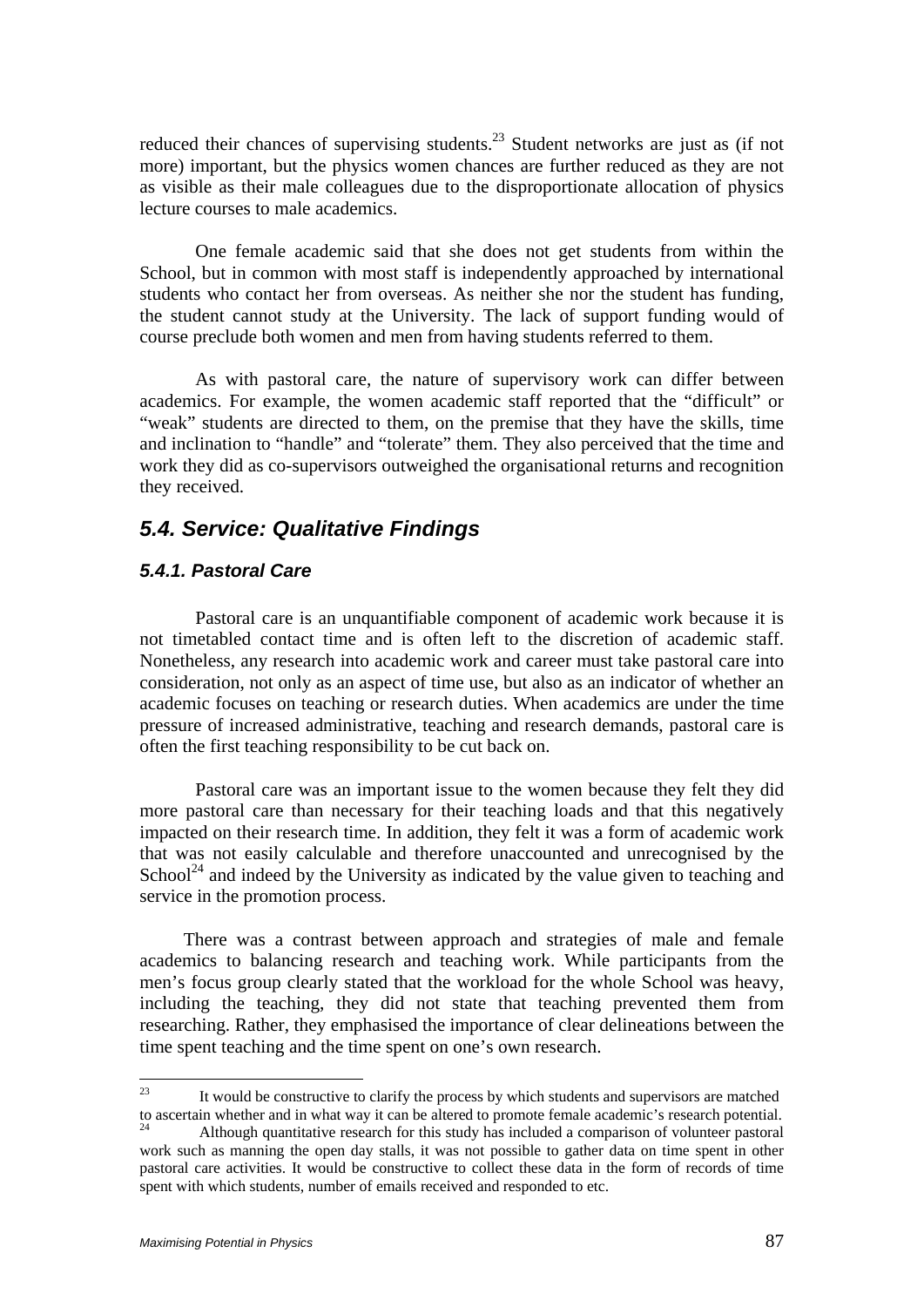*You've got to be very strong-minded about your research and recognise that at the end of the day that's what's going to get you a promotion. I'm not saying that you need ignore your teaching duties – you've got to do them – but I think that you've got to put more weight [on research]. If it comes to judging between 'is this hour going for research? Or perhaps polishing my notes for teaching?' I think research has got to take priority.*  [Male academic]

On the other hand, some female participants found it hard to set those limits. One female participant said:

*I find it hard to say no [to students who approach me] unless I have a meeting or appointment. Even then, I'll sometimes be late [to the meeting] because I've been helping a student.* [Female academic]

While this may indicate the need for women academics to be more steadfast with their pastoral care time, it also suggests that the women's concept of their responsibilities as teachers differed to those of some male academics.<sup>25</sup> One participant later wrote her thoughts:

*I think women may be more willing to spend time with students, answering their questions, than the majority of males. Whether this is a gender thing or reflects the fact that they have more exposure to first years who seem to need a bit more handholding, I am not sure*. [Female academic]

It is also important to take into account that some female academics have much heavier teaching loads than male academics, and would automatically have more pastoral care duties competing with their research time. As one male academic put it,

*If you have a hundred students or more attending one lecture and just ten percent wanted personal attention each week that would already be too many…if you want to do a good job, you'd just be overworked!* [Male academic]

The availability of academic staff to fulfil pastoral care and administrative duties was remarked on by both focus groups. A male academic noted wryly that one strategy "*that had been used to the extreme by some*" was to "*stay at home, lock your door, and avoid all teaching*". In addition, the availability of total staff hours for such duties was affected by how often their research took them away from the University.

*Some staff will be away for a year or two and [when they are back] will not be assigned administrative tasks because it is assumed they will not be in School. (Male academic)* 

 $25$ 25 It would also be constructive to consider what the consequences might be for students if those academics *did* restrict their pastoral care time.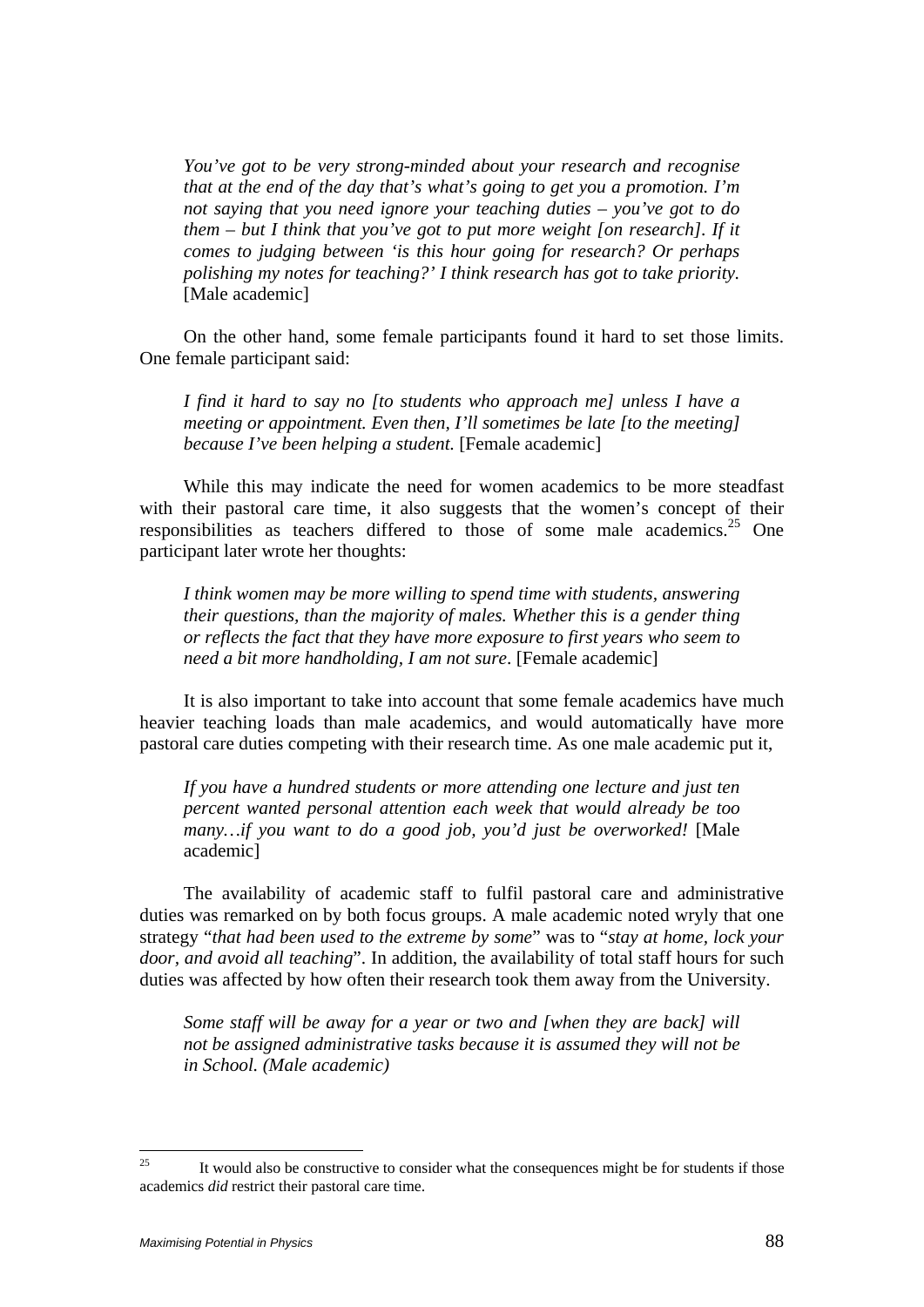While it was made clear that no blame was being placed on individuals, the point stated was that official staff numbers differ from staff "on the ground" and consequently workloads had to be shifted to accommodate fewer available staff; an issue that needs to be addressed by the School.

A number of female focus group participants also said that the extra time spent on pastoral care was also as a result of giving tutoring type assistance to other academic staff members' students. The female participants suggested that in their experience, students from other courses approach them rather than their course lecturers because: (a) they are proportionally more visible to service students (particularly first year service students – quantitative data shows that 70% of service courses are taught by women); (b) they may have been their tutors in the previous session(s), (c) they may be laboratory coordinators; and (d) often other academics are inaccessible or turn the students away.<sup>26</sup> In this way, participants of the female focus group agreed they pick up a significant proportion of the service duties of other academics and that this reduced time spent on their own research and teaching.

It is important here to also note that the significant pastoral work done by the Physics Friend is in support of upper level physics students, and thus benefits upper level lecturers (i.e. predominantly male academics) rather than first year lecturers and/ or physics service course lecturers (i.e. predominantly female academics).

## *5.4.2. Physics Friend*

The Physics Friend is a key senior general staff position in the School of Physics providing a liaison between, and support to staff and senior physics students, as well as organisation and co-ordination of the teaching program of the School of Physics. The minimum qualification criterion for employment as the Physics Friend is a degree in physics or a related discipline. The Physics Friend is therefore well qualified to provide a particular professional level of support beyond administrative support. As the title suggests the Physics Friend also needs to be an approachable, patient and caring person with a commitment to serving the physics community at UNSW.

In terms of administration, the Physics Friend has the duty of coordinating staff teaching loads, as well as, in consultation with the Head of School, First Year and Undergraduate Directors, allocating all full time and part time staff to lectures, tutorials and laboratories. This is perhaps one of the most demanding (and sometimes confronting) roles of the position, because it impacts on the daily timetable commitments of academic staff. Teaching workload can ultimately have repercussions on research output and (therefore indirectly) promotion of academic staff members. However, as the Physics Friend is not a teacher or researcher, this can help ensure the impartial allocation of teaching loads, as there is no self-benefit or self-interest in the allocations.

 $26\,$ 26 The female focus group participants made it very clear that not all the male staff were inaccessible to the students. They emphasised that a number of male academic staff were very devoted physics lecturers and teachers.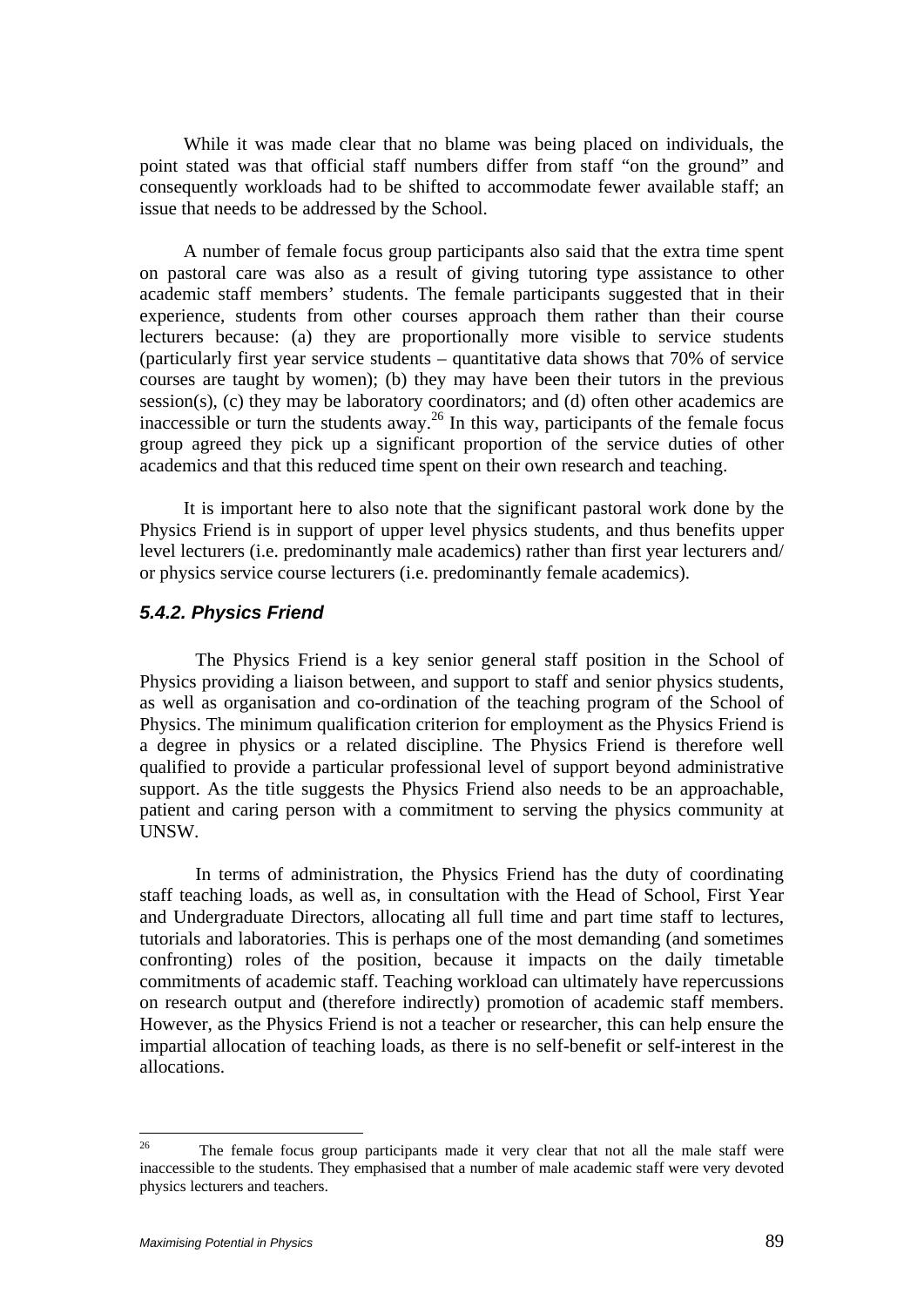In coordination with the staff in the first year physics unit, the Physics Friend schedules lectures, tutorials and laboratories, organises suitable room allocations, supervises and co-approves staff absences ensuring staff availability for scheduled teaching duties. The Physics Friend has responsibility for organising upper-year examinations within the School including coordinating exam papers, scheduling internal exams, examiners, and assessors, allocating marking loads to staff, maintaining academic records and representing the School at the Faculty assessment meetings. The Physics Friend ensures that the Faculty handbooks and teaching-related material for the School's website are updated. The Physics Friend also assists with School publicity (including the very substantial Annual Report) and outreach activities. The Physics Friend is secretary of several School committees and therefore has a broad perspective of the School operation, management and policies, and as such is a unique resource to Physics staff and students.

In addition to the administrative duties of which only some have been detailed above, the Physics Friend acts as an advisor for second year and higher physics undergraduate students and physics postgraduate students. (First year physics students are looked after by Physics First Year staff). The Physics Friend receives enquiries from undergraduate and postgraduate students which can come by email, telephone or in person about anything ranging from degree coursework requirements to helping students who have missed assessments due to illness to giving careers advice. The Physics Friend can also on occasion provide anonymous feedback between students and staff. This part of the job is open ended, and the Physics Friend is expected to deal with whatever appears, when it appears, in a friendly and supportive manner as the position title implies.

#### *"This can include buying 40 pizzas for a student lunch, discussing how to improve study skills, mopping up the tears of the bereaved, proofreading job applications."* [Physics Friend]

The Physics Friend also acts as a neutral academic advisor for physics students with unsatisfactory academic progression. At the end of each session students who are not progressing satisfactorily are interviewed in an effort to identify what is causing problems and what can be done to solve them, including referral to the university health service, university counsellors and/ or to the learning centre, etc. The Physics Friend does not provide physics tutoring or physics problem solving support for students. That is provided by the appropriate academic or teaching staff member (e.g. for example casual tutors and demonstrators, duty tutor, course lecturer, etc).

The position of Physics Friend was established in 2000. Prior to then some of the teaching administration and course advisory duties were performed by an academic staff member (most recently a level C male academic) who received a significant allowance for these duties. The Physics Friend's position integrated those duties performed by the academic staff member with other administrative, pastoral, marketing and outreach support tasks. The creation of the position of Physics Friend has had the benefit of freeing up academic staff to do more teaching and research.

It is clear that the Physics Friend is crucial for the delivery of well co-ordinated support including pastoral care for students in second year and above who are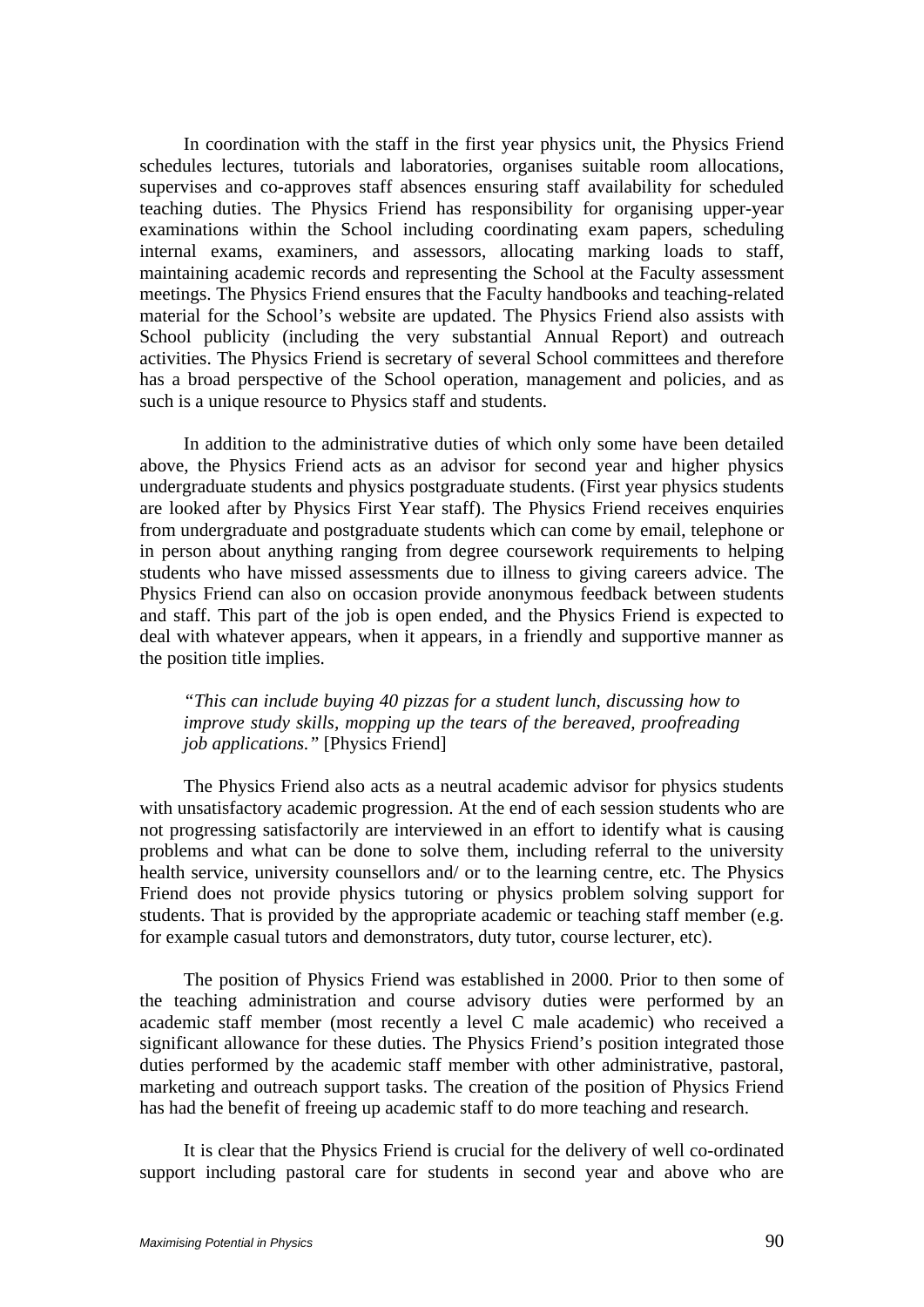majoring in Physics. Due to numbers (there are nearly ten times as many students enrolled in first year as in all upper years) and School structure the Physics Friend is less involved in the pastoral support of first year students. These students are more likely to approach the first year staff, tutors and laboratory supervisors for assistance than the Physics Friend. As the Physics men disproportionately teach students doing physics majors, their students benefit from the unique pastoral support provided by the Physics Friend, and they as academic staff members benefit from a corresponding reduction in the pastoral care they would otherwise be approached to deliver. The Physics women who disproportionately teach students enrolled in first year and/ or service courses do not benefit to the same extent.

## *5.4.3. Duty Tutor*

Female focus group participants suggested that the absence of a part time paid duty tutor was one reason why pastoral care workloads had increased. Previously part time paid tutors filled the position of duty tutor. Now the role of duty tutor is filled by academics (which is taken into account in the workload unit scheme). However, only a few academic staff, both male and female, volunteer to be available for this, leading to an imbalanced proportion of duty tutoring being done by few people. When asked why this might be the case, one female participant suggested that

*To some people [duty tutor] is considered to be a low level activity because previously it was a tutor's responsibility, not an academics.*  [Female academic]

Those who *did* volunteer as duty tutor noted that many of the students had come because they found their lecturer inapproachable or unavailable, or because their tutors had sent them. This raises the question regarding what the responsibility lecturers and tutors might have in addressing the questions of their students.

*I feel that [as a woman] you get stuck with the low paying things – like duty tutor. It pays very little in terms of [workload] units.* [Female academic]

## *5.4.4. Committee membership*

 While the committee membership of the female academic staff has increased in 2004, academic women are not represented in committees in equal proportion to the representation of academic men, particularly in the key decision making committees (e.g. Executive Committee and Research Management Committee).While is desirable that female staff be represented on key decision making committees in preference to the more administrative type of committees, a female academic focus group participant had a negative perspective of women's participation in committees.

*Women don't say anything and they aren't heard.* [Female academic]

However it is hoped that wider representation on a range of key decisionmaking rather than administrative committees may improve the confidence and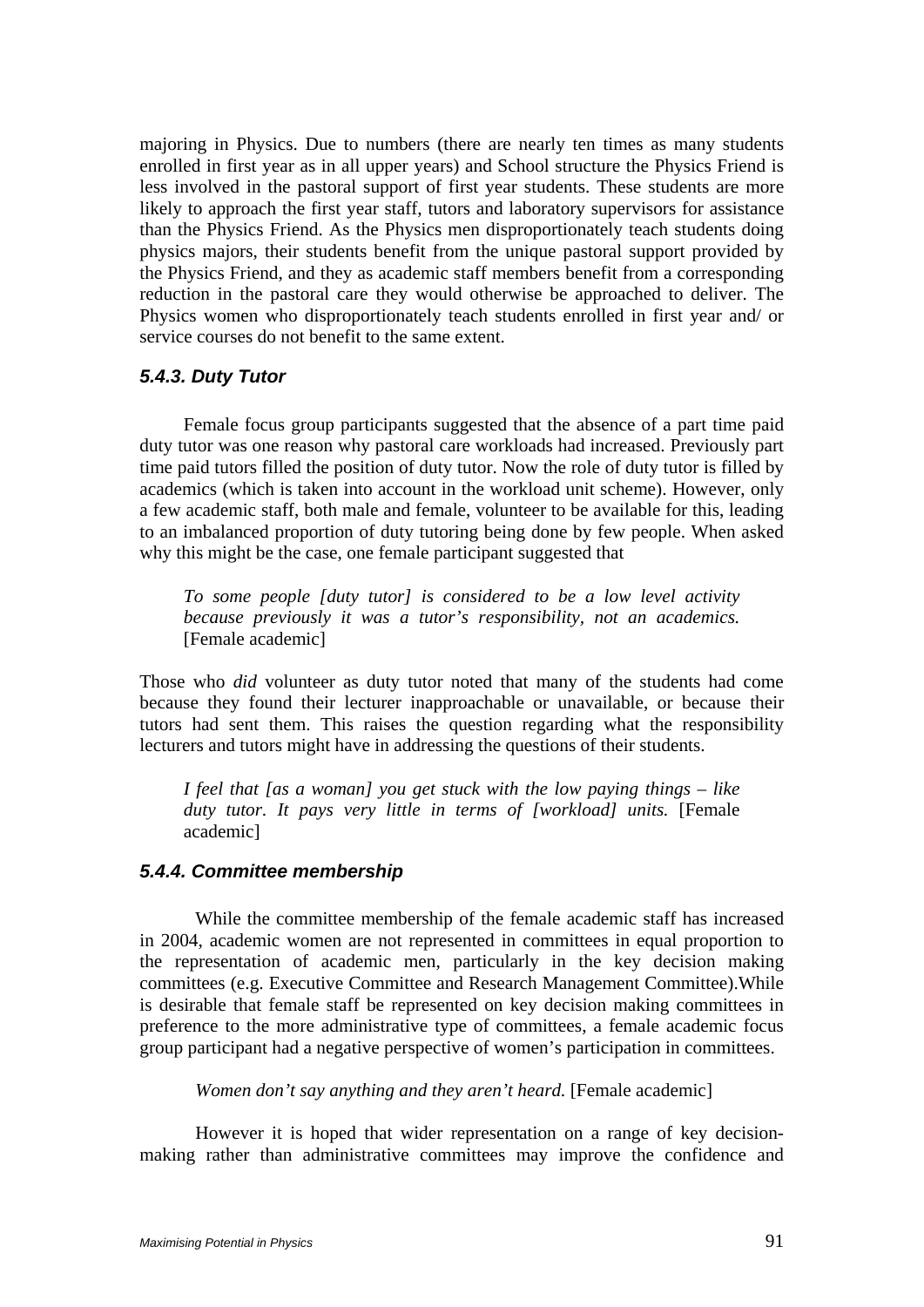visibility of women within the School management structure and enable the women to better contribute to decision making processes.

## *5.5. Gender related organisational issues*

When the academics were asked whether they felt they were able to voice concerns and complaints within the School, the responses of the men and women differed markedly. The male focus group participants agreed that they could speak freely about any concerns they may have. The female participants, on the other hand, felt that when they voiced any concerns or complaints, they were not heard, not taken seriously and sometimes they were negatively sanctioned as a result:

*You are not only not listened to, but you are made to feel stupid, that you are incompetent, that you are not organised, that you are not pulling your weight – which I've kind of wised up to.* [Female academic]

Some female participants agreed that if one were to complain about something in the School, "*things would only get worse"*. They felt this was related to their gender. In the words of another;

*I think women probably think twice about complaining because they feel they will not be taken seriously, but be seen as whingers…the problem here is that you can get a reputation as a trouble maker* [Female academic]

One woman academic related an experience in which she reported a case of bullying that she felt was not satisfactorily followed up at various levels of University management. This academic stated that the resulting situation*, "locally and institutionally, [caused] all sorts of problems for successful research output"* [Female academic] and that she perceived that in combination with other factors (e.g. lack of research funding and an inequitable workload allocation scheme) would adversely impact on her ability to get a promotion.

While the male academics did not relate such experiences or opinions, they did feel like they and the School had little voice or influence in University matters as a whole, and that a consultative process was lacking between academics and university management. Indeed, academic men and women commented on aspects of university organisation and procedures being arbitrary and unsystematic. One academic woman commented that "*University line management [does] not comply with written University policies"* [survey response]. The relationship between University management and the School, in terms of decisions that affect the School was also wryly commented upon by a male academic:

*…recently I've heard of some very odd things happening - we don't know what really goes on "up the hill". That's not very surprising because we aren't generally told what goes on up the hill anyway. We just hear down here and that's how we're affected by it.* [Male Academic]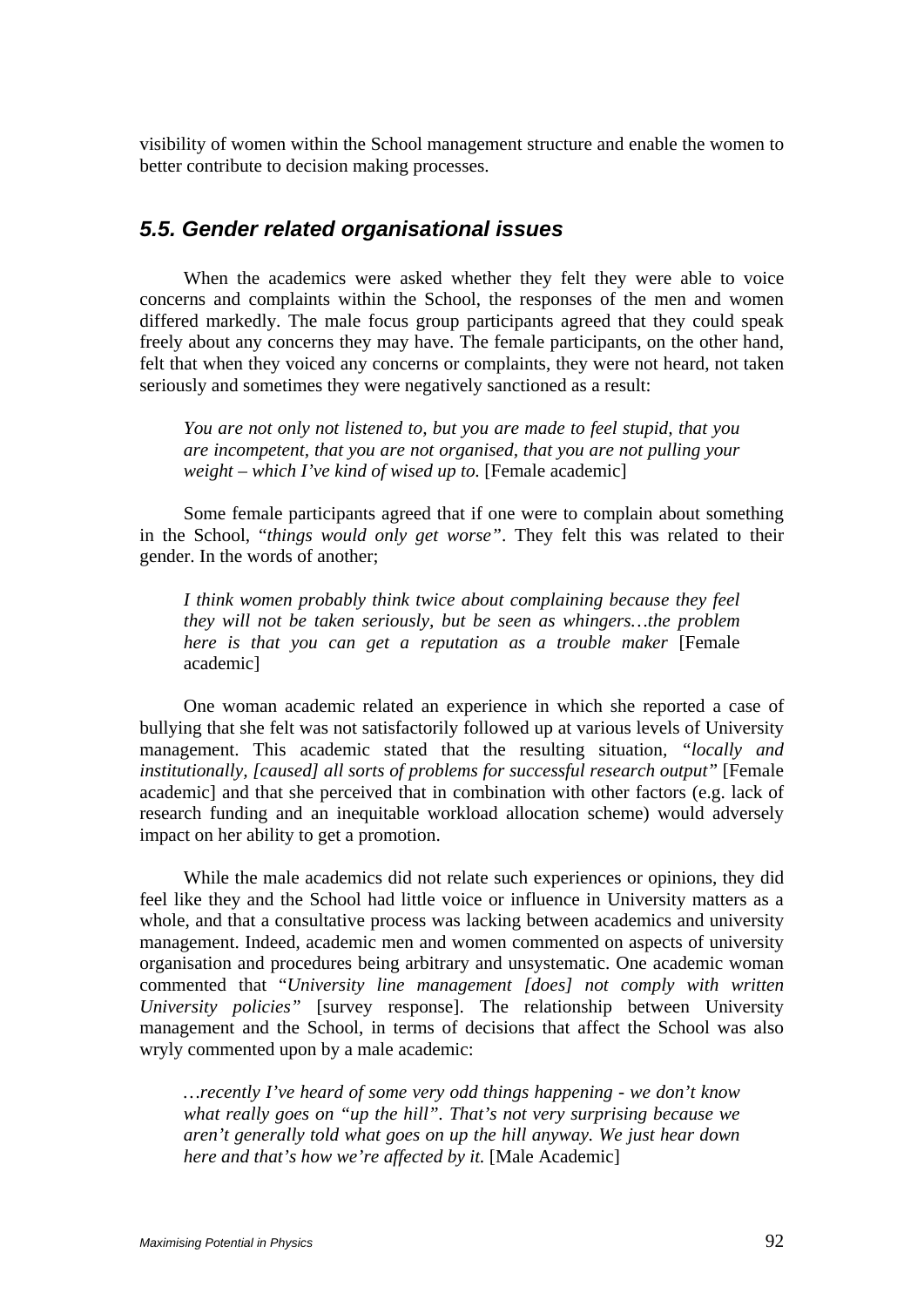## *5.5.1. Student relations*

While men did not feel that student complaints were a problem, some female participants did express concern over the way student complaints about academics were handled. They felt that students' complaints were not dealt with in a systematic or transparent manner. They felt that they would benefit from knowing what the complaint was, having an opportunity to discuss it with School management, and have the opportunity to address the issue. Women academics stated that student complaints were a problem because:

*the women do more face to face teaching… so of course we're going to generate more complaints... and we're more exhausted too* [Female academics]

The value of teaching reviews/course evaluations was questioned by a woman academic. UNSW has a formal process for teaching reviews/course evaluations in which all lecturers are expected to participate. Course and Teaching Evaluation and Improvement/ CATEI has been developed to constructively to improve the quality of learning and teaching via anonymous student feedback.<sup>27</sup> Some academic women felt that these evaluations are not necessarily good indicators of student's attitudes because student opinion varies throughout the session. Surveying students in the final weeks of a session, when they have large workloads and stress, can skew results. Academics reported that students complain and are resentful about the number of times they are surveyed, again affecting feedback data. In addition, noting the disproportionate allocation of service courses to women; physics service students and physics major students have different attitudes to their course which makes the evaluations problematic to compare. Students have a particular expectation of what they expect from a "good" academic staff member and failure to meet these expectations doesn't necessarily reflect on the quality of the teaching. It was felt that care must be taken in how (CATEI) survey responses are used, particularly in comparative situations.

## *5.4.2. Support from the School*

All the male focus group participants felt that the School was a "*supportive and inspiring environment to do research"*, and some, but not all, the women felt the same. It is important to note that those who felt unsupported carried some the highest teaching loads amongst the staff. The staff concerned were very disillusioned with the School's ability to support their efforts and meet the needs of some of its staff:

*I've done so much teaching and I've done so much for the School...the School is not supportive back...I use to think the people above you know what they're doing and if it's necessary that you have to do this job then you should be doing it. But I no longer think so because people just don't care…*[Female academic]

<sup>27</sup> 27 CATEI was introduced in 2004, before that a different form was used for surveying classes.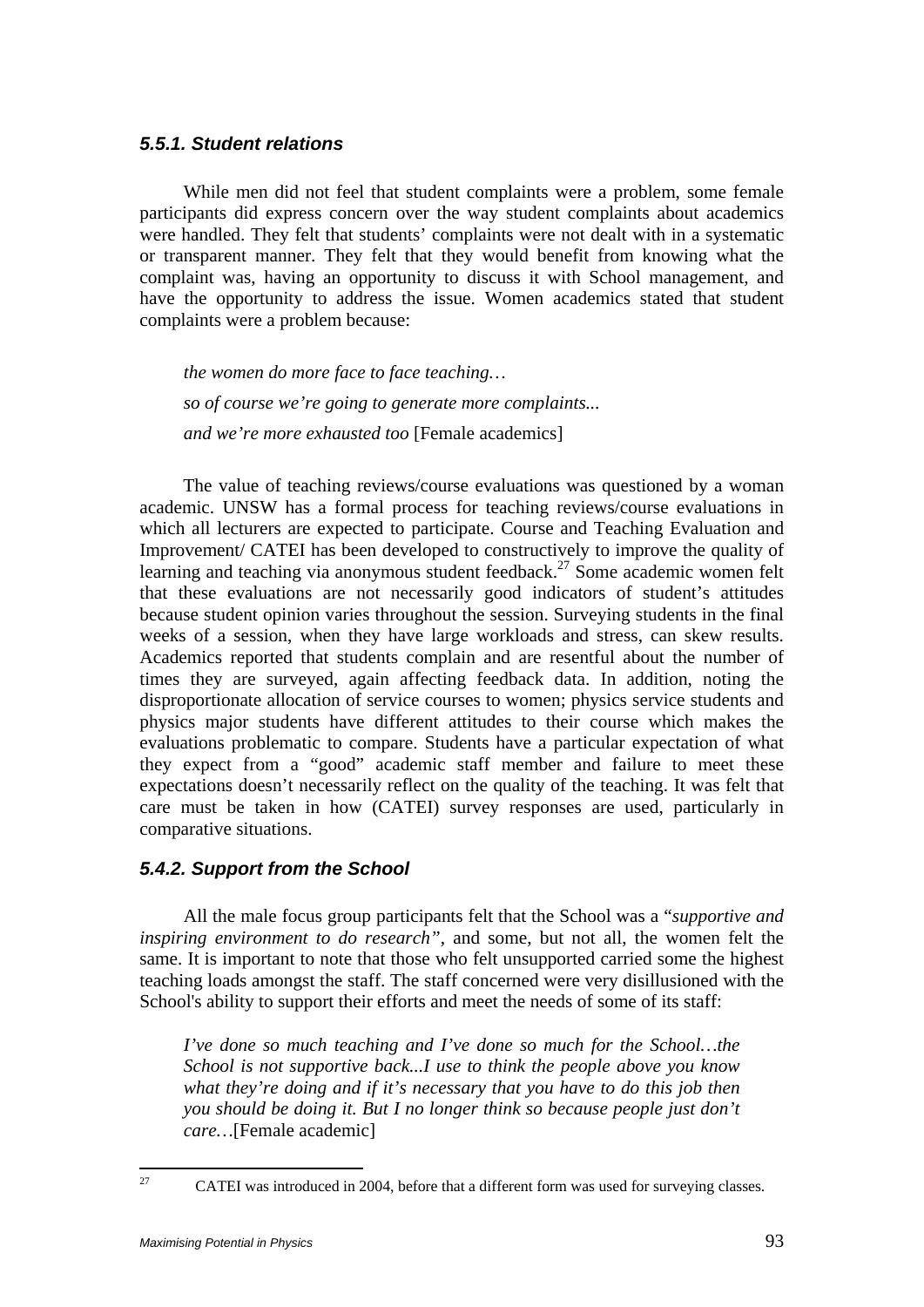The research of all academic staff is indirectly supported to some extent by the School. For example, the School budget provides for computing and IT support which is essential for all modern theoretical and experimental Physics research. However, this support is not distributed equally throughout the School. Some academic staff have the additional benefit of technical support within their research laboratories which has (in some degree) been funded from the School budget. Not all staff benefit and it is not clear on what basis this support has been allocated. This is an undesirable situation in terms of equity, and may further disadvantage those who for what ever reason have not been allocated technical support. These staff must either use their own research funding to hire the technical support they need, or if they have insufficient funding, must go without.

#### *5.4.3. Mentoring and collaboration*

When asked whether they felt there were networks that supported their career development within the School, a male participant noted that "*the mentoring side of things is very poor – it's not formalised in any wa*y". Some female academics felt they had good mentoring support, while others felt they had no support at all. All agreed that it helps to have the support of a senior male academic within the School, with the experience and political weight that it brings, but care was necessary because sometimes the support may backfire.

One female participant stated that there was more often competition rather than support and perceived this to be the case within research groups as well as within the School in general. While some benefits were acknowledged, some female academics reported that the down side of collaboration, particularly with a male academic was the possibility of one's work being used to the other person's benefit at the cost of recognition and reward of one's own work. In some cases this occurred because other academics assumed that male academics were the principle contributors:

*There is a perception that if you have a paper with a senior male, the senior male did everything. That's why I only publish in my own name now* [Female academic]

Some women found support from their spouses, who also worked within physics. However this could be both enabling and restrictive:

#### *We've found that people assume that our husband is the senior partner or the driving force* [Female academic]

For this reason, some of the women have decided not to research or publish with their husbands.

In other cases, credit for collaborative work may be claimed by or attributed to one of the collaborators for various reasons (e.g. seniority). Thus, while collaborations in research and teaching development can be advantageous, they may also avoided be by the women because of the risk of losing credit for their own work. Unfair collaborations are of course not a unique problem for women researchers, however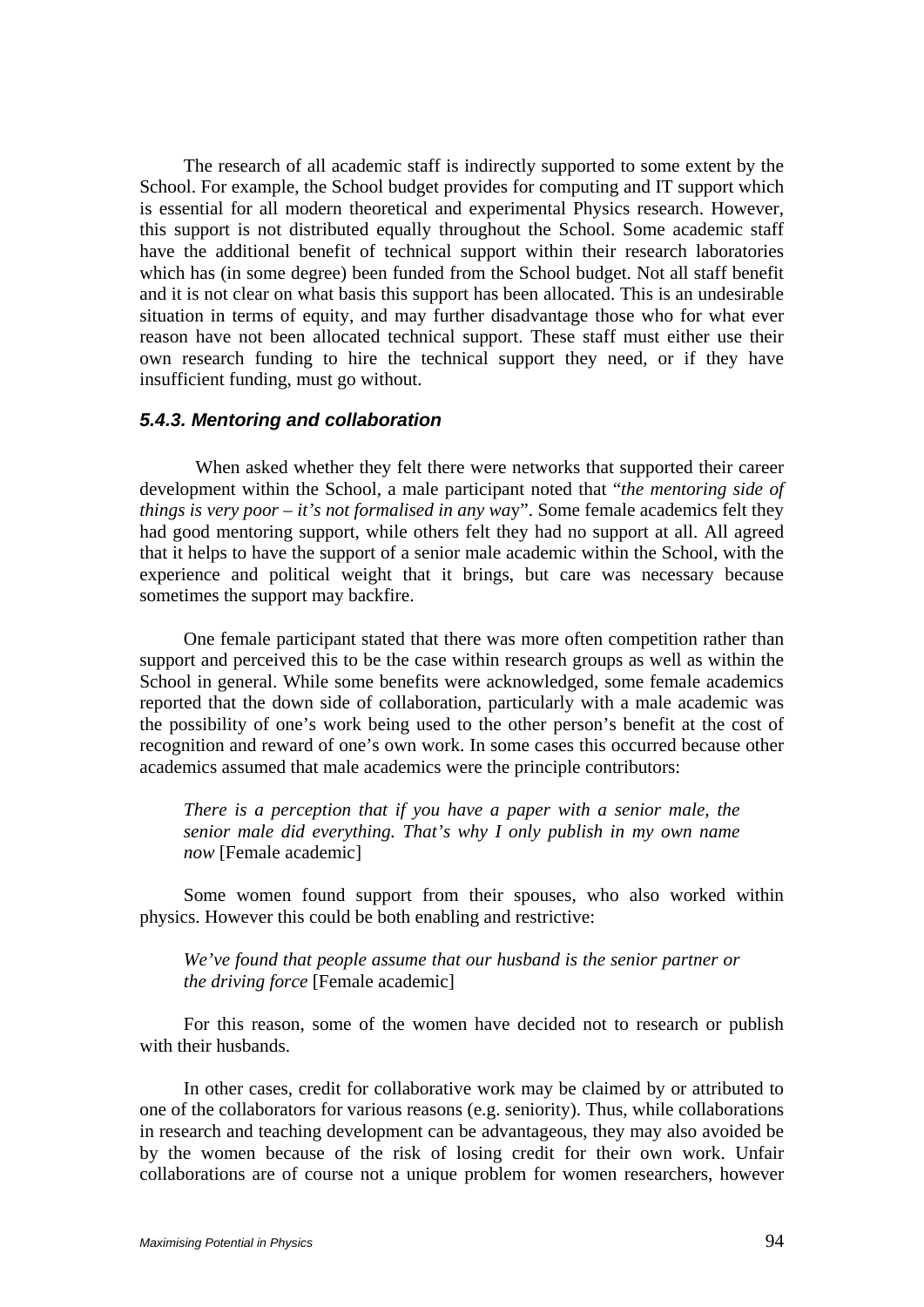many of the women had experienced this sort of exploitation previously (not necessarily at UNSW <sup>28</sup>). As a result, some female academics were wary or reluctant to enter into collaborative arrangements.

Such cases suggest that a formal clarification of mentoring and collaboration roles and processes is required so that the allocation of responsibility, work loads and recognition is not left to the ambiguities and misunderstandings that can arise in informal arrangements.

## *5.4.4. Promotion*

*Although it is never official, people [in promotions] will say off the record that they will not take teaching into account.* (Male academic)

Focus group, survey and statistical data show that career advancement is very much dependent on research productivity and that this is manifest, particularly in the promotions process. All survey responses from staff indicated that they would seek promotion on the basis of research, either exclusively or primarily if in combination with teaching and service. Thus, according to the focus group participants, the general attitude among academics – particularly successful academics – is that

*Research is the most important thing and teaching is a thing that they have to do. Research is what counts.* (Female academic)

The academics most negatively affected by the prioritisation of research over teaching are those with heavy teaching loads and/or few "research resources" (including for example a research team of PhD students), such as junior academics and those with high teaching loads (quantitative data shows that women primarily, but not exclusively, fall into both these categories). This is because teaching and related administrative and pastoral care activities compete directly with research activities for time, and teaching holds less weight than research in the promotions process. This is particularly disappointing when the academic is not recognised for the teaching load with a high number of contact hours and associated pastoral duties:

*When I went for promotion, someone from the committee said [that I've] "got an enormous amount of teaching" and that I'm "too eager to take on teaching" … they'd just say "you haven't published very much, isn't that terrible, and you didn't get any grants" … I've been penalised for having this enormous load of teaching that's being varied all the time.* [Female Academic]

<sup>28</sup> 28 Some more recently recruited members of staff said that despite the issues at UNSW, they felt that UNSW is *"better"* than their previous place of employment.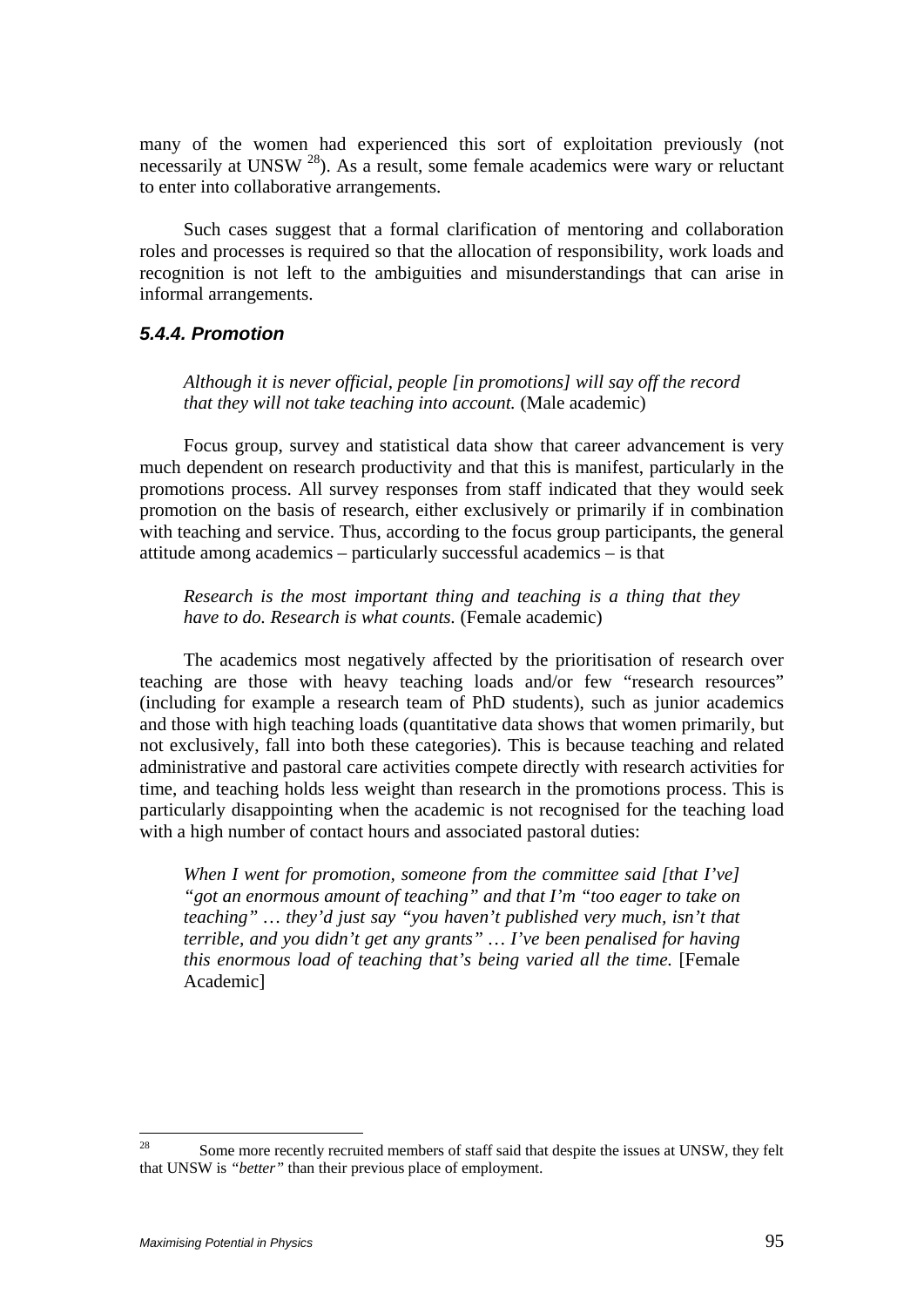#### *5.5.5. Domestic circumstances and carer responsibilities:*

#### *Primary carer responsibilities*

All female survey respondents have partners and children, although the children range in age from very young (under one year) to teenage and upwards (with many still dependants). Over half of the male respondents have partners and children, and the remainder are single or have partners and no children. Carer responsibilities are carried by the women in most cases. All the women academics are primary carers (or were, when their children were young). One male academic respondent reported equally sharing caring responsibilities and none of the other male academic respondents are/were primary carers. Similarly, half the academic women and one male academic reported having additional caring responsibilities (such as aged parents or sick relatives).

All focus group participants acknowledged the impact that having a family had on career progression. Interestingly, the male participants went into more detail on their experiences and thoughts on the negative affects primary care responsibilities might have on one's career, noting in detail the kind of support provided by their spouses. For example:

*To be honest, I just can't work out how people with families do it. I just manage to do my job provided I spend 10 or 12 hours a day here. But if I did have a family I don't know how I'd get around a job. I might well be on half time.* [Male academic]

*I have a family with a very supportive wife. Travelling and working long hours…if it hadn't been for that…well, I think it's a very important factor to my success.* [Male academic]

For the female academics the effect of family responsibility did not draw as much comment other than stating that it resulted in disengagement from academic work, a statement supported by survey results. The lack of explicit comment in the focus group may be due to the fact that all the women are mothers and integrating the demands of family life and academic life at UNSW is an experience they take for granted.

#### *Family, mobility and sabbatical leave*

It was stated in the women's focus group that primary care responsibilities and spouse's careers did impede their mobility. This in turn affected their ability to take Special Studies Program (SSP) leave (i.e. sabbatical leave). SSP leave is pivotal for the development of academic staff members research.

*(sabbatical leave), for me has been what has kept my research career going. Every three or four years, I get a chance to rejuvenate and do*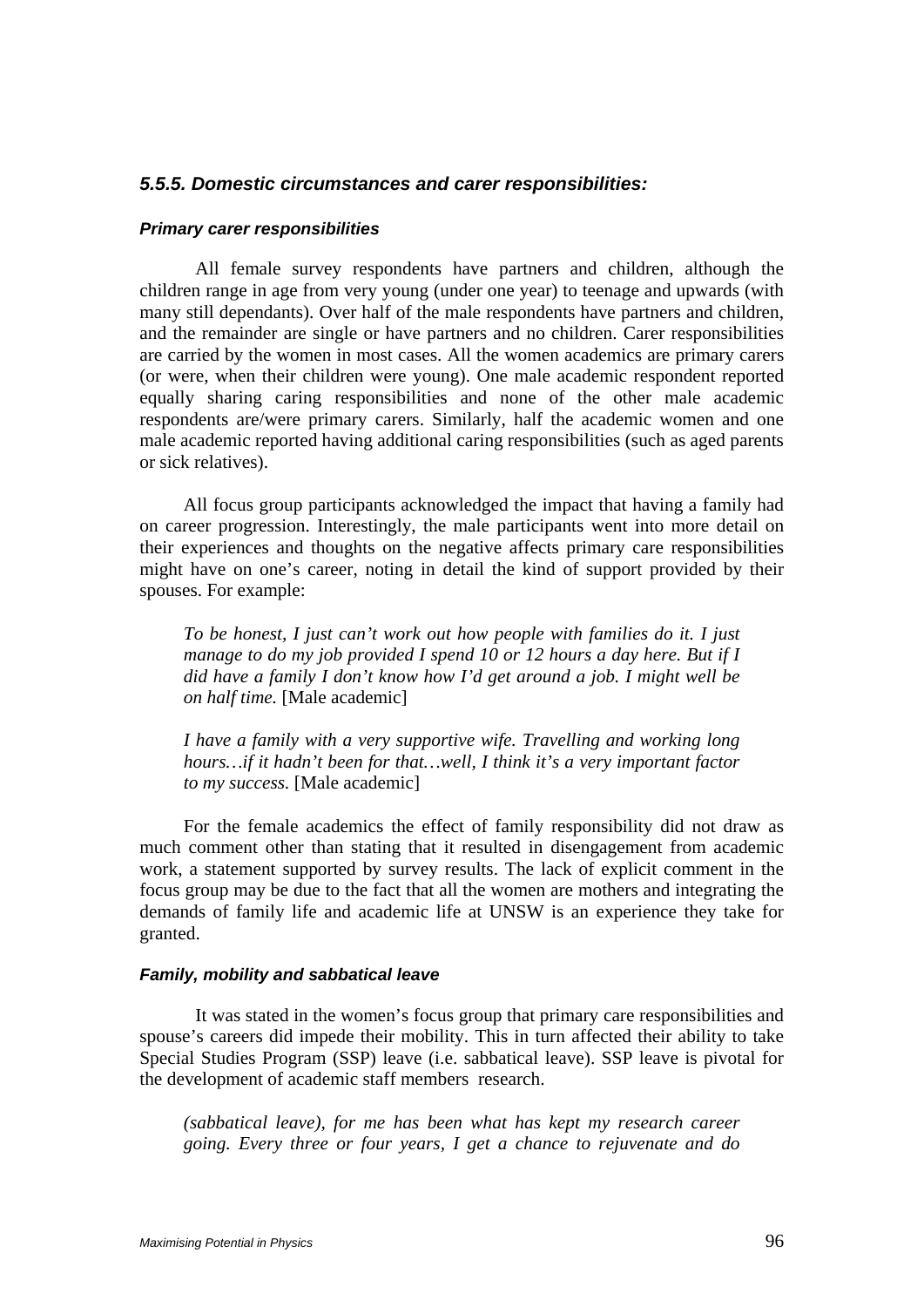*research. If it wasn't for that, I would have faded away by now I think.*  [Male academic]*.* 

When the children of male academics were young (usually at the pivotal early stages of their academic careers), they were able to relocate for SSP with the support of their spouses/ partners. The majority of the spouses/ partners did not have career obligations and were able to look after their children. Indeed, one male academic stated that it enabled him to have time with and travel with his family. Of the female academics, few were able to take SSP because of their family responsibilities particularly when their children were young. In addition the spouses/ partners of the women tended to be older and in more established in their careers and were not available to travel as the SSP system requires. Until 2004, only one of the current physics women academic staff had taken SSP. The recent option of teaching release is much more compatible to the personal situation and responsibilities of the physics women. When this option was made available two long term physics women academic staff members took leave for six months in 2004 and 2005.

#### *Family and Time*

The impact of breaks in a science career were universally acknowledged to be detrimental.

*If you have to take time off in science, for whatever reason…you can't seem to get back into it.* [Male academic]

The clearest impact families had on career was the time taken to raise children. The staff survey showed that most women had primary care responsibilities and all but one of the women took breaks from *full time work* in physics. The length of time for these breaks ranges from 3 months to 8 years with the average length of time over 5.5 years. Some women worked part time in physics during this period, usually in a teaching role. In comparison, all the male respondents had no primary carer responsibilities and one staff member shared primary carer responsibility. None of the male respondents had breaks from full time work in physics. However, two male focus group participants presented a constructive equivalent: they had changed fields of research within physics and their words shed some light on the impact that breaks from work have on one's career progression irrespective of one's gender:

*It was like having been out of the game for about four years. Suddenly all the invitations to give invited talks disappear because you're new to the game and you're having to pay your own way to go to conferences…you start to think. 'Oh gee, I'm a junior researcher here; no-one knows who I am.* [Male academic].

#### *Consequences*

Some academic women believe that they are unfairly judged by some (sometimes newer) members of staff to be mediocre or of lower ability because they have not been promoted at the same rate or to the same levels as their male colleagues of similar age. It was felt this erroneous perception is due to a lack of understanding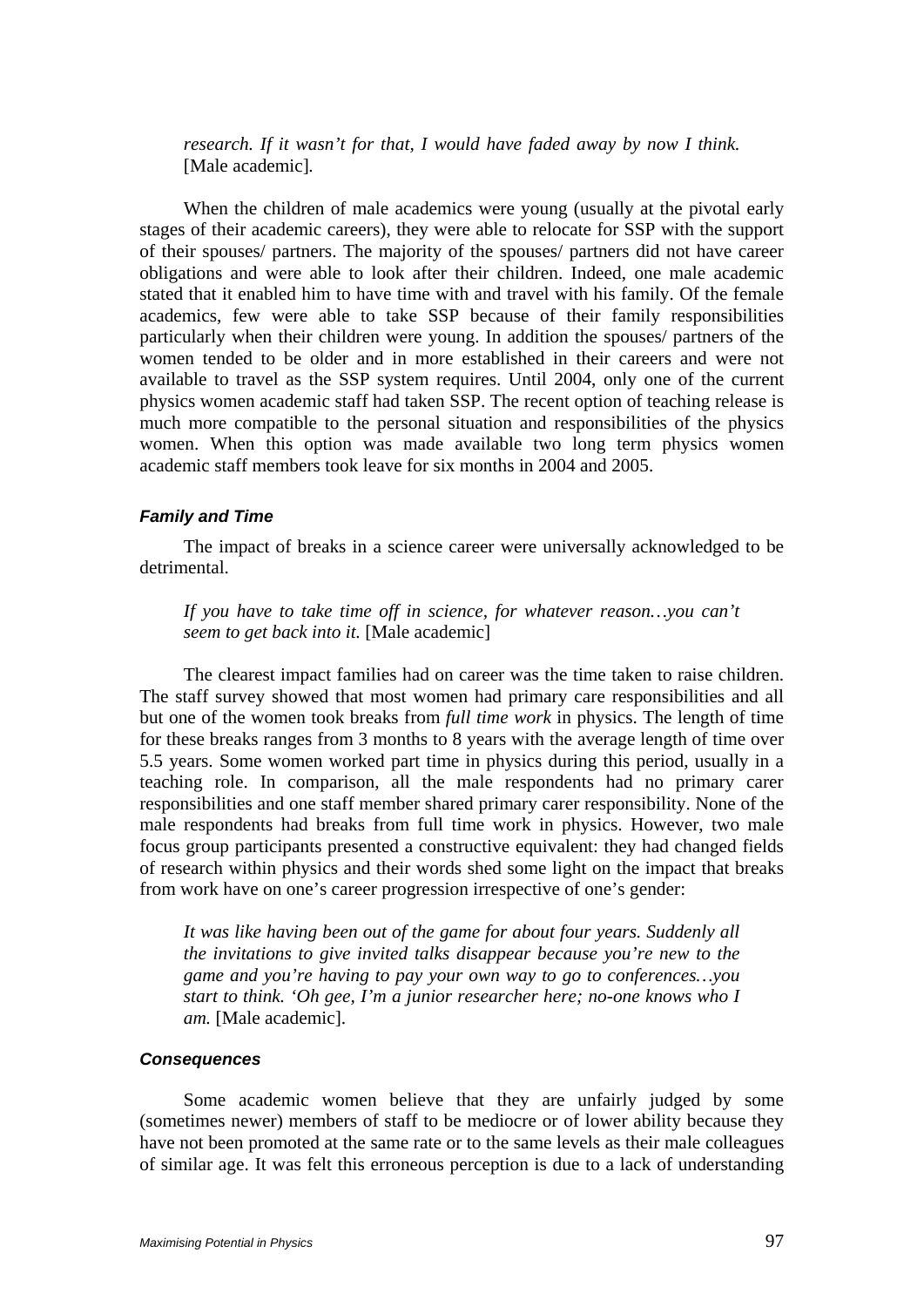of the impact of a non-traditional career path and a lack of appreciation of the restricted opportunities that some of the women had experienced during their careers.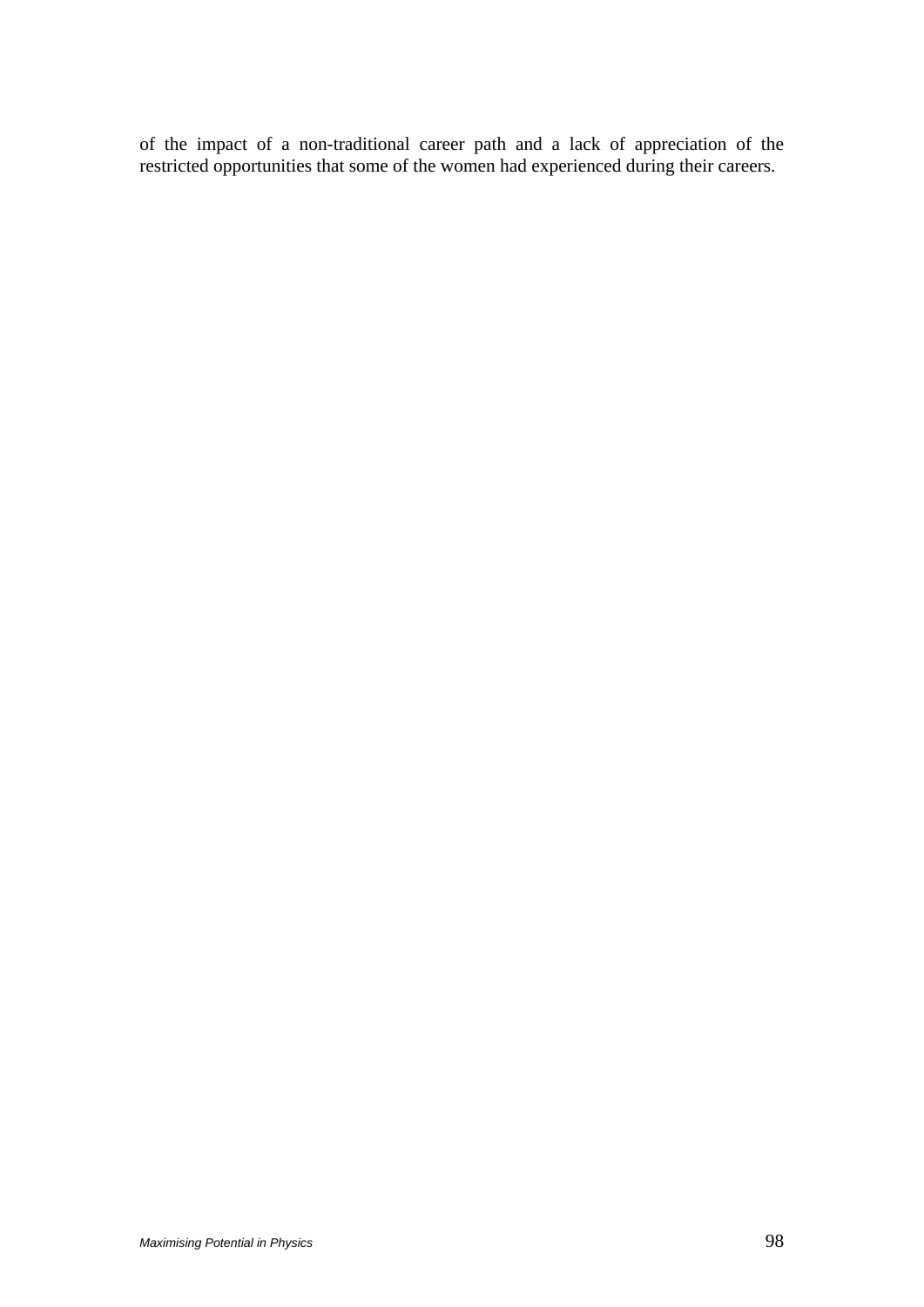# *6. Emerging Themes*

The findings of the empirical research indicate that there are several explanations for why the average performance as indicated by academic progression of the academic women in the School of Physics, University of New South Wales is not equal to that of the academic men. Several issues have arisen from the research, related to the success of all academics in the School, and highlighting in particular the situation of women academics, junior academics and academics with heavy teaching loads.

# *6.1. Teaching versus Research*

Over 95% of School of Physics teaching academics are considered research active according to Department of Education Science and Technology (DEST) standards and derive great personal and professional reward from their research. Similarly, the academics participating in this project contribute significantly to teaching. However, the relationship between teaching (service) and research is often perceived to be a problematic one in the University.

Academic women and men who carried high teaching loads expressed concern over how academic work is valued, and what is considered "valuable" academic work. It was felt that teaching was much less valued than research in the University and in the Faculty, particularly in the promotions process. Although there are some awards for teaching, these were perceived to be merely cosmetic because staff are not confident they are seriously considered in the promotion process. New University promotion guidelines may allay some of these concerns in the future, if their implementation can be demonstrated to produce the desired more equitable outcomes (http://www.hr.unsw.edu.au/academic.htm). However, recent attempts by University management to encourage the publication of work on teaching innovation are seen as recognition of research-style work, not the "plain hard work of teaching" (Physics academic woman). Indeed it is felt that as a result of the University's previous promotion policies, the responsibility of teaching has become a burden that prohibits research work and thus career opportunities.

In terms of the School's own systems, although these are established with the aim of fairly redistributing workloads amongst staff, this study has found that they have evolved into systems that reinforce and perpetuate inequitable teaching workloads and responsibilities. The distribution of workloads via the current workload unit (WLU) scheme needs to be addressed. Some levels B and C academics (women and men) observed that some measures of research productivity, such as external grants and publication numbers, can be misleading indicators and need to be revised. Furthermore, the WLU scheme can be detrimental to academics who for various reasons, have low research output (according to WLU measures). Whilst the WLU scheme gives allowances for research productivity, it does so at the expense of academics with prohibitive teaching loads. They cannot write up research because of their teaching load, therefore they do not get WLU allowance reductions; therefore they have to teach more, which feeds back into the cycle. This self perpetuating *"downward spiral"* [woman academic] is exacerbated by the weighting of lectures, tutorials and laboratories in such a way as to increase contact hours of lower level, teaching intensive academics (see section 4.5 and 4.6). Male and female staff with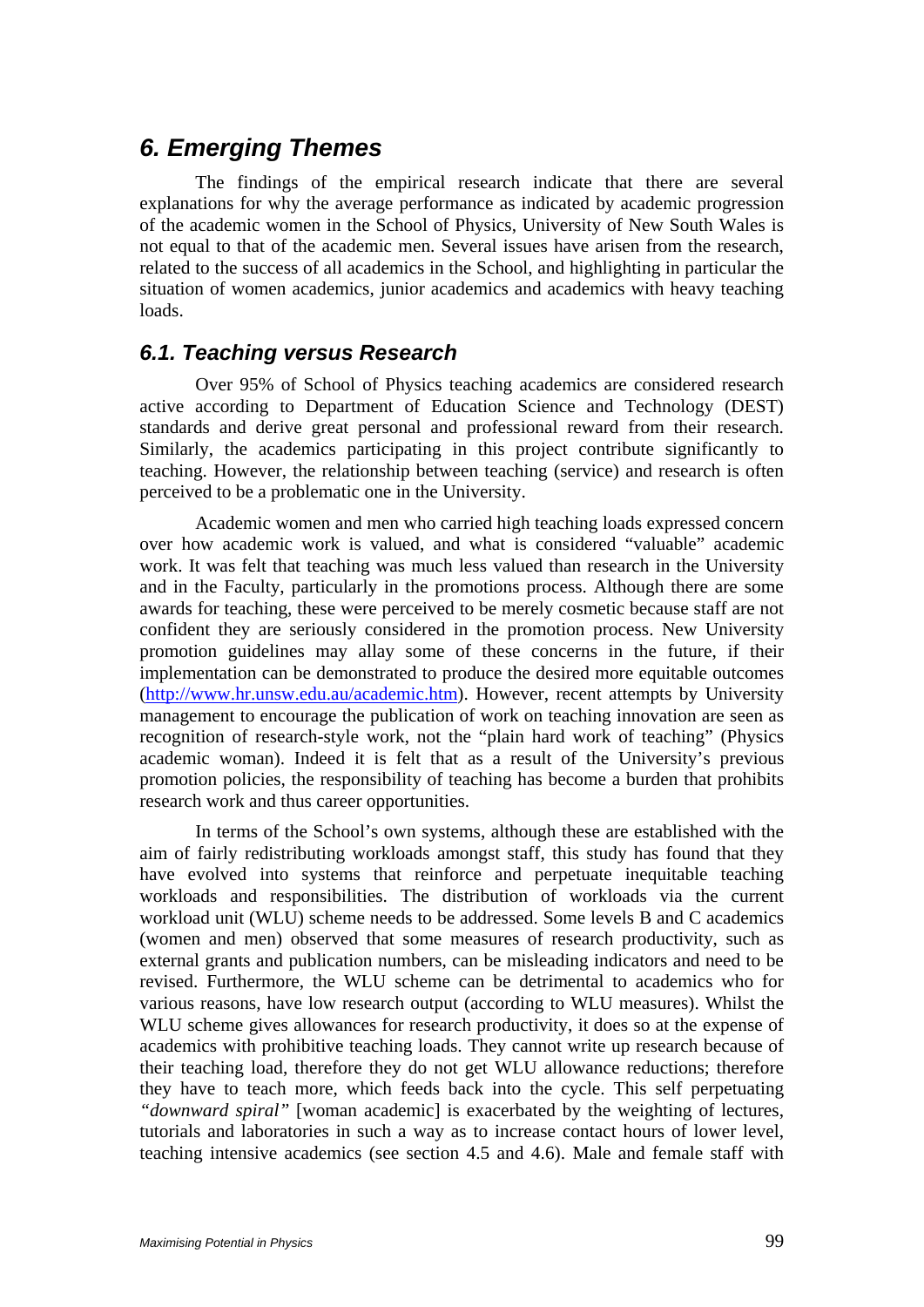higher teaching loads and contact hours (e.g. level B and C academics), find it very difficult to progress their research.

# *6.2. Workload*

The fact that women academics, comprising 21% of the academic staff, average more contact hours per workload unit than academic men and carry 70% of the service teaching – the "bread and butter" of the School – is a stark indication of the workloads they carry (these figures are based on timetabled hours and beg consideration of unquantified administrative and pastoral work). In general the physics women have large physics service course teaching loads and small physics major course teaching loads. In contrast, the senior academic men have higher proportions of physics major courses to teach.

This imbalanced representation has several consequences that impact on equity and gender issues. Firstly, physics major students can complete a degree without being taught by an academic woman, thus perpetuating the idea that women play peripheral or service roles in academic physics and denying all students female academic role models. Secondly, academic women do not get the opportunity to teach students with a primary interest in physics, nor to experience the related satisfaction of witnessing student's scholarly development. Third, an established teaching relationship often informs a student's choice of supervisor, thus women are by default not considered and miss out on potentially mutually beneficial research supervisory relationships. Finally, high service teaching loads are time consuming and exhausting, with high student enrolments, and thus impact on research productivity and increase the probability of student complaints against that academic staff member. The strong feeling amongst level B and C physics women and men with high teaching loads, is that systems by which academic work is recognised must be reformed and that the distribution of teaching work amongst staff must be equitable and representative.

# *6.3. Increasing Teaching and Administrative Workloads*

Similarly to academic staff in the School of Public Health and Community Medicine (EADU &SPHCM, 2004), academic men and women in the School of Physics commented on the pressure of increasing workloads and the reduction in administrative and financial resources. For some staff, the increase in administrative and teaching workloads has meant restricting time spent with students, whilst for others research time has been sacrificed. Academic women were more likely to fall into the latter category, resulting in further disruption to and degradation of their research productivity and promotional opportunities suffered. In both cases time pressure has impacted negatively.

# *6.4. Gender as an Issue in the Workplace*

Of the academic staff who participated in the focus groups and surveys, more academic women were conscious of gender as a feature of their experience of academic work than academic men. Furthermore, the dissatisfaction of the women academic staff with their teaching and research conditions, their prospects for promotion, and their treatment by either the students or the staff contrasted greatly with the academic men's satisfaction with the same.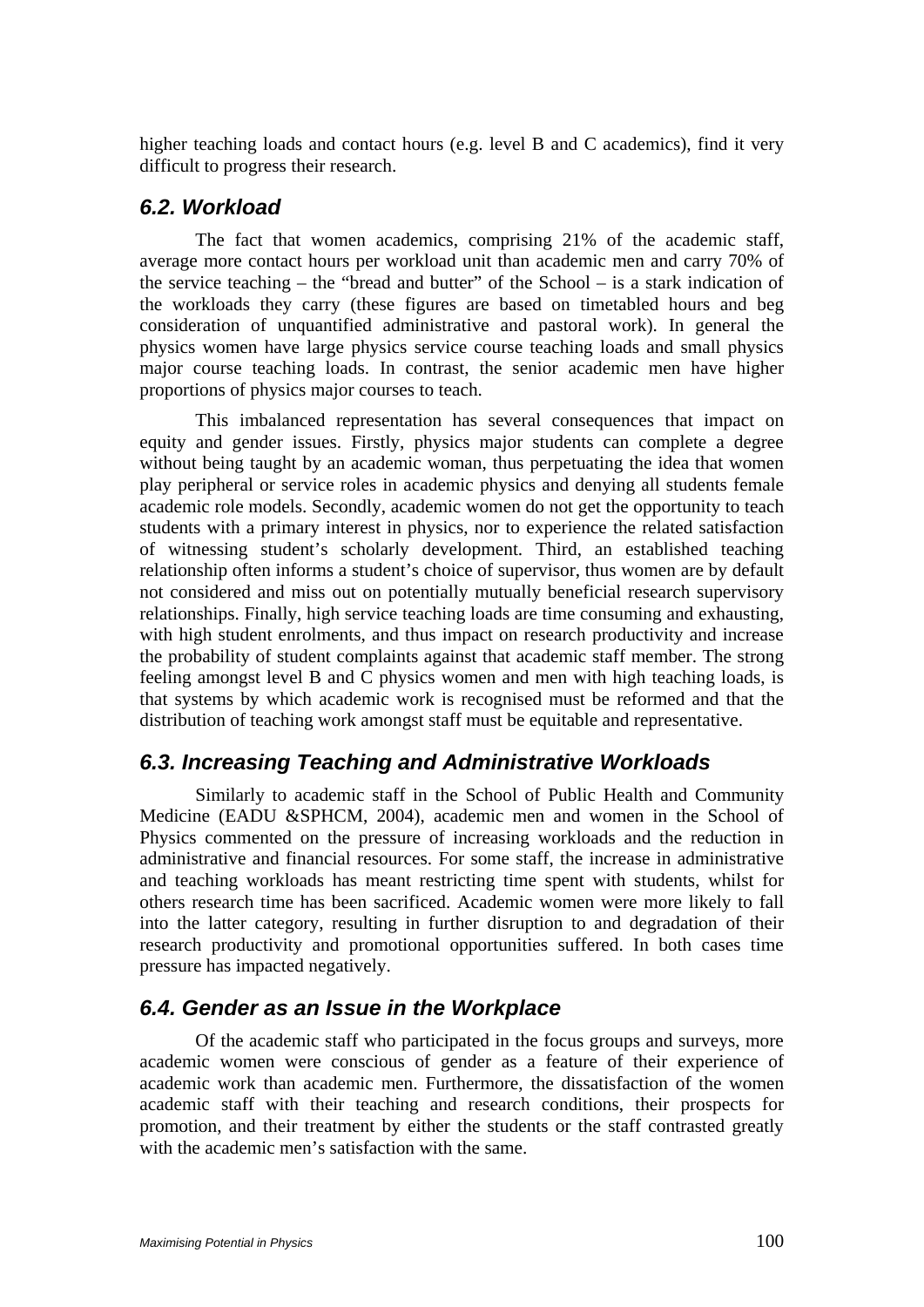Overall, women academics felt that their experience of academic work was not the "norm", in comparison with their male colleagues, and that this was related both directly and indirectly to their gender. There are both objective and subjective ways in which this occurs.

Women's (gendered) social roles both inside and outside of work impact on their access to opportunity in the academic work place. As mothers and/or primary carers as well as academics, women must divide their energies between these competing priorities. The objective factors of (a lack of) time and mobility have recurring impacts on women's academic work and career progress, particularly in light of the failure to usefully accommodate the alternative career paths women may take in light of their social responsibilities.

Although the women academics did not directly state that external care responsibilities competed with work for time, it is apparent in their survey responses regarding time use that they spend more time on domestic duties than their male colleagues, and that this competes with time spent on academic work. In addition, survey responses indicate that for academic men and women in particular, the early stages of career establishment often overlapped with childbearing and raising families. The impact on career progression for women is significant in contrast to men. Access to opportunities that require mobility and time (such as post-doctoral research, participation in conferences, special study program or sabbatical leave (which previously required academics to travel), etc., is severely limited when one is primary carer. To illustrate this point: male focus group participants felt that the first five years of their academic careers were crucial for establishing a research field, publications record, grant record and international reputation. They also felt that they would not have been able to achieve their current standing had they had primary care responsibilities.

There are also subjective ways in which gender affects women's academic work and career. Women felt that the types of academic work that they chose, and the way in which they engaged with their work was different from their male colleagues. For example they felt that they often did more of the invisible (unquantifiable, untimetabled) or under-appreciated (lower status) work such as pastoral care, and service teaching, laboratory and tutorial classes which were time-consuming, but did not bring them recognition or material benefit. However, they also felt that this work had to be done and was a responsibility of academic staff as teachers. They did this work because they chose to (which may be attributed to a gendered difference in attitudes to teaching responsibility), because the work was assigned to them (some of the women thought that this was a result of others perceiving them as "teachers" and "tutors"); or because nobody else was doing it and it needed to be done.

The women also felt that they had to work harder or prove more in order to be respected in the same way their male colleagues. Interestingly, this pertained to the School and University, but not in the international arena of their field of expertise, in which they felt they were generally valued equivalently. Women academics noted that they were not always treated with the respect and regard that they felt they deserved, and often questioned whether they would be treated the same way if they were men. They felt that they had to work harder to gain respect that was often automatically given to their male colleagues, for example, by students (although other examples were drawn from interactions with industry representatives, academic and non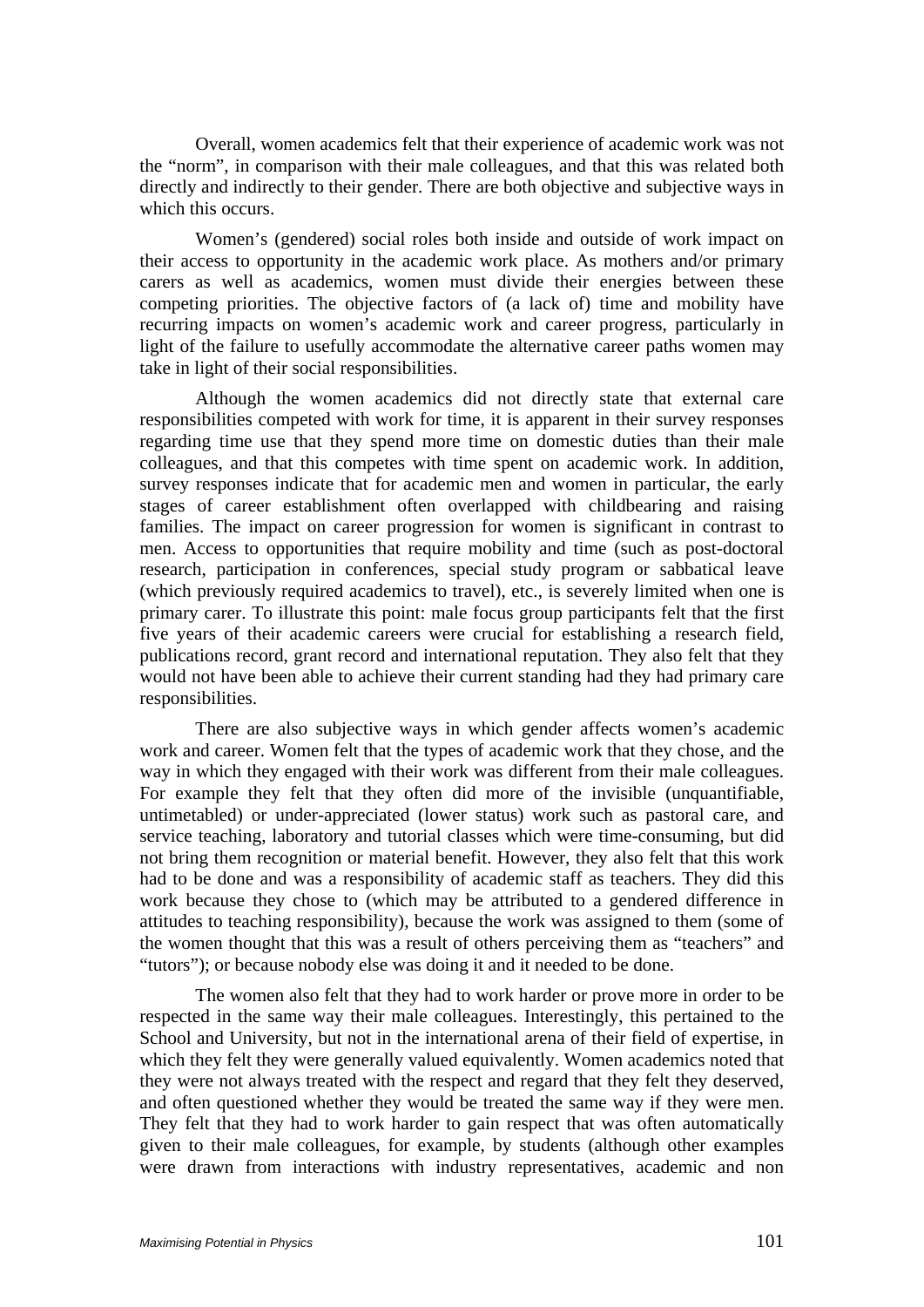academic university staff as well). It is for this reason that the women participants stated they were wary of collaborative work with male academics (in particular senior male academics) because they were assumed by others to be "assistant" or "junior" rather than co- or primary contributors.

Many of the women participants stated that they avoided voicing any disagreement or complaint about School-related issues because they felt that, as women, their concerns would be dismissed, nothing would be done, and/or that they would be negatively sanctioned as a result. The individual academic women assumed they alone were hesitant and were surprised to find that the others in the focus group felt the same way. Some women academics also felt that when complaints made against them (e.g. from students), they did not get the opportunity to hear or address the complaints. These issues highlight the importance of following transparent and objective processes for addressing complaints and disagreement so as to maintain objectivity and to encourage open communication within the School and to obtain feedback and resolution so that the same problems do not arise in future.

The academic women also felt that they had little input into the operation of the School. This is in part due to the fact that generally only associate professors or professors can hold administrative and managerial positions, and that membership in the most influential committees which may be automatic for professorial staff is by election for the less senior (mainly female) staff. This is an indirect result of gender because access to opportunities that enhance promotion chances are influenced by gender, as discussed briefly above.

# *6.5. Organisational Change and Gender Equity*

## *6.5.1. School Organisation*

As academics in physics both women and men understand what to expect of their work conditions and career opportunities. However, the chance to fulfil these expectations can be undermined by existing organisational culture and process, political policies and work conditions. Unfortunately, the ubiquitous and often uninformed explanation for "poor performance", in the rhetoric of corporate management discourse, is a lack in individual ability or application. With reference to the performance of women in the work place, it is also convenient even as recently 2005 to fall back on biological determinism to explain why women do not perform at the same level as men (*c.f.* Harvard president's 14 Jan. 2005 speech at the 2005 NBER Conference, (Summers, 2005)). Perhaps what the Maximising Potential in Physics project shows best is that the performance of the women in the School of Physics is indeed influenced by their gender, not due to genetic predisposition, but as a result of the differences in social and cultural conditions under which academic men and women work. As women, the organisational environment had default roles for them to play which are created and maintained by organisational culture and processes and personal interactions that are difficult to change. Academic staff own gendered perceptions of their roles also contribute to this situation.

This situation is exacerbated when forms of academic work, such as teaching, teaching innovation and administrative work is perceived not to be sufficiently recognised by the promotions process (arguably the only process in which the full range of academic work can be formally recognised). The frustrations arising from the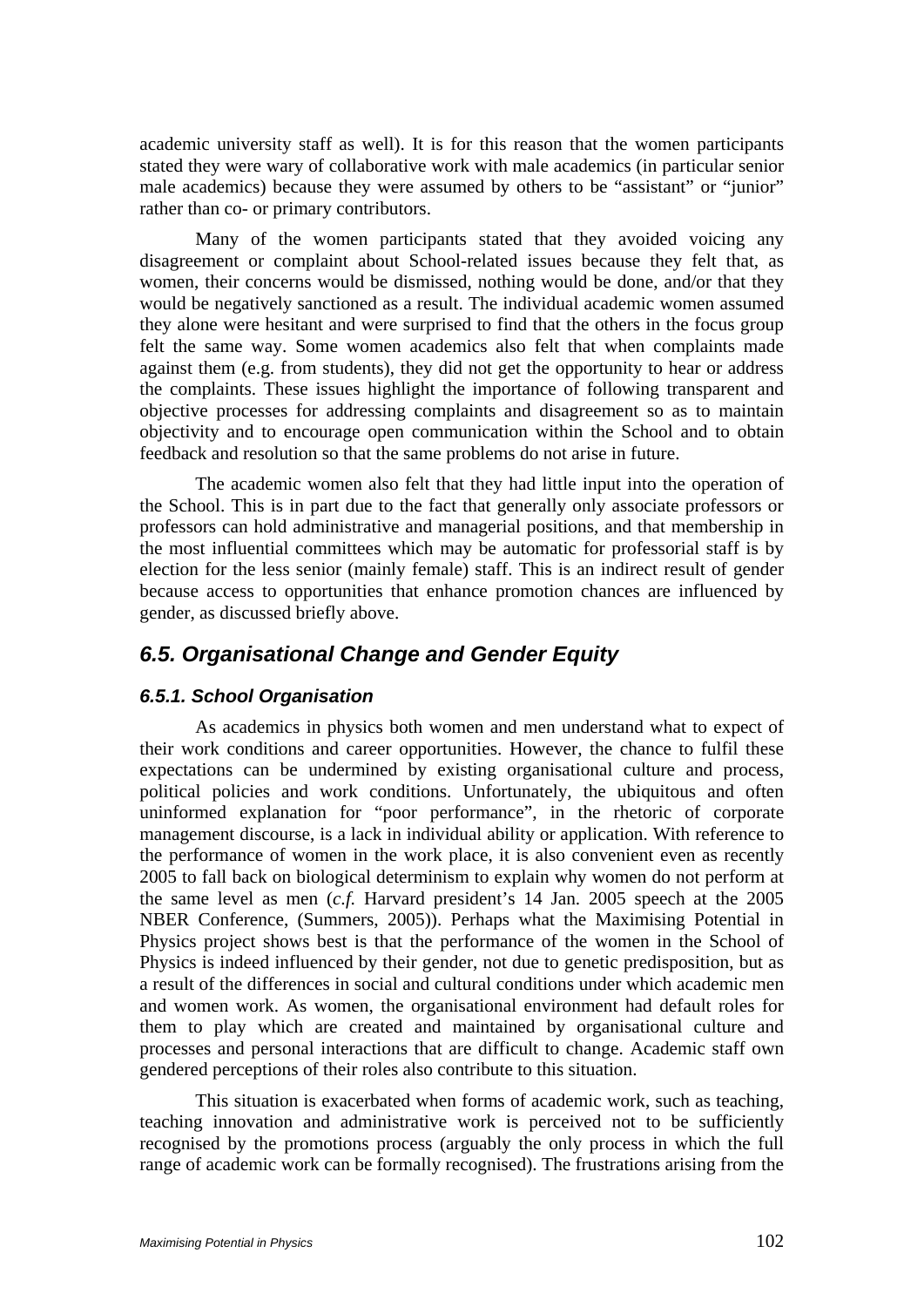contradiction between University management assertions of the importance of teaching and the lack of recognition for the "plain hard work of teaching" is considerable.

Even the intrinsic rewards of teaching are diminished in some cases, with most of the women in the School of Physics teaching students in service courses (i.e. a course providing targeted basic physics instruction to students majoring in other areas of science or engineering) and thus not having the opportunity to follow the students' intellectual development throughout their degree. The reward for teaching a student with a sincere passion for physics is quite different to teaching a student from another discipline studying a compulsory basic service course. Physics is sometimes (often?) perceived by people who are not physics aficionados to be a difficult and dry subject. The service course students may be less receptive to the subject matter because of negative perceptions of the difficulty of physics, and therefore effectively teaching physics service courses requires special skills and dedication. These service students may also need extra help and encouragement. Additionally, it may be more difficult for an academic staff member teaching a service course to get a positive anonymous student feedback assessment via class surveys.<sup>29</sup> Furthermore, the stress and pressure of high teaching and administrative loads can impact on the quality of teaching and the number of student complaints.

## *6.5.2. Faculty and University Organisation*

The Probert Report (Probert, 2002) identified that the working lives of most academic staff are particularly influenced by the leadership in their particular School or Faculty. However, beneficial policies and practices can be used to improve the situation across the University. As a result of the UNSW Gender Initiative, including the research and recommendations developed in the Probert Report, a variety of innovative University policies were initiated in 2003 to improve gender equity in academic employment. These initiatives include Women's Promotion Workshops for women applying for promotion to level D (identified as the level at which University and Physics women's career progress generally stalls), UNSW Staff PhD Completion Scholarships of up \$10,000 each; Special Studies Leave rules have also been changed to allow this leave to be used for PhD completion; Career Advancement Fund of \$10,000 for women academics returning from maternity leave to help re-establish their research careers; Vice-Chancellor's Childcare Support Fund for Women Researchers to a maximum of \$1,200 per application to assist with additional childcare costs; and an annual program of Equity Initiative Grants of up to \$10,000 each to enable staff to investigate or initiate innovative research or programs related to gender equity. $30$ 

The University's innovative policies and programs were developed to address the needs of the average UNSW woman. However many of these policies are not relevant for the current cohort of Physics women as all of them have PhDs and most of the children of Physics women (who are all mothers of between one and four children) are old enough not to need child care anymore. Clear gender differences

 $29$ The anonymous student feedback is currently formalised into the Course and Teaching Evaluation and Improvement (CATEI) process at UNSW.

<sup>(</sup>http://www.unsw.edu.au/learning/pve/catei.html).

<sup>30</sup> contact http://www.hr.unsw.edu.au/services/empequity.html for further details on these excellent initiatives.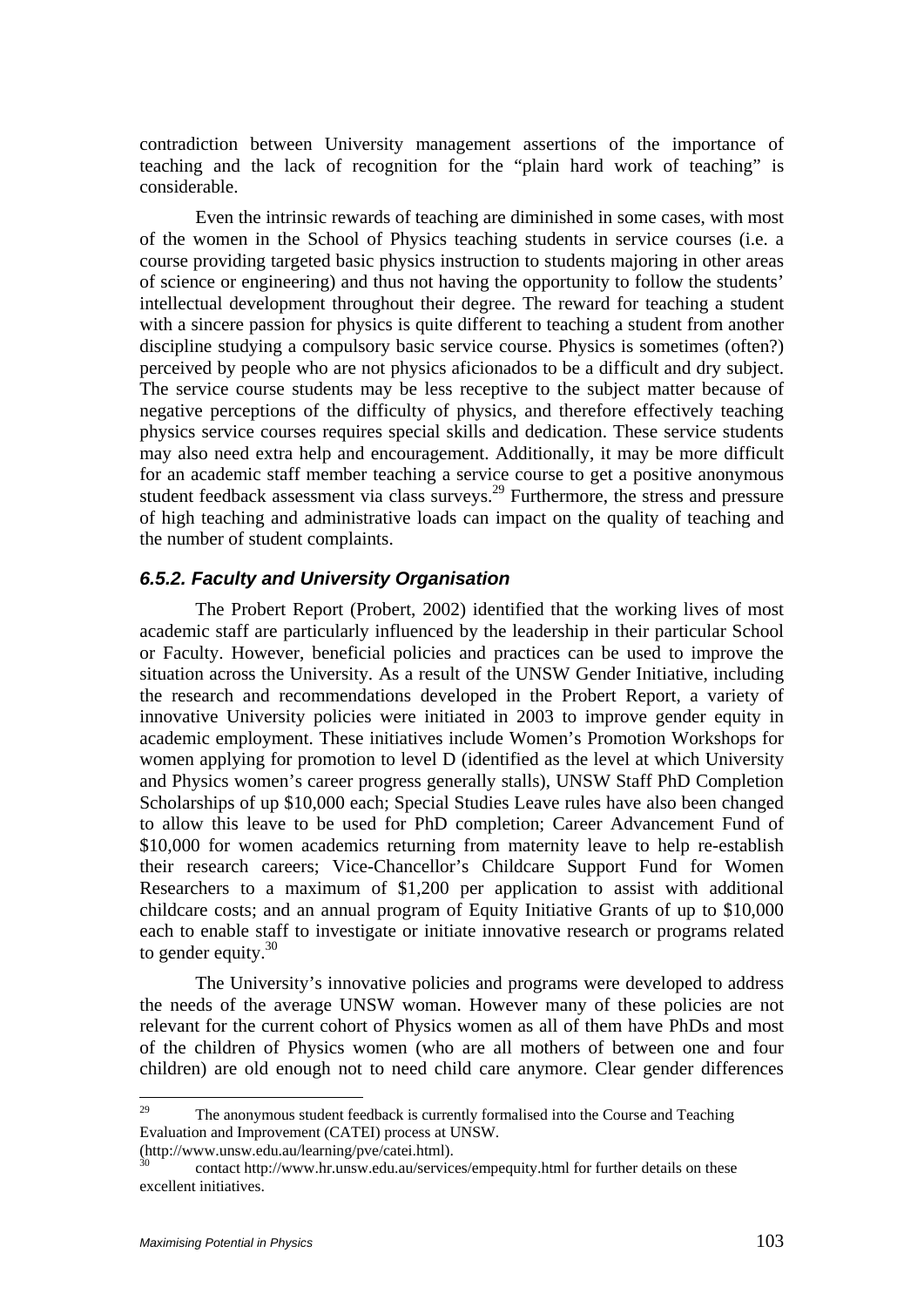have emerged in the survey and focus groups data about the impact of family responsibilities on time management, career path, career choices and academic progression. Many of the organisational factors observed at the School level are reflected at Faculty and University level. A traditional career path is still the most efficient, effective and recognised path to promotion within the University.

Ultimately though, career progression is just one goal of equity in the workplace and should not be the only way in which equity is achieved or measured. University employees should be able to derive fulfilment and recognition at all academic levels. Indeed it is necessary that this occurs because not all academics want professorships, not all academics *can* be professors, and most importantly, the dedication and hard work that academic staff invest in their work deserve recognition and reward.

The collegial form of University and School organisation arguably provided this recognition in previous decades: there was uniformity in experience and more consensus on priorities and interests for the predominantly white, male academics. However now, as tertiary education and the professions become accessible to people previously excluded from academe – including women – the academic labour market is changing demographically, and will continue to do so. The diversity of experiences, interests and needs require that universities ensure incorporate the diversity of needs into organisational processes. This places new importance on procedures of communication and decision making which will, ideally, impact on other functions such as resource allocation, workload distribution and recognition of contribution and achievement.

This does not simply mean that representation of women must improve. It requires their active inclusion and participation in the life and processes of the School and University, and the creation of the conditions under which this can flourish. The presence of women on a decision making committee will not ensure that equity is achieved. They, like all members, must feel confident that their insights will be heard and considered with the same consideration and respect given to others, particularly if they speak as representatives for other members of the School.

Unfortunately new corporate management systems are a long way from providing this kind of environment. By shifting control over funding allocation from Schools to central management, devolving operational costs from University management to Schools, and implementing strategies that increase academic workload and competition for resources, corporate management reforms may alienate academic staff from their work, from each other and from the University. For example, academic staff must think of their work more often in terms of the short term value it brings to their promotion chances or job security, and less in terms of the long term and qualitative value it brings to their discipline, School and students. The increased competition for scarce resources undermines trust between colleagues and within Schools that are already struggling under the inadequacy of the collegial structure to integrate a diverse workforce. Academic staff view with uncertainty and increasing apprehension, the minimal control that they have over their working conditions and job security.

In such an environment, academics use the resources they have to meet the increased demands of work, or shield themselves somewhat from the tighter budgets and higher workloads. As this study has shown, academic staff have differential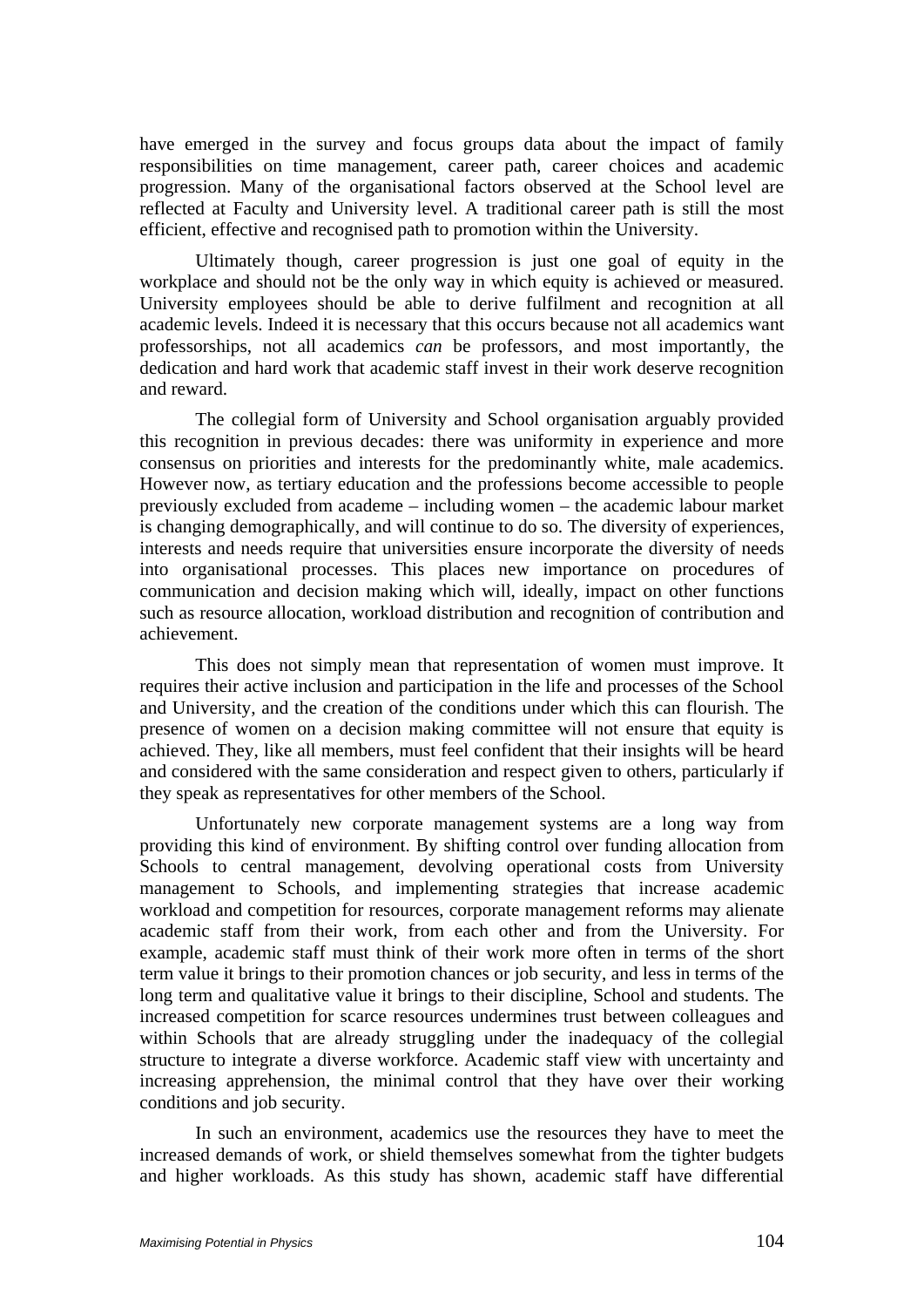access to resources such as funding, workload credits, postgraduate students, research teams, technical support, professional networks etc. Those who do not have these advantages must use their basic resources – time, labour and skill – to make themselves valuable to the School. Often this group encompasses level B and C academics, academics entering a new research field, academics that specialise in education and academics with heavy teaching loads. Academic women often fall into this category, but by no means exclusively.

Currently, one of the major reasons the School is productive is because teaching and research is unevenly distributed amongst academics, with some academics doing predominantly teaching and others predominantly research. This has been enabled somewhat by the gendered differentiation of academic roles within the School due to women's and men's contrasting career trajectories (traditional versus non-traditional). The development of other mechanisms (resource allocation, networking, decision making), individual work/career strategies and unconscious attitudes have also contributed to the current situation. The fair and equal distribution of resources (funding, technical and administrative support etc.) and responsibilities (teaching, pastoral care etc.) can go some way to supporting academic staff individually and the School as a whole. Ultimately however, academic career progression, the productivity of the University, and its national and international profile, requires a decision to actively and equitably support all members of the University: a decision that should be supported at all levels of University management.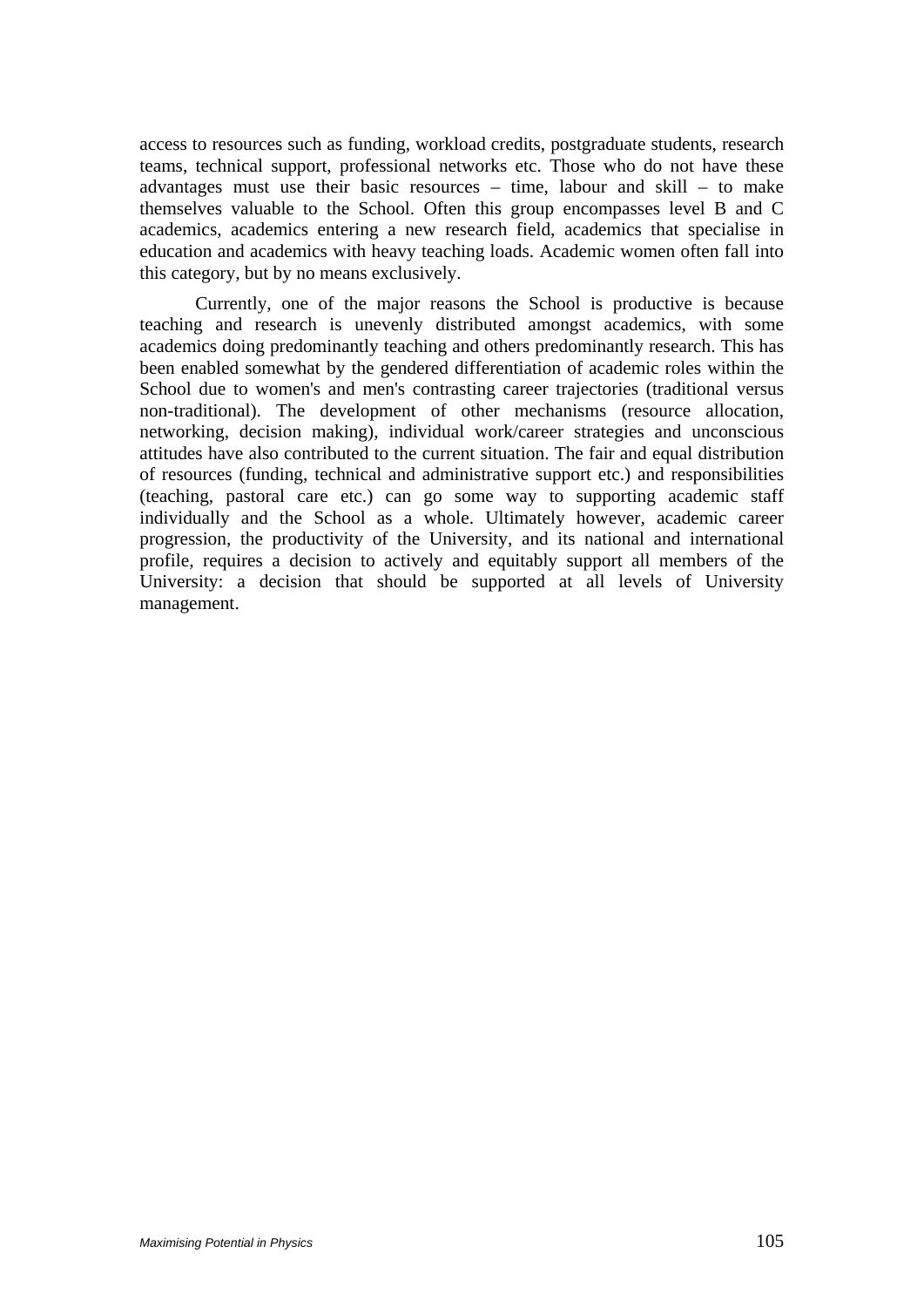# *7. Recommendations*

Many of the following recommendations relate to fostering the research activities of staff. Of course not all staff agree with all recommendations. It is clear however that some staff have been unable to sustain their research because of their high level of teaching, administration and (unrecognised) pastoral activities.

It is also reiterated that some women were appointed as teaching academics, but all women have a PhD in physics and all expressed their strong desire to participate fully in research as well as teaching activities. The difficulty in establishing of a research profile for most Physics women relates to their non-standard career path, where breaks for child rearing, lack of opportunities to do postdoctoral fellowships and take sabbatical/ study leave have impacted through out their careers.

Postdoctoral fellowships enable a researcher to build up research networks, establish a publication record apply for grants, and develop a research leadership profile. Most Physics women have not done postdoctoral fellowships, and those women have not been promoted at either the rates or to the levels of their male colleagues. This is not because these women are less able or less talented, but because they have had less opportunity to succeed. As many of the women did not have the opportunity to do post doctoral fellowships, their research profile was less established, they therefore had less initial and subsequent success attracting research funds and therefore were given a greater teaching load than their well funded research active colleagues. This situation can and has become self perpetuating.

# *7.1. Recommendations relevant to the School of Physics*

## **Establishment of a School of Physics Equity Committee**

It is recommended that a School of Physics Equity Committee be established to ensure implementation of initiatives, to monitor their effectiveness and subsequently to refine initiatives if necessary. This committee was established in 2004 at the beginning of the Project. The School of Physics is the only School in the Faculty of Science with an Equity Committee.

## **Development of School of Physics recruitment policy**

Currently women are adequately represented in percentage terms relative to feeder group. The age profile of the School of Physics indicates new staff will need to be recruited in the next decade if current research and teaching activities of the School are to be maintained. While affirmative action is not recommended, a documented recruitment policy mindful of equity issues could increase the diversity and ensure proportionate gender representation in the School.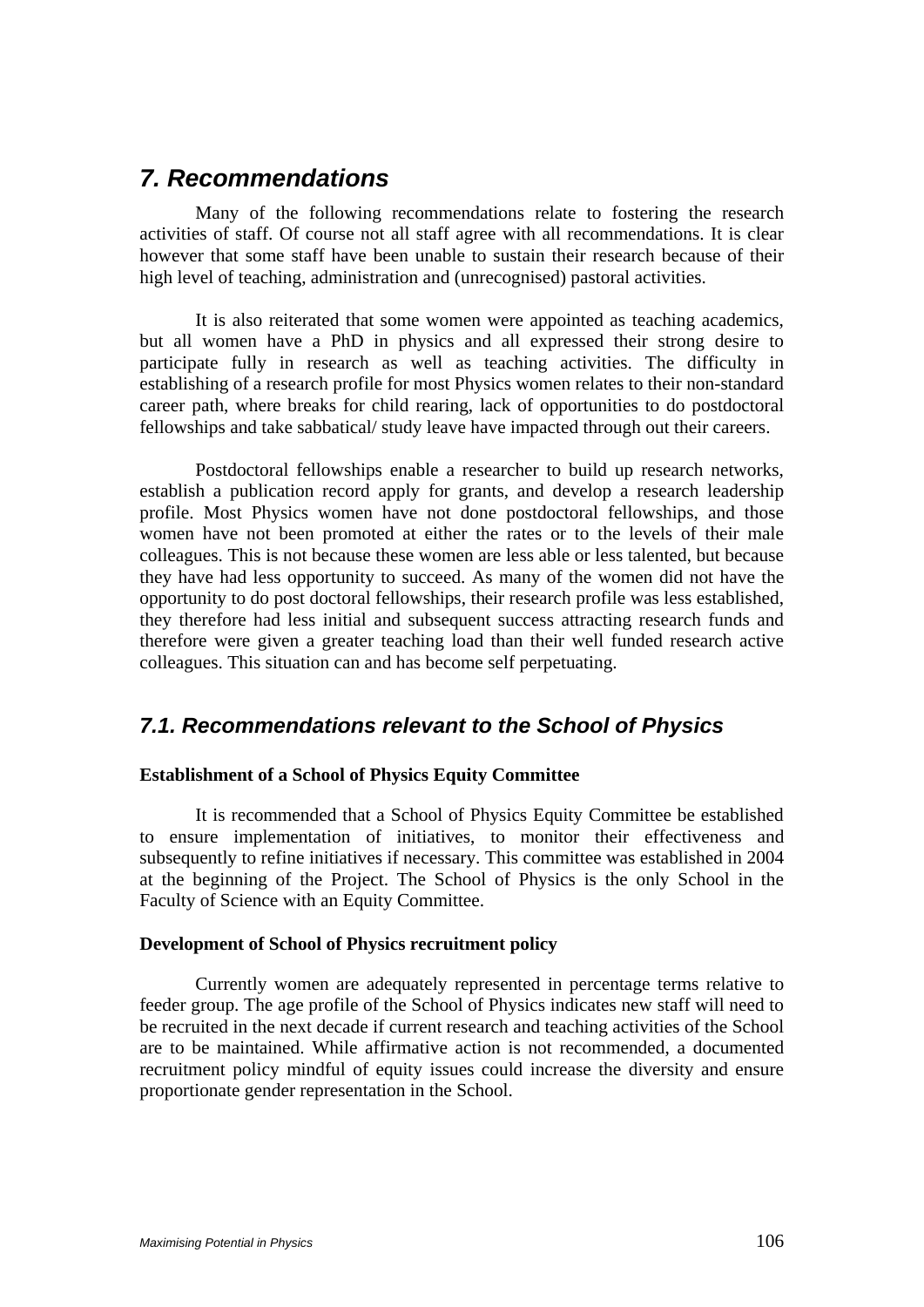## **Development of School of Physics mentoring strategies within the Career Development Scheme**

A mentoring scheme (possibly incorporated into the career development program) should be implemented to assist (a) new academic staff in the early years of their academic career, (b) academic staff wishing to revitalise their research. The aim of this program would be to provide staff support in setting up and balancing research, teaching, and service commitments. Some School of Physics men have developed successful strategies that allow them to effectively balance their teaching, research and service. Successful strategies such as taking SSP or teaching release regularly, defining set consultation hours, and making firm "appointments" to do research have been identified by this project and are recommended to all staff.

#### **Review of Workload Allocations Scheme - More equitable distribution of teaching duties.**

Workload allocation must aim to fairly distribute work by accounting for all forms of academic work The introduction of the more equitable revised workload allocation scheme in 2004 gave every staff member the same number of Work Load Units (WLUs). In previous years there was a sliding scale of WLU allocation, with the professorial staff allocated the least number of WLUs. Despite the implementation of the new scheme, the disproportionate allocation of low WLU value tutorials and laboratory classes to the level B and C academics did not allow the hoped for benefits of more equitable distribution of contact teaching hours to eventuate.

Note that >95% of School of Physics academic staff were officially deemed "research active staff" in 2005 using the criteria used to inform the allocation of research resources. The high percentage of "more" research active academic staff in the School of Physics are to some extent indirectly supported by staff who are "less" research active and therefore have a greater number of contact hours.. These staff are less research active, not necessarily through choice, but rather through circumstance or lack of opportunity. *The current WLU Scheme does not provide a mechanism to improve a research profile or to become research active.* Physics women (who all have a Physics PhD and have all applied for research funding with varying success over the period 2001-04), expressed a strong desire to enhance their research activities.

A key reason why physics women have such high contact hours relative to the most of the physics men is because they are more likely to be assigned low WLU value tutorials, duty tutoring and laboratory supervision to fulfil their teaching workload allocations. *Staff should be allocated an equal proportion of lectures laboratories and tutorials.* This would facilitate a more equitable distribution of formal contact hours as well as teaching activities. A teaching allocation that includes higher WLU value lecturing duties reduces contact hours and provides fewer fragmented, more usable blocks of times to devote to research.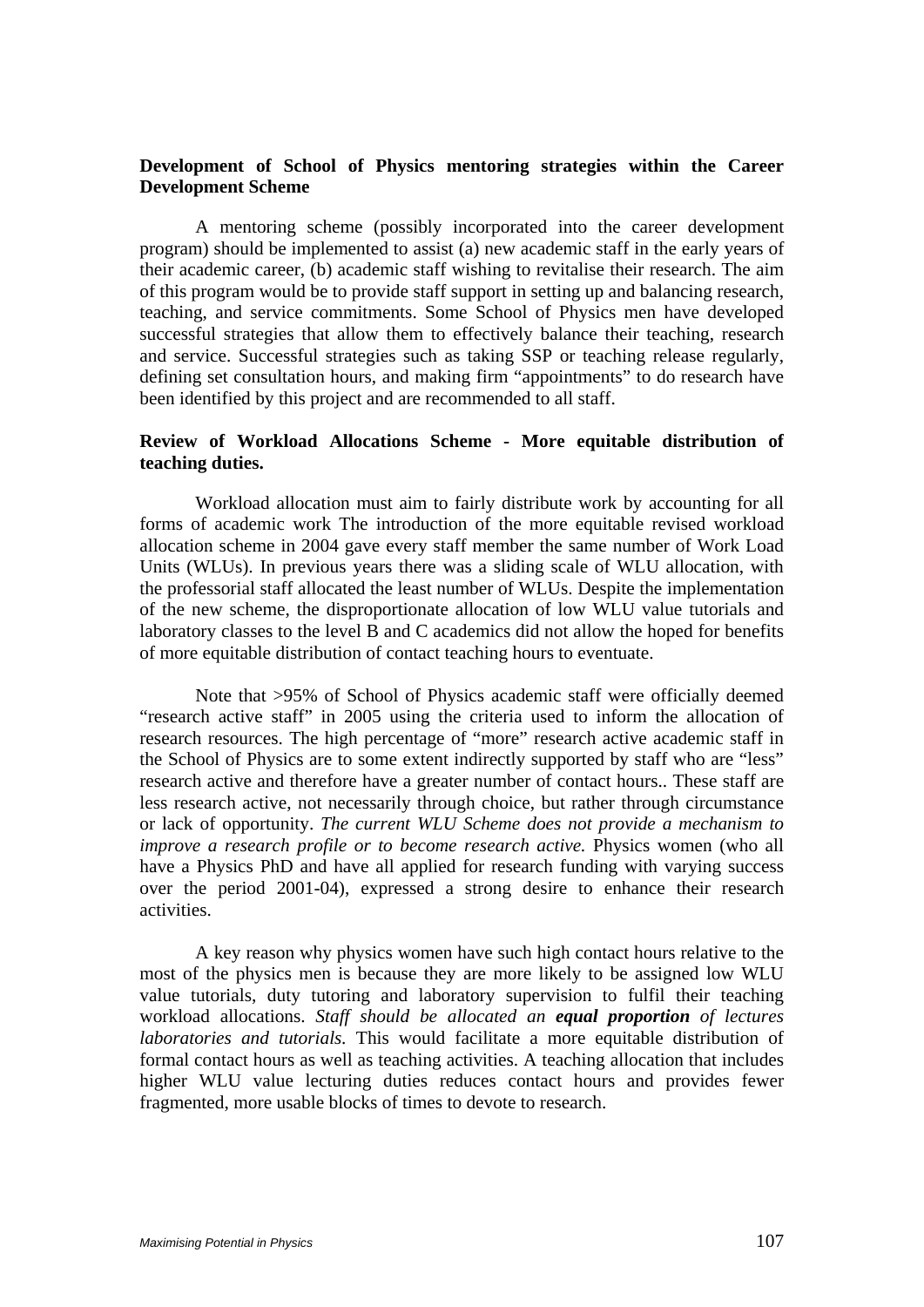#### **Review of Workload Allocations Scheme - Recognition of new teaching practices.**

The workload allocations scheme should be regularly reviewed to reflect new teaching practices, especially those which do not involve face-to-face lecturing, such as "exploratorials"<sup>31</sup> and development of internet based courses. This will allow staff to be appropriately recompensed for the time spent in teaching activities, and also encourage staff to continue to initiate and develop innovative teaching practices.

#### **Review of Workload Allocations Scheme – Internal research grant funding.**

For the purposes of workload allocation, no concession is given for successful internal grant funding. These schemes are competitive and peer reviewed. The funded research also takes time to complete. This level of funding allows relatively economical research projects which also generate peer reviewed publications to be initiated and supported. These publications generate research income for the University. Internal research grant funding can provide opportunities for a staff member to reactivate their research: Preliminary studies can be completed, publications can be generated which can increase the likelihood of subsequent successful external funding. Internal research funding should be included in the workload allocation scheme.

#### **Access to various types of leave should be equitable.**

Staff who have not had the benefit of SSP, internal/teaching release and other leave etc, should be encouraged to take these opportunities to "revitalise" their research. Staff who have not had the benefit of SSP, teaching release and other leave entitlements should be given *priority* over staff who have made frequent use of these programs in the past. Staff should be better informed of their entitlements (e.g. link on School of Physics Equity web site). *A formal process for application and approval for SSP etc, should be developed within the School to ensure equity*.

#### **Reduce the cost of buying out teaching**

In 2005 the cost of buying out one WLU is \$135, which is prohibitive in most cases. While it is most desirable that the academic staff lecture to students, the possibility of buying out excessive lower WLU value/ high contact hour laboratory and tutorial duties should be an option *only under approved circumstances.* This recommendation is emphatically not to provide a means by which well funded staff can buy out their teaching. Rather it is to provide an opportunity for teaching relief for staff with large teaching loads and who also some discretionary funding, the possibility of cutting back their contact hours and redirecting some of their time to research activities subject to the approval of the Head of School.

 $31$ 31 "Exploratorials" are innovative two hour tutorial sessions which have been developed by School of Physics staff to "integrate observations, experiments, calculations and theory. They aim to offer the insight of a lecture, the student-led analysis of a tutorial and the hands-on measurement of a lab, and will be supported with a range of media."

For further details see http://www.phys.unsw.edu.au/exploratorials/about.html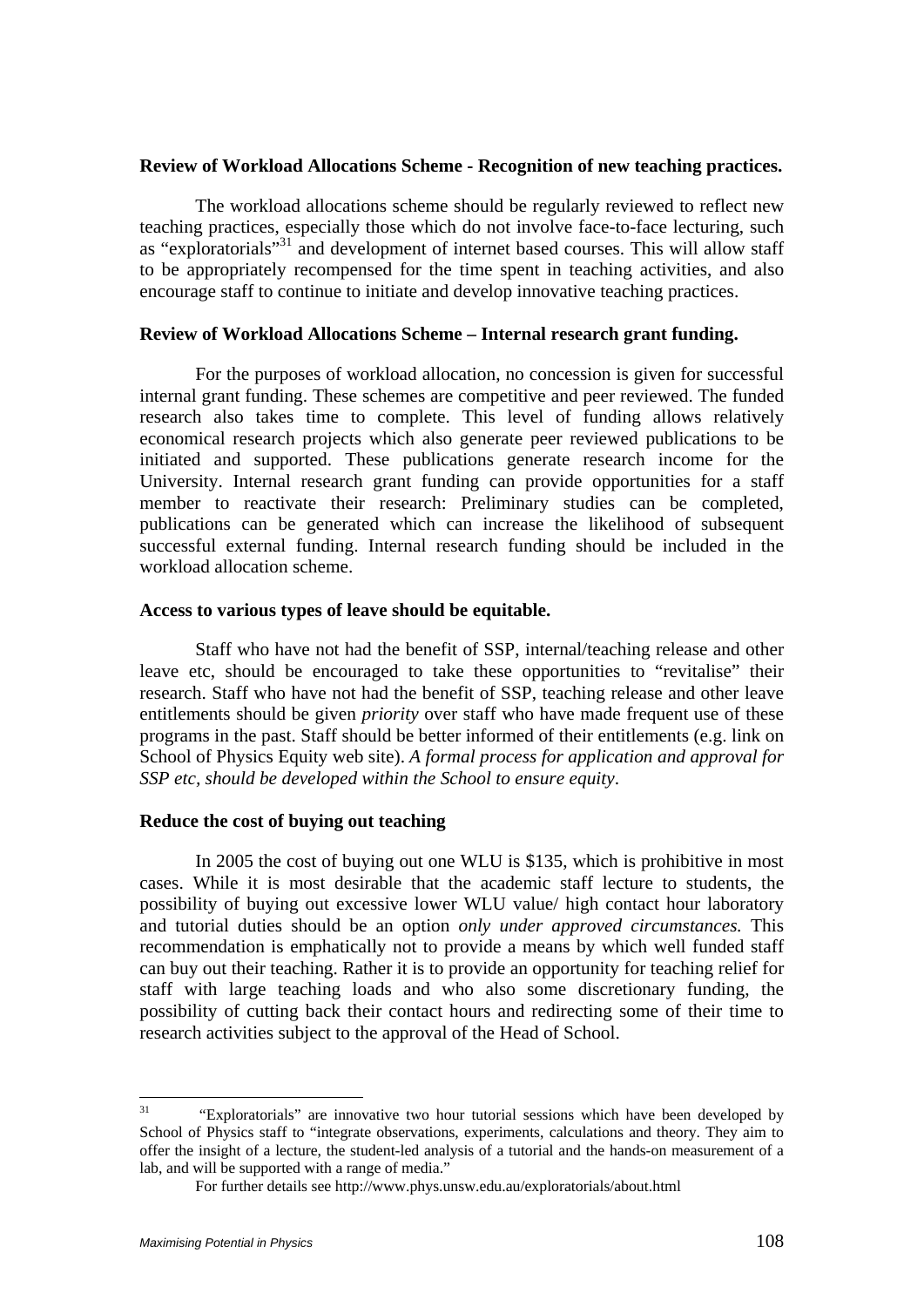#### **Recognise Women in Physics**

The School of Physics has displayed framed portraits of high achieving (almost exclusively male) physicists on the walls of the corridors in the Old Main Building for decades. In 2002 an anonymous person believed to be a female physics student attached printed sheets of the biographies<sup>32</sup> of high achieving but little recognised women physicists between these framed portraits (see Figure 46). It is likely that the person(s) responsible did this to redress the balance because she/ he perceived that the women's contributions were not (fairly) recognised. The profile of women and recognition of women in physics needs to be improved. Replacement of the loose sheets with properly framed biographies of some high achieving women physicists is not window dressing. It is important to equitably recognise achievements in Physics by both men and women. It sends out a message to all our students that women also contribute to physics. Women make up  $\approx$  25% of our enrolments. If the percentage is to increase students need to see that contribution from women are real and valued, and there is a place for women in physics. Our survey of both male and female senior physics students indicated that the academic women in the School are seen as peripheral.

#### **Equity in School committee membership.**

In general academic women are not represented in committees in equal proportion to academic men, particularly in the key decision making committees at School level. This may be due to the smaller pool of academic women, the ex officio (i.e. professorial) membership in many committees and the requirement to cover different research fields in those committees, etc. It may not be desirable for full gender equity to be implemented on every committee as the female staff may find their non-teaching times dominated with committee responsibilities. However from an equity standpoint, it is desirable that female staff be represented on *key decision making committees* in preference to the more administrative type committees. In particular, it is recommended that there should be an Equity Committee representative on the Committee that allocates undergraduate teaching duties.

### **Equity in allocation of technical support.**

The research of all academic staff is indirectly supported to some extent by the School. (e.g. computing and IT support which is essential for all Physics research). Some academic staff have the additional benefit of technical support within their research laboratories which has to some degree been funded from the School budget. It is not clear on what basis this support has been allocated but not all staff benefit. This is an undesirable situation in terms of equity. Any allocation of technical support for the research of academic staff members paid from the School budget should be on the basis of a transparent process.

 $32$ The biographies remained on the walls for a period of over two years, a tacit acknowledgement by staff and students that the contribution of these women physicists is significant and worth recognition.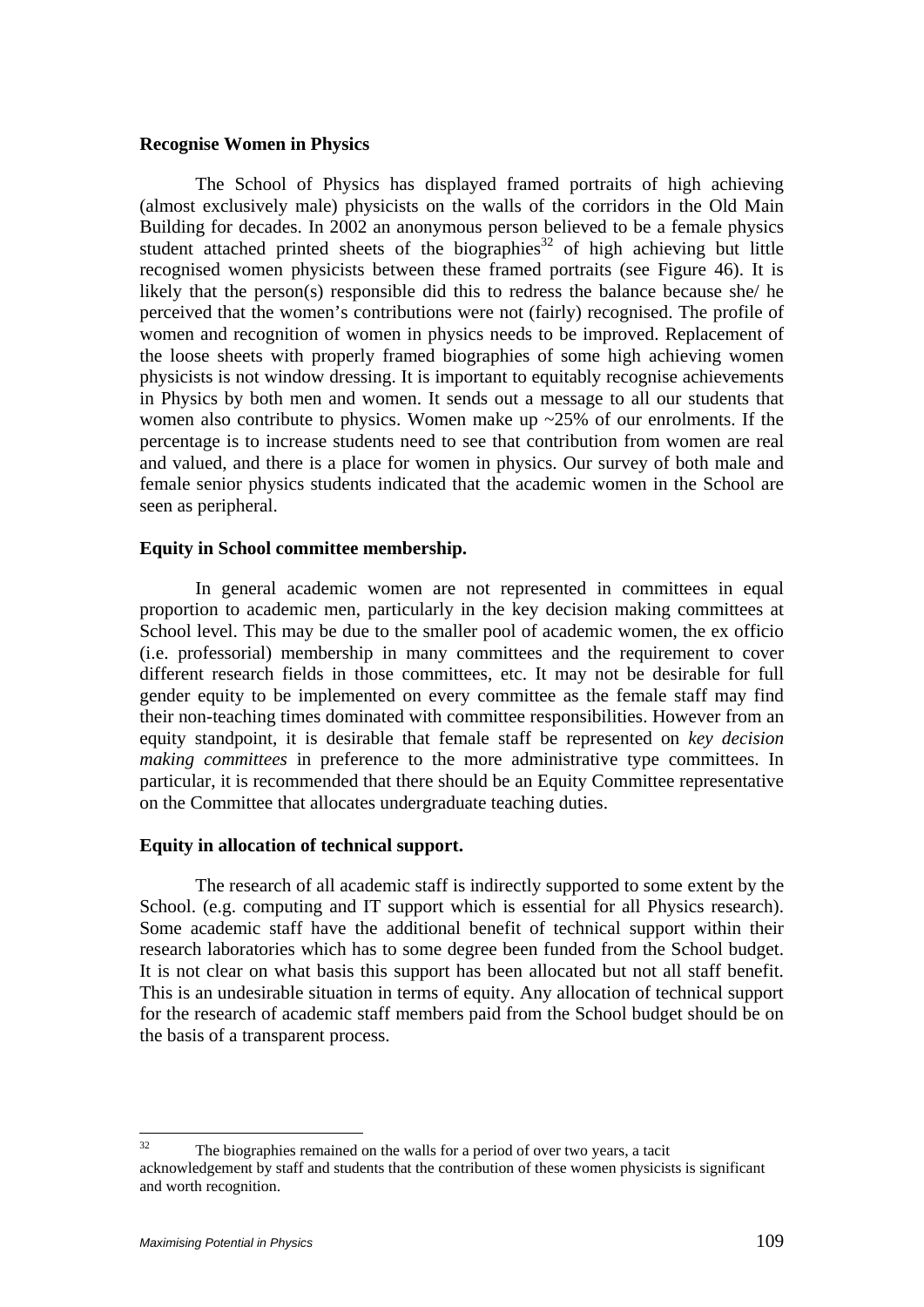## *7.2. Recommendations relevant to the Faculty or University*

### **Recognition of service and pastoral activities**

It is important to recognise the time and effort some staff devote to *service*  roles within the promotion process. Those involved in pastoral activities have less time to do research. The research efforts of staff who minimally participate in pastoral/ service activities are indirectly supported by those who do.

### **UNSW Career Advancement Fund - Equity Initiative research start up fund.**

The Probert Report (Probert, 2002) found that UNSW women tended to be younger that UNSW men and fewer women had PhDs. UNSW developed some excellent equity initiatives to assist academic women's staff development using these data. UNSW's admirable programs to assist the academic women include help to complete PhD theses, conference child care provisions, maternity leave provisions and post maternity leave start-up research grants of \$10K (UNSW Career Advancement Fund), etc. Unfortunately these programs do not assist most women currently in the School of Physics. All women already have PhDs. All women have children but due to the ages of the children, currently only one woman is directly benefiting from the maternity/ childcare related initiatives. This may change if physics women are recruited in future.

A scheme which would provide funding to revitalise research programs would be beneficial to physics women and help aid their career development. The University currently provides women returning from maternity leave with \$10K to restart their research. A similar program to assist eligible (male and female) staff who because of teaching and administrative duties or other issues beyond their control, have also experienced a hiatus in their research. Such a program would be would be particularly valuable to most of the women in the School of Physics, and no doubt would be of benefit to other academic staff in similar situations in other Schools across the University. This money could be used to hire a research assistant, buy out some teaching, do preliminary measurements for a new area of research, etc. In return for this funding it is recommended that the recipient should be required to submit an external funding grant application within 18 months of receiving the funding.

### **Carer Assistance Fund**

Also, it is clear that carer responsibilities may also impact on the ability of some staff to attend conferences and/or take SSP (sabbatical leave). Access to the Vice-Chancellor's Child Care Assistance Fund and assistance for academic staff on study leave schemes could be extended to cover carer as well as child care responsibilities.

### **Equity in committee membership at Faculty and University levels.**

In general academic women are not represented in committees in equal proportion to academic men, particularly in the key decision making committees.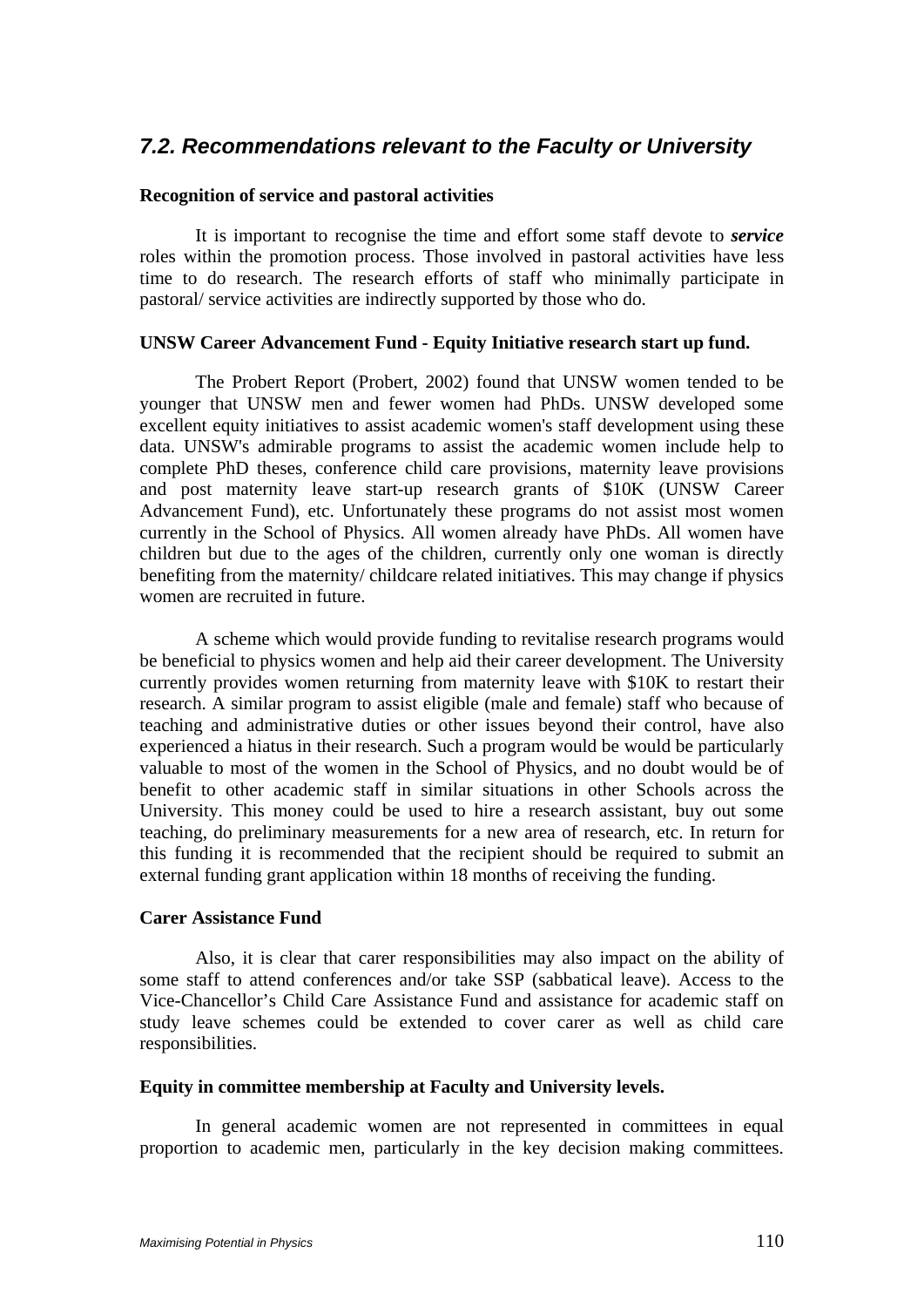From an equity standpoint, it is desirable that female staff be represented on *key decision making committees.* 

### **Promotion at UNSW**

It is a strongly held perception amongst Physics academic staff that successful promotions particularly to senior levels depend strongly on research achievements rather than teaching or service. Demonstrated and genuine recognition of teaching and service in the promotion process would encourage more staff to apply, and would result in more successful applications.

\*\*\*\*\*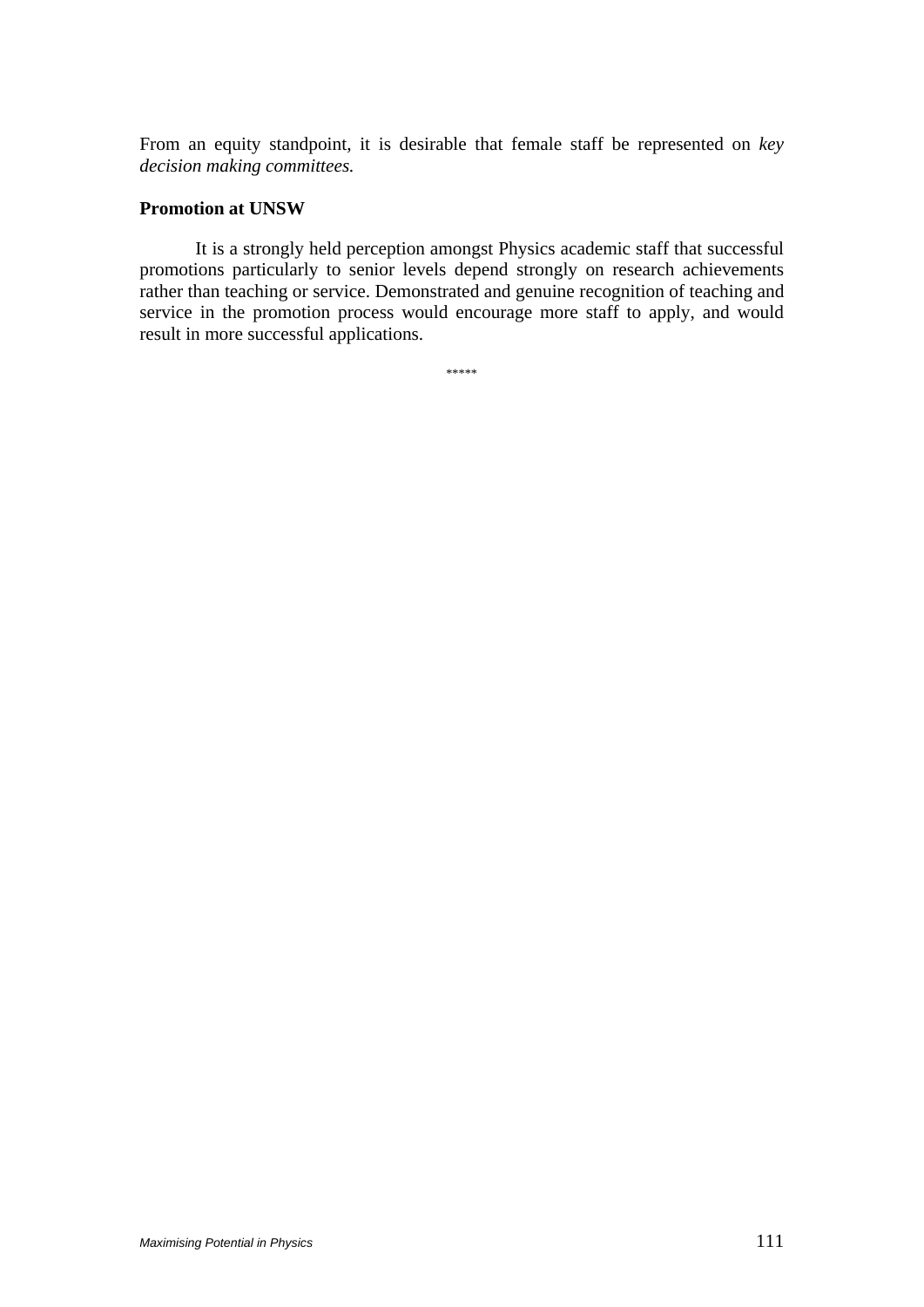## *8. Postscript*

### *8.1. Establishment of a School of Physics Equity Committee*

 To the credit of the past and present Heads of the School of Physics, this committee was established in 2004 and has been invited on occasion to provide exofficio representation on other committees. The School of Physics is the first and currently the only School in the Faculty of Science with an Equity Committee.

### *8.2. Promotion of female academic staff*

During 2005, all three level B women were promoted to level C (see Figure 44 and 45). Two Physics women who have been long term UNSW employees (>10 years) were promoted from level B to level C. In addition a level B woman applied for a new Physics academic position and was appointed at level C. To date none of the women who have been employed at UNSW in excess of 10 years have been promoted beyond level C in contrast with their male colleagues. In 2006, a more recently appointed level C academic woman (0.2 FTE) was promoted to level D.





### **Figure 45: Percentage of School of Physics academic staff by gender and level (2005)**

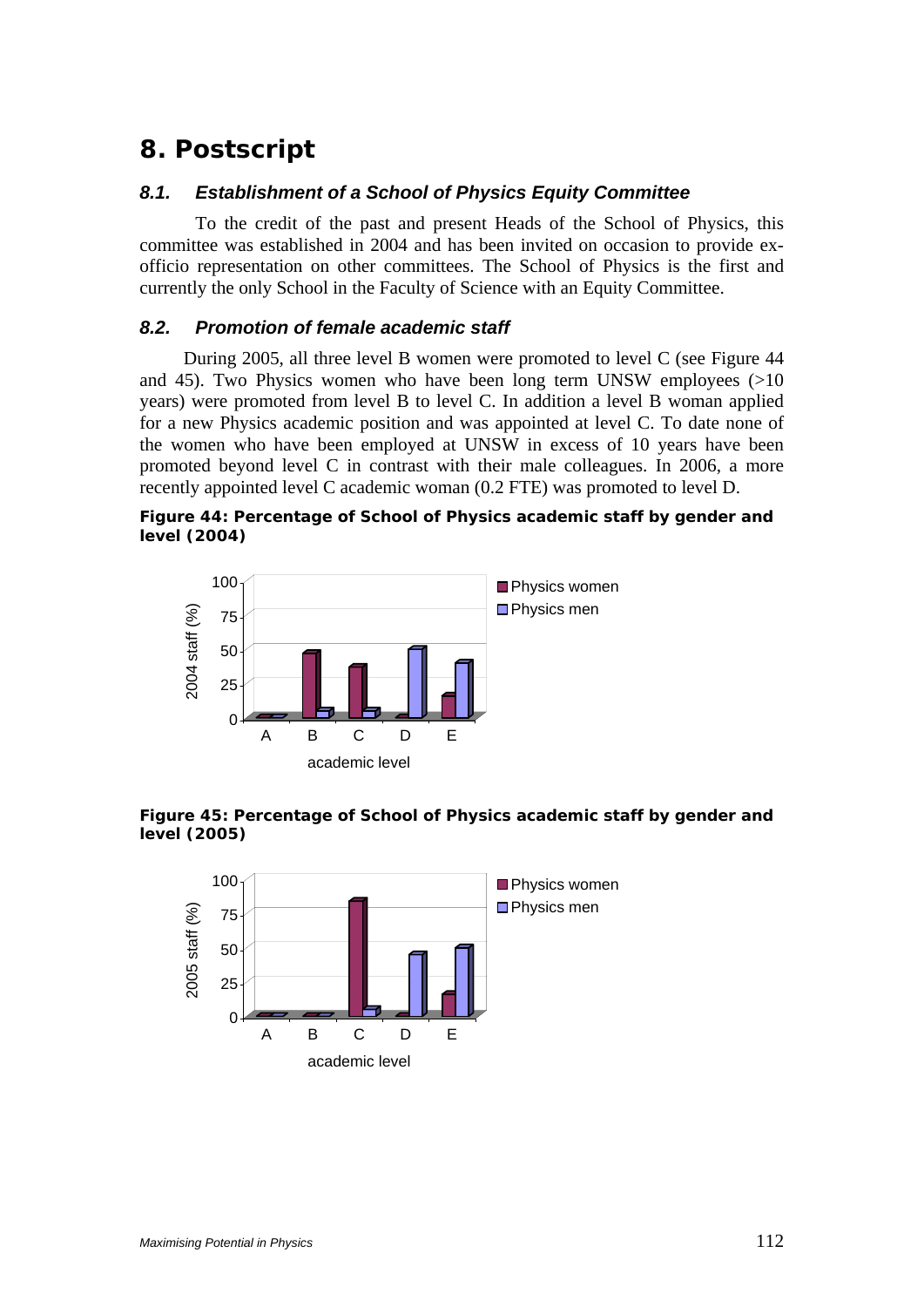## *8.3. Sabbatical leave (SSP) and teaching release for female academic staff*

Prior to 2004, only one of the current physics women academic staff had taken a session of SSP. This level C woman took a further session of SSP in the second session of 2004. The recent option of teaching release is preferable for most of the physics women whose responsibilities have not allowed them to take SSP in the past although they are eligible. Since this option was made available, one long term level C physics woman has taken teaching release in the second session of 2004. Other eligible women have been encouraged to negotiate their options for the future: A level B woman who has been employed at UNSW for >15 years has never been able to take SSP in the past, negotiated a fractional teaching release in the second session of 2005 and a full session of teaching release in the first session of 2006. A more recently employed woman took SSP in the second session of 2006. The level E physics woman is a research only academic.

## *8.4. Establishment of the Dean's Gender Equity Advisory Committee (DGEAC) in Faculty of Science*

As a result of UNSW Equity Initiative Grant funded investigations of equity issues within the Faculty of Science<sup>33</sup>, a Gender Equity Advisory Committee has been formed in the Faculty of Science. This is the first such Faculty equity committee at UNSW. The purpose of the Committee is to identify and co-ordinate gender equity initiatives within Science, and monitor and advise the Dean on improving the gender equity profile amongst academic staff and students within Science. The Committee is comprised of a representative of all Schools in the Faculty, nominated by their Head of School, together with "ex officio" representation from the Equity and Diversity Unit (up until the end of 2006 when this Unit was disbanded), the Science Human Resources consultant and the Faculty Standing Committee

## *8.5. Extension of this Physics Equity Project to a Faculty of Science Equity Project.*

 Significant gender related issues have been identified from the data collected for this School of Physics Equity project. As a result the Faculty of Science DGEAC applied for 2006 funding to extend the Physics project to an investigation across the Faculty of Science. The results from this Physics project will be compared and contrasted with a those from the School of Biological, Earth and Environmental Sciences (BEES) which has  $\sim 10\%$  women academic staff, and the School of Psychology which at 40%, has the highest representation of women academic staff. These Schools are of a similar size to Physics in  $2004<sup>34</sup>$  but represent opposite ends of the academic gender profile spectrum in the Faculty. The Equity Initiative Grant Application, the Ethics approval application, the methodology and surveys developed for this Physics Equity Project have formed the basis of the Faculty Equity Project. Comparisons across the three Schools will be used to develop specific and general recommendations for strategies to promote the academic advancement of women in

 $33$ 33 During 2004/5 EIG projects were funded in the Schools of Physics (this project),

Mathematics, Materials Science and Engineering, Psychology and Biological, Earth and Environmental Sciences

The School of Physics was restructured in mid 2006.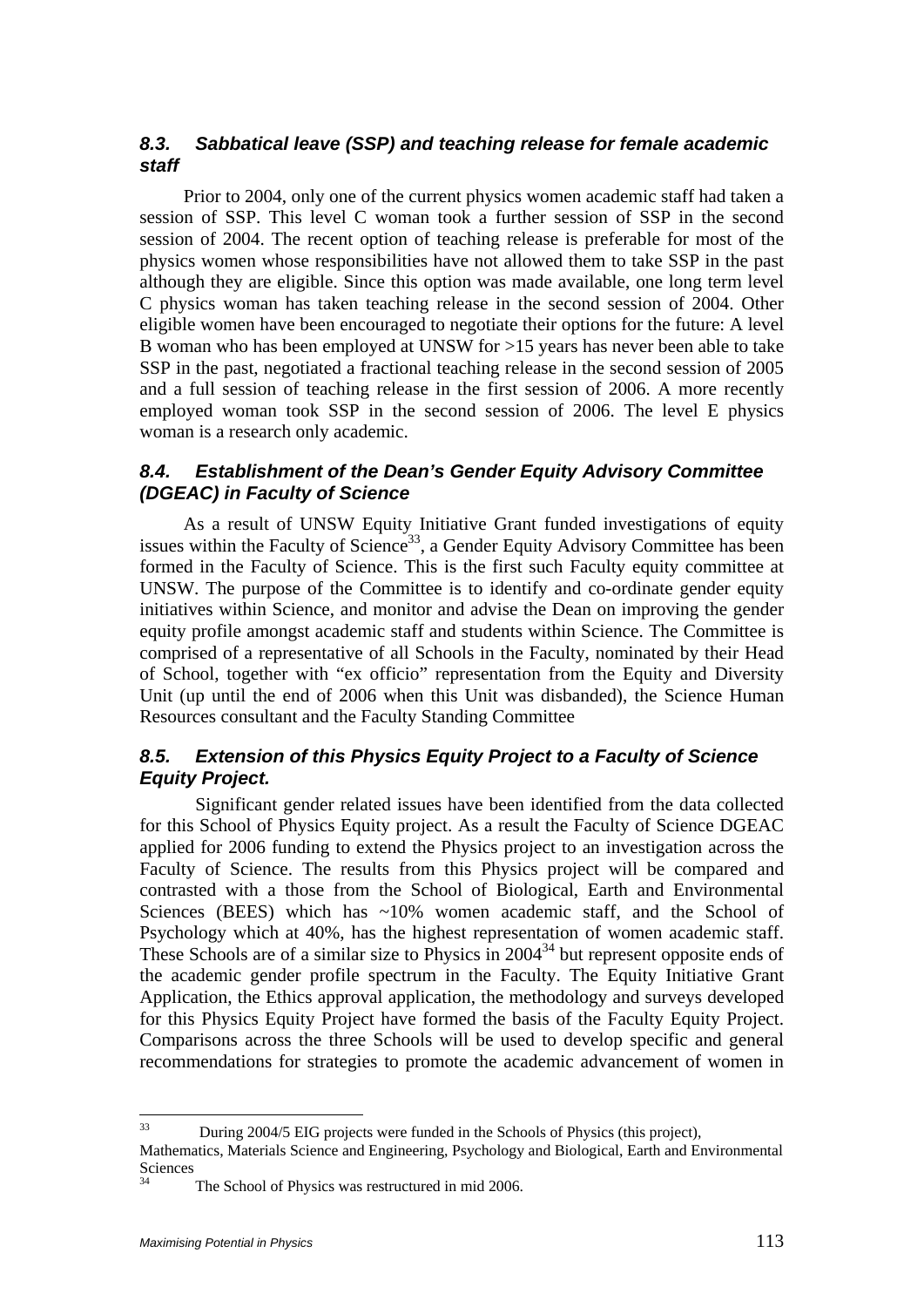these Schools, and across the Faculty and University. The Faculty project willreport in 2008.

### *8.6. Acknowledgement of the contribution of Women in Physics.*

Surveys of senior physics students revealed that physics women were generally seen as peripheral or of lower status than their male colleagues. This was largely due to the fact that the physics women tend to teach service courses and are therefore not as visible to the physics major students.

Figure 46 shows the corridor outside the School of Physics office in 2004. On the walls are pictures of high achieving physicists (often Nobel Prize winners) who have contributed to important physics research over the past  $\sim$ 100 years. The vast majority of the pictures are of men. This is of course due to historical reasons as women (and minorities) did not have the same educational or work opportunities as men. In some cases women did make significant contributions in the sciences but they were not always fairly acknowledged. Probably the best known case is that of physical chemist Rosalind Franklin (Maddox, 2002), (Franklin, R.: CWP) who contributed to the understanding of the structure of DNA. Lisse Meitner (Sime, 1996), (Meitner, L. CWP) and Jocelyn Bell Burnell (Burnell, J. B. CWP) are examples of physicists whose contributions to Nobel prize winning work were not acknowledged by the Royal Swedish Academy of Sciences selection committee for the Nobel Prize in Physics.

In the words of Chien-Shiung Wu<sup>35</sup> when describing women physicists: *"Never before have so few contributed so much under such trying circumstances"* (McGrayne, 1998)



### **Figure 46: School of Physics ground floor corridor – 2004**

 In early 2003 the printed sheets of biographies of women physicists were anonymously interspersed between the existing framed pictures of the eminent physicists. This occurred presumably because the responsible person or persons<sup>36</sup> felt

<sup>35</sup> Chien-Shiung Wu (1912 - 1997) demonstrated experimentally for the first time that parity is not conserved in nuclear beta decay. She was the first female president of the American Physical Society.

Believed to be (female) student(s).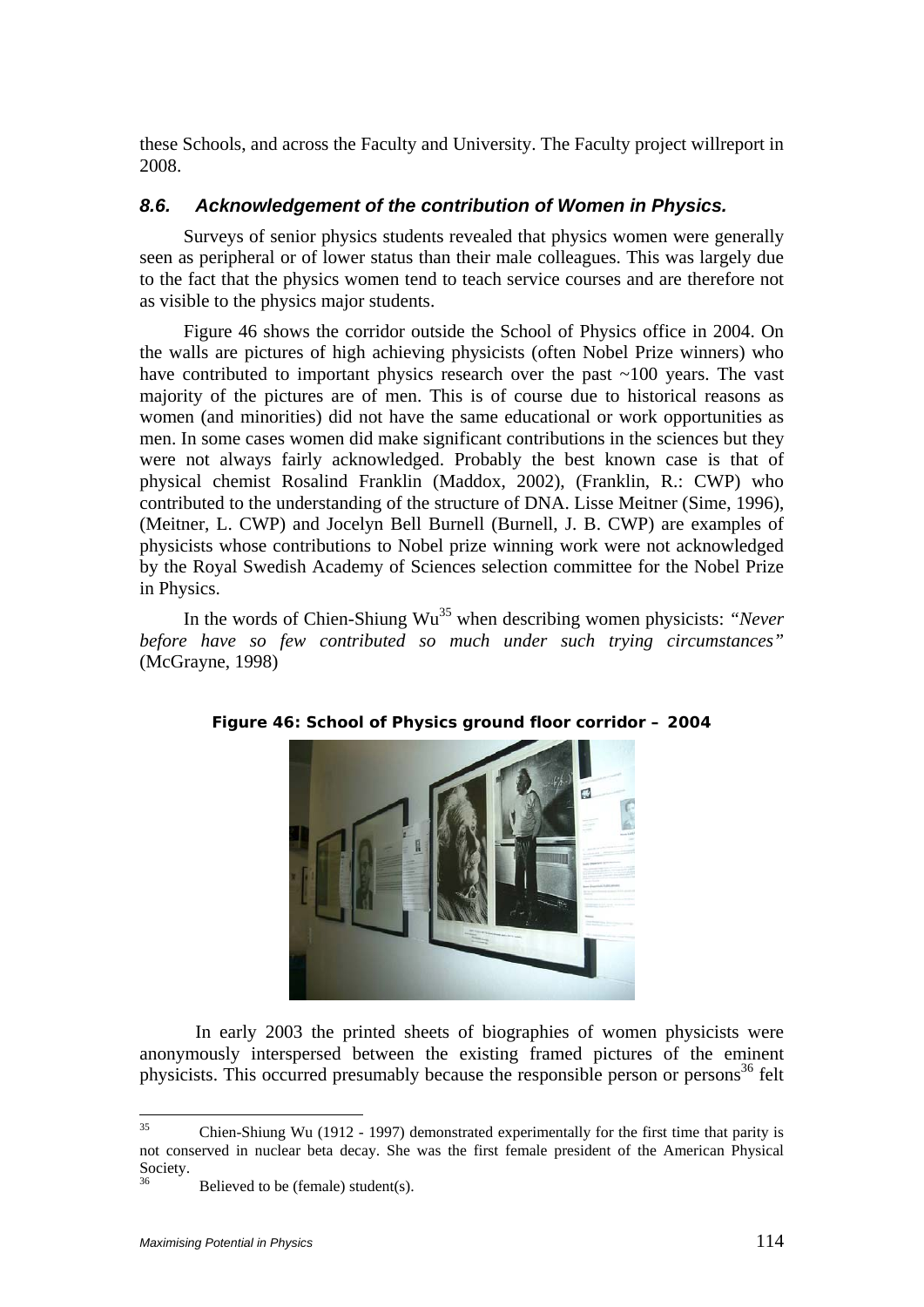that the work of these women, or women physicists in general had not been acknowledged sufficiently. The printed women's biographies were not removed either overtly or covertly, despite ample opportunity to do so. This indicates that no staff or students objected to the work of these women being acknowledged along with the work of the men. The fact that the original framed pictures were (predominantly) of men relates to historical context rather than a current conscious decision to minimise the contributions of women physicists.

 It is important to ensure that physics women are properly acknowledged. Approximately 25% of current physics students at UNSW are women and it is essential to equitably recognise achievements in Physics by both men and women. This demonstrates to students that the contributions of women are valued, and there is a place for women in physics.

 Following interim recommendations made as a result of this study, the current Head of School, Prof Richard Newbury approved the funding for an initial group of women physicists to be "promoted" into framed pictures in the corridor. Nominations for these women were sought from staff and Lise Meitner, Jocelyn Bell Burnell and of course Marie Curie<sup>37</sup> were selected. Refurbishments in the School of Physics including the repainting of the corridors have resulted in the removal of the framed and interspersed printed biographies. A new and updated selection of framed biographies to be installed in 2008.

 $37$ 37 Marie Curie was awarded two Nobel Prizes. She was the first woman to be awarded a Nobel Prize (in Physics in 1903), and was subsequently awarded the Nobel Prize in Chemistry (in 1911).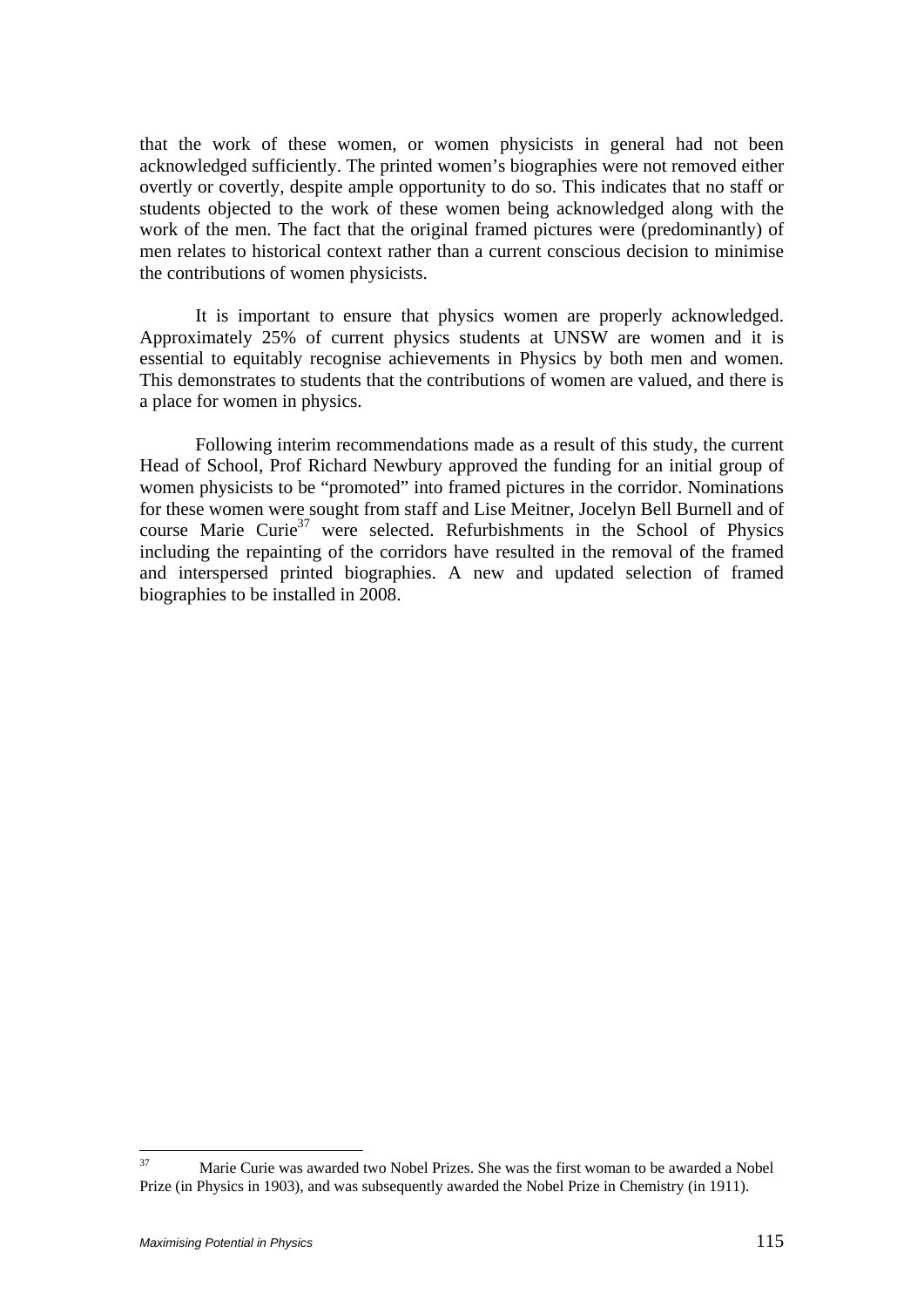# *9. Bibliography*

Advance, National Science Foundation (NSF), USA http://www.nsf.gov/funding/pgm\_summ.jsp?pims\_id=5383

American Physical Society "Climate for Women Site Visit Program." http://www.aps.org/educ/cswp/visits/summary.cfm

Athena Project, UK www.athenaproject.org.uk/

Australia Federal Government Office for Women "Women in Science", Australia http://ofw.facs.gov.au/women\_in\_science/index.htm

Australian Vice-Chancellors' Committee (AVCC) "Action Plan for Women Employed in Australian Universities 2006-2010", Australia http://www.avcc.edu.au/policies\_programs/women/index.htm.

Bailyn, L. **2003**. "Academic Careers and Gender Equity: Lessons Learned from MIT" Gender, Work and Organisation 10(2) pp137.

Bryman, A. **2001** *Social Research Methods*, Oxford University Press, New York.

Burnell, Jocelyn Bell. CWP < http://cwp.library.ucla.edu/>

Chesterman, C. Ross-Smith, A and Peters, M. **2003** "Changing the landscape? Women in academic leadership in Australia." McGill Journal of Education, Vol.38, 3 p421-435

Chesterman C. **2004** "They made a demonstrable difference: senior women's efforts to redefine higher education" Australian Higher Education Industrial Association Conference, Adelaide 26 March, 2004

Curie, Marie Sklodowska CWP < http://cwp.library.ucla.edu/>

De Laeter J and Dekkers J. **2001** "Physics Enrolments in Australian Secondary Schools at the end of the 20<sup>th</sup> century" *The Physicist*, Australian Institute of Physics Vol 38 (4) pp 86.

Equity and Diversity Unit and the School of Public Health and Community Medicine University of New South Wales, **2004** *Gender Equity Study in the School of Public Health and Community Medicine*, 2004 Report, University of New South Wales, Sydney.

http://www.sphcm.med.unsw.edu.au/SPHCMWeb.nsf/page/SPHCMReports

Equity and Diversity Unit, University of New South Wales. Update On UNSW Gender Equity In Academic Employment Project, July 2006.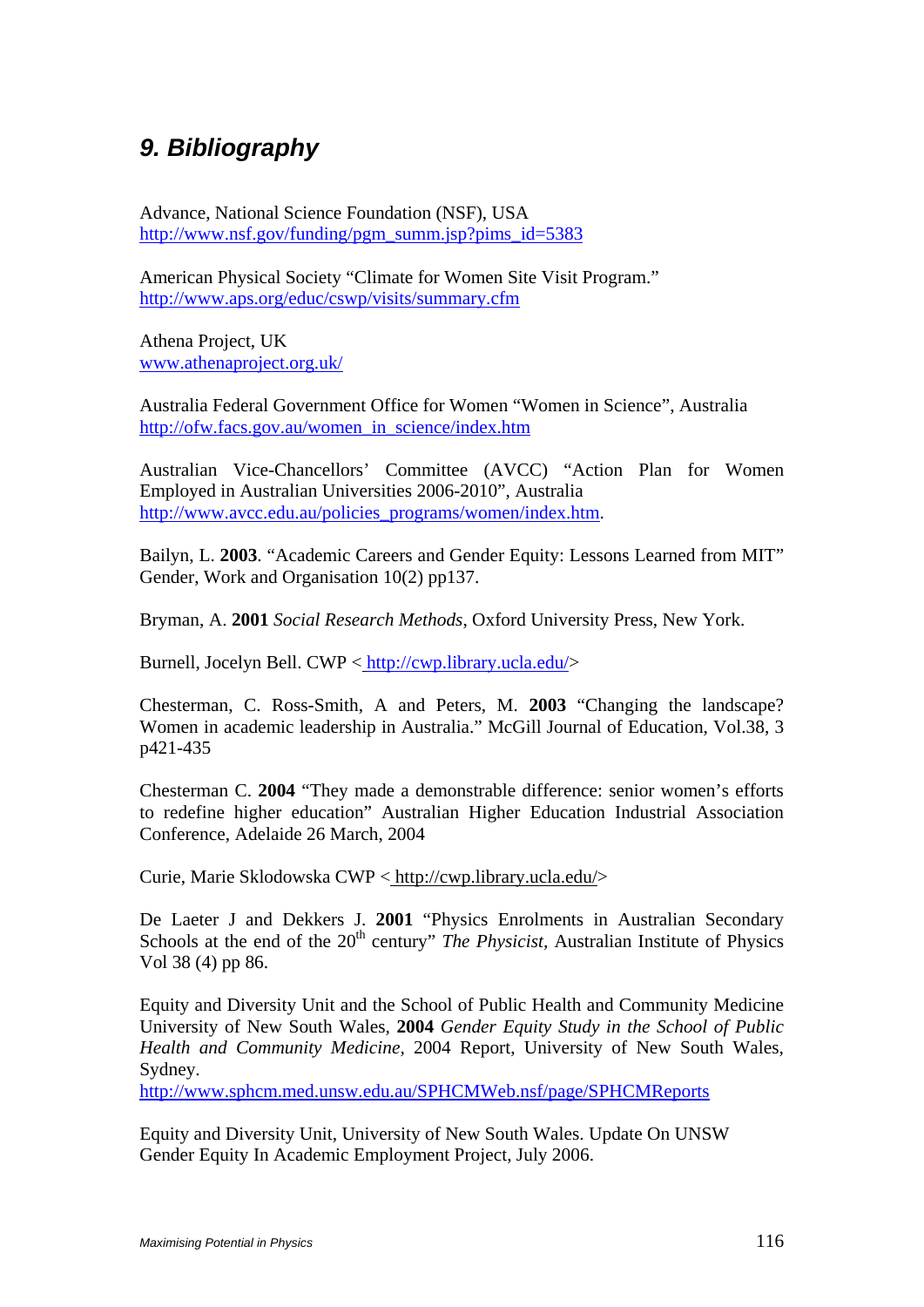http://www.equity.unsw.edu.au/ or please contact http://www.hr.unsw.edu.au/services/empequity.html

European Technology Assessment Network (ETAN), European Union. http://cordis.europa.eu/improving/women/documents.htm

Faculty Family Friendly Edge, University of California, USA http://ucfamilyedge.berkeley.edu/press.html

Foley, C. P. **2005** "Status of women in physics in Australia and overseas", paper presented at *Biennial Australian Institute of Physics Congress 2005*, Australian National University, Canberra

Franklin, Rosalind. CWP < http://cwp.library.ucla.edu/>

Gilbert, J. 2001 "Science and its "Other"; looking underneath "woman" and science" for new directions in research on gender and science education." Gender and Education Vol. 13 (3) 291-305.

Gray R. and Stoddart J. **2003** "Faculty of the Built Environment Report Gender Equity Project Report." Equity and Diversity Unit, University of New South Wales October 2003. http://www.equity.unsw.edu.au/ or please contact http://www.hr.unsw.edu.au/services/empequity.html

Handelsman, J., Cantor, N. M. Carnes, D. Denton, E. Fine, B. Grosz, V. Hinshaw, C. Marrett, S. Rosser, D. Shalala, J. Sheridan. **2005** "More Women in Science" Science Vol. 309 p1190-1

Hodgson, B., Scanlon, E., and Whitelegg, E. **2000** "Barriers and constraints: women physicists' perceptions of career progress" Phys. Educ. Vol. 35(6) November 2000 p 454.

HSMO **1993** "Realising Our Potential: A Strategy for Science, Engineering and Technology" UK government white paper CM2250.

Institutional Analysis and Reporting (IAR), University of New South Wales. **2004**. Statistics Book 2004 (preliminary) and Statistics Book - Supplement 2004 (preliminary) http://www.planning.unsw.edu.au/

Ivie, R., Czujko, R., Stowe. K. **2001** "*Women Physicists Speak: The 2001 International Study of Women in Physics"* American Institute of Physics Statistical Research Center. www.aip.org/statistics

Jennings P, De Laeter J and Putt G. **2003** "Physics Enrolments in Australian and New Zealand Universities 1997-2002" *The Physicist,* Australian Institute of Physics Vol 40 (1) pp18.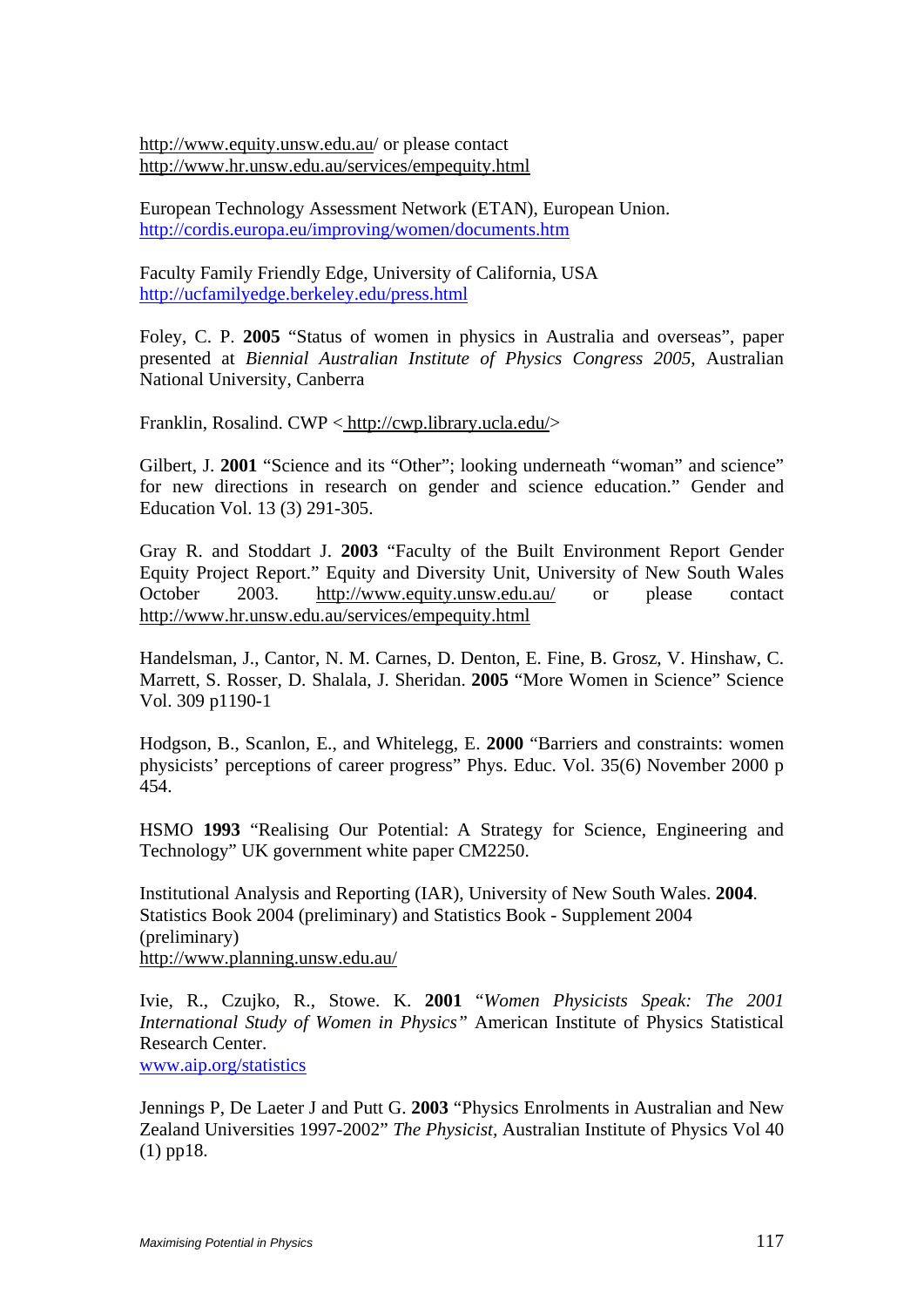Lafferty G. and Fleming, J. **2000** "The restructuring of Academic work in Australia: power, management and gender." British Journal of the Sociology of Education Vol. 21 (2) 257-267.

Lawler, A. **1999** "Tenured Women Battle to Make It Less Lonely at the Top". Science, Vol. 286. pp. 1272 – 1278

Maddox, B. **2002** *Rosalind Franklin: The Dark Lady of DNA* HarperCollins; New York

Massachusetts Institute of Technology, **1999** A Study on the Status of Women Faculty in Science at MIT, USA (http://web.mit.edu/fnl/women/women.html)

McGrayne, S.B. **1998** *Nobel Prize Women in Science*: Citadel Press New York

McNeil, L. and Sher, M. **1999** "Report On The Dual-Career-Couple Survey", American Physical Society, http://physics.wm.edu/dualcareer.html

Meitner, Lise. CWP < http://cwp.library.ucla.edu/>

MIT news office **2001**, press release. Massachusetts Institute of Technology. Jan 30, 2001 http://web.mit.edu/newsoffice/2001/gender.html

Morrison J. **1995** Staff Equity Review, School of Physics UNSW

Natural Sciences and Engineering Research Council of Canada (NSERC), Canada http://www.nserc.gc.ca/programs/wise\_e.htm

Osborn, M., Rees, T., Bosch, M., Hermann, C., Hilden, J., McLaren, A., Palomba, R., Peltonen, L., Vela, C., Weis, D., Wold, A. and Wennerås, C. **2000**, "The 'ETAN' report on women and science: Science Policies in the European Union: Promoting excellence through mainstreaming gender equality." A report from the ETAN Network on Women and Science, Luxembourg: Office for Official Publications of the European Communities,

http://www.cordis.lu/improving/women/reports.htm

Oxford University **2001**, Athena Report and Action Plan, UK. http://www.admin.ox.ac.uk/eop/gender/athena.shtml

Probert, B., Ewer, P. and Leong, K. **2002**. "Gender equity in academic employment at the University of New South Wales." Investigation commissioned by UNSW, Centre for Applied Social Research, RMIT University. June. 2002. http://www.equity.unsw.edu.au/ or please contact http://www.hr.unsw.edu.au/services/empequity.html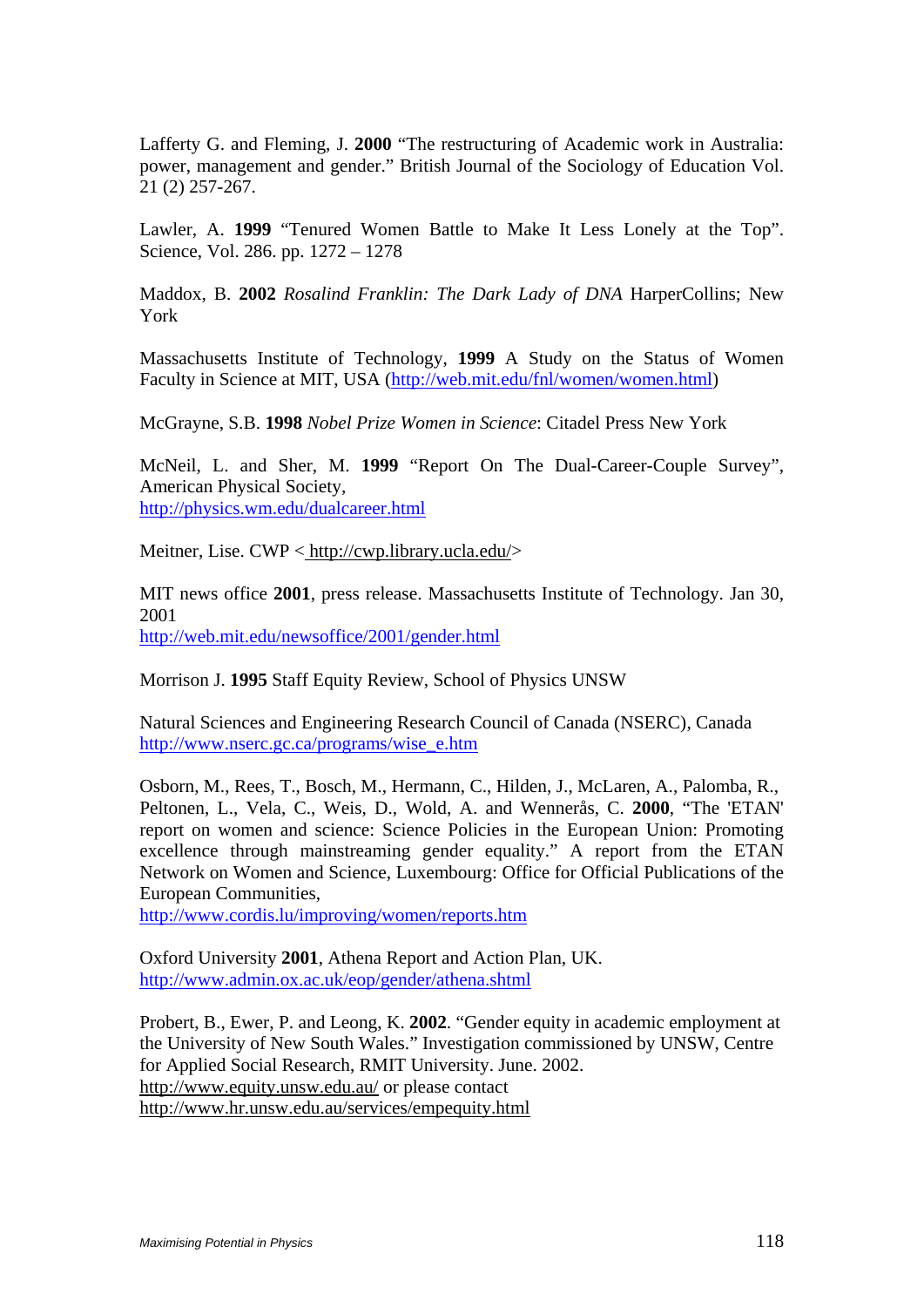Probert, B. **2005** "I just Couldn't fit it in: Gender and Unequal Outcomes in Academic Careers" in Gender, Work and Organisation, Vol.22 (1) pp50.

Rees, T. **2001** "Mainstreaming Gender Equality in Science in the European Union: the ETAN Report" Gender and Education Vol. 13 (3) 243-260.

Rosser, S. V. **2003** "Attracting and Retaining Women in Science and Engineering" Academe American Association of University Professors July/August 2003.

Sargent, A.I. **2001** "Committee on the status of Women Faculty at Caltech, 2001" http://diversity.caltech.edu/documents/CSFWFINALREPORT1.pdf

Silverman, D. **2000** *Doing Qualitative Research: A Practical Handbook*, Sage, London, Thousand Oaks, New Delhi.

Sime R.L. **1996** *Lise Meitner: A Life in Physics*, University of California Press, Los Angeles.

Summers L. H. **2005** http://www.president.harvard.edu/speeches/2005/nber.html

Taylor, S.E., Cousino Klein, L., Lewis, B.P., Gruenewald, T.L., Gurung, R.A.R., and Updegraff, J.A. **2000** "Biobehavioral Responses to Stress in Females: Tend-and-Befriend, not Fight-or-Flight" Psychological Review Vol. 107, No. 3, 411-429.

UNSW Statistics Book **2004** (PRELIMINARY) http://www.planning.unsw.edu.au/

White, K. **2003** "Women and leadership in higher education in Australia." Tertiary Education and Management Vol. 9, 45-60.

Wilson, R. **2003** "How Babies Alter Careers for Academics" in Chronicle of Higher Education, December 5, 2003.

Wilson, R. **2005** "Rigid Tenure System Hurts Young Professors, Especially Women, Officials from Top Universities Say," in Chronicle of Higher Education, 26 Sept 2005.

"Women, Work, and the Academy" Conference **2004** Barnard College, Columbia University. New York USA, Dec. 2004. http://www.barnard.columbia.edu/crow/womenandwork/

Winchester, H., Chesterman, C., Lorenzo S., and Browning, L. **2005** "The Great Barrier Myth: an investigation of promotions policy and practice in Australian universities." Australian Vice-Chancellors' Committee http://www.avcc.edu.au/content.asp?page=/policies\_programs/women/index.htm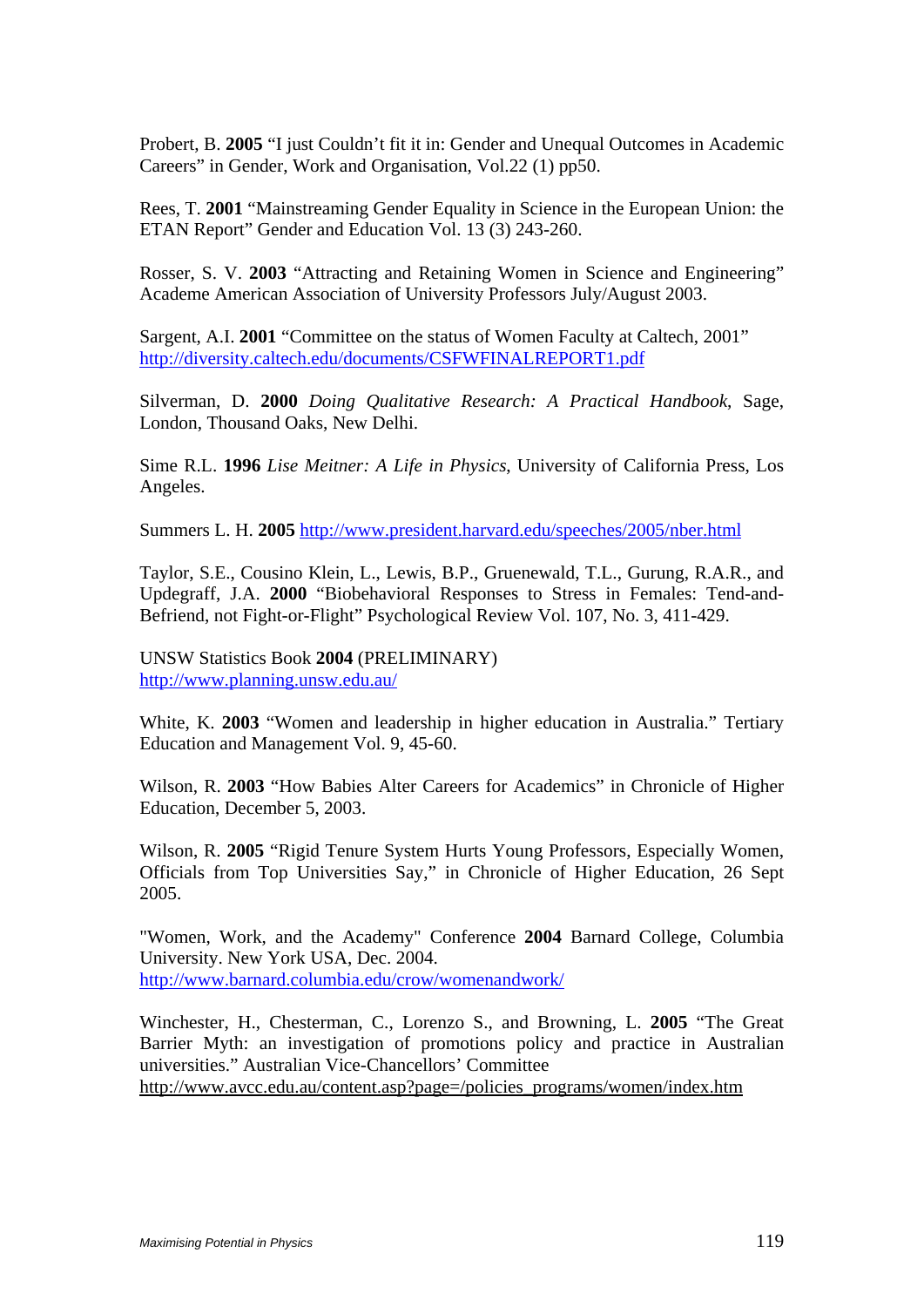## *Appendix 1*

## *School of Physics Workload Allocation Scheme*

The School of Physics operates a transparent system of allocating teaching and administration workloads to academic staff. Prior to 2004, teaching workload allocations were fewer for level D and E academic staff than for level C and B staff. Due to the preponderance of academic staff in the senior levels (for example in 2003, ~75% of academic staff in the School of Physics were either associate professors or professors), the prior scheme had to be abandoned to ensure there were enough academic staff available to teach the courses offered. A revised algorithm for the allocation of workloads was instituted in 2004 after consultation with the Undergraduate Teaching Committee and Academic Staff Committee. The main elements of the revised model are that all staff, regardless of academic rank, will start with the same basic workload. Reductions of up to but not exceeding 200 Work-Load Units (WLU) can be made on the basis of (external) research income, publications and research student (PhD and MSc) supervision. Teaching load reductions for various duties (including administrative duties, year and laboratory co-ordination, etc.) have been included in this scheme. As part of the process of instituting a revised algorithm, the opportunity to review and modify as appropriate at the end of 2004 was included.

The scheme was devised by looking at the median research activity of School of Physics academic staff in the years preceding 2004. It was found that the median annual research income per person was ~\$50,000 and the median number of publications per person per year was 5. On this basis it was decided that if \$100,000 of funding is made equivalent to 50 WLU and a journal paper is credited 5 WLU, the "average" research active School of Physics academic staff member will obtain a 50 WLU teaching load reduction. These figures are reasonably consistent with a calculation based on the purely financial considerations of the funding the School receives for the research activity.

The Australian Federal Government provides research support funding to Universities through the Department of Education, Science and Training (DEST). These funding programs include amongst others, the Institutional Grant Scheme (IGS) and the Research Training Scheme (RTS). IGS/RTG funding is assessed by a combination of research income, higher degree research student enrolments and research publications. A proportion of these funds are allocated to the Faculties and Schools within the University to support research and research training (for more details about this funding see http://www.dest.gov.au/highered/a\_to\_z.htm).

### *The 2004 algorithm*

The School calculates the academic's teaching load using WLU's (Work Load Units). Marking loads are worked out on a separate scheme of marking load units (MLU's). At the start of the year, academics are given an annual WLU teaching load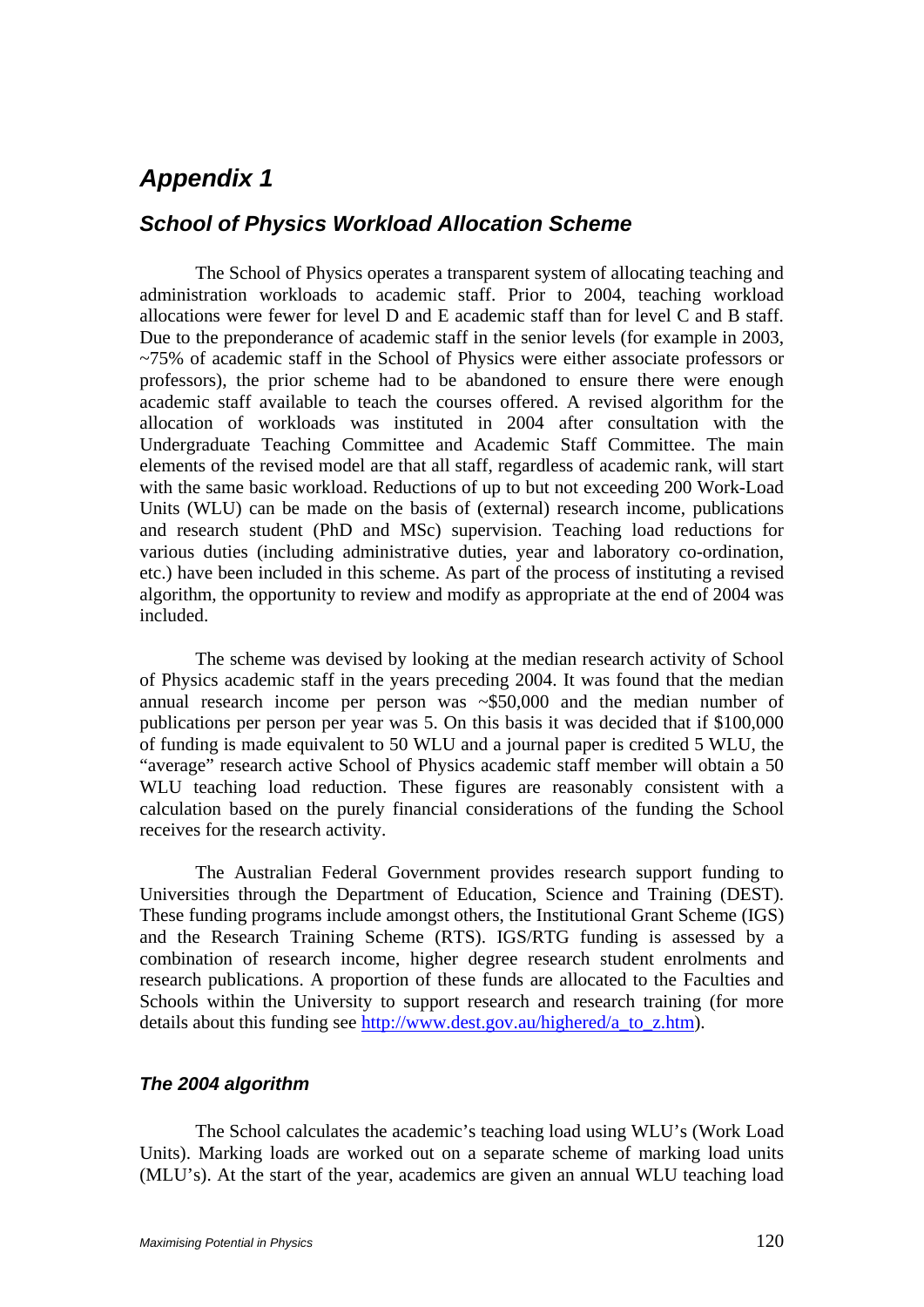and MLU marking load. These loads will change from year to year, depending on the number of staff, number of courses taught, etc. The load is the same for all staff members, although calculated on a pro-rata basis for part time staff or if staff members are away for a session. New staff members are normally given a reduced load for their first year. There may be WLU carried over from one year to the next. In 2004 each full time (FTE) member of staff was allocated a teaching load of 555 WLU and 135 MLU. In addition, the maximum teaching hours per week for any staff member is set at 14 hours/week.

WLU's are calculated at the following rates

| <b>Teaching duties</b>  | <b>Number of WLUs per</b> |
|-------------------------|---------------------------|
|                         | contact hour              |
| Lecture                 | З                         |
| Lecture (new course)    | 5                         |
| Tutorial (first time)   | 1.5                       |
| Tutorial (repeat)       | 1                         |
| <b>Evening Lectures</b> | 3.5                       |
| Lab Director in Charge  | 1                         |
| Duty Tutor*             | 1                         |

### **Table 13: Allowances for teaching**

*\*The duty tutor is available at set times to provide individual assistance to students.* 

These WLU allocations are independent of the number of students enrolled in the course. General Education courses are calculated at the same rate as Physics courses.

### **Table 14: Allowances for supervision (research project students)**

| <b>Supervision duties</b><br>(research project students) | <b>Number of WLUs</b>                                         |  |  |
|----------------------------------------------------------|---------------------------------------------------------------|--|--|
| Post graduate* student                                   | 50 for first student<br>25 for second and subsequent students |  |  |
| Honours student                                          | 21 per student per session                                    |  |  |
| 3rd Year Physics Participation project student           | 8 per student                                                 |  |  |
| 1st Year Physics laboratory project student              | 20 per group                                                  |  |  |

*\*This allowance only applies for the first 8 sessions of a student's enrolment* 

Primary supervisors receive the entire allowance for postgraduate physics students; the co-supervisors do not receive an allowance, unless a special arrangement is made to share the allowance. No credit is given for co-supervision of a postgraduate or honours student in another School, regardless of the effort involved. Those staff members involved in cross disciplinary research with other UNSW colleagues are therefore disadvantaged.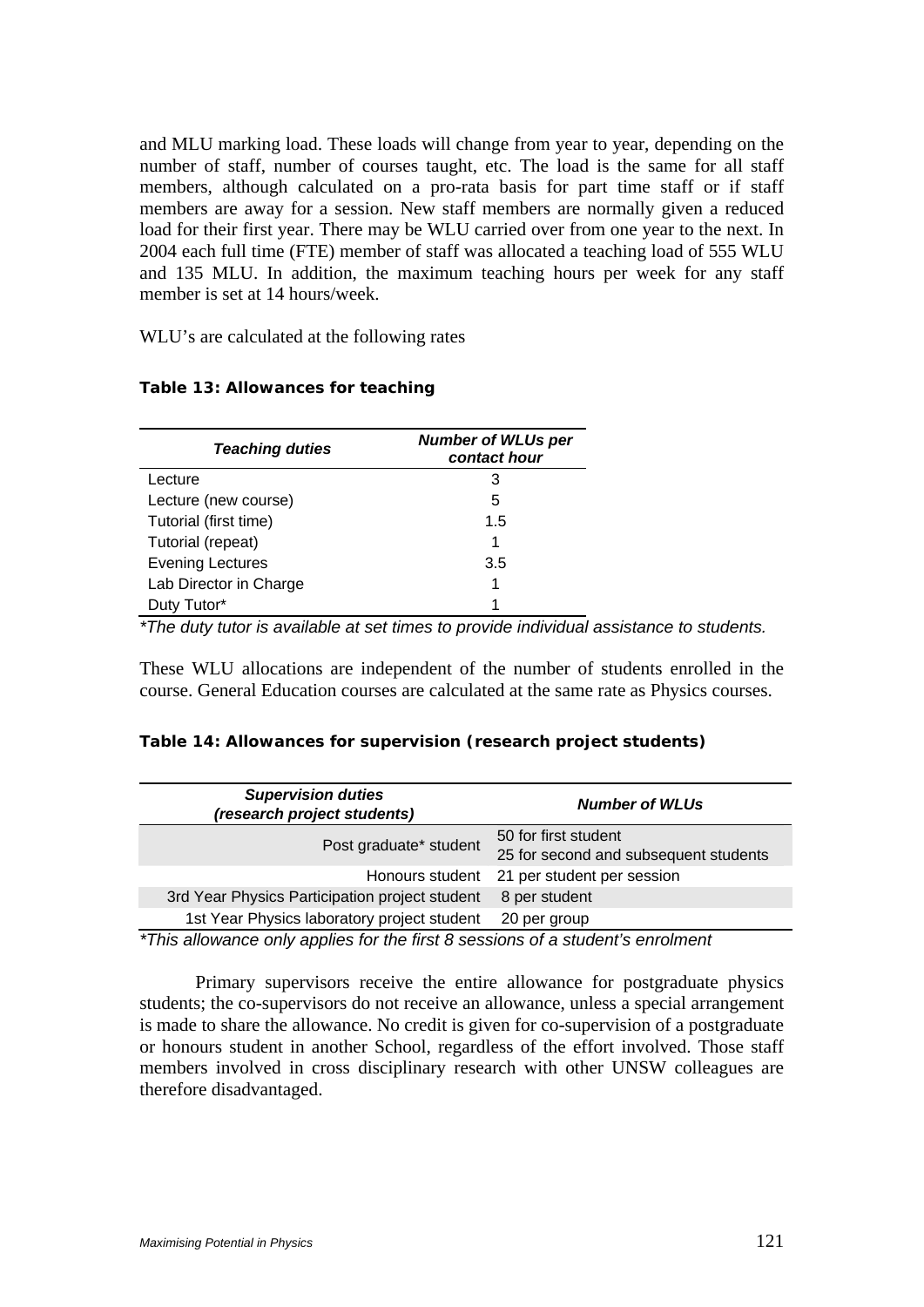| <b>Administrative duties</b>       | <b>Number of WLUs</b> |
|------------------------------------|-----------------------|
| Head of School                     | As required           |
| First Year Director                | As required           |
| First Year Lab Director            | 112                   |
| Undergraduate Director             | 112                   |
| Postgraduate Director              | 84                    |
| Second Year Lab Director           | 56                    |
| Colloquia Organiser                | 28                    |
| Careers & Marketing Coordinator    | 84                    |
| <b>Computing Coordinator</b>       | 14                    |
| <b>Medical Physics Coordinator</b> | 28                    |
| <b>Outreach Coordinator</b>        | 28                    |
| Library Liaison Coordinator        | 28                    |
| Developing new experiment          | 20                    |

### **Table 15: Allowances for administration**

The teaching load reduction is calculated on attributable annual external research income averaged over the past three years, plus the average annual number of refereed journal publications for the past three years (independent of the number of authors) written by the staff member or their enrolled student. The reduction was set at the rate of 50 WLU/\$100K and 5 WLU/paper. "Attributable research income" is defined as the income for which UNSW receives (RTS)/ (IGS) funding divided by the number of UNSW Chief Investigators. In most cases, this is equal to the total dollar value of the grant divided by the total number of Chief Investigators. In the 2004 scheme, the number of publications was not divided by the number of authors. The rationale behind this was to give deliberate extra weighting to publications rather than income (i.e. output rather than input).

This was further modified in 2005, when staff were asked to estimate their percentage contribution to each publication. The comparison of the value of a publication across areas of physics research is not straightforward and inequities remain. For example in some areas of physics a publication of two or three papers a year is an excellent output where in other area, six or more is the norm.

Prior to 2004, the allowance for *postgraduate research student supervision*  was 14 WLU for each student up to a maximum of 56 WLU. In 2004, the allowance was increased to 50 WLU for the first student, with second and subsequent students attracting an allowance of 25 WLU each. The WLU allowance is valid for the first 8 sessions of a student's enrolment. The total reduction (research income plus publications plus research student supervision) is capped at 200 WLU.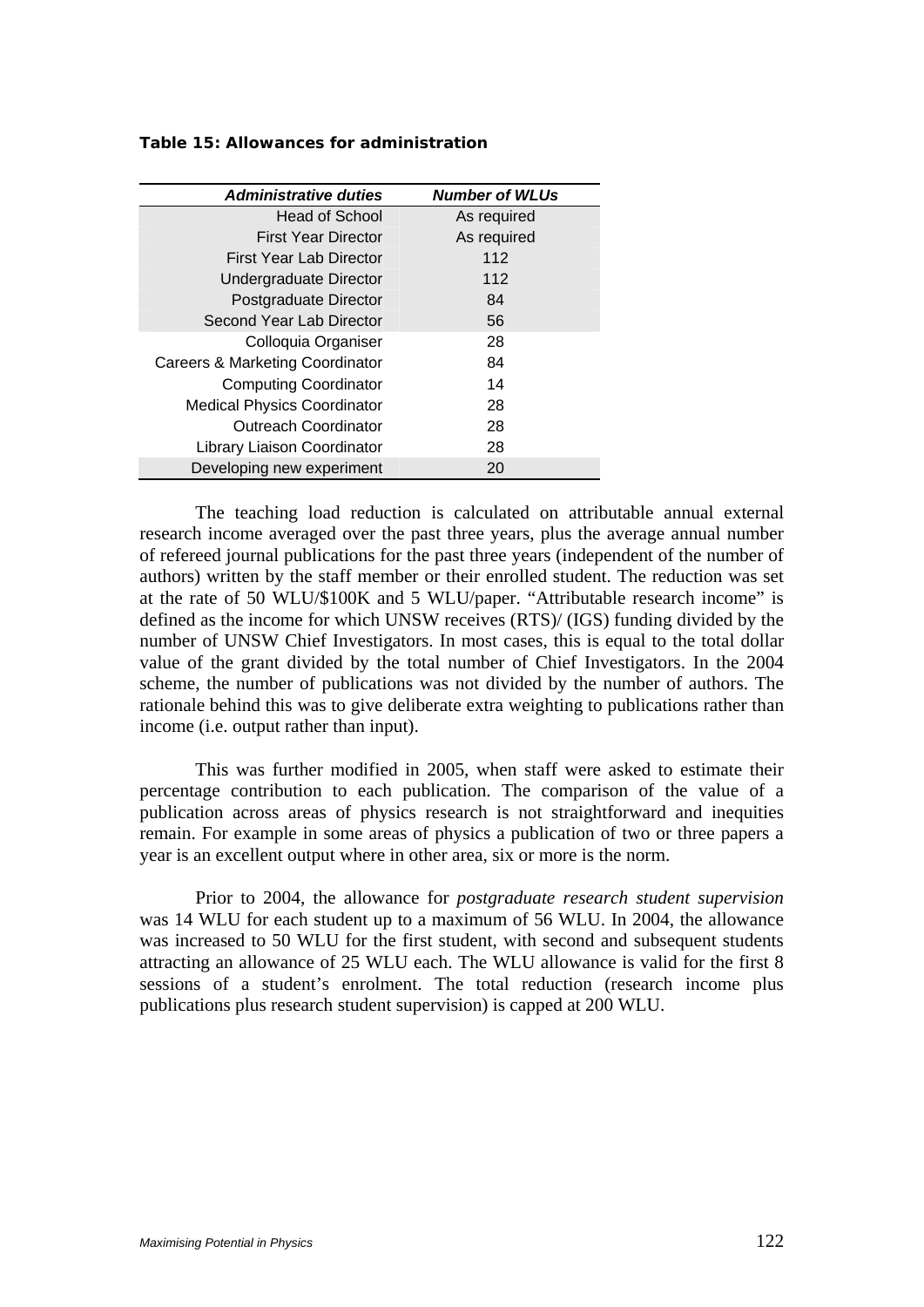#### **Table 16: Allowances for research**

| <b>Research</b>                     | <b>Number of WLUs</b>                                                      |
|-------------------------------------|----------------------------------------------------------------------------|
| <b>Publications</b>                 | 5 x number of publications (averaged over previous 3<br>years)             |
| <b>External Research</b><br>Funding | 50 WLU/\$100K external research income (averaged over<br>previous 3 years) |

## *Marking load Allocation*

Marking Load Units (MLU) for being an examiner, an assessor or for marking exams and theses are allocated at the following rates:

**Table 17: Marking load allocations** 

| <b>Marking duties</b>                          | <b>Number of MLUs</b>                                                         |
|------------------------------------------------|-------------------------------------------------------------------------------|
| Examiner                                       | 4 per hour of exam                                                            |
| Assessor                                       | 2 per hour of exam                                                            |
| Marker                                         | 1 per 3 hour exam for Year 1 papers.<br>1 per student for Years 2, 3, 4 exams |
| <b>Honours Thesis</b>                          | 12 per thesis (supervisor and assessor)                                       |
| <b>General Education course</b><br>coordinator | 1 per 10 students                                                             |

## *Modifications to the 2004 algorithm to be applied in 2005*

Some changes to the allocation of credit given to administrative duties are listed below.

### **Table 18: Modified administrative allowances for 2005**

| <b>Administrative duties</b>       | <b>Number of WLUs</b>               |
|------------------------------------|-------------------------------------|
| <b>Head of School</b>              | 200                                 |
| <b>First Year Director</b>         | 168                                 |
| First Year Lab Director            | 112                                 |
| Undergraduate Director             | 112                                 |
| Postgraduate Director              | 112                                 |
| Second Year Lab Director           | 56                                  |
| Colloquia Organiser                | 28                                  |
| Careers & Marketing Coordinator    | 84                                  |
| <b>Medical Physics Coordinator</b> | 10 per 4 <sup>th</sup> year student |
| <b>Computing Coordinator</b>       | 28                                  |
| <b>Outreach Coordinator</b>        | 28                                  |
| Library Liaison Coordinator        | 20                                  |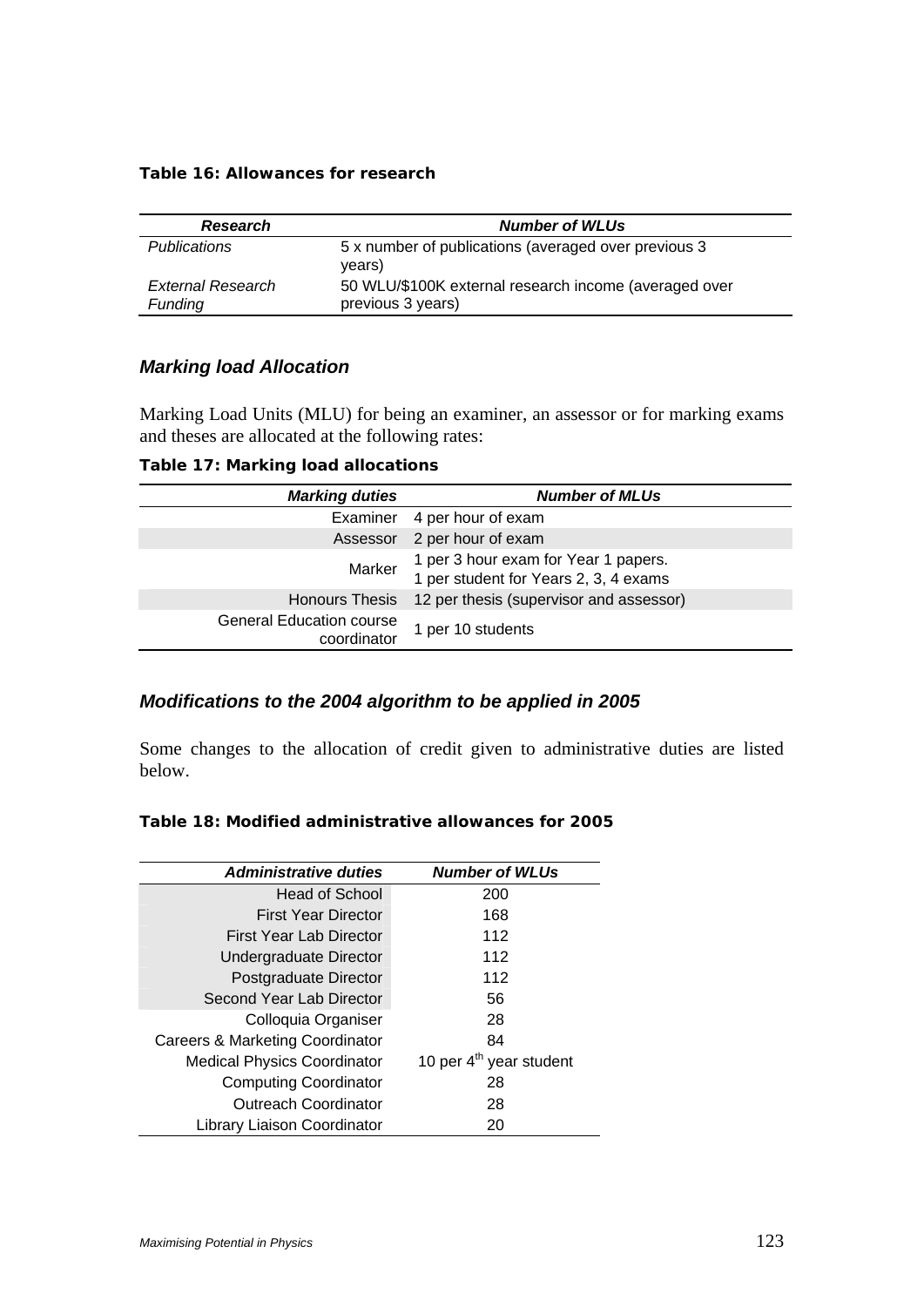Following the first application of the revised workload allocation scheme in 2004, some modifications were proposed. These revisions were in response to perceived inequities or anomalies. In particular the method of allocating credit for publications was modified, so that it more fairly reflects the contribution staff members make to each of their papers. A new and simple self-assessment scheme for crediting staff members for their research publications has been developed. When staff members submit their yearly list of publications for determining their WLU credit, they will be asked to provide a self-assessed determination of their contribution to each publication which, for simplicity, will involve selecting one of five intervals between 0-100%.

"Self-assessment" of research publication contribution is also practiced when applying for academic promotion at UNSW. Ethical behaviour is required when assessing publications for either academic promotion or for the WLU scheme. This process allows an author to truly quantify their contribution, rather than for example, a scheme that assumes each co-author contributes equally to a publication.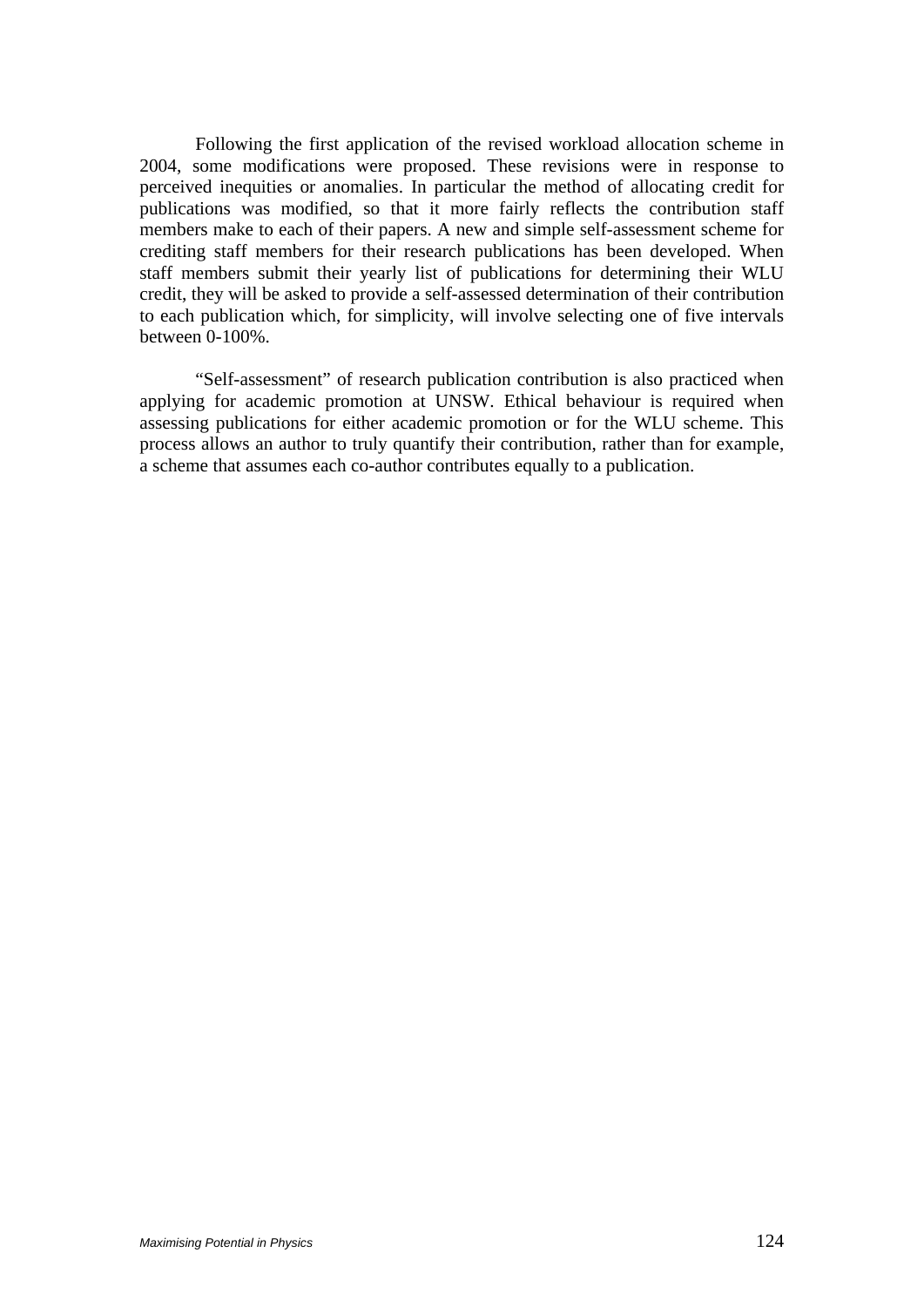# *Appendix 2*

## *Staff Survey*

### **UNSW School of Physics Academic Staff Survey**

Thank you for taking part in the Physics Equity Project. The information gathered from this short survey will aid in developing a general picture of academic life in the School. The information is strictly confidential and will be collected and collated by Ms. Aileen Woo of the Physics Equity Project Team. It will be used solely for the purpose of this project and presented only in aggregate form. The data will be locked in a secure storage place. Individuals will not be identifiable from the research.

Please place the completed survey in the box labelled "Physics Equity Project", which can be found in the Administration Office next to Ms. Patricia Furst's desk. Alternatively, please send by email to Ms. Woo (a.woo@unsw.edu.au).

Should you have any questions or concerns about the survey or the use of your response, please do not hesitate to email Ms. Woo at the above email address.

Additional comments are very welcome – please attach to or write them on the survey.

**\_\_\_\_\_\_\_\_\_\_\_\_\_\_\_\_\_\_\_\_\_\_\_\_\_\_\_\_\_\_\_\_\_\_\_\_\_\_\_\_\_\_\_\_\_\_\_\_\_\_\_\_\_\_\_\_\_\_\_\_\_\_** 

| 1.               | Please indicate your Academic level: |                  |                           |
|------------------|--------------------------------------|------------------|---------------------------|
| $\Box$<br>$\Box$ | level B<br>level D                   | $\Box$<br>$\Box$ | level C<br>level E        |
| 2.               | What is your gender?                 |                  |                           |
| $\Box$           | Female                               | $\Box$           | Male                      |
| 3.               | What is your age?                    |                  |                           |
| □<br>$\Box$      | 25-34<br>45-54                       | $\Box$<br>$\Box$ | $35 - 44$<br>55 and above |

4. Please indicate your domestic situation by ticking the appropriate boxes below:

Single with children *OR*  Partner with children

Please indicate how many children

Please indicate the age(s) of the children:

 $\Box$  Single with no children

 $\Box$  Partner without children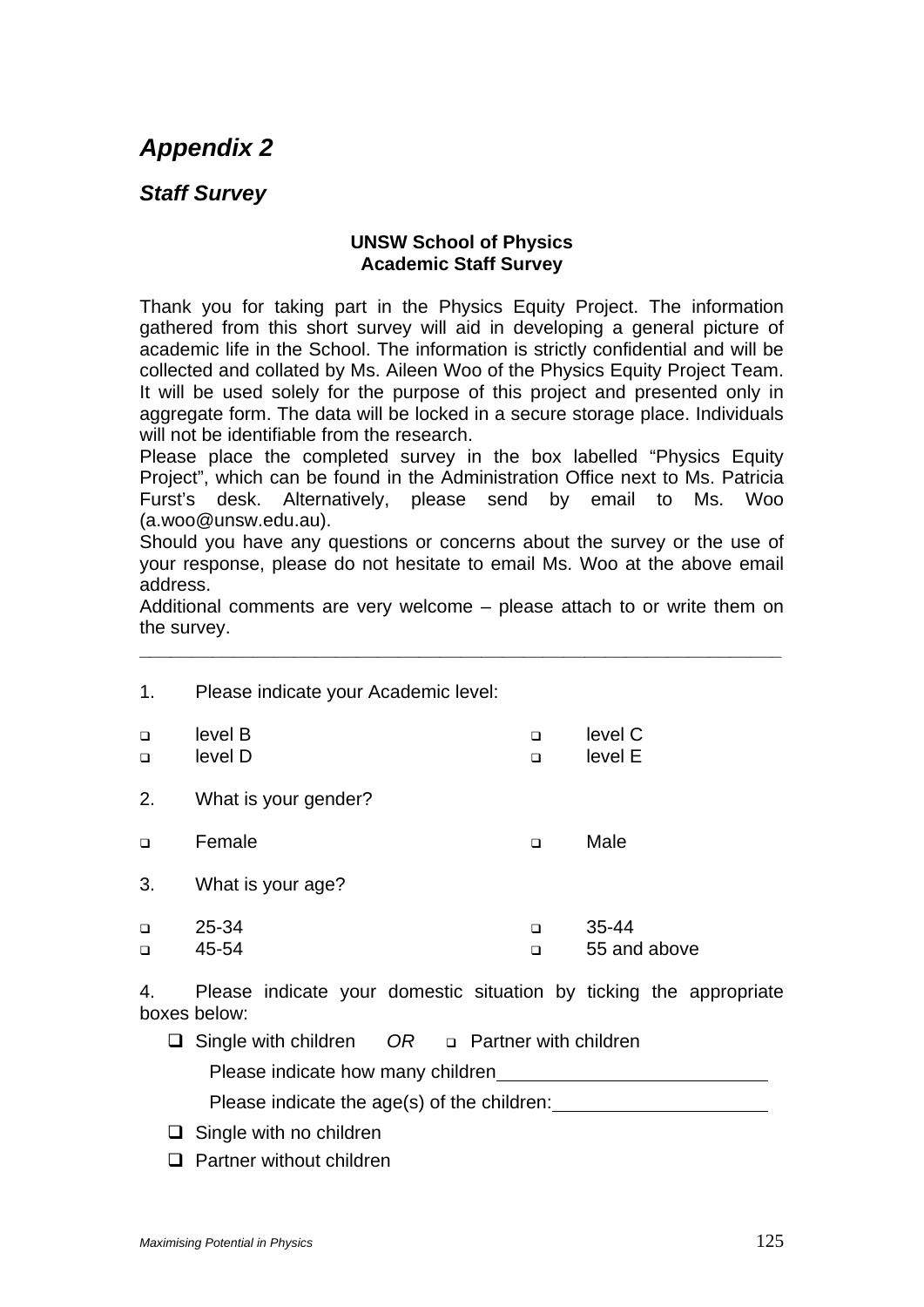| 5. If you have children, who is the primary care giver? |  |  |  |  |  |  |  |  |
|---------------------------------------------------------|--|--|--|--|--|--|--|--|
|---------------------------------------------------------|--|--|--|--|--|--|--|--|

| have:                                                                                                   | 6. Please indicate any other primary care-giving responsibilities you might                           |
|---------------------------------------------------------------------------------------------------------|-------------------------------------------------------------------------------------------------------|
| Aged parents                                                                                            |                                                                                                       |
| Aged relatives                                                                                          |                                                                                                       |
| Partner with illness or disability                                                                      |                                                                                                       |
| Other relative with illness or disability                                                               |                                                                                                       |
| <b>None</b>                                                                                             |                                                                                                       |
| Other (Please state                                                                                     |                                                                                                       |
| 7. In what year was your PhD conferred?                                                                 |                                                                                                       |
| 8a. A 'traditional' academic career path is usually described in terms of the<br>following progression: |                                                                                                       |
|                                                                                                         | High school $\rightarrow$ BSc $\rightarrow$ PhD $\rightarrow$ Postdoctoral/ Research fellowships<br>→ |
| $\rightarrow$ Academic appointment $\rightarrow$ Tenure                                                 |                                                                                                       |

Does this scenario describe your career?

a Yes a No

8b. If no, how has your career been different (e.g. study/work in a different profession, time taken to bear/raise children, etc.) ?

9a. Have you had any career breaks or periods when you have not worked full time as a physicist since your PhD was conferred?

Yes No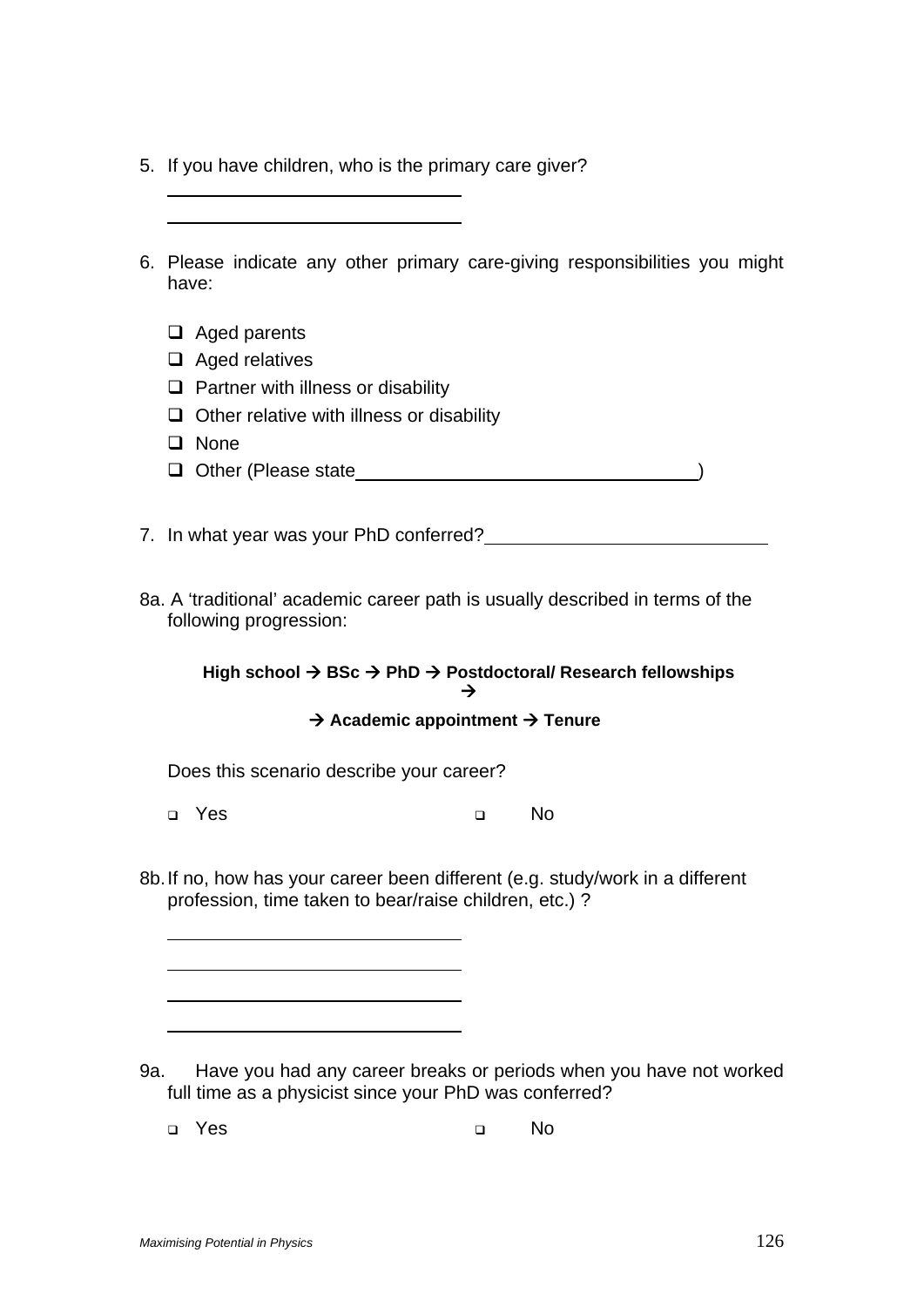9b. If yes, for how long?

|       |            | 9c. Did you work part time during that period?            |            |        |                                                                        |           |
|-------|------------|-----------------------------------------------------------|------------|--------|------------------------------------------------------------------------|-----------|
| □ Yes |            |                                                           |            | $\Box$ | <b>No</b>                                                              |           |
|       |            | Comment (optional)                                        |            |        |                                                                        |           |
|       |            |                                                           |            |        |                                                                        |           |
|       |            |                                                           |            |        |                                                                        |           |
|       |            |                                                           |            |        | 10a. What year did you start work at UNSW?                             |           |
|       |            |                                                           |            |        |                                                                        |           |
|       |            |                                                           |            |        | 11a. How many times have you applied for promotion at UNSW? __________ |           |
|       |            |                                                           |            |        |                                                                        |           |
|       |            | 11c. On what basis have you, or would you seek promotion? |            |        |                                                                        |           |
|       | □ Research |                                                           | □ Teaching |        |                                                                        | □ Service |
|       | $\Box$     |                                                           |            |        |                                                                        |           |
|       |            |                                                           |            |        |                                                                        |           |
|       |            |                                                           |            |        |                                                                        |           |

12. Please indicate on the pie chart below the proportion of time you spend on research, teaching, administration, etc and family responsibilities in an *average working week*. Please include a rough estimate in hours next to each activity.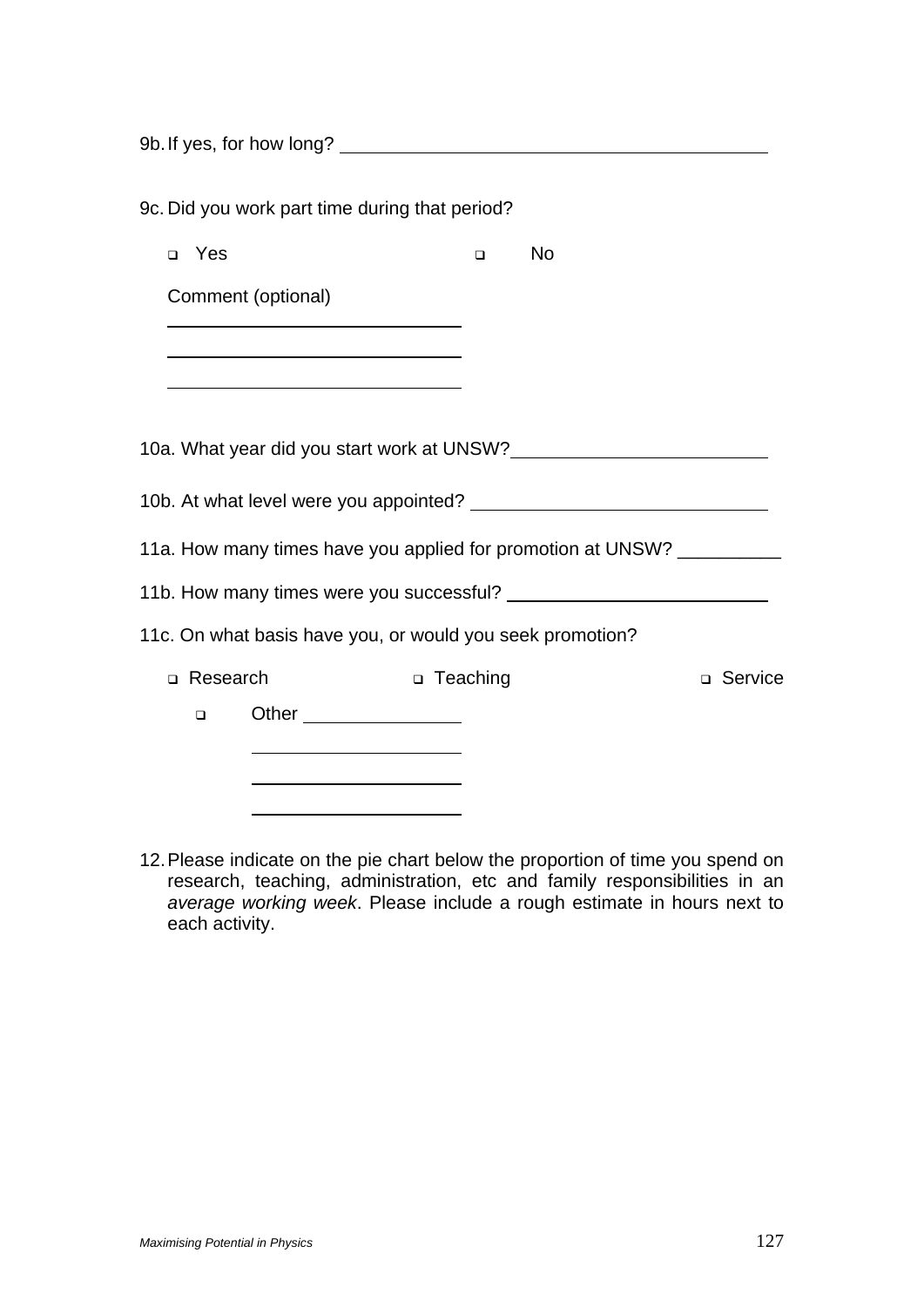13. How much do you agree with the following statement:

"The Physics Work Load Unit (WLU) teaching scheme fairly distributes teaching and administrative duties amongst academic staff."

|       | ⊔Strongly □Agree □Neither Disagree □Disagree □Strongly |                 |
|-------|--------------------------------------------------------|-----------------|
| Agree | or Agree                                               | <b>Disagree</b> |

### 14. Do you think gender issues are important in the School of Physics?

| $\Box$ Very | n Important | Slightly  | □ Not Important |
|-------------|-------------|-----------|-----------------|
| Important   |             | Important |                 |

15. Are there any other issues that you believe are of importance to the Academic Staff at the School?

 $\overline{a}$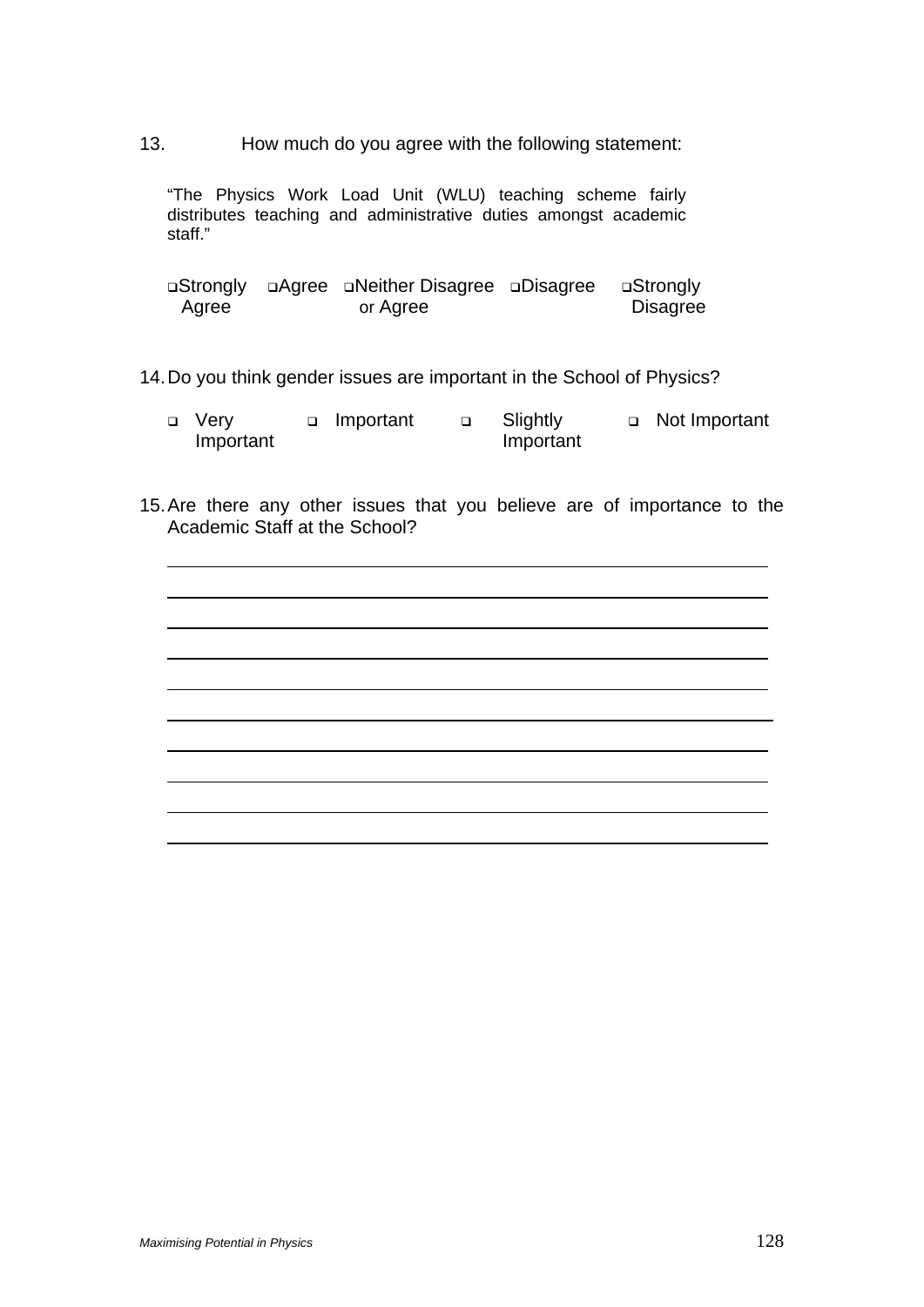# *Appendix 3*

## *Useful Web based resources*

### The *Australian Institute of Physics* (AIP) has a *Woman in Physics (WiP) Group* http://www.aip.org.au/content/women

One the major activities of the WiP group is the *Australian Institute of Physics International Women in Physics Lecture Series*. The WiP Lecture series celebrates the contribution of women to advances in physics. Under this scheme, a woman who has made a significant contribution in a field of physics travels to each state branch of the AIP (QLD, NSW, ACT, Vic, Tas, SA and WA) to give a series of lectures. In particular a public lecture of interest to a non-specialist audience is organized in each state. This public lecture helps to lift the profile of women in physics, showcases excellent physics research and increases awareness of physics careers among students and their families.

http://www.aip.org.au/content/wiplecturer

### *Where are the Women in Australian Science*

This site provides information about women and the roles they played in the history of Australian science (including physics), technology and medicine. http://www.austehc.unimelb.edu.au/wisa/

## *UNSW Gender Equity Project*

In 2002 the University committed to improving the representation of women amongst academic staff. Information about the program is available at the Staff Equity website. http://www.hr.unsw.edu.au/services/empequity.html

Copies of reports into the Gender equity in academic employment of UNSW and the Faculty of the Built Environment are available at this site.

- *Gender equity in academic employment at the University South Wales*. Probert, B., Ewer, P. and Leong, K. (2002). Centre for Applied Social Research, RMIT University. June. 2002
- *Faculty of the Built Environment Report Gender Equity Project Report* 2003. Rachel Gray and Jude Stoddart, Equity and Diversity Unit, University of New South Wales October 2003.
- Se also *Maximising Potential in Physics: Investigation of the Academic Profile of the School of Physics at the University of New South Wales.* Marion Stevens-Kalceff, Susan Hagon, Maria Cunningham and Aileen Woo*.* (2007) School of Physics, University of New South Wales. Australia**ISBN** 978 0 7334 2590 5

### *The potential of women's programmes to generate institutional change*

A. Devos, J. McLean and P. O'Hara: HERDSA 2003 conference proceedings. The role of women-only professional development programmes is investigated. http://surveys.canterbury.ac.nz/herdsa03/pdfsref/Y1041.pdf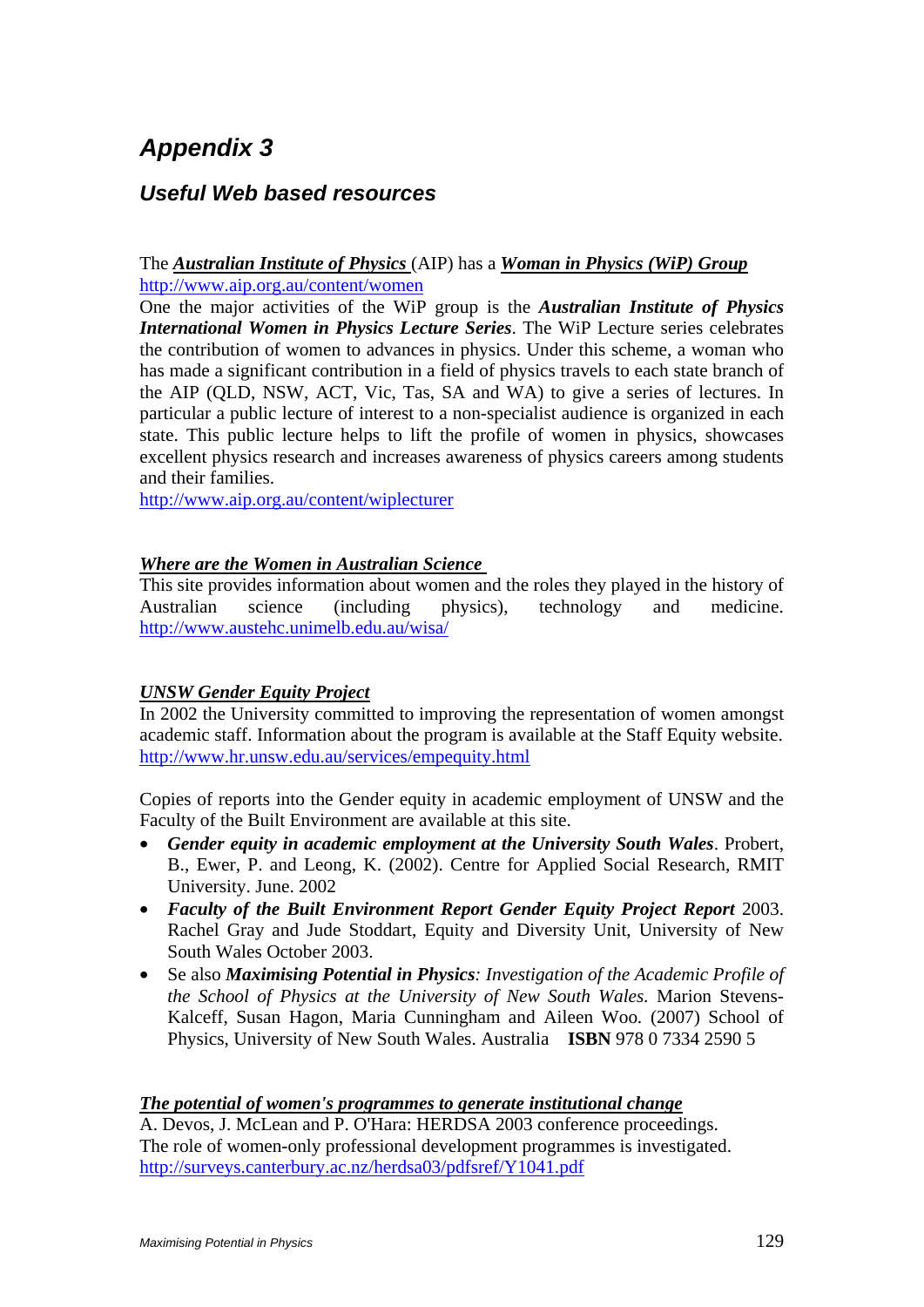### *The Athena Project (The Royal Society)*

The Athena Project is a UK-wide initiative which developed out of the Committee of Vice Chancellors and Principals Commission on University Career Opportunities. The aims are to remove discrimination against women in Higher Education and to increase significantly the numbers of women in top posts by 2007. In 1999 the Steering Committee issued a call for development grants to encourage strategies to promote good practice and other incentives to improve the access, participation and promotion of women in Science, Engineering and Technology (SET) in Higher Education.

*Athena Reports* are available on

www.athenaproject.org.uk.

See in particular the

(report 22) "Athena Good Practice Guide"

(report 26) "ASSET 2003: The Athena Survey of Science Engineering and Technology in Higher Education"

http://www.athenaproject.org.uk/reports.htm

The *Institute of Physics* (UK) has a *Woman in Physics (WP) Group* which includes a Women in Research and Academia Subgroup. The WP Group encourages professional development, organises an annual meeting with discussions of topical interest, regularly produces a newsletter.

http://www.iop.org/activity/groups/professional/wip/index.html

See also *Equity for Women in Physics* by Marcia Barbosa in IoP's Physics World, July 2003. See also links to related articles http://physicsweb.org/articles/world/16/7/2

### *Women in Science (EU)*

Women are under-represented in science and in decision-making bodies concerned with scientific issues. The European Commission recognizes this is both a waste of human resources and a serious obstacle for the development of the sciences and for European society as a whole. Information on strategies and programs to improve the participation of women is available.

http://www.cordis.lu/improving/women/home.htm

## *Contributions of 20th Century Women to Physics*

An archive of data on 83 twentieth century women who have made original and important contributions to physics is presented. http://cwp.library.ucla.edu/

## *American Institute of Physics (AIP)*

• *Women in Physics and Astronomy, 2005.* 

Rachel Ivie, Kim Nies Ray AIP Publication Number R-430.02 February, 2005

• *Women Physicists Speak: The 2001 International Study of Women in Physics*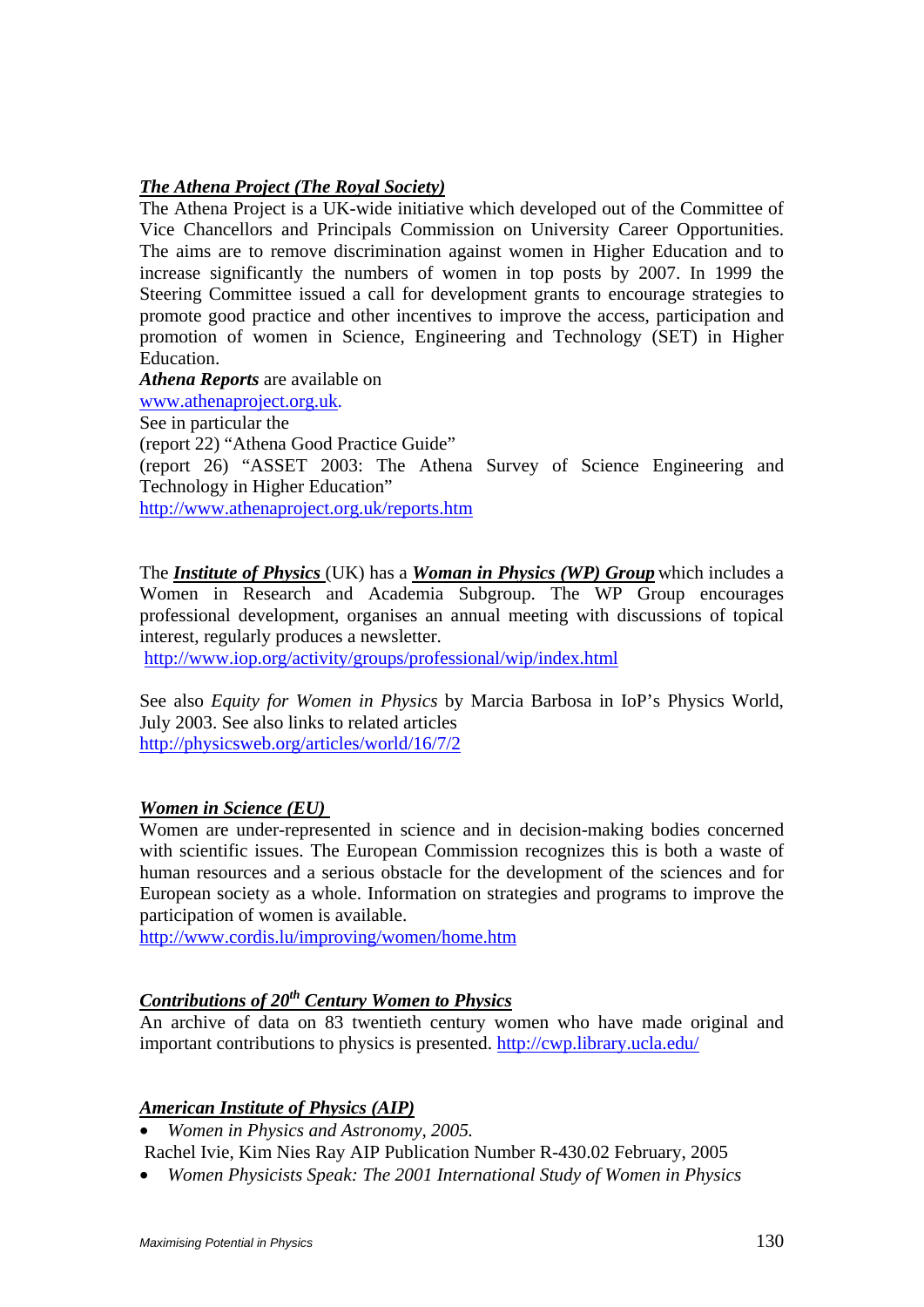Rachel Ivie, Roman Czujko, Katie Stowe.

• *Women in Physics, 2000.*

R. Ivie, K. Stowe, AIP Publication Number. R-430 (2000).

These reports are available online at

http://www.aip.org/statistics/trends/gendertrends.html

*What Works for Women in Undergraduate Physics?* Barbara L. Whitten, Suzanne R. Foster, and Margaret L. Duncombe, Physics Today September 2003. http://www.aip.org/pt/vol-56/iss-9/p46.html

### *The American Physical Society (APS)*

The Committee on the Status of Women in Physics (CSWP) offers programs and publications to encouragement the career development of women in physics. http://www.aps.org/programs/women/index.cfm

The Gazette newsletter is the official newsletter of the CSWP and an excellent source of information exchange.

http://www.aps.org/programs/women/reports/gazette/index.cfm

Due to concern at the relatively small percentage of female physics students and staff, the American Physical Society designed its "Climate for Women Site Visit Program." This program has been developed to help physics departments improve the "chilly climate" that women in physics sometimes experience.

http://www.aps.org/programs/women/sitevisits/

### *IUPAP Working Group on Women in Physics*

International Union of Pure and Applied Physics ( IUPAP) International Conference on Women in Physics was held in Paris, France, from March, 2002. The Conference surveyed and investigated under-representation of women and developed strategies to increase participation in physics.

http://www.if.ufrgs.br/~barbosa/conference.html

### *A Study on the Status of Women Faculty in Science at MIT* **(1999)**

This ground breaking report resulted from the establishment in 1995 of a Committee by the Dean of Science to analyse the status of women faculty. http://web.mit.edu/fnl/women/women.html and 2002 update http://web.mit.edu/faculty/reports/sos.pdf

### *The Gender Equity Report, Pennsylvania State University, Dec 2001*

http://www.upenn.edu/almanac/v48/n14/GenderEquity.html

*Faculty and Families Project (2001)*

Robert Drago, Ann C. Crouter, Mark Wardell, Billie S. Willits. Pennsylvania State University The project investigated the difficulties faculty face in combining their academic and family commitments. This site also has links to other reports into family issues including child and elder care

http://lsir.la.psu.edu/workfam/facultyfamilies.htm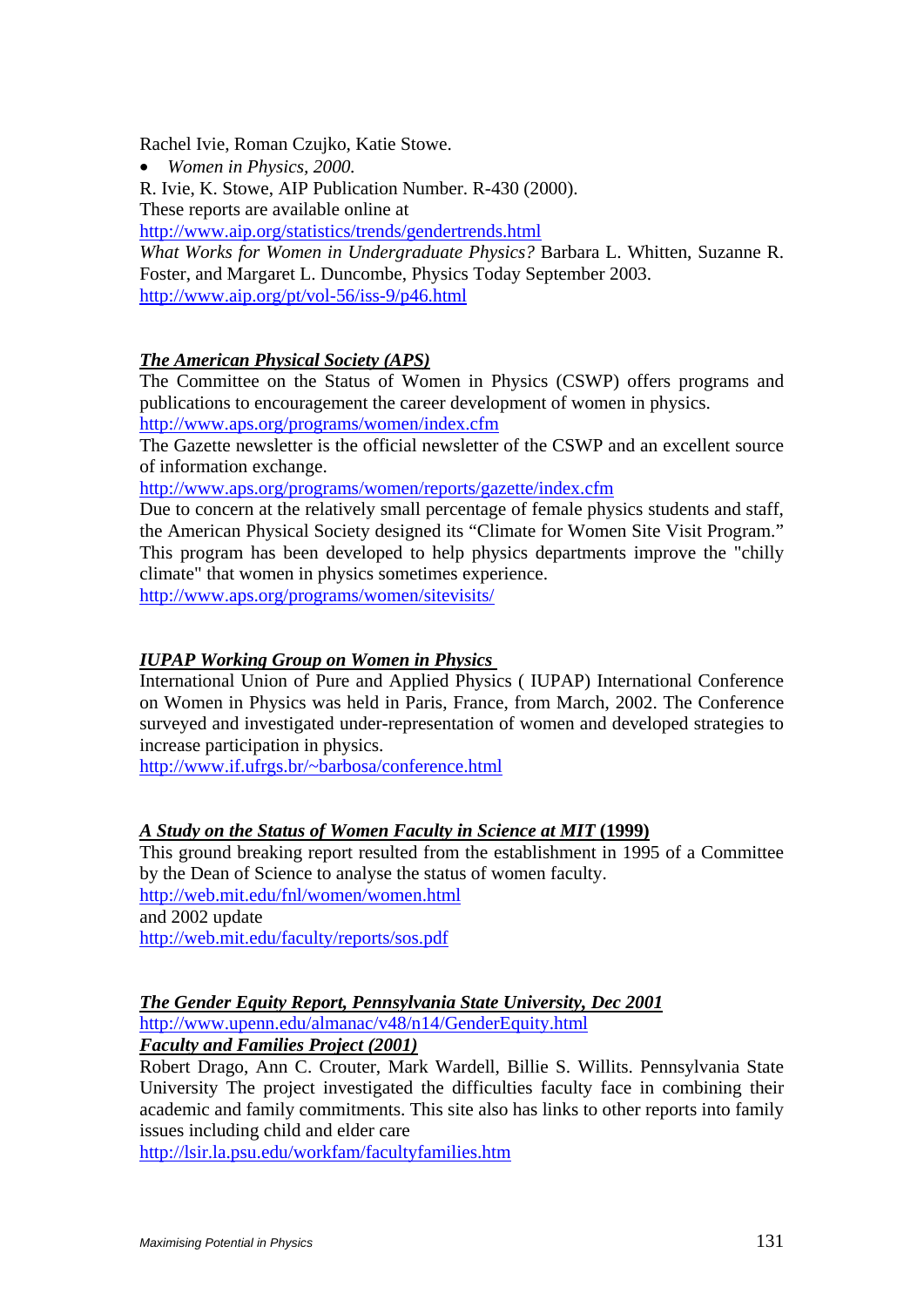## *NSF ADVANCE at the University of Washington Center for Intuitional Change*

The goal of the ADVANCE program is to increase the participation of women in the science, engineering, and mathematics workforce through the increased representation and advancement of women in academic careers. Recruitment and retention issues are addressed.

http://www.engr.washington.edu/advance/

Report of the *Task Force on the Status of Women Faculty in the Natural Sciences and Engineering at Princeton*, Virginia Zakian et al. May 2003 http://www.princeton.edu/pr/reports/sciencetf/sciencetf-9-19-03.pdf

*Committee on the Status of Women Faculty at Caltech Anneila I. Sargent,* Dec., 2001.

http://diversity.caltech.edu/statements\_reports.html

*NSF ADVANCE Assessing the Academic Work Environment for Women Scientists and Engineers* University of Michigan Report (2002) http://www.umich.edu/~advproj/climatereport.pdf

## *Achieving Gender Equity in Science Classrooms*

Compiled by Women Science Students and Science Faculty and Staff at New England Consortium for Undergraduate Science Education (NECUSE) Colleges http://www.brown.edu/Student\_Services/WiSE/gender.html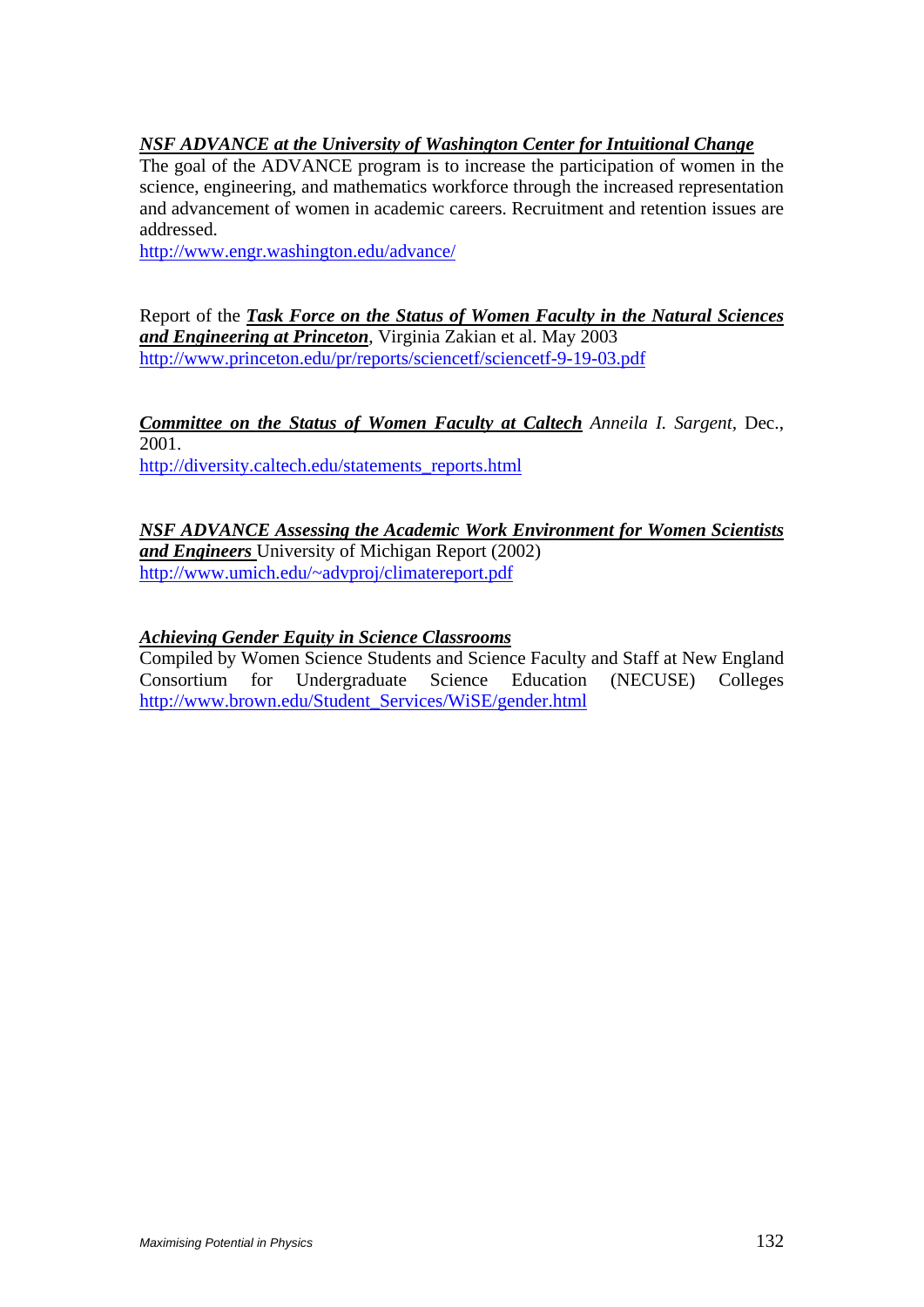# *Appendix 4*

## *Presentations*

## *1* **UNSW School of Physics briefings and presentations**  Various throughout 2004, early 2005

*2* **Australian Institute of Physics Congress**, Canberra ACT

30 Jan - 4 Feb 2005

*"Achieving Maximum Potential in Physics"* 

## *3* **UNSW BEES Women in Science Workshop,**

20 April 2005

*"Maximising Potential in Physics; Investigation of the academic profile of the School of Physics, UNSW"* 

## *4* **UNSW Sociology Postgraduate Symposium**,

4 June 2005

*"Obstacles to Equity: Old Meritocratic Systems and New Corporate Management"* 

## *5* **UNSW Faculty of Science Seminar**

23 June 2005

*"Maximising Potential in the School of Physics"* 

*6* **Gender Equity Colloquium**: presentation to UNSW

22 Nov 2005

*"Achieving Maximum Potential in the School of Physics."* 

*7* **WEXDEV International Conference**, Adelaide SA

11-13 April 2006

*"Physics Women: Career progression in a non-traditional field*"